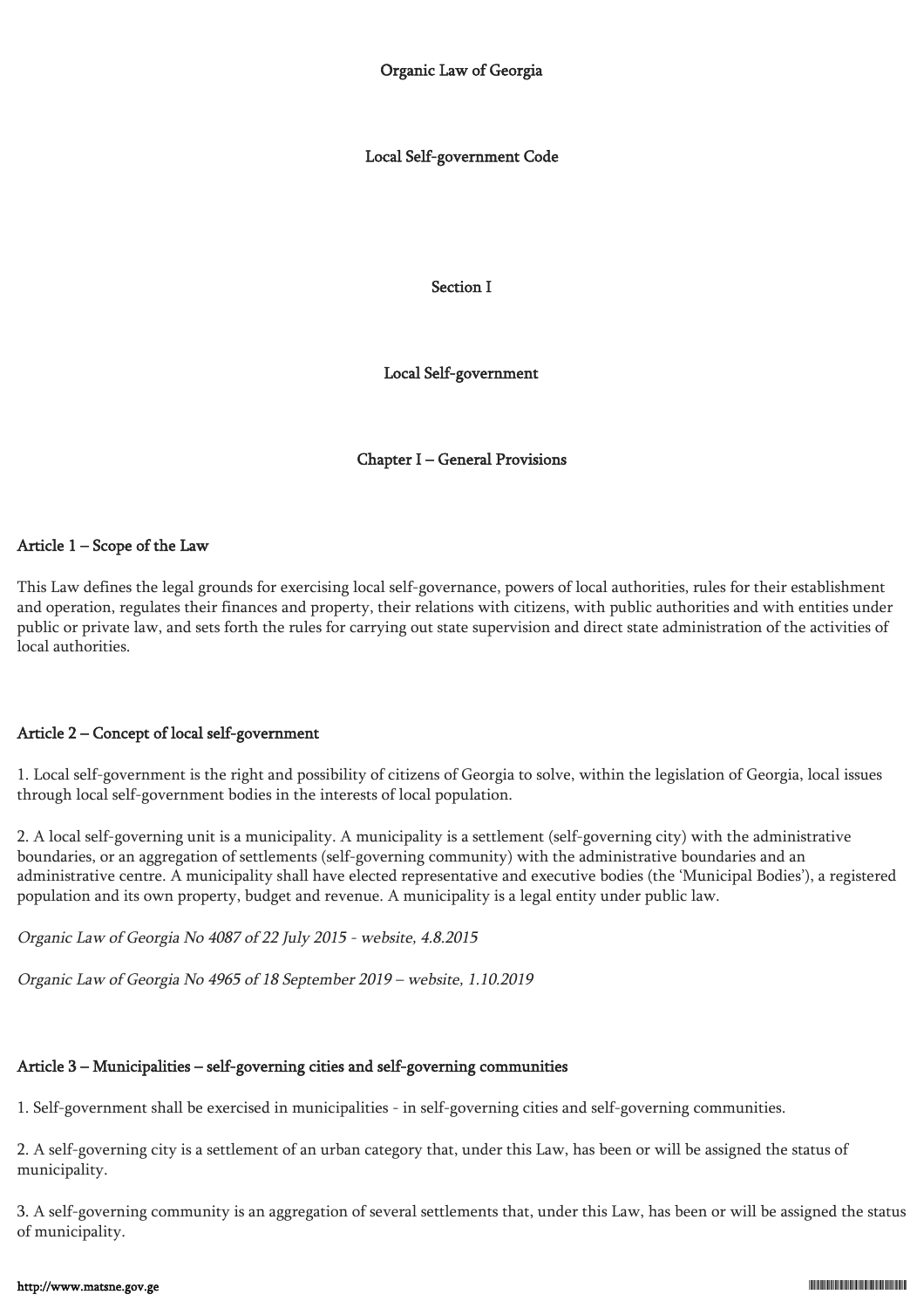## Article 4 – Primary territorial unit of settlement of population and an administrative unit of a municipality

1. The primary territorial unit of settlement of population is a settlement that has a name, administrative borders, territory and registered population. The categories of settlement shall be:

a) a village - a settlement the boundaries of which mainly include agricultural land and other natural resources, and the infrastructure of which is essentially focused on carrying out agricultural activities;

b) a small town - a settlement on the territory of which industrial enterprises and/or tourist and resort establishments and/or medical and socio-cultural institutions are located, and which carries out the functions of a local economic and cultural centre. A small town's infrastructure is not essentially focused on carrying out agricultural activities. A settlement may fall within the category of a small town if it is an administrative centre of a municipality, or if it has prospects of further economic development and population growth;

c) city- a settlement in the territory of which industrial enterprises and a network of tourist, medical and socio-cultural institutions are located, and which carries out functions of a local economic and cultural centre. A city's infrastructure is not essentially focused on carrying out agricultural activities. A settlement with a registered population of over 5 000 may fall within the category of a city. A settlement with a registered population of less than 5 000 may be assigned the category of a city if it is an administrative centre of a municipality, or if it has prospects for further economic development and population growth, or if, according to Article 3(2) of this Law, it has been defined as a self-governing city.

2. Rules for the establishment and abolition of a settlement, for assigning and changing the respective category to a settlement, also for altering the administrative boundaries of a settlement shall be determined by the Government of Georgia.

3. For the optimisation of governance, a municipality may be split into administrative units. The territory of an administrative unit in a self-governing community shall coincide with the territory of one or several settlements. An administrative unit in a selfgoverning city shall be part of the settlement.

4. Decisions on the establishment and abolition of an administrative unit of a municipality, as well as on the change of boundaries of an administrative unit of a self-governing city shall, upon recommendation of the Mayor of a municipality, or of at least one third of the members of a municipality Sakrebulo (local assembly), be taken by the municipality Sakrebulo by a majority of the total number of its members.

Organic Law of Georgia No 1251 of 26 July 2017 – website, 29.7.2017

Organic Law of Georgia No 6853 of 15 July 2020 – website, 28.7.2020

## Article 5 – Legal grounds and reservations for exercising local self-government

1. Legal grounds for exercising local self-government are the Constitution of Georgia, the European Charter of Local Self-Government, treaties and international agreements of Georgia, this Law, and other legislative and subordinate legislative acts of Georgia.

2. The powers of municipal bodies in Ajara Autonomous Republic shall be determined by the Constitutional Law of Georgia on the Ajara Autonomous Republic, taking into consideration the provisions of the Organic Law of Georgia on the Approval of the Constitution of Ajara Autonomous Republic and of this Law.

3. The issues related to the exercise of local self-government in the occupied territories of Georgia shall be determined after Georgia regains jurisdiction over the relevant territory.

4. The powers of municipal bodies shall not apply to free industrial zones.

Organic Law of Georgia No 6853 of 15 July 2020 – website, 28.7.2020

## Article 6 – The right of Georgian citizens to exercise local self-government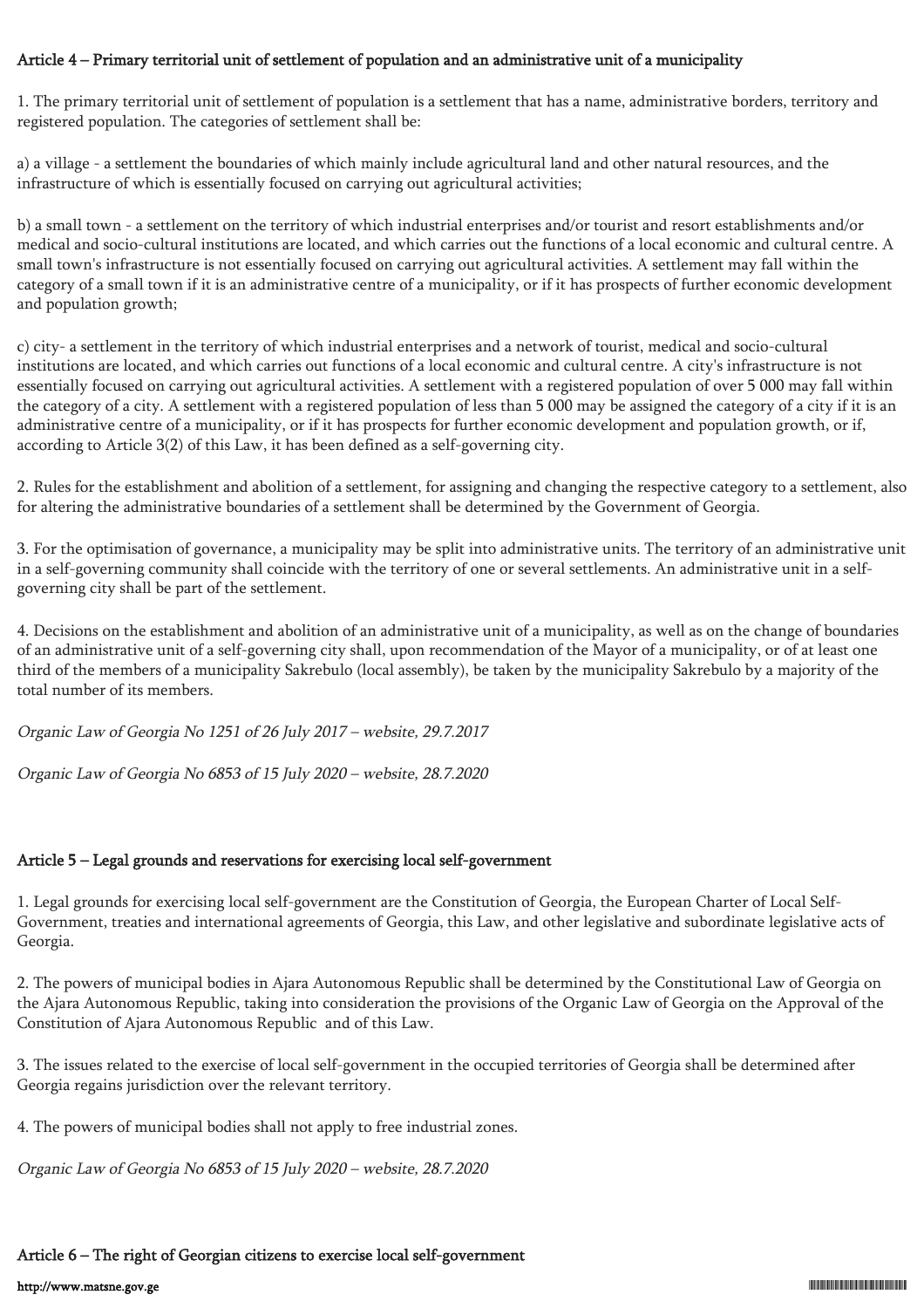1. Citizens of Georgia shall exercise local self-government according to the Constitution of Georgia, the European Charter of Local Self-Government, treaties and international agreements of Georgia, this Law and other normative acts of Georgia.

2. Citizens of Georgia may, in accordance with this Law and electoral legislation, elect and be elected to municipal bodies, regardless of race, skin colour, gender, origin, ethnic background, language, religion, political or other beliefs, national, social background, property or titular status, place of residence or another basis.

Organic Law of Georgia No 6853 of 15 July 2020 – website, 28.7.2020

### Article 7 – Guarantees for the exercise of municipality powers

1. The relationship of state and municipal bodies shall be based on the principle of mutual cooperation.

 $1<sup>1</sup>$ . Separation of powers of the state authority and municipalities shall be based on the principle of subsidiarity.

2. To ensure the exercise of powers of a municipality, public authorities shall provide appropriate legal, financial, economic and organisational conditions.

3. Before deciding issues relating to the powers of a municipality determined by this Law, public authorities shall hold preliminary consultations with those non-entrepreneurial (non-commercial) legal entities that comprise more than half of the municipalities of the country.

4. A municipality may apply to a court to appeal those administrative-legal acts and actions that restrict the exercise of local selfgovernment powers provided for by the legislation of Georgia.

5. The Municipality Sakrebulo may, in accordance with to the legislation of Georgia, file an appeal with the Constitutional Court of Georgia requesting a review of the constitutionality of normative acts in relation to Chapter 9 of the Constitution of Georgia. The Municipality Sakrebulo shall adopt the decision to file an appeal with the Constitutional Court of Georgia by a majority of the total number of its members.

6. Unless a Municipality Sakrebulo decides otherwise, the municipality shall be represented before the Common Courts of Georgia and the Constitutional Court of Georgia by the Mayor of the municipality or by a person authorised by him/her.

Organic Law of Georgia No 1251 of 26 July 2017 – website, 29.7.2017

Organic Law of Georgia No 4965 of 18 September 2019 – website, 1.10.2019

Organic Law of Georgia No 6853 of 15 July 2020 – website, 28.7.2020

## Article 8 - Symbols of a municipality

1. A municipality shall have a coat-of-arms and a flag. A municipality may have other symbols as well.

2. The coat-of-arms, flag and other symbols of a municipality, their description and forms of display shall be determined by the Municipality Sakrebulo, based on the approval of and preliminary consultations with the State Council of Heraldry at the Parliament of Georgia. It shall be mandatory to register symbols of a municipality in accordance with the legislation of Georgia.

3. The procedure for using municipality's symbols shall be determined by the normative act of the Government of Georgia.

# Article 9 - Working and procedural language of a municipality

The working and procedural language of a municipality shall be the official language of Georgia.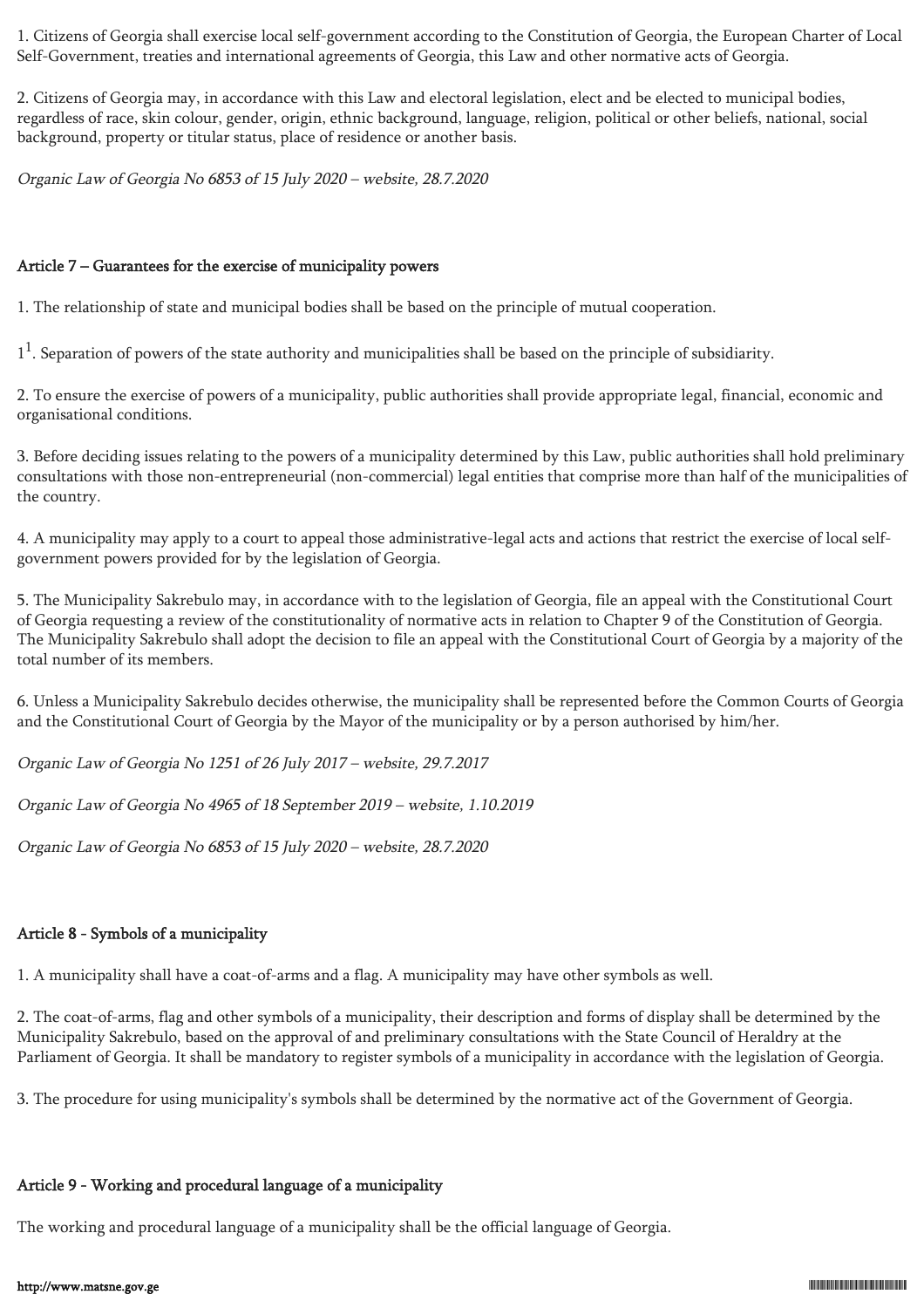## Article 10 - Establishment and abolition of municipalities; Determination and change of the administrative centre of a municipality

1. The grounds for the establishment or abolition of a municipality shall be:

a) the splitting of a municipality into two or more municipalities;

b) the merging of two or more bordering municipalities into one municipality.

2. The Government of Georgia may, in accordance with this Law and on its own initiative, after having consulted with the Sakrebulo(s) of a municipality (municipalities) and with the population of the municipality (municipalities) concerned, or upon the request of the Sakrebulo(s) of a municipality (municipalities) and after having consulted with the population of the municipality (municipalities) concerned, apply to the Parliament of Georgia with a request to establish or abolish a municipality.

3. In the case of the establishment of a new municipality (municipalities) by splitting a municipality or by merging municipalities, the request of the Sakrebulo(s) of the municipality (municipalities) shall be filed with the relevant governmental commission. The request shall be accompanied by:

a) the justification for splitting a municipality, or for merging municipalities;

b) a list of settlements and the number of inhabitants located in the municipality that is to be established by splitting a municipality or by merging municipalities;

c) the administrative boundaries and a schematic map of the municipality that is to be established by splitting a municipality or by merging municipalities;

d) the name (names) of the municipality (municipalities) that is to be established by splitting a municipality or by merging municipalities;

e) the administrative centre(s) of the self-governing community (communities) that is to be created by splitting a municipality or by merging municipalities;

f) documents containing information on the consultations held with the population of the municipality (municipalities);

g) a written opinion of a municipality Sakrebulo prepared in accordance with Article 12(4) of this Law.

4. Municipality Sakrebulos may apply to the relevant governmental commission with a joint request. The documents stipulated by paragraph 3 of this article shall be attached to the joint request. The text of the joint request and the attached documents shall be approved by the Sakrebulos of these municipalities. The joint request shall be signed by the chairpersons of the Sakrebulos of these municipalities.

5. If a motion on the merging of municipalities has been filed by a municipality Sakrebulo, the relevant governmental commission shall be obliged to hold consultations with the Sakrebulos and population of those municipalities that are to be merged.

6. If a new municipality (municipalities) is (are) established by splitting a municipality or by merging municipalities, the following shall be attached to the recommendation of the Government of Georgia:

a) the justification for splitting a municipality, or for merging municipalities;

b) a list of settlements and the number of inhabitants located in the municipality that is to be established by splitting a municipality or by merging municipalities;

c) the administrative boundaries and a schematic map of the municipality that is to be established by splitting a municipality or by merging municipalities;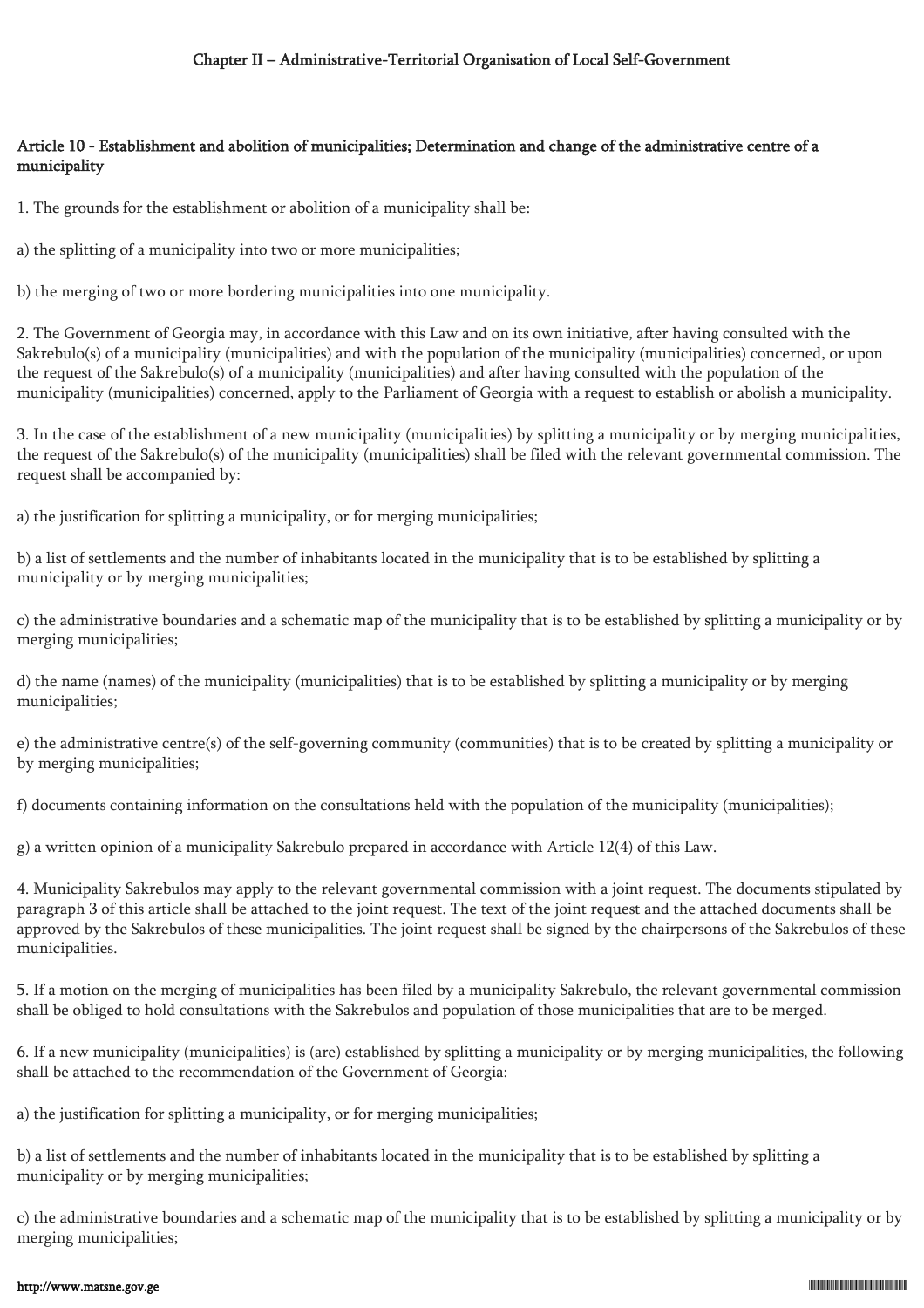d) the name (names) of the municipality (municipalities) that is to be established by splitting a municipality or by merging municipalities;

e) the administrative centre(s) of the self-governing community (communities) that is to be created by splitting a municipality or by merging municipalities;

f) a written opinion of a municipality Sakrebulo (if any) prepared in accordance with Article 12(4) of this Law;

g) documents containing information on the consultations held with the population of the municipality (municipalities) concerned;

h) the request of a municipality Sakrebulo (municipalities), if any.

7. The full name of a self-governing community shall consist of the name of the self-governing community and the common name of the self-governing unit - `Municipality`. The full name of a self-governing city shall consist of the name of the category of the settlement – `City`, of the name of the city and of the common name of the self-governing unit – `Municipality`.

8. A resolution of the Parliament of Georgia on the establishment/abolition of a municipality shall enter into force on the day of calling the regular elections of municipal bodies and the elections in the respective municipality shall be held along with the regular elections of municipal bodies. Until the first meeting of the newly elected Sakrebulo of the said municipality and until the election of the Mayor of the municipality, the powers of the Sakrebulo and Mayor existing before the elections shall apply within the territory of the respective municipality.

9. The Government of Georgia may, in accordance with this Law and on its own initiative, after having consulted with the Sakrebulo and the population of the municipality concerned, or upon the request of the Sakrebulo(s) of the municipality (municipalities) and after having consulted with the population of the municipality (municipalities) concerned, apply to the Parliament of Georgia with a recommendation to change the administrative centre of the municipality (except for a self-governing city). An administrative centre of a municipality shall be determined at the time when the municipality is established.

10. The request of a municipality Sakrebulo to change the administrative centre of the municipality shall be filed with the respective governmental commission. The request shall be accompanied by:

a) grounds for the change of the administrative centre of the municipality;

b) documents containing information on the consultations held with the population of the municipality;

c) a written opinion of the municipality prepared in accordance with Article 12(4) of this Law.

11. The following shall be attached to the recommendation of the Government of Georgia on the change of the administrative centre of the municipality:

a) grounds for the change of the administrative centre of the municipality;

b) documents containing information on the consultations held with the population of the municipality;

c) a written opinion (if any) of the municipality Sakrebulo prepared in accordance with Article 12(4) of this Law.

12. Decisions on the establishment and abolition of a municipality, as well as on the determination and change of the administrative centre of a municipality shall be taken by the Parliament of Georgia upon the recommendation of the Government of Georgia.

Organic Law of Georgia No 1251 of 26 July 2017 – website, 29.7.2017

# Article 11 - Changing the administrative boundaries of a municipality

1. The Government of Georgia may, in accordance with this Law and on its own initiative, after having consulted with the Sakrebulo(s) and the population of the municipality (municipalities) concerned, or based on the request of the Sakrebulo(s) of a municipality (municipalities) and on the consultations with the population of the municipality (municipalities) concerned, apply to the Parliament of Georgia with a recommendation to change the administrative boundaries of the municipality.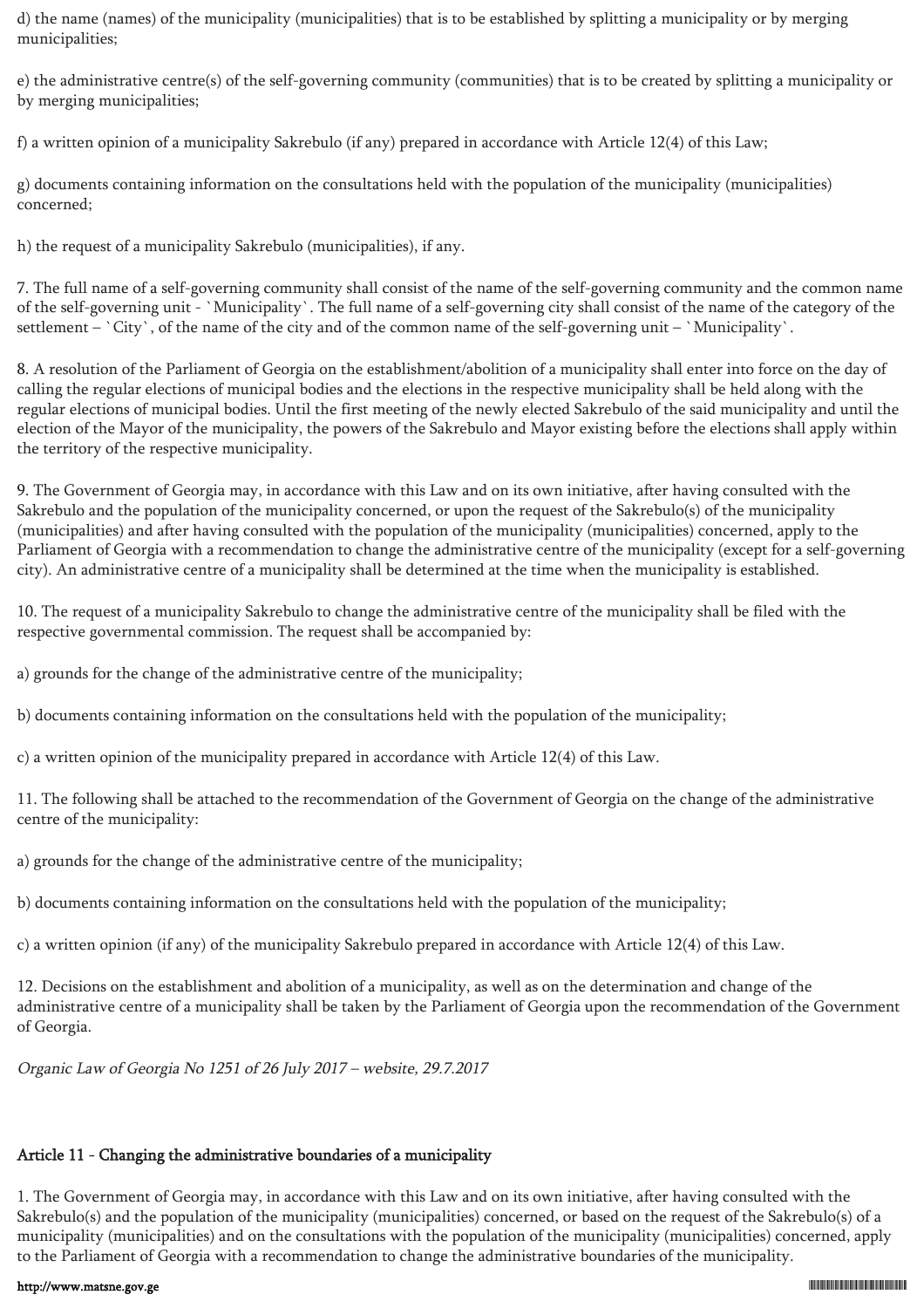2. The request of the Sakrebulo(s) of a municipality (municipalities) for the change of the administrative boundaries of the municipality shall be filed with the relevant governmental commission. The request shall be accompanied by:

a) justification of the need to change the administrative boundaries of the municipality;

b) new administrative boundaries and a schematic map of the municipality;

c) documents containing information on the consultations held with the population of the municipality (municipalities);

d) a written opinion (if any) of the municipality Sakrebulo prepared in accordance with Article 12(4) of this Law.

3. Municipality Sakrebulos may apply to the relevant governmental commission with a joint request. The documents stipulated by paragraph 3 of this article shall be attached to the joint request. The text of the joint request and the attached documents shall be approved by the Sakrebulos of these municipalities. The joint request shall be signed by the chairpersons of the Sakrebulos of these municipalities.

4. If a request for the change of the administrative boundaries of a municipality has been filed by the municipality Sakrebulo, the relevant governmental commission shall be obliged to hold consultations with the Sakrebulo(s) and population of those municipalities the administrative boundaries of which are to be changed.

5. The following shall be attached to the recommendation of the Government of Georgia on the change of the administrative boundaries of a municipality:

a) justification of the need to change the administrative boundaries of the municipality;

b) new administrative boundaries and a schematic map of the municipality;

c) documents containing information on the consultations held with the population of the municipality (municipalities);

d) a written opinion (if any) of the municipality Sakrebulo prepared in accordance with Article 12(4) of this Law;

e) the request (if any) of the Sakrebulo(s) of the municipality (municipalities)

6. A decision on the change of the administrative boundaries of a municipality shall be taken by the Parliament of Georgia upon the recommendation of the Government of Georgia.

## Article 12 - Procedure for holding consultations with a municipality Sakrebulo

1. Proposals for the establishment or abolition of a municipality, for the determination or change of the administrative centre and proposals to change administrative boundaries, as well as the relevant request of the Sakrebulo(s) of municipality (municipalities) shall be prepared by the relevant governmental commission for the review by the Government of Georgia.

2. For the purpose of holding consultations with a municipality Sakrebulo, the relevant governmental commission shall send the documents referred to in Article  $10(6)(a-e)$  and  $(g-h)$  and Article  $11(5)(a, b$  and e) of this Law to the Sakrebulo(s) of the municipality (municipalities) concerned. The municipality Sakrebulo shall be obliged to review these documents at the Sakrebulo session and submit its written opinion to the relevant governmental commission not later than 20 days after receiving the documents. Consultations shall not be held with the Sakrebulo(s) of the municipality (municipalities) that filed a request with the relevant governmental commission.

3. If a response from a municipality Sakrebulo is not received during the period specified in paragraph 2 of this article, consultations shall be considered held, and the Government of Georgia shall be entitled to apply to the Parliament of Georgia with the relevant request. In that case, a municipality Sakrebulo shall preserve the right to submit its written opinion directly to the Parliament of Georgia.

4. A written opinion of a municipality Sakrebulo shall be executed in the form of the minutes of a session of the Sakrebulo. The minutes of the session shall include the position of the municipality Sakrebulo with respect to the subject at issue and the opinions expressed during the session.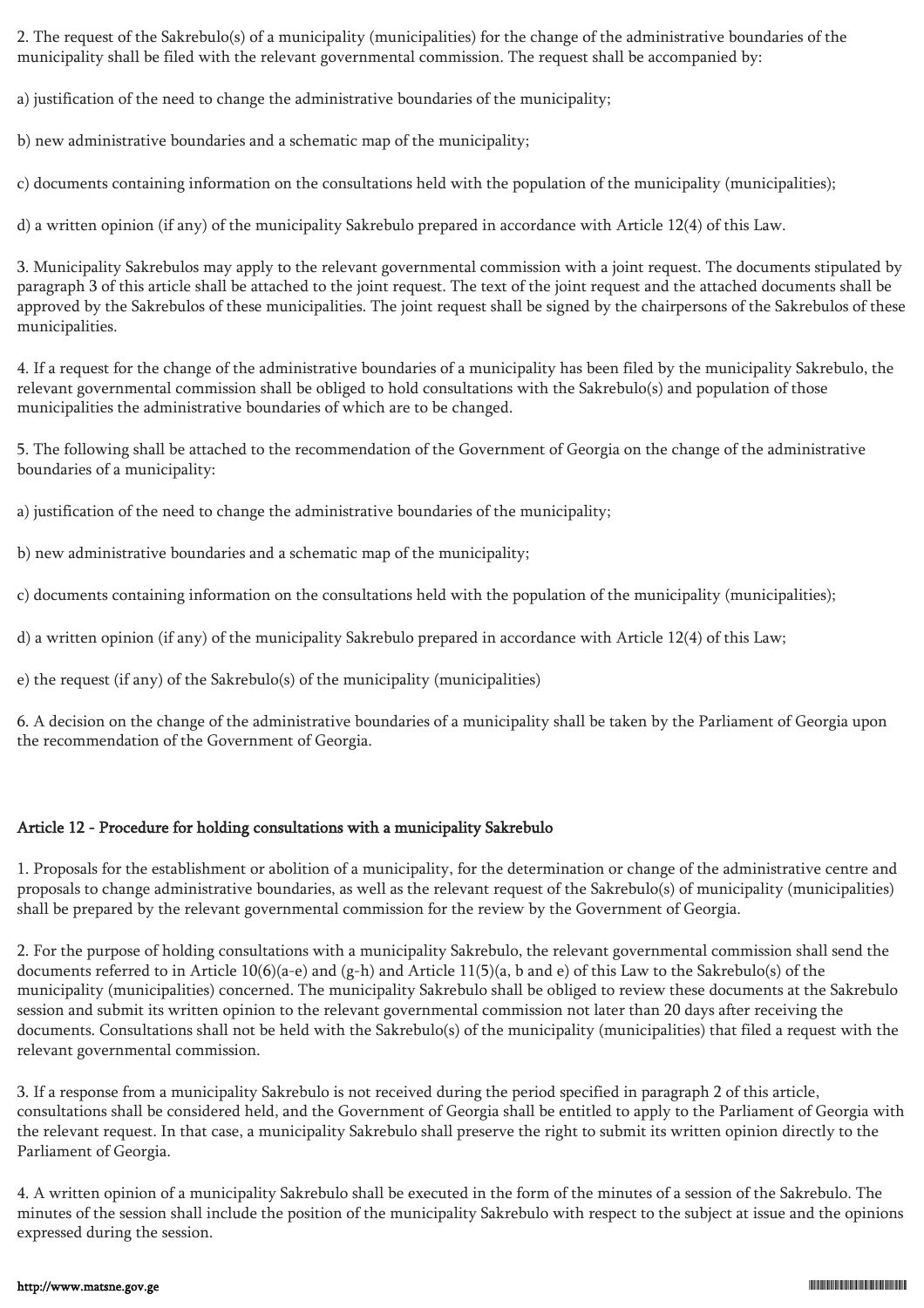5. The relevant governmental commission shall ensure the holding of consultations with the population of a municipality (municipalities) on the establishment/abolition of a municipality, on the determination/change of the administrative centre and on the change of the administrative boundaries, and if a request is filed by the municipality Sakrebulo the consultations shall be arranged by the municipality concerned.

6. Consultations with the population shall be held in the form of a public discussion with the population of the municipality (municipalities) concerned. Before submitting an issue for review to the Government of Georgia or to the relevant Governmental commission, the relevant governmental commission or municipality shall publish information on the establishment/abolition, on the determination/change of the administrative centre and on the change of the administrative boundaries of the municipality.

7. The publication of the information referred to in paragraph 6 of this article in print media that is distributed across the territory (territories) of the municipality (municipalities) concerned and that is published at least once a week shall be considered as publication of information. Instead of publishing information in the print media, the municipality may publicly announce it.

8. The interested persons may, within 20 days after the information referred to in paragraph 7 of this article is published, provide their opinions to the relevant governmental commission/municipality Sakrebulo. During a public discussion, public meetings may be held with the population of the municipality (municipalities) concerned.

## Article 13 - Procedure for appealing a decision to establish or abolish a municipality and to change its administrative boundaries

A decision of the Parliament of Georgia to establish or abolish a municipality, or to change its administrative boundaries, may be appealed in accordance with the legislation of Georgia.

## Article 14 - Registration of municipalities

1. For the purpose of uniform record keeping of the general data on municipalities, a systemic collection of the data on municipalities - the Registry of Municipalities shall be formed.

- 2. A municipality's registration data shall include:
- a) the name of the municipality;

b) the names of the settlements included in the self-governing community (by indicating the category of each settlement);

- c) the name of the administrative centre of the self-governing community;
- d) the date of registration of the municipality as a taxpayer, and the identification code of registration;
- e) the administrative boundaries and a schematic map of the municipality.

3. A municipality shall be registered according to the registration data by the National Agency of Public Registry - a legal entity under public law operating under the Ministry of Justice of Georgia, in accordance with the procedure approved by the Minister of Justice of Georgia.

## Chapter III – Powers of Municipalities

## Article 15 - Types of powers of a municipality

- 1. Types of powers of a municipality shall be as follows:
- a) municipality's own powers;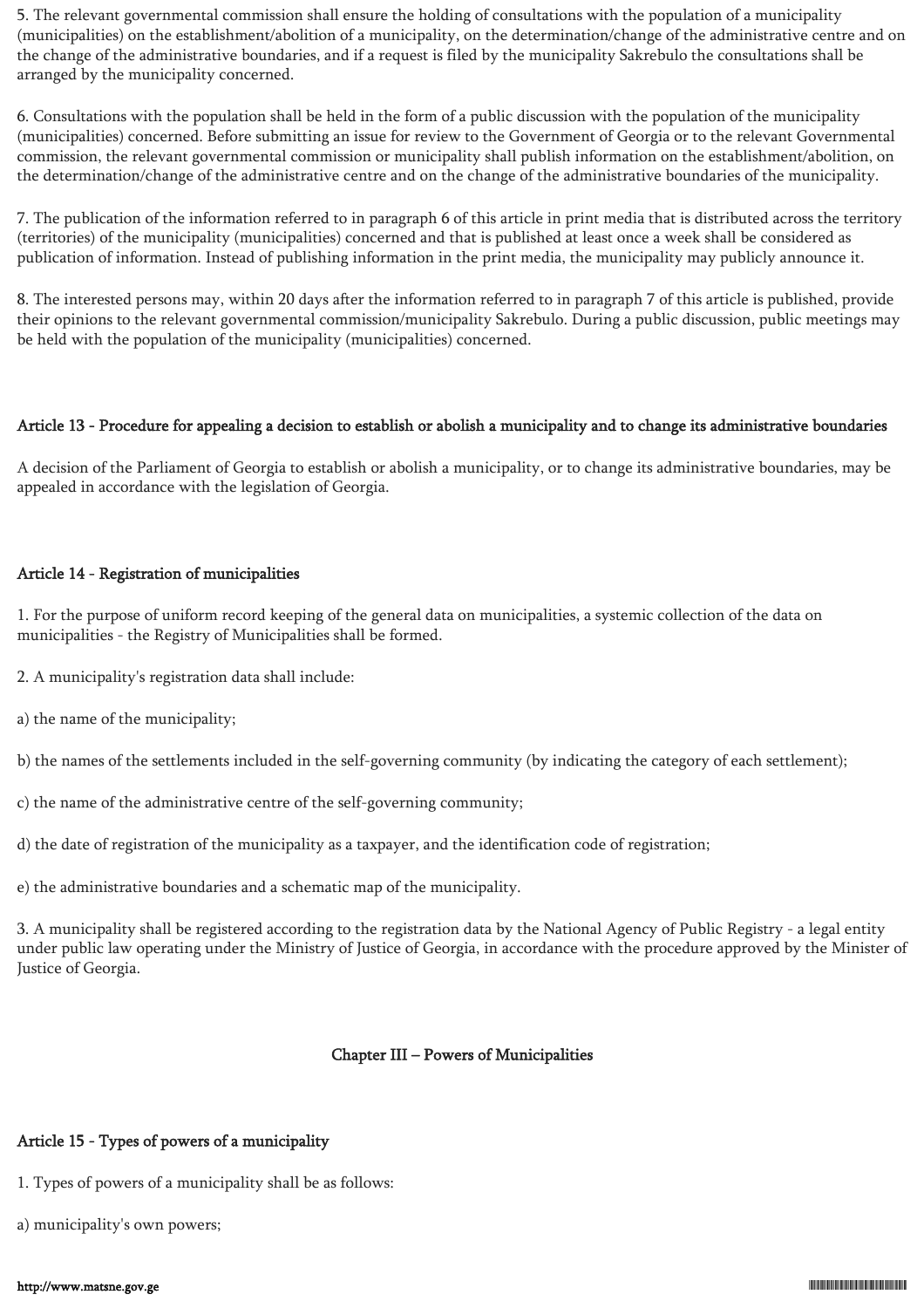b) municipality's delegated powers.

2. A municipality's own powers shall be the powers determined under this Law, which the municipality exercises independently and under its own responsibility.

3. A municipality's delegated powers shall be the powers of the state authorities or of the authorities of the autonomous republic that have been delegated to the municipality in accordance with the law or an agreement concluded under the legislation of Georgia, together with appropriate material and financial resources.

## Article 16 – Municipality's own powers

1. Own powers of a municipality defined in paragraph 2 of this article shall be complete and exclusive. The extent (scope) of a municipality's own powers and the procedure for exercising those powers under this Law shall be determined only based on a legislative act, except when this Law directly refers to the possibility to regulate the exercise of its own powers in accordance with the legislation of Georgia.

2. A municipality's own powers shall be:

a) drafting, discussion and approval the municipal budget, making amendments to the approved budget, hearing and evaluation of a budget report; disposal of budgetary funds, and performance of treasury financial operations and banking transactions according to the legislation of Georgia;

b) management and disposal of property owned by the municipality in accordance with this Law and other legislative and subordinate acts of Georgia;

c) management of local natural resources, including water and forest resources, and land resources owned by the municipality, in accordance with the law;

d) imposition and abolition of local taxes and fees in accordance with the law, determination of their rates within the marginal limits stipulated by law; collection of local fees;

e) preparation and approval of spatial planning schemes, master plans and development plans/detailed development plans of a municipality under the procedure established by the legislation of Georgia;

f) improvement of the municipal territory and development of the appropriate engineering infrastructure; cleaning of streets, parks, public gardens and other public areas in the territory of the municipality, landscaping, and provision of external lighting;

g) municipal waste management;

h) water supply (including technical water supply) and provision of a sewerage system; development of the local melioration system;

i) establishment of early learning, and preschool and educational institutions under the control of a municipality, and ensuring of their operation under the procedure established by the legislation of Georgia;

 $i^1$ ) establishment of extramural educational institutions under the control of a municipality, and ensuring of their operation;

 $i^2$ ) ensuring of the authorisation of early learning and preschool and educational institutions located in the territory of a municipality under the procedure established by the legislation of Georgia;

j) management of local motor ways and regulation of traffic on local roads; provision of parking lots for vehicles and regulation of parking/stopping rules;

k) issuance of permits for regular carriage of passengers within the municipality's administrative boundaries; organisation of municipal transport services for the population;

l) regulation of street trades, exhibitions, markets and fairs;

m) issuance of a construction permit, carrying out of public supervision of the construction, granting of the status of plot of land http://www.matsne.gov.ge 01025000004001016100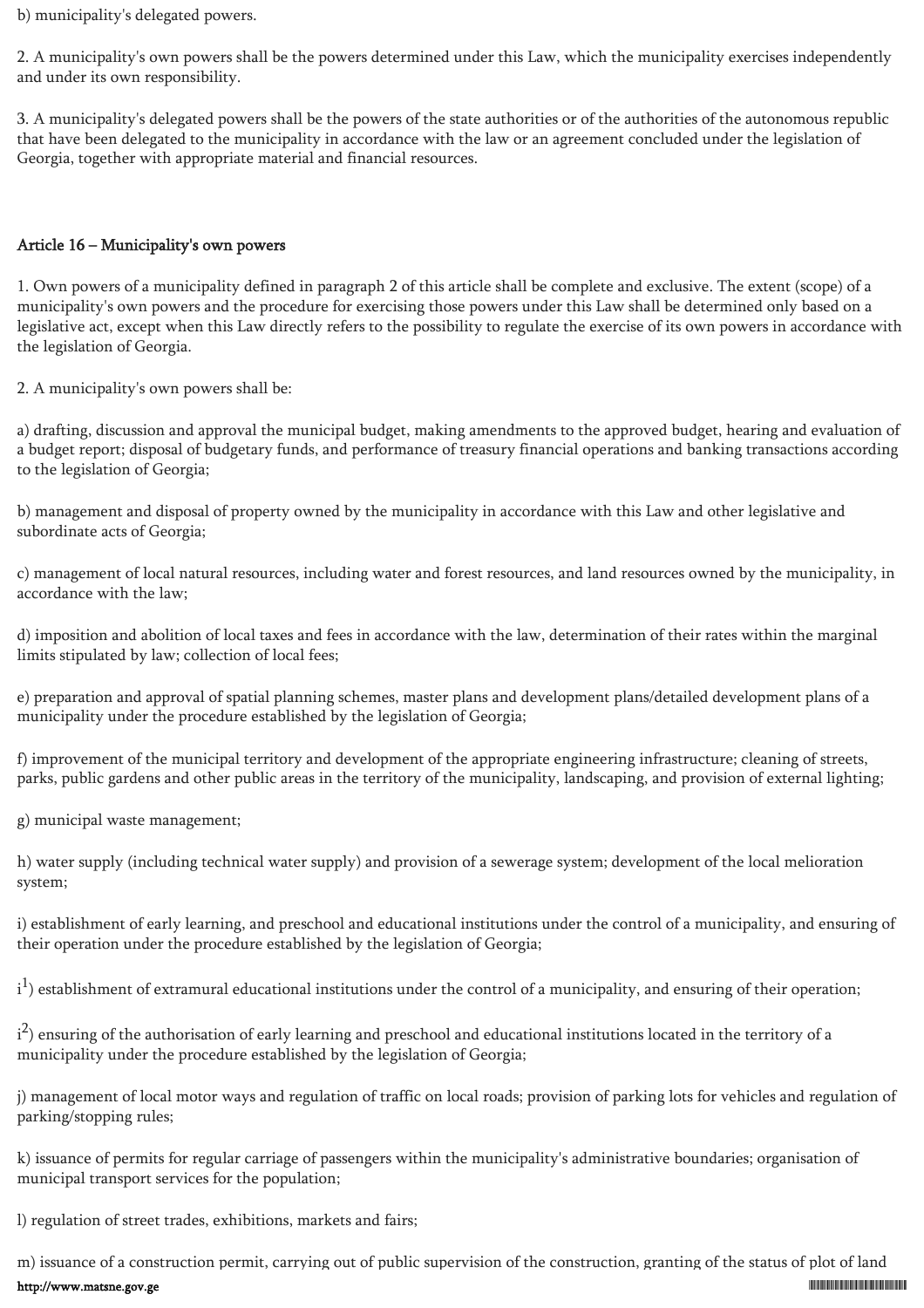and/or building or structure inappropriate for construction development purposes to a plot of land, establishment of the necessary road and easement on a plot of land, implementation of urban construction measures, and foundation of legal persons for this purpose in the territory of a municipality under the procedure and within the scope determined by the legislative acts of Georgia;

in accordance with the law;

o) giving names, in accordance with the law, to the geographical features located within the municipality's administrative boundaries, in particular: historically formed districts, the self-governing city's administrative unit, certain areas, micro districts, springs, squares, avenues, highways, streets, lanes, dead ends, drives, embankments, esplanades, boulevards, alleys, public gardens, gardens, parks, forest parks, local forests, cemeteries, pantheons, structures, transport facilities;

p) regulation of the placement of external advertising;

- q) determination of the rules for keeping pets, and solution of the issues relating to stray animals;
- r) arrangement and maintenance of cemeteries;

s) protection and development of local originality, creative activities and cultural heritage; facilitation of the development of the area of culture within a municipality and implementation of appropriate measures for this purpose; maintenance, reconstruction and rehabilitation of local cultural monuments; ensuring the functioning of libraries, club-type institutions, cinemas, museums, theatres, exhibition halls and sports and recreation facilities, and the construction of new facilities;

t) development of appropriate infrastructure in local facilities for disabled persons, children and the elderly, including, proper adaptation and equipment of public areas and of municipal transport;

u) provision of a shelter for and registration of the homeless;

v) exercise of powers under the Law of Georgia on Public and Private Cooperation, within its competence;

w) exercise of preventive and appropriate response measures under the Code of Rights for Children for the purpose of protecting a child in a public space, observing the rules for the transportation of a group of children for participation in a public event, and fulfilling the obligations by a person carrying out surveillance of a child (an event organiser), permitting a child to communicate with printed media, to attend a public screening and to enter a mass entertainment dancing centre (a night club), and observing the legal restrictions for the accessibility of a film recorded for children, and observing the rules for the prohibition of free and paid supply of alcoholic, narcotic, psychotropic, toxic and other means of intoxication, of products and capsules containing an alcoholic drink, tobacco or nicotine to a child.

3. A municipality may, on its own initiative, solve any issue that, under the legislation of Georgia, does not fall within the powers of any other public authority and that is not prohibited by law.

4. A municipality may carry out activities under the procedure defined in paragraph 3 of this article for facilitation of employment, supporting of agriculture (including agricultural cooperation), and development of tourism, social assistance, and in coordination with a state policy implementing body – for the purpose of healthcare, also for promotion of the development of the youth policy at a local level, protection and support of a child, promotion of mass sports, for environmental protection, public education, promotion of gender equality, prevention of violence against women and/or domestic violence, protection and support of victims of violence against women and/or domestic violence, maintenance of the archives of local importance, for cultivation of a healthy life style, creation of safe environment for human health, attraction of investments to a municipality's territory, for supporting innovative development, and other purposes.

Organic Law of Georgia No 2995 of 26 December 2014 - website, 12.1.2015

Organic Law of Georgia No 4743 of 19 February 2016 - website, 25.2.2016

Organic Law of Georgia No 5381 of 8 June 2016 – website, 24.6.2016

Organic Law of Georgia No 100 of 16 December 2016 – website, 23.12.2016

Organic Law of Georgia No 508 of 23 March 2017 – website, 27.3.2017

Organic Law of Georgia No 783 of 4 May 2017 – website, 25.5.2017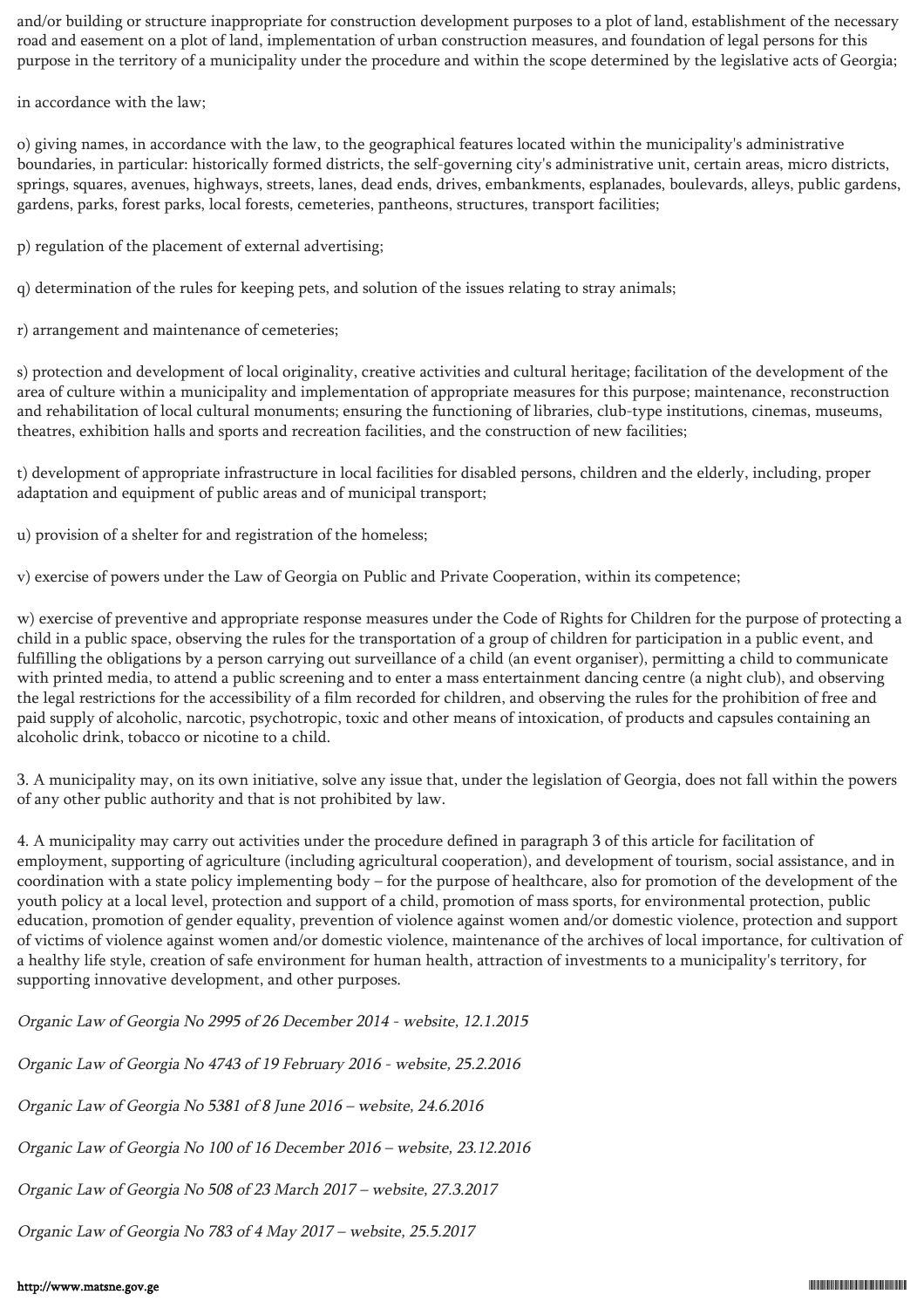Organic Law of Georgia No 2279 of 4 May 2018 – website, 24.5.2018

Organic Law of Georgia No 3242 of 20 July 2018 – website, 13.8.2018

Organic Law of Georgia No 5008 of 20 September 2019 – website, 27.9.2019

Organic Law of Georgia No 4965 of 18 September 2019 – website, 1.10.2019

Organic Law of Georgia No 5908 of 21 May 2020 – website, 25.5.2020

Organic Law of Georgia No 6853 of 15 July 2020 – website, 28.7.2020

## Article 17 - Procedure and terms for the delegation of powers

1. A central government body or a body of an autonomous republic may delegate to a municipality those powers that could be more efficiently exercised at the local level.

2. Central government bodies or bodies of the autonomous republic may delegate powers to municipalities under a legislative act of Georgia or under the law of the autonomous republic respectively, as well as under an agreement concluded in accordance with the legislation of Georgia or of the autonomous republic, by transferring appropriate material and financial resources.

3. A decision on the delegation of powers of the central government bodies or of the bodies of the autonomous republic under an agreement shall be made by the Government of Georgia/of the autonomous republic. A relevant agreement shall be concluded between the municipality and the ministry concerned/the special-purpose state institution, in compliance with paragraphs 2 and 4 of this article. The agreement shall be signed by the Mayor of the municipality, and shall be approved by the municipality Sakrebulo, by a majority of the total number of Sakrebulo members.

4. A municipality shall be entitled to exercise the delegated powers within the scope prescribed by the legislation of Georgia, as adjusted to local conditions.

5. When delegating powers, the same act shall determine the Ministry/the special-purpose state institution that will be responsible for exercising state sectoral supervision over the exercise of the delegated powers.

Organic Law of Georgia No 2589 of 30 July 2014 - website, 11.8.2014

Organic Law of Georgia No 1251 of 26 July 2017 – website, 29.7.2017

Organic Law of Georgia No 1718 of 7 December 2017 – website, 14.12.2017

## Article 18 - State standards and technical rules of procedure governing the exercise of a municipality's own and delegated powers

For the purpose of an equal socio-economic development of the country's entire territory, relevant public authorities may, under a relevant normative act, determine state standards and technical rules of procedure governing the exercise of a municipality's own and delegated powers.

## Article 19 - Forms and mechanisms for exercising municipal powers

When exercising municipal powers, municipal bodies shall, according to the legislation of Georgia:

- a) adopt/issue administrative-legal acts;
- b) design, approve and implement respective programmes, strategies, action plans and projects;
- c) carry out procurements;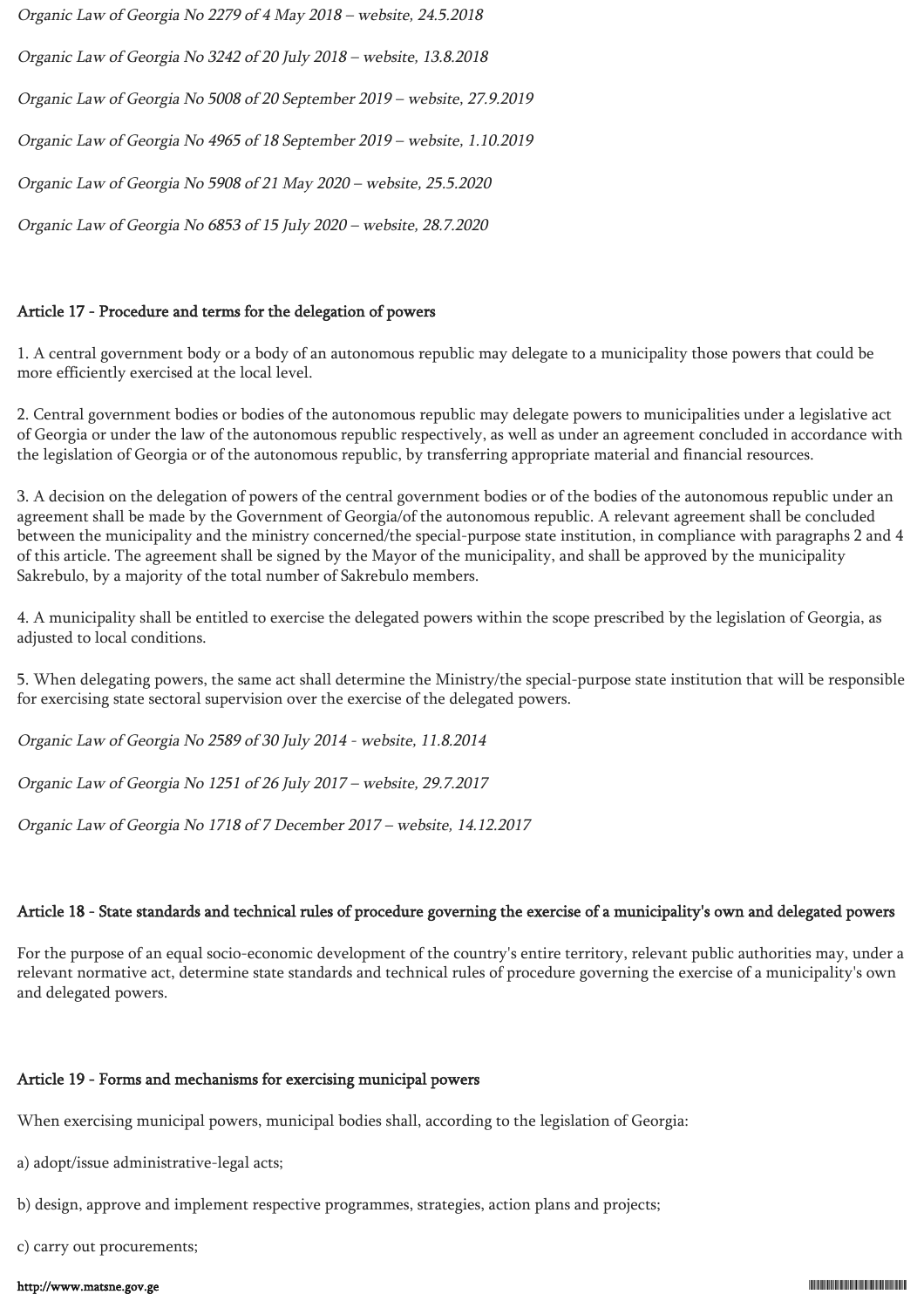d) enter into agreements;

e) acquire and create the property of a municipality;

f) own and administer their own property, use that property and the property of the State, of the autonomous republic and of other persons;

g) found and manage legal entities under private law;

h) take loans;

i) construct, maintain, rehabilitate, reconstruct and develop relevant infrastructure;

j) introduce and develop innovative technologies and electronic management systems to enhance service quality and efficiency of management;

k) carry out other activities.

## Article 20 – Right of a municipality to establish a non-entrepreneurial (non-commercial) legal entity and to join that entity

1. Municipalities may, for coordinating their activities and implementing joint activities, establish non-entrepreneurial (noncommercial) legal entities and/or become its members.

2. Non-entrepreneurial (non-commercial) legal entities provided for in paragraph 1 of this article may organise joint activities within the powers of the municipality, take part, on behalf of the municipality, in preliminary discussions and consultations concerning draft laws relating to local self-governance, cooperate with public authorities and international unions (associations) of municipalities, and establish relations with foreign unions (associations) and international organisations operating in the field of local self-governance.

Organic Law of Georgia No 4087 of 22 July 2015 - website, 4.8.2015

Organic Law of Georgia No 6853 of 15 July 2020 – website, 28.7.2020

## Article 21 - Right of municipalities to organise joint activities

1. For the purpose of efficient exercise of the powers determined by this Law, and for the delivery of quality services to population, municipalities may, according to this Law and other legislative and subordinate acts of Georgia, establish a legal entity under private law as provided for by this Law, or become partners/shareholders/founders of an entrepreneurial legal entity established by a municipality/municipalities, and members of a non-entrepreneurial (non-commercial) legal entity. In cases and in the manner provided for by the laws of Georgia, municipalities may set up a joint service.

2. For the purpose of undertaking joint projects, a municipality may enter into an agreement with another municipality for merging budgetary funds.

3. The decisions stipulated by paragraphs 1 and 2 of this article shall be made by the executive body (bodies) of a municipality (municipalities), with the consent of the Sakrebulo(s) of the municipality (municipalities).

Organic Law of Georgia No 4087 of 22 July 2015 - website, 4.8.2015

## Article 22 – Trans-frontier cooperation of municipalities

A municipality may cooperate with foreign self-government authorities in accordance with the European Outline Convention on Trans-frontier Co-operation between Territorial Communities or Authorities, and the legislation of Georgia.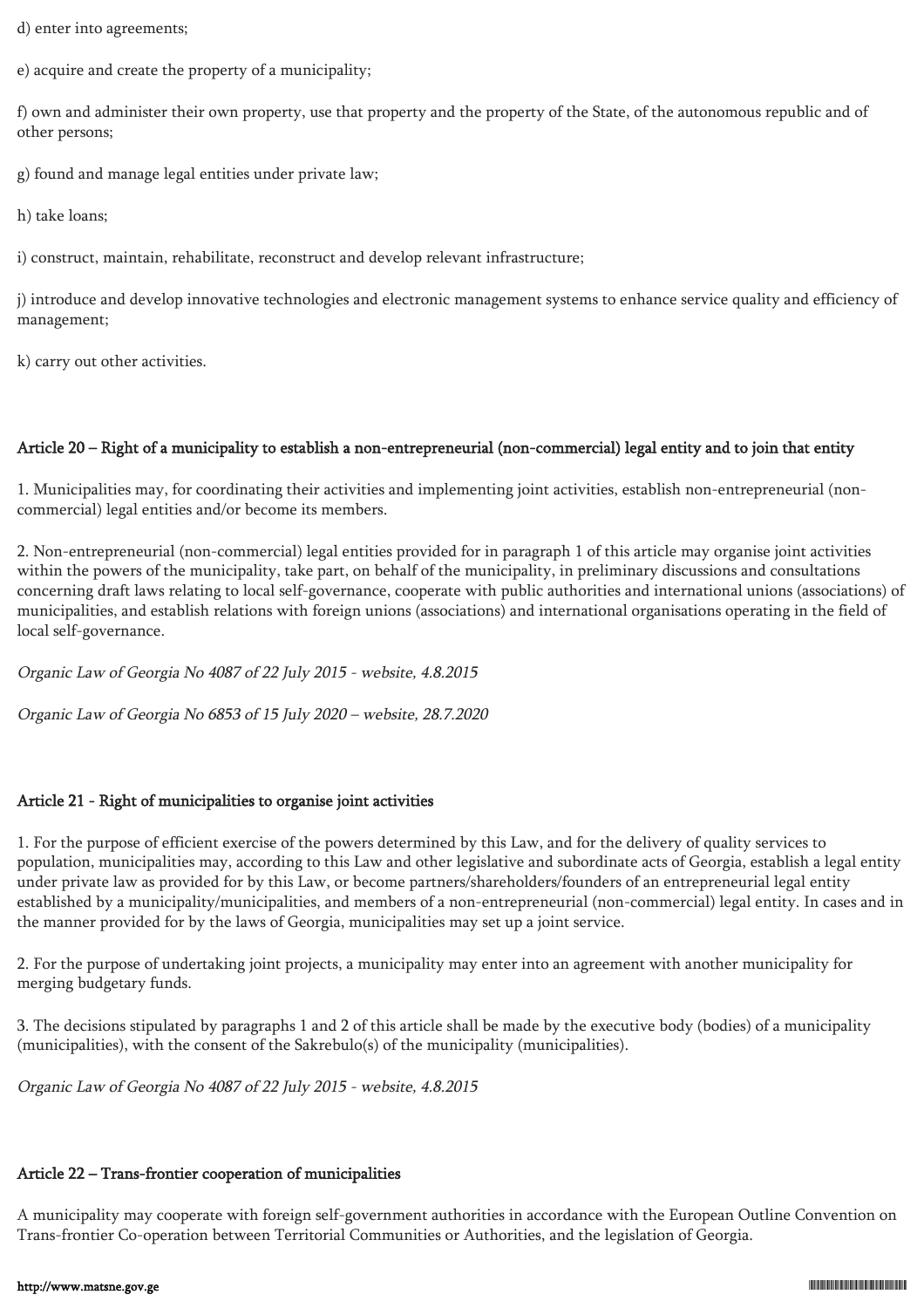### Section II

### MUNICIPAL BODIES

## Chapter IV – Representative Body of a Municipality

### Article 23 - Municipality Sakrebulo

1. A representative body of a municipality shall be a collegiate administrative body – a municipality Sakrebulo.

2. A municipality Sakrebulo shall be elected for 4 years by the citizens of Georgia registered in the territory of the municipality, by direct elections, based on universal and equal suffrage, by secret ballot.

3. The number of members of Sakrebulo of a municipality and a procedure for their election shall be determined by the Organic Law of Georgia – the Elections Code of Georgia.

## Article 24 - Powers of a municipality Sakrebulo

1. The powers of a municipality Sakrebulo shall be:

a) in area of administrative-territorial organisation of a municipality, and of the determination of the municipality's identity:

a.a) establishment and abolition of administrative units of a municipality, and determination of their boundaries;

a.b) submission of requests for the establishment/abolition of a municipality, for the determination/change of the administrative centre, and for the change of its administrative boundaries;

a.c) determination of symbols of a municipality (the coat-of-arms, flag and other symbols) according to the legislation of Georgia;

a.d) determination of procedures for the introduction and granting of a municipality's honorary titles and awards;

a.e) giving names to the historically formed districts, certain areas, micro districts, springs, squares, avenues, highways, streets, lanes, dead ends, drives, embankments, esplanades, boulevards, alleys, public gardens, gardens, parks, forest parks, local forests, cemeteries, pantheons, structures, transport facilities;

b) in the area of organisational activities:

b.a) the approval of the Rules of Procedure of a municipality Sakrebulo;

b.b) election and removal from office of the chairperson and deputy chairperson of a municipality Sakrebulo;

b.c) making decisions on the recognition of the powers of a member of a municipality Sakrebulo, and on the early termination of his/her powers;

b.d) setting up of a commission of a municipality Sakrebulo, election or removal from office of the chairperson of the commission, approval of the members of the commission and of its statute, and making changes to them;

b.e) establishment or abolition of an interim working group of a municipality Sakrebulo, approval of the members of the working group and making changes to it;

b.f) approval of the statute and staff list of the Staff of a municipality Sakrebulo;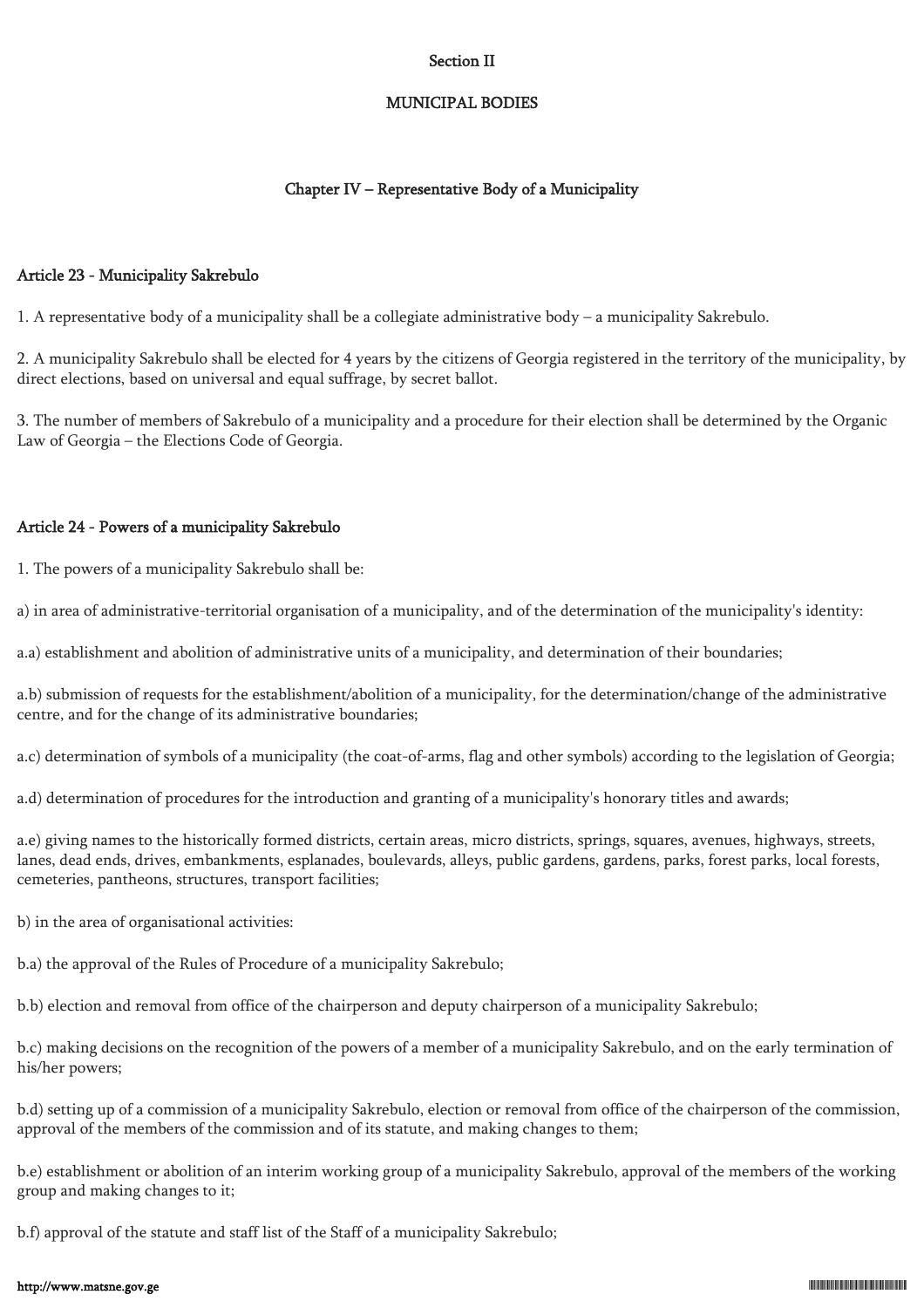b.g) appointment of a person authorised to represent a municipality or Sakrebulo before the Constitutional Court of Georgia and the Common Courts in cases provided for in this Law;

b.h) formation of deliberative bodies (a council, committee etc.) and determination of their rules of operation to examine individual issues that fall within its powers, and prepare appropriate reports and recommendations, as well as in cases provided for, and under the procedure established by the legislation of Georgia;

c) in the area of regulation and monitoring of the activities of a municipality's executive bodies:

c.a) monitoring of the activities of a municipality's executive bodies and of their officials, hearing and evaluation of their reports;

c.b) approval of the statutes and staff lists of a City Hall and its structural units according to this Law;

c.c) pass a vote of no confidence against the Mayor of a municipality in the manner stipulated by this Law;

c.d) upon recommendation of the mayor of a municipality, approval of the composition and statute of the joint council elaborating a multi-municipal spatial planning scheme;

c.e) upon recommendation of the mayor of a municipality, approval of concepts and drafts of spatial planning, master plans and development plans/detailed development plans of a municipality;

d) in the financial and budget area:

d.a) discussion and approval of a draft budget of a municipality in accordance with this Law and other legislative acts of Georgia, making amendments to the approved budget, monitoring and evaluation of budget execution;

d.b) introduction and abolition of local taxes and fees according to the legislation of Georgia;

d.c) in cases provided for by this Law, approval of the agreements concluded on behalf of a municipality upon recommendation of the Mayor of the municipality, also giving consent to the conclusion of those transactions the value of which exceeds 5% of the municipal budget payables;

d.d) approval of the official remunerations of a municipality Mayor and officials of the municipality Sakrebulo in the amount determined by the Law of Georgia on Remuneration of Labour in Public Institutions;

d.e) determination of the amounts of official remunerations of members of the Staff of a municipality Sakrebulo, and the amounts of official remunerations, upon recommendation of the municipality Mayor, of the officials and other employees of the City Hall in compliance with the Law of Georgia on Remuneration of Labour in Public Institutions;

e) in the area of management and disposal of municipal property:

e.a) upon the recommendation of the Mayor of a municipality, determination of the procedure for the management and disposal of a municipal property, also for disposal of the property of an enterprise established with the participatory interest of over 50%, in accordance with this Law and other legislative and subordinate statutory acts of Georgia;

e.b) (Deleted - 22.7.2015, No 4087);

e.c) determination of the normative price of a non-agricultural land owned by a municipality, and setting out the procedures for the determination of the initial privatisation cost of a municipal property and of the initial rent price;

e.d) approval of the list of municipal property items that are subject to privatisation, and of a privatisation plan, upon the recommendation of the Mayor of a municipality;

e.e) making of a decision on the transfer of municipal property to the state free of charge in the manner stipulated by this Law;

e.f) establishment of the procedure for managing forest and water resources owned by a municipality, under the legislation of Georgia.

2. The powers of a municipality Sakrebulo also include decision-making for the exercise of other powers of a municipality as provided for by Articles 16 and 17 of this Law, as well as the powers granted to it under this Law, other legislative and subordinate acts of Georgia, and the rules of procedure of the municipality Sakrebulo.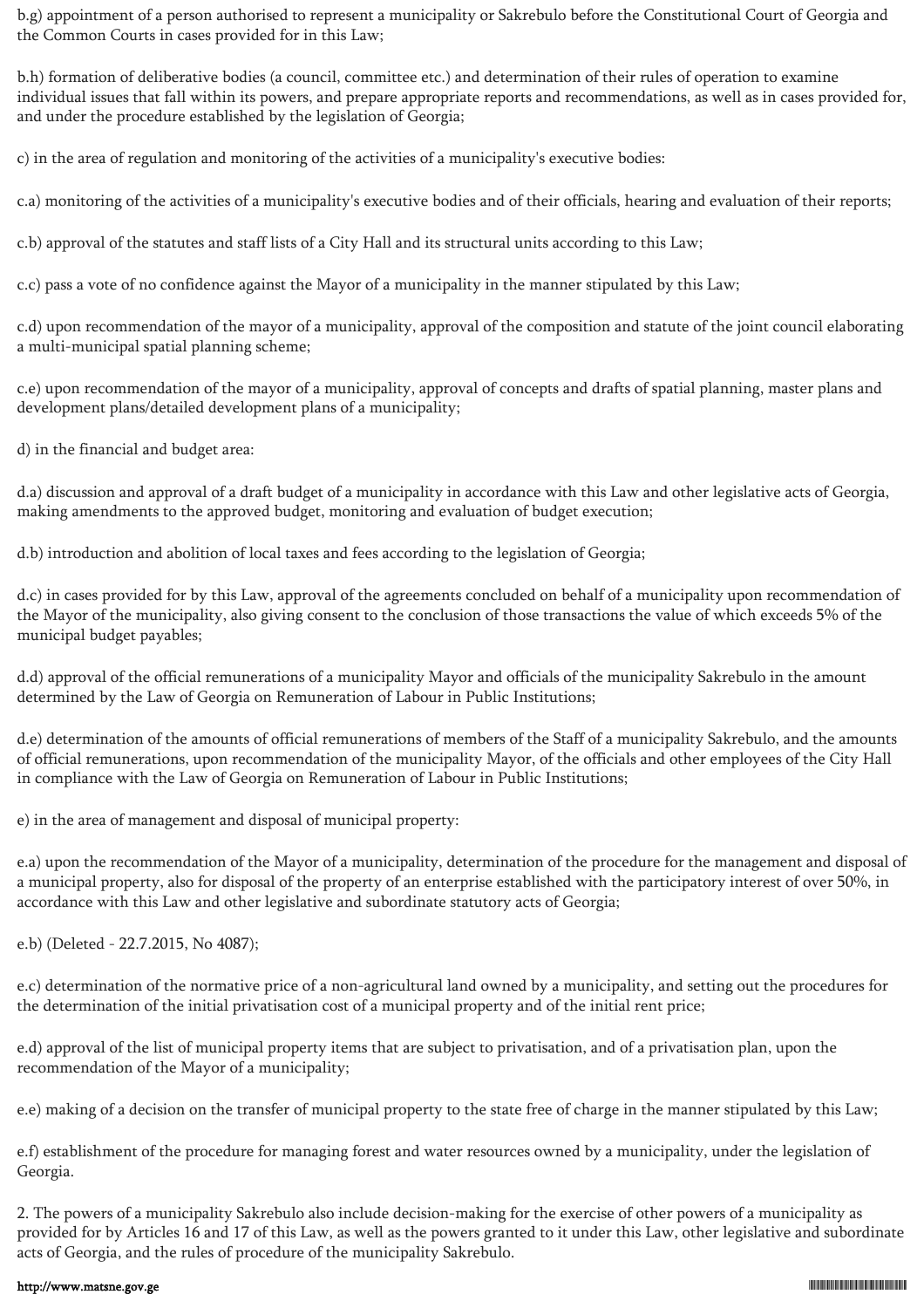3. If this Law or the legislation of Georgia does not determine a municipal body responsible for the exercise of the municipality's own or delegated powers, those powers shall be exercised by the municipality Sakrebulo, or by the Mayor of the municipality by order of the municipality Sakrebulo.

4. The power of a municipality Sakrebulo that has been directly defined by this Law or by the legislation of Georgia as the power of the municipality Sakrebulo, may not be delegated to any other body or official, unless the law directly provides for the possibility of its delegation.

5. Upon recommendation of the joint council, the Sakrebulos of respective municipalities shall, by a joint normative act, approve a multi-municipal spatial planning scheme.

Organic Law of Georgia No 2589 of 30 July 2014 - website, 11.8.2014 Organic Law of Georgia No 4087 of 22 July 2015 - website, 4.8.2015 Organic Law of Georgia No 4310 of 18 September 2015 - website, 24.9.2015 Organic Law of Georgia No 5070 of 28 April 2016 – website, 13.5.2016 Organic Law of Georgia No 1251 of 26 July 2017 – website, 29.7.2017 Organic Law of Georgia No 1837 of 22 December 2017 – website, 29.12.2017

Organic Law of Georgia No 3242 of 20 July 2018 – website, 13.8.2018

## Article 25 - First session of a newly elected municipality Sakrebulo

1. The first session of newly elected municipality Sakrebulos throughout Georgia shall be called by the Central Election Commission of Georgia within 30 days after summing up the final results of the elections. A municipality Sakrebulo shall start its activities if the respective election commission confirms (declares elected) the election of at least two thirds of the total number of members of a newly elected municipality Sakrebulo.

2. The first session of a newly elected municipality Sakrebulo shall be opened if it is attended (there are registered) by more than half of the total number of members of the newly elected municipality Sakrebulo. The first session of a newly elected municipality Sakrebulo shall be opened by the chairperson of the respective election commission. Before the election of the chairperson of a municipality Sakrebulo, the sessions of a newly elected municipality Sakrebulo shall be chaired by the most senior member of the municipality Sakrebulo.

3. The first session of a newly elected municipality Sakrebulo shall be considered held if the number of the municipality Sakrebulo members whose powers have been recognised by the municipality Sakrebulo is at least two thirds of the total number of the members of the municipality Sakrebulo. From that moment, the powers of the previous Sakrebulo shall be terminated.

4. If the number of members of a municipality Sakrebulo whose powers have been recognised by the municipality Sakrebulo is less than two thirds of the total number of the municipality Sakrebulo members, the session of the municipality Sakrebulo shall be terminated. In that case, the next session of a newly elected municipality Sakrebulo shall be convened by the Central Election Commission within 10 days after the day when it becomes possible to raise before the municipality Sakrebulo a question of recognising powers of as many persons as are necessary to make two thirds of the municipality Sakrebulo.

5. If the powers of the required number of members of the municipality Sakrebulo are not recognised within the time limit referred to in paragraph 4 of this article, repeat elections shall be called.

## Article 26 - Rules of operation of a municipality Sakrebulo

1. Regular sessions of a municipality Sakrebulo shall be convened by the chairperson of the Sakrebulo at least once in a month.

2. An extraordinary session of a municipality Sakrebulo shall be convened: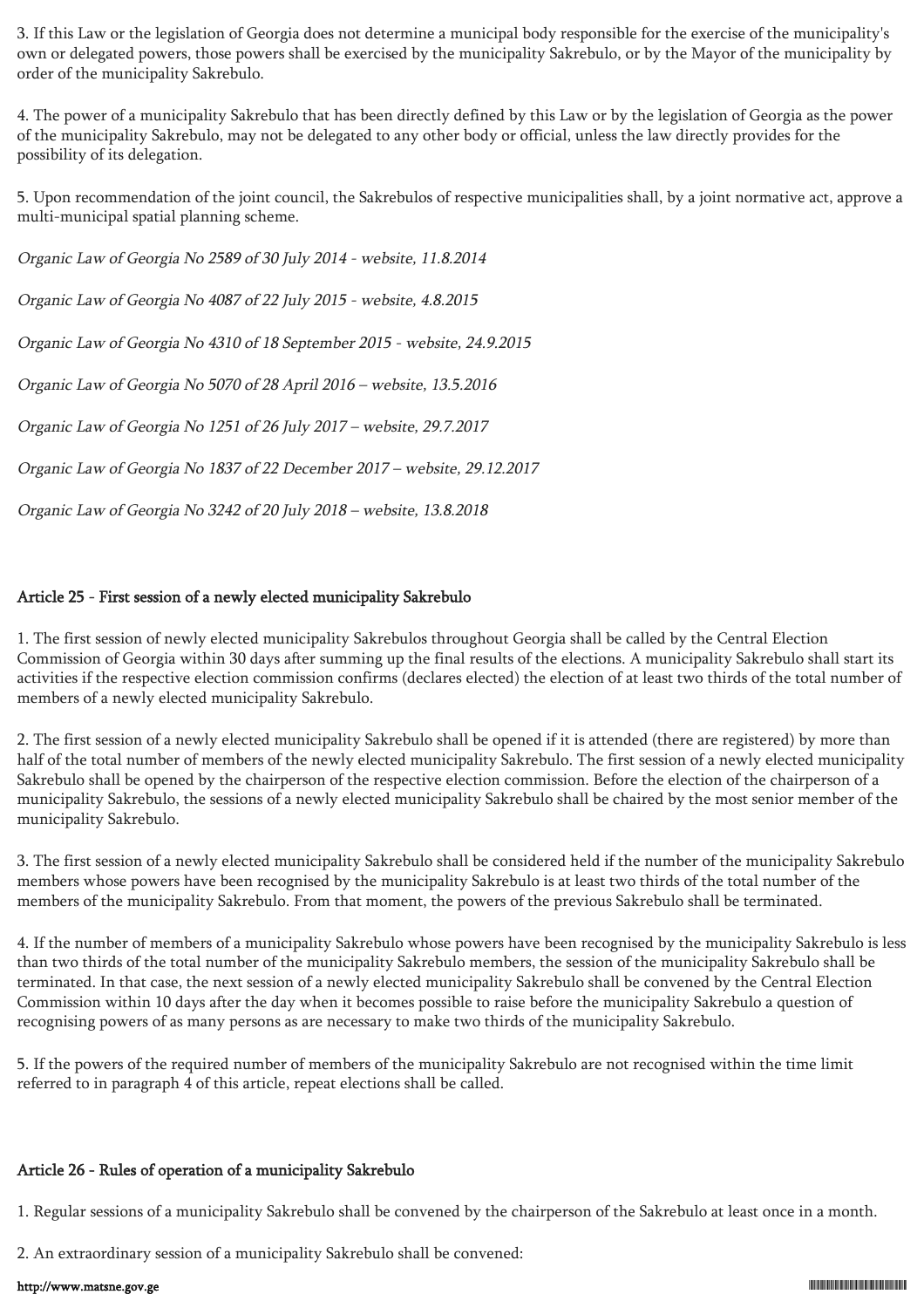a) upon the proposal of the Mayor of the municipality;

b) upon the initiative of the chairperson of the municipality Sakrebulo;

c) upon a written request of at least one third of the members on the current list of the municipality Sakrebulo;

d) upon the proposal of a faction of the municipality Sakrebulo;

e) upon the request of at least one percent of the total number of voters registered in the territory of the municipality.

3. Within a week after a request (proposal) to convene an extraordinary session of a municipality Sakrebulo is submitted, the chairperson of the Sakrebulo shall convene an extraordinary session. If the chairperson of the municipality Sakrebulo fails to convene an extraordinary session within a week, the Sakrebulo shall be authorised to meet.

4. It shall be the responsibility of the Staff of the municipality Sakrebulo to notify Sakrebulo members of the convening of an extraordinary session of Sakrebulo in accordance with the rules of procedure of the Sakrebulo. If the chairperson of the municipality Sakrebulo fails to appear at the extraordinary session, the session shall be chaired by the deputy chairperson of Sakrebulo, and in his/her absence, by the most senior member of the Sakrebulo who is present at the session.

5. A session of a municipality Sakrebulo shall be duly constituted if it is attended by more than half of the total number of Sakrebulo members.

6. A municipality Sakrebulo shall make decisions by an open ballot. A secret ballot shall be held only when decisions concern the election of a person to a position, the removal of a person from office and the passing of a vote of no confidence.

Organic Law of Georgia No 1251 of 26 July 2017 – website, 29.7.2017

## Article 27 - Bureau of a municipality Sakrebulo

1. The Bureau of a municipality Sakrebulo shall consist of the Sakrebulo chairperson, his/her deputy (deputies), and of Sakrebulo commissions and factions.

2. The Bureau of a municipality Sakrebulo shall:

a) draft the agenda of a municipality Sakrebulo sessions, prepare working plans and working programmes of the municipality Sakrebulo;

b) coordinate the activities of the commissions and interim working groups of the municipality Sakrebulo;

c) discuss the conclusions and proposals of the commissions and interim working groups of the municipality Sakrebulo with respect to draft administrative-legal acts to be presented at the session of the municipality Sakrebulo;

d) hear the reports of the municipality officials;

e) exercise other powers granted to it under this Law and the rules of procedure of the municipality Sakrebulo.

Organic Law of Georgia No 4087 of 22 July 2015 - website, 4.8.2015

## Article 28 - Commission of a municipality Sakrebulo

1. Commissions shall be set up in a municipality Sakrebulo to prepare issues in advance, to facilitate the implementation of decisions, and to monitor the activities of the City Hall, its structural units and legal entities established by the municipality. The number of commissions must not exceed 5.

2. The chairperson of a commission of a municipality Sakrebulo shall be elected from among the Sakrebulo members. The members of a commission of a municipality Sakrebulo shall be approved by the municipality Sakrebulo upon the recommendation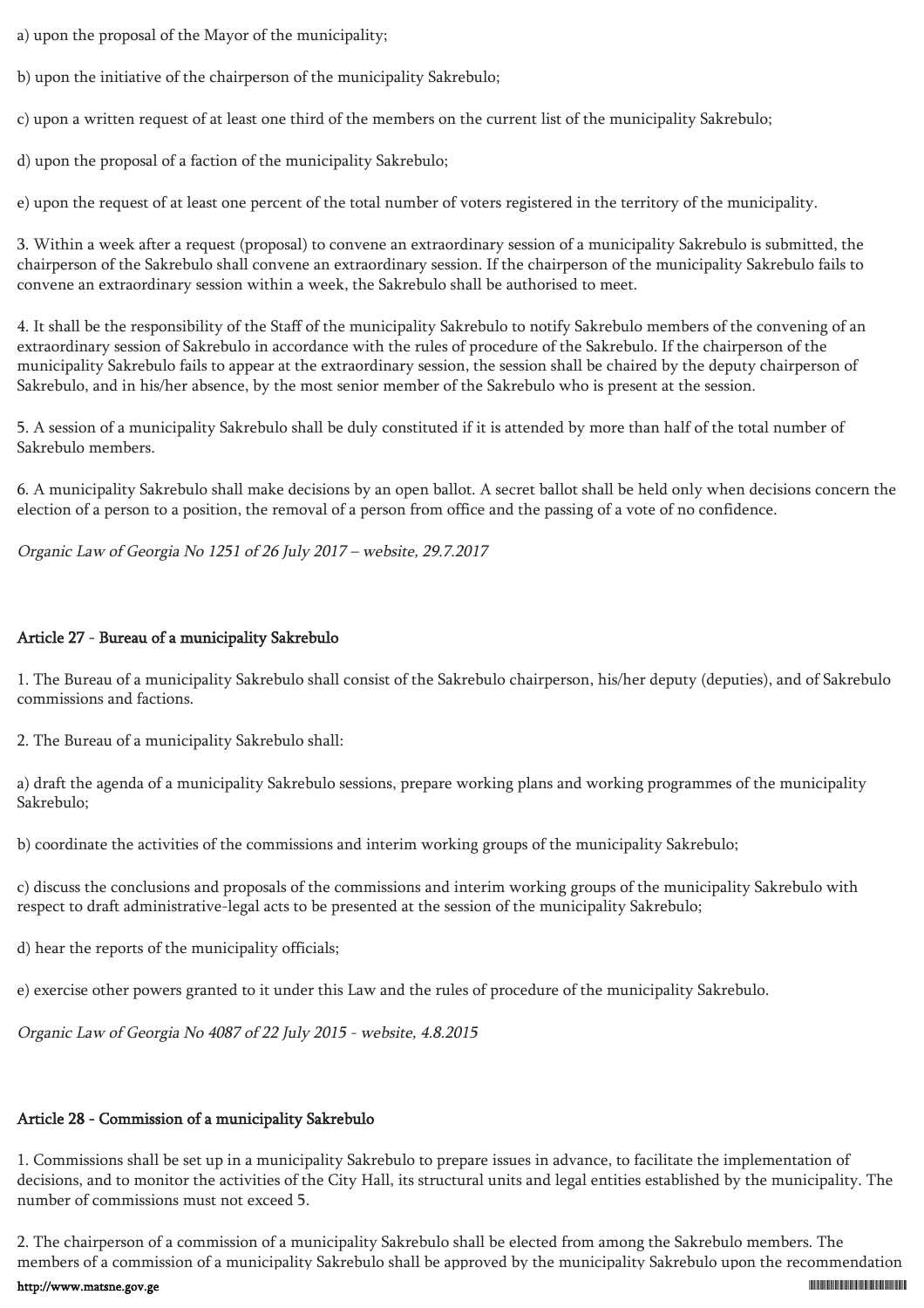of the chairperson of the commission concerned, and in proportion to the number of representatives of the municipality Sakrebulo factions and the number of those Sakrebulo members that are not members of any faction. Only municipality Sakrebulo members may become members of a commission of a municipality Sakrebulo. Under the rules of procedure of a municipality Sakrebulo, any other person may also be invited to work in a commission of the municipality Sakrebulo, either temporarily or for the term of office of the commission.

3. The procedure for setting up municipality Sakrebulo commissions and the rules of their operation shall be determined by the rules of procedure of the municipality Sakrebulo, in accordance with the legislation of Georgia.

Organic Law of Georgia No 1251 of 26 July 2017 – website, 29.7.2017

## Article 29 - Interim working group of a municipality Sakrebulo

1. In order to examine individual issues, a municipality Sakrebulo may set up interim working groups.

2. The head and members of the interim working group of a municipality Sakrebulo shall be elected by the municipality Sakrebulo from among its members for the term of office of the working group, which shall not exceed 3 months. The term of office of the interim working group may be extended several times by one month. The total term of office of an interim working group shall not exceed 6 months.

3. Municipality Sakrebulo members shall be included in the interim working group of a municipality Sakrebulo in proportion to the number of representations of Sakrebulo factions and the number of the Sakrebulo members who are not members of any faction. Under the rules of procedure of a municipality Sakrebulo, any other person may also be invited, with a deliberative vote, to work as a member of an interim working group for the term of office of the working group.

4. The rules of procedure of an interim working group of a municipality Sakrebulo shall be determined by the rules of procedure of the municipality Sakrebulo.

## Article 30 - Municipality Sakrebulo factions

1. Members of a municipality Sakrebulo may be members of a faction of the municipality Sakrebulo.

2. Members of the same political party may join only the same faction (such factions may be set up by members of two or more political parties). A non-partisan member of a municipality Sakrebulo elected upon the nomination of an electoral bloc may join a faction established by any of the parties united under this electoral bloc. A non-partisan member of a municipality Sakrebulo elected upon the nomination of a party participating in the elections may join a faction only together with the members of this party.

3. The members of a municipality Sakrebulo who intend to set up a faction shall develop a political platform and charter of the faction. An association of Sakrebulo members shall acquire the status of a faction from the moment of its registration. The procedure for setting up a faction, the rules of its operation and its powers shall be determined by the rules of procedure of the municipality Sakrebulo.

- 4. The number of the members of a faction shall not be less than 3.
- 5. A member of a municipality Sakrebulo may join only one faction.
- 6. A faction may be set up both on a partisan and non-partisan basis.

7. It shall be prohibited to create factions based on national, religious, professional, personal or territorial (place of residence) characteristics.

# Article 31 - Staff of a municipality Sakrebulo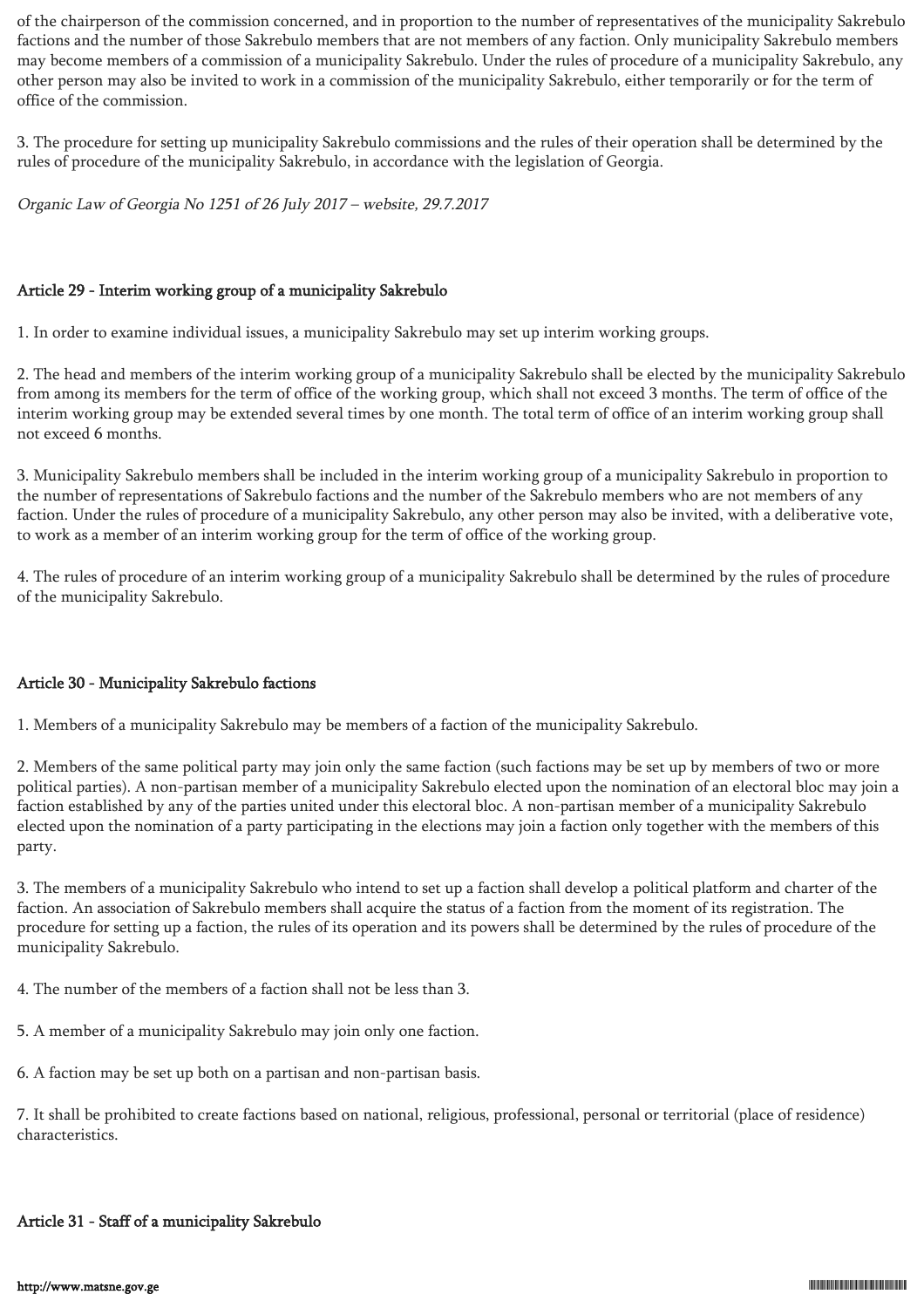1. The organisational support for the activities of a municipality Sakrebulo shall be provided by the Staff of the municipality Sakrebulo.

2. The head of the Staff of a municipality Sakrebulo and the employees of the Staff shall be appointed to or removed from office by the chairperson of the municipality Sakrebulo in accordance with the legislation of Georgia.

## Article 32 - Officials of a municipality Sakrebulo

Officials of a municipality Sakrebulo are:

a) a chairperson of the municipality Sakrebulo;

b) a deputy chairperson of the municipality Sakrebulo;

c) a chairperson of a commission of the municipality Sakrebulo;

d) a chairperson of a faction of the municipality Sakrebulo;

e) a deputy chairperson of a faction of the municipality Sakrebulo.

Organic Law of Georgia No 1774 of 15 December 2017 – website, 25.12.2017

## Article 33 - Chairperson of a municipality Sakrebulo

1. The chairperson of a municipality Sakrebulo shall be elected by the municipality Sakrebulo from among its members by more than half of the total number of the Sakrebulo members, for the term of office of the municipality Sakrebulo.

2. A candidate for chairperson of a municipality Sakrebulo may be nominated by not less than 3 members of the municipality Sakrebulo.

3. After the candidates for chairperson of a municipality Sakrebulo are nominated, the chairperson of the Sakrebulo session shall announce the list of candidates and ask for the candidates' consent to be voted for the position of chairperson of the Sakrebulo. The chairperson of the session shall draft a unified list of candidates according to the order of their nomination.

4. If only one candidate participated in the elections of the chairperson of a municipality Sakrebulo and he/she failed to obtain the required number of votes, repeat elections shall be held.

5. If two candidates participated in the elections of the chairperson of a municipality Sakrebulo and both of them failed to obtain the required number of votes, the candidate who obtained the majority of votes shall be voted on again. If this candidate fails again to obtain the required number of votes, repeat elections shall be held. If the vote is tied at the time of the voting, repeat elections shall be held.

6. If more than two candidates participated in the elections of the chairperson of a municipality Sakrebulo and neither of them obtained the required number of votes, a second round of elections shall be held for the two candidates who obtained the most votes. If the vote is tied in the second round, repeat elections shall be held. If neither candidate obtains the required number of votes, the candidate who obtained the most votes shall be put to a repeat vote. If this candidate fails again to obtain the required number of votes, repeat elections shall be held. If a candidate who runs in the second round withdraws his/her candidacy, the candidate who has obtained the next highest number of votes shall be voted for instead of that candidate.

7. The candidate for chairperson of a municipality Sakrebulo may withdraw his/her candidacy before each ballot.

8. The same person may be nominated as a candidate for chairperson of a municipality Sakrebulo only twice in succession.

## Article 34 - Removal from office of the chairperson of a municipality Sakrebulo, suspension of his/her powers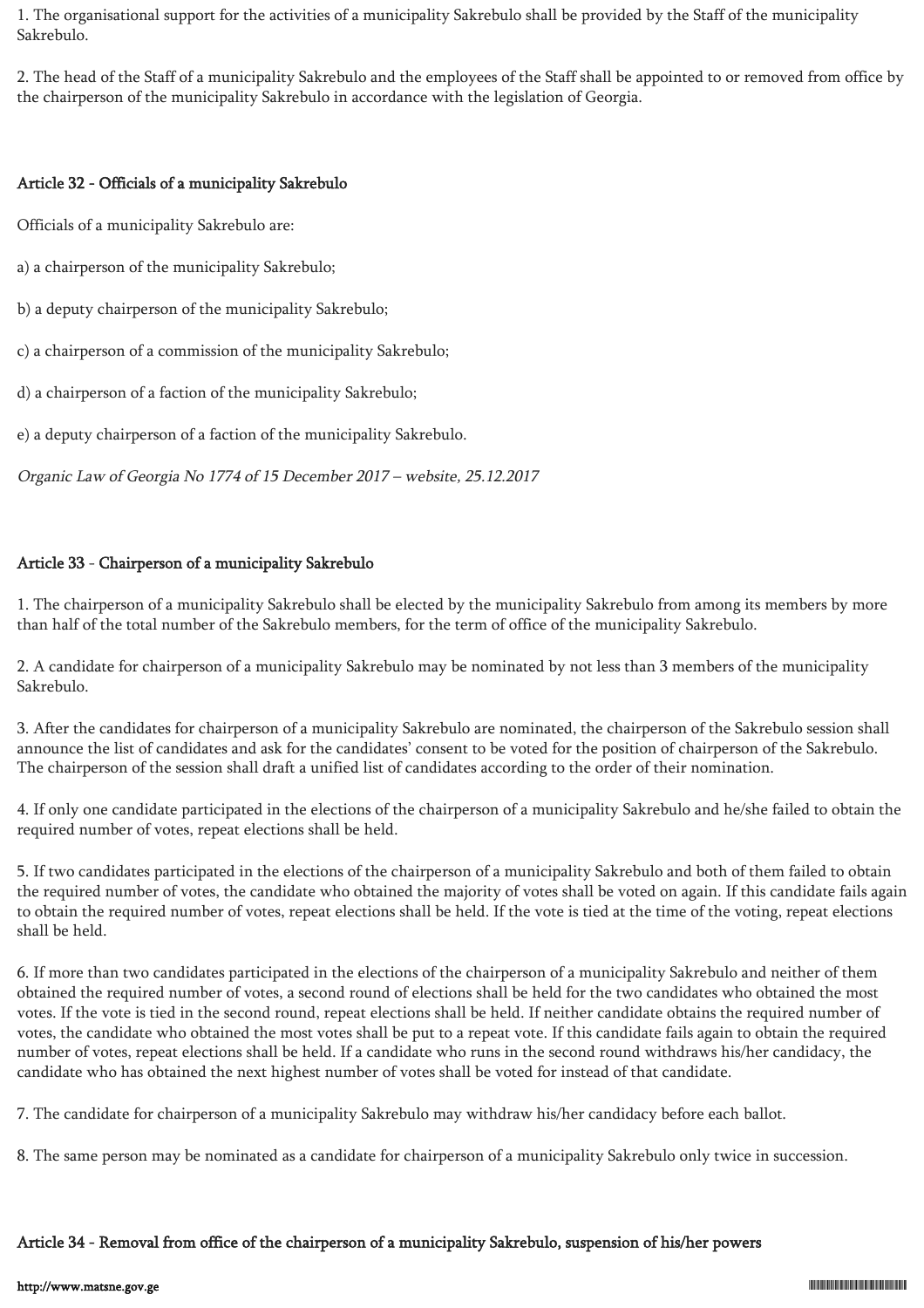1. A municipality Sakrebulo may remove from office the chairperson of the municipality Sakrebulo.

2. The question of removing from office the chairperson of a municipality Sakrebulo may be raised in writing before the municipality Sakrebulo by at least one third of the total number of Sakrebulo members. A decision to remove from office the chairperson of a municipality Sakrebulo shall be considered adopted if it is supported by more than half of the members on the current list of the municipality Sakrebulo.

3. If, according to paragraph 2 of this article, a municipality's Sakrebulo does not take a decision to remove the chairperson of the municipality Sakrebulo from the position, it shall be prohibited to repeatedly initiate a procedure for the removal of the chairperson of Sakrebulo within the next 3 months.

4. Powers of the chairperson of municipality Sakrebulo, except as provided for by Article 43 of this Law, shall be suspended for the chairperson of a municipality Sakrebulo in the case defined by Article 56(5) of this Law when performing duties of a Gamgebeli/Mayor.

Organic Law of Georgia No 918 of 1 June 2017 – website, 20.6.2017

## Article 35 - Powers of the chairperson of a municipality Sakrebulo

1. The chairperson of a municipality Sakrebulo may:

a) convene, open, chair, lead and declare closed, based on a decision of the municipality Sakrebulo, a session of the municipality Sakrebulo;

b) ensure the observance of order in the session hall during municipality Sakrebulo sessions;

c) ensure compliance with the procedures determined by the legislation of Georgia and the rules of procedure of the municipality Sakrebulo;

d) draft the agenda of the municipality Sakrebulo sessions, a list of persons who intend to deliver speeches on the issues placed on the agenda, determine the order of speakers and give them the floor;

e) put issues to vote and announce results of the voting;

f) coordinate the work of commissions of the municipality Sakrebulo;

g) represent the municipality Sakrebulo within the powers granted to him/her under this Law;

h) upon the recommendation of the chairpersons of the commissions of the municipality Sakrebulo, invite experts and specialists to the municipality Sakrebulo commissions, enter into annul contracts with them;

i) sign resolutions, orders and minutes of the sessions of the municipality Sakreublo;

j) appoint and remove from office employees of the Staff of the municipality Sakrebulo;

k) present a report on the work performed to the municipality Sakrebulo in accordance with the rules of procedure of the municipality Sakrebulo;

l) present for approval to the municipality Sakrebulo the rules of procedure of the municipality Sakrebulo, the statute of commissions and the statute of the Staff of the municipality Sakrebulo;

m) approve the internal regulations and official instructions of the Staff of the municipality Sakrebulo, as well as additional qualification requirements of the employees of the Staff of the municipality Sakrebulo;

n) make decisions on the provision of incentives to employees of the Staff of the municipality Sakrebulo and on the imposition of disciplinary liability on them in accordance with the Law of Georgia on Public Service;

o) make a decision on the registration of a person as a lobbyist in the municipality Sakrebulo in accordance with the legislation of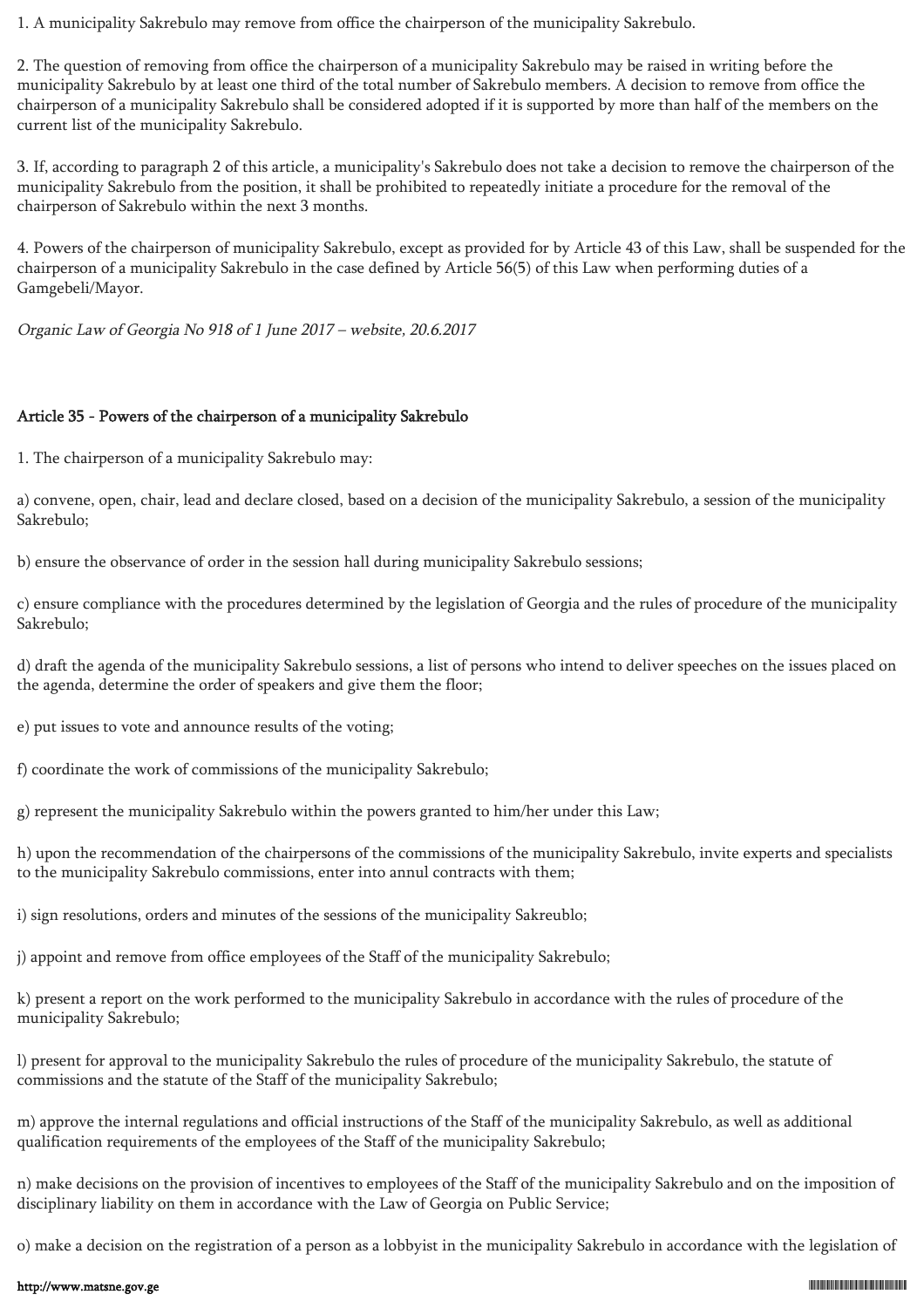Georgia;

p) exercise other powers granted to him/her by this Law, by other legislative and normative acts of Georgia and the rules of procedure of the municipality Sakrebulo;

2. The chairperson of a municipality Sakrebulo shall be accountable to the municipality Sakrebulo.

Organic Law of Georgia No 4087 of 22 July 2015 - website, 4.8.2015

Organic Law of Georgia No 4386 of 27 October 2015 – website, 11.11.2015

Organic Law of Georgia No 165 of 21 December 2016 – website, 28.12.2016

## Article 36 - Deputy chairperson of a municipality Sakrebulo

1. Upon the recommendation of the chairperson of a municipality Sakrebulo, the deputy chairperson of the municipality Sakrebulo shall be elected by the municipality Sakrebulo from among its members by more than half of the members on the current list for the term of office of the municipality Sakrebulo. The chairperson of a municipality Sakrebulo shall have one deputy, or two deputies if the number of constituents of the municipality exceeds 100 000.

2. The functions of the deputy chairperson of a municipality Sakrebulo shall be determined by the rules of procedure of the municipality Sakrebulo.

3. A deputy chairperson of a municipality Sakrebulo shall, in accordance with the Rules of Procedure of the municipality Sakrebulo, perform duties of the chairperson of the municipality Sakrebulo if the chairperson is unable to exercise his/her powers, he/she resigns or is removed from the office, or when his/her powers of the chairperson of municipality Sakrebulo are suspended or terminated.

 $3^1$ . If the chairperson of a municipality Sakrebulo has two deputies or a deputy/deputies of the chairperson of a municipality Sakrebulo has/have not been elected, the issue regarding performance of the duties of the chairperson of a municipality Sakrebulo in cases provided for in paragraph 3 of this article shall be regulated under the procedure determined by the Rules of Procedure of the municipality Sakrebulo.

4. A municipality Sakrebulo may remove from office a deputy chairperson of the municipality Sakrebulo. The question of removing from office a deputy chairperson of a municipality Sakrebulo may be raised in writing before the municipality Sakrebulo by the chairperson of the municipality Sakrebulo and by at least one fifth of the members on the current list of the municipalitySakrebulo. A decision to remove a deputy chairperson of a municipality Sakrebulo shall be considered adopted if it is supported by more than half of the members on the current list of the municipality Sakrebulo.

Organic Law of Georgia No 2589 of 30 July 2014 - website, 11.8.2014

Organic Law of Georgia No 918 of 1 June 2017 – website, 20.6.2017

# Article 37 - Chairperson of a commission of a municipality Sakrebulo

1. The chairperson of a municipality Sakrebulo commission shall be elected by the municipality Sakrebulo from among its members by more than half of the members on the current list for the term of office of the municipality Sakrebulo. A candidate for the chairperson of a commission of a municipality Sakrebulo may be nominated by one fifth of the members on the current list of the municipality Sakrebulo and by a faction of the municipality Sakrebulo.

2. The chairperson of a commission of a municipality Sakrebulo shall:

a) convene, open, chair and lead the sessions of the commission;

b) ensure compliance with the procedures determined by the legislation of Georgia, the rules of procedure of the municipality Sakrebulo and the statute of the municipality commission;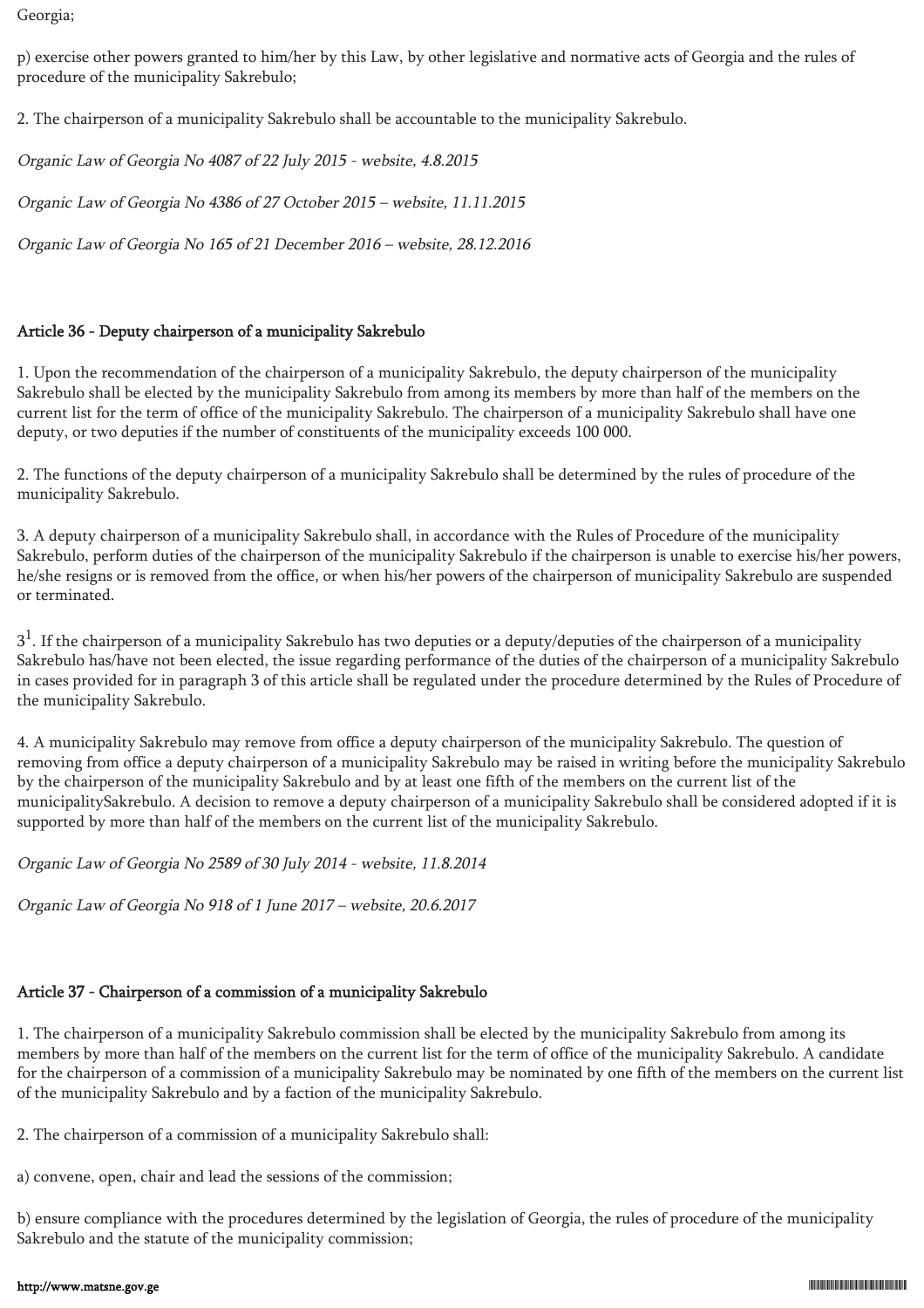c) draft the agenda of the sessions of the commission, a list of persons who intend to deliver speeches on the issues placed on the agenda, and determine the order of speakers and give them the floor in accordance with the rules of procedure of the municipality Sakrebulo and the statute of the commission;

d) put issues to a vote and announce the results of voting;

e) sign the minutes of sessions of the commission;

f) act on behalf of the commission;

g) be accountable to the municipality Sakrebulo;

h) exercise other powers granted to him/her by the legislation of Georgia, the rules of procedure of the municipality Sakrebulo and by the statute of the commission of the municipality Sakrebulo.

3. A municipality Sakrebulo may remove from office the chairperson of the municipality Sakrebulo. The question of removal from office of the chairperson of a Sakrebulo commission may be raised in writing before the municipality Sakrebulo by at least one firth of the members on the current list of the municipality Sakrebulo, by more than half of the members of the commission concerned and by the chairperson of the municipality Sakrebulo. A decision to remove the chairperson of a municipality Sakrebulo commission shall be considered adopted if it is supported by more than half of the members on the current list of the municipality Sakrebulo.

## Article 38 - Chairperson of a faction of a municipality Sakrebulo and deputy chairperson of a faction

1. A faction of a municipality Sakrebulo shall be headed by the chairperson of the faction.

2. The chairperson of a faction of a municipality Sakrebulo shall have one deputy; and if there are nine or more than nine members in a faction, the chairperson of the faction may, except for the chairperson of a faction of the Tbilisi city municipality Sakrebulo, have one more deputy.

3. The chairperson of a faction of the Tbilisi city municipality Sakrebulo shall have one deputy. Furthermore, the chairperson of a faction of the Tbilisi city municipality Sakrebulo may not have more than three deputies.

4. The procedure for electing the chairperson of a faction of a municipality Sakrebulo and a deputy chairperson of the faction, and their powers shall be determined by the statute of the faction of the municipality Sakrebulo.

Organic Law of Georgia No 1774 of 15 December 2017 – website, 25.12.2017

# Article 39 - Incompatibility of offices of an official of a municipality Sakrebulo

The issues relating to the incompatibility of offices of an official of a municipality Sakrebulo shall be regulated by the Law of Georgia on Conflicts of Interest and Corruption in Public Institutions.

Organic Law of Georgia No 4386 of 27 October 2015 – website, 11.11.2015

Organic Law of Georgia No 165 of 21 December 2016 – website, 28.12.2016

# Article 40 - Status of a municipality Sakrebulo member

1. The status of a member of a municipality Sakrebulo shall be his/her legal status determined by law, which includes the powers, responsibility, rules of activities and guarantees of a member of a municipality Sakrebulo.

2. A citizen of Georgia who, by the day of the voting, has attained the age of 21, may be elected as a member of a municipality Sakrebulo.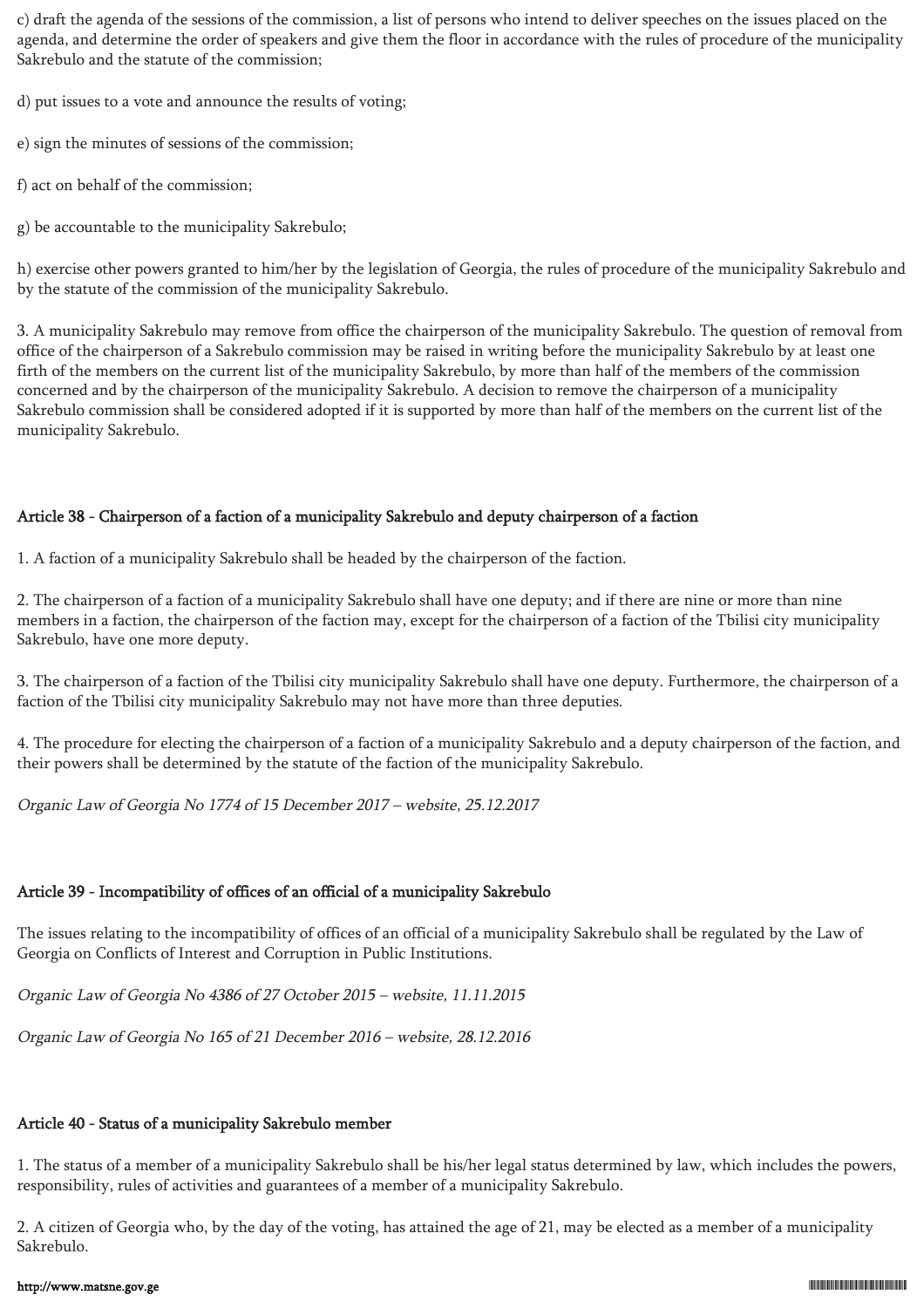3. A member of a municipality Sakrebulo shall enjoy a free mandate and he/she may not be recalled. A member of a municipality Sakrebulo, while performing his/her duties, shall not be restricted by the regulations and instructions of his/her constituents and of the political party that nominated him/her.

4. It shall be prohibited to transfer the powers of a member of a municipality Sakrebulo to any other person.

5. A free mandate shall not discharge a member of a municipality Sakrebulo from the duty to work with the constituents, and from the associated responsibility as prescribed by the legislation of Georgia and the rules of procedure of the municipality Sakrebulo.

6. The term of office of a member of a municipality Sakrebulo shall start on the day when his/her powers are recognised, and end upon the first meeting of a newly elected municipality Sakrebulo, or upon the early termination of his/her powers.

7. The powers, rules of activity and guarantees of a member of a municipality Sakrebulo shall be determined by this Law and the rules of procedure of the municipality Sakrebulo.

8. A member of a municipality Sakrebulo shall be obliged to be a member of at least one of the commissions of the municipality Sakrebulo. A member of a municipality Sakrebulo may, at the same time, be a member of any other commission, but of not more than two commissions in total.

9. The employer of a member of a municipality Sakrebulo may not restrict the right of the member of the municipality Sakrebulo to participate in the work of the municipality Sakrebulo, its commissions, factions and interim working groups. A labour contract that contains an agreement that restricts the employee's right on the above grounds shall be null and void. A person may not be dismissed from his/her job, transferred to a lower-paid job, or otherwise discriminated against on the above grounds.

## Article 41 - Remuneration of the work of a member of a municipality Sakrebulo

1. A member of a municipality Sakrebulo shall exercise his/her powers without abandoning his/her work, and free of charge. Only the work of the officials of a municipality Sakrebulo shall be remunerated.

2. The amount of the official remuneration of a chairperson of a municipality Sakrebulo shall be determined in accordance with the Law of Georgia on Remuneration of Labour in Public Institutions.

3. The procedure for the reimbursement of costs associated with the exercise of powers by a member of a municipality Sakrebulo who is not an official of the municipality Sakrebulo shall be determined by resolution of the municipality Sakrebulo, and the costs of business trips of members of a municipality Sakrebulo shall be reimbursed according to the rules determined for the reimbursement of travel costs of a public employee as prescribed by the legislation of Georgia.

4. It shall be prohibited to reimburse the costs of a member of a municipality Sakrebulo in the form of a monetary reward and a salary supplement.

Organic Law of Georgia No 2820 of 28 November 2014 - website, 3.12.2014

Organic Law of Georgia No 1837 of 22 December 2017 – website, 29.12.2017

# Article 42 – Incompatibility of offices of a member of a municipality Sakrebulo

A member of a municipality Sakrebulo may not:

a) be a member of any other representative body;

b) hold a position of an official stipulated by the Law of Georgia on the Incompatibility of the Position in Public Service and on the Corruption, except for the position of an official of the Sakrebulo of a municipality;

c) hold an office to which the Parliament of Georgia elects a person, or to which the Parliament of Georgia gives its consent to the appointment of a person;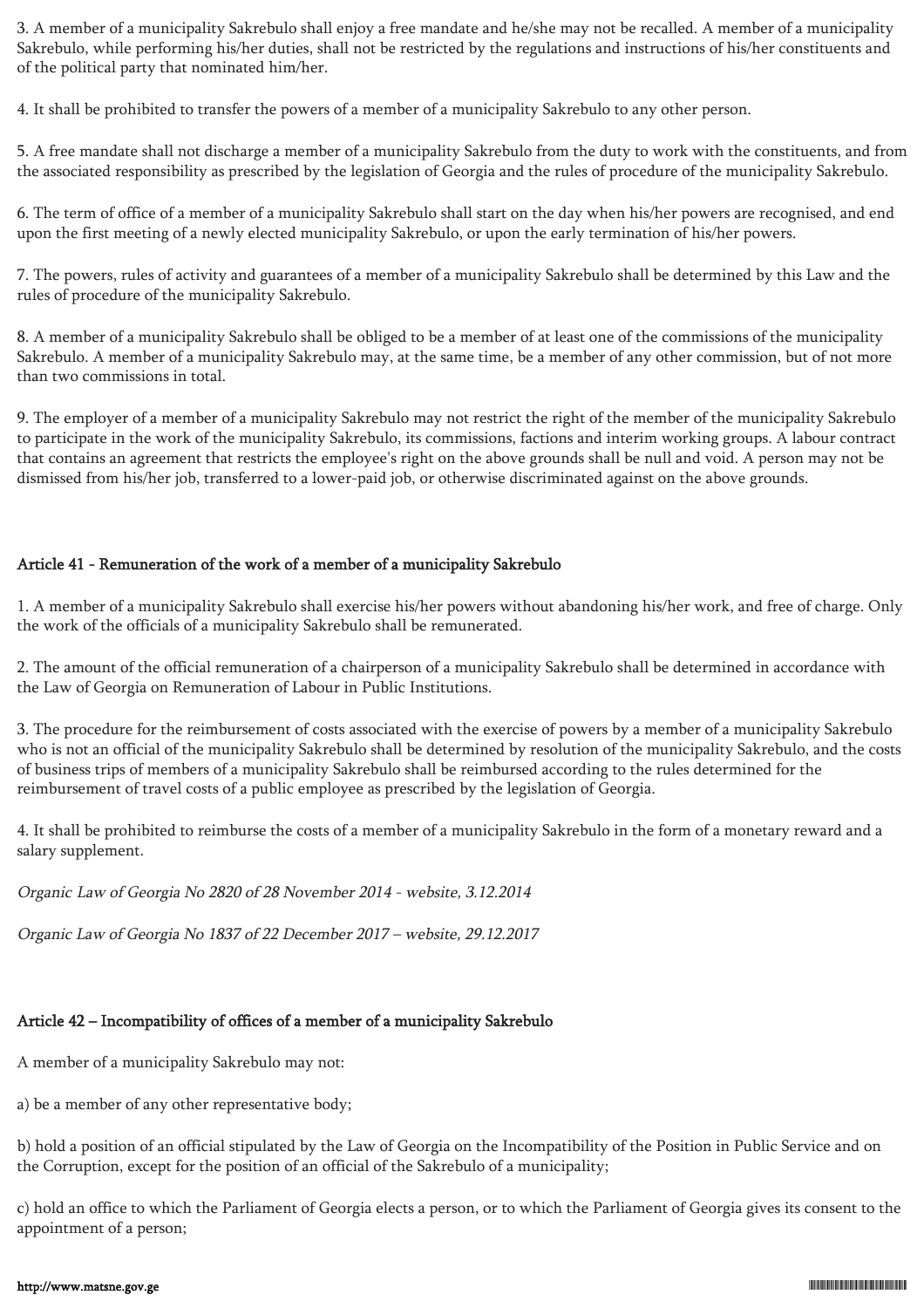d) hold an office to which a person is appointed by the President of Georgia or by the Prime Minister of Georgia;

e) hold an office to which a person is elected, appointed or approved by the highest representative bodies of Abkhazia and Ajara Autonomous Republics;

f) work in judicial and prosecuting bodies, the State Audit Service, in the Ministry of Internal Affairs and in the Ministry of Defence, and within the system of State Security Service of Georgia;

g) act as an officer of the Election Administration of Georgia;

h) work in an administrative body which, under the legislation of Georgia, exercises state supervision over municipal bodies;

i) work in the Staff of a municipality Sakrebulo and in a City Hall;

j) take part in the management of a municipal enterprise (enterprises) (serve as a director, deputy director, member of a supervisory board or of a board of directors, etc.), or act as a director or deputy director of an establishment financed from the budget of the respective municipality;

k) work in the public service of another country.

Organic Law of Georgia No 3971 of 8 July 2015 – website, 15.7.2015

Organic Law of Georgia No 1251 of 26 July 2017 – website, 29.7.2017

Organic Law of Georgia No 3902 of 6 December 2018 – website, 14.12.2018

Organic Law of Georgia No 6853 of 15 July 2020 – website, 28.7.2020

## Article 43 - Early termination and suspension of powers of a member of a municipality Sakrebulo

1. The powers of a member of a municipality Sakrebulo shall be prematurely terminated if:

a) he/she resigns;

b) a judgement of conviction of a court of the final instance has entered into force against him/her, or the period for appealing a judgement of conviction of a court to the court of a higher instance has expired;

c) the court declares him/her missing or dead or recognises as a beneficiary of support, unless otherwise determined under the court decision;

d) the member loses the citizenship of Georgia;

e) he/she has not participated, without a valid reason, in the work of the municipality Sakrebulo for 6 consecutive months;

f) the member has occupied a position referred to in Article 42 of this Law that is incompatible with the status of a member of a municipality Sakrebulo;

g) the member has died.

2. The powers of an official of a municipality Sakrebulo shall be prematurely terminated if he/she occupies a position or carries out activities that are incompatible with the office as stipulated by the Law of Georgia on the Conflict of Interest and Corruption in Public Institutions.

3. A municipality Sakrebulo shall take into consideration the information on the facts referred to in paragraph 1 of this article, except for the cases provided for by paragraphs (e and f) of the same article and include them in the minutes of the Sakrebulo sessions.

4. In cases provided for by paragraph 3 of this article, the powers of a member/official of a municipality Sakrebulo shall be prematurely terminated from the day following the occurrence of the relevant act. A member of a municipality Sakrebulo shall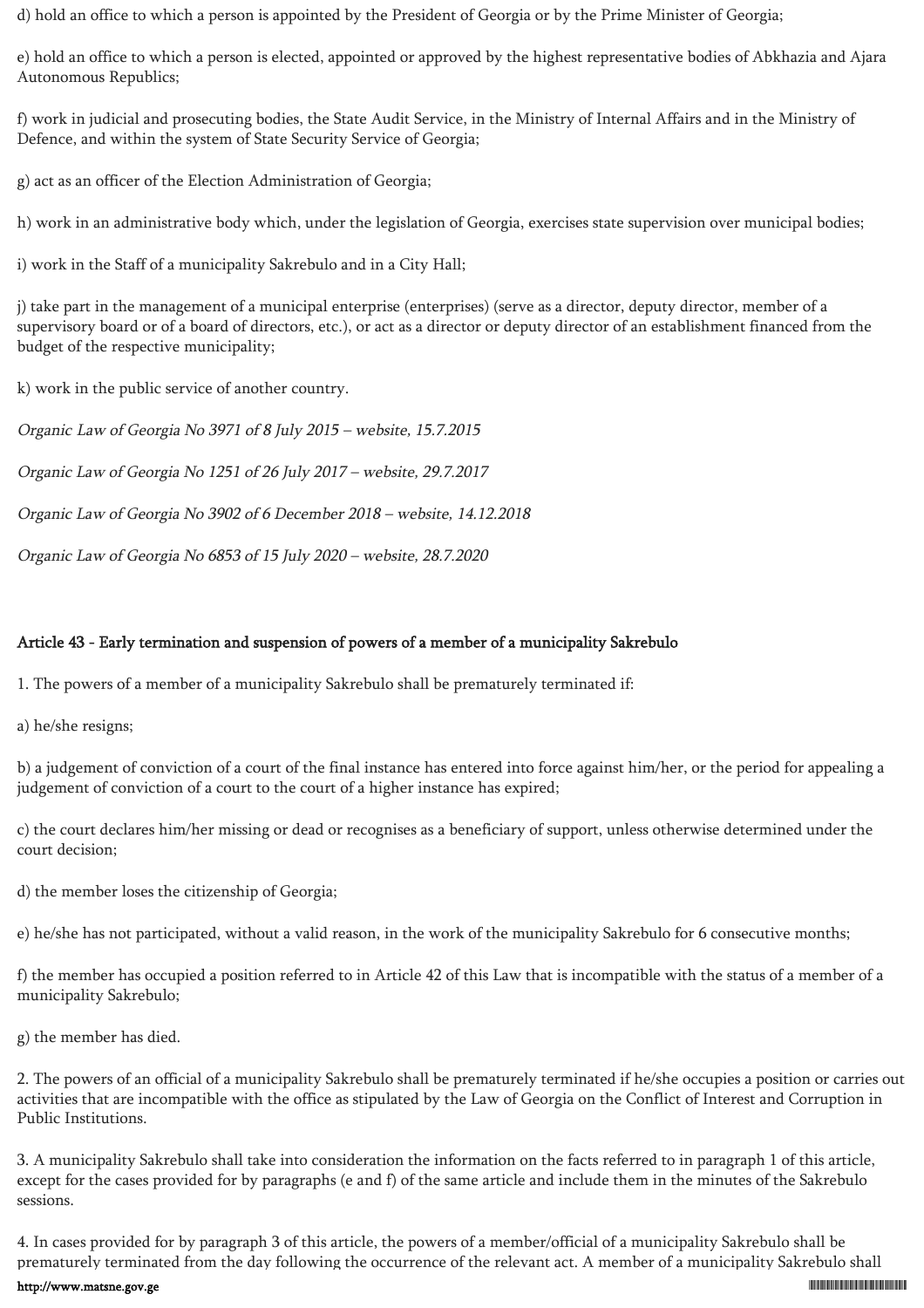notify of his/her resignation in writing to the chairperson of the municipality Sakrebulo. The day following the day of registration of the relevant application shall be considered to be the moment of termination of his/her powers.

5. If a member/official of a municipality Sakrebulo does not participate in the work of the municipality Sakrebulo or breaches the requirements for the incompatibility of offices as determined by this Law for 6 consecutive months, the relevant commission of the municipality Sakrebulo shall, in accordance with the procedure determined by the rules of procedure of the municipality Sakrebulo, find out the reason of absence, or check/request information to establish the incompatibility of offices. If it has been confirmed that the member/official was absent without valid reasons or he/she is in breach of the requirements for the incompatibility of offices, the relevant commission of the municipality Sakrebulo shall prepare a conclusion and present it at the nearest session of the Sakrebulo, which shall make a decision for the early termination of powers of the member/official of the municipality Sakrebulo. That decision shall enter into force on the day following the expiration of the relevant period (6 months)/the occurrence of the act of the incompatibility of offices.

6. The powers of a member of a municipality Sakrebulo shall be suspended if a court remands him/her to custody or imposes an administrative arrest as an administrative penalty. The period of suspension of powers shall be determined by the term of remand detention or the administrative arrest.

7. If a criminal prosecution is terminated on exonerative grounds, the remand detention is revoked or a court delivers a judgement of innocence:

a) the powers of a member of the municipality Sakrebulo shall be restored, unless the term of office of the municipality Sakrebulo that the person is a member of, has expired, and the official of the municipality Sakrebulo has been paid the lost salary;

b) the period of detention or arrest of a member of a municipality Sakrebulo shall be included in the total period of service as a member of the municipality Sakrebulo if the term of office of the municipality Sakrebulo the member of which this person was, has expired, and the official of the municipality Sakrebulo will be paid the lost salary.

Organic Law of Georgia No 3401 of 20 March, 2015 - website, 31.3.2015

Organic Law of Georgia No 4386 of 27 October 2015 – website, 11.11.2015

Organic Law of Georgia No 165 of 21 December 2016 – website, 28.12.2016

## Article 44 - Forms of activities of a member of a municipality Sakrebulo

The forms of activities of a member of a municipality Sakrebulo shall include:

- a) participation in the sessions of a municipality Sakrebulo;
- b) drafting and initiation of decisions of a municipality Sakrebulo;
- c) participation in the work of the commissions, factions and interim working groups of a municipality Sakrebulo;
- d) address questions to the bodies/officials accountable to the municipality Sakrebulo;
- e) meeting with constituents, reviewing their letters, proposals and complaints;
- f) other forms determined by the legislation of Georgia.

## Article 45 - General powers and obligations of a member of a municipality Sakrebulo

1. A member of a municipality Sakrebulo may:

a) address a question to a body accountable to the municipality Sakrebulo, the Mayor of the municipality, or any other official and receive a reply. The relevant body and official shall be obliged to respond to questions of a member of a municipality Sakrebulo within a week. This time limit may be extended for not more than 10 days in agreement with the person addressing the question;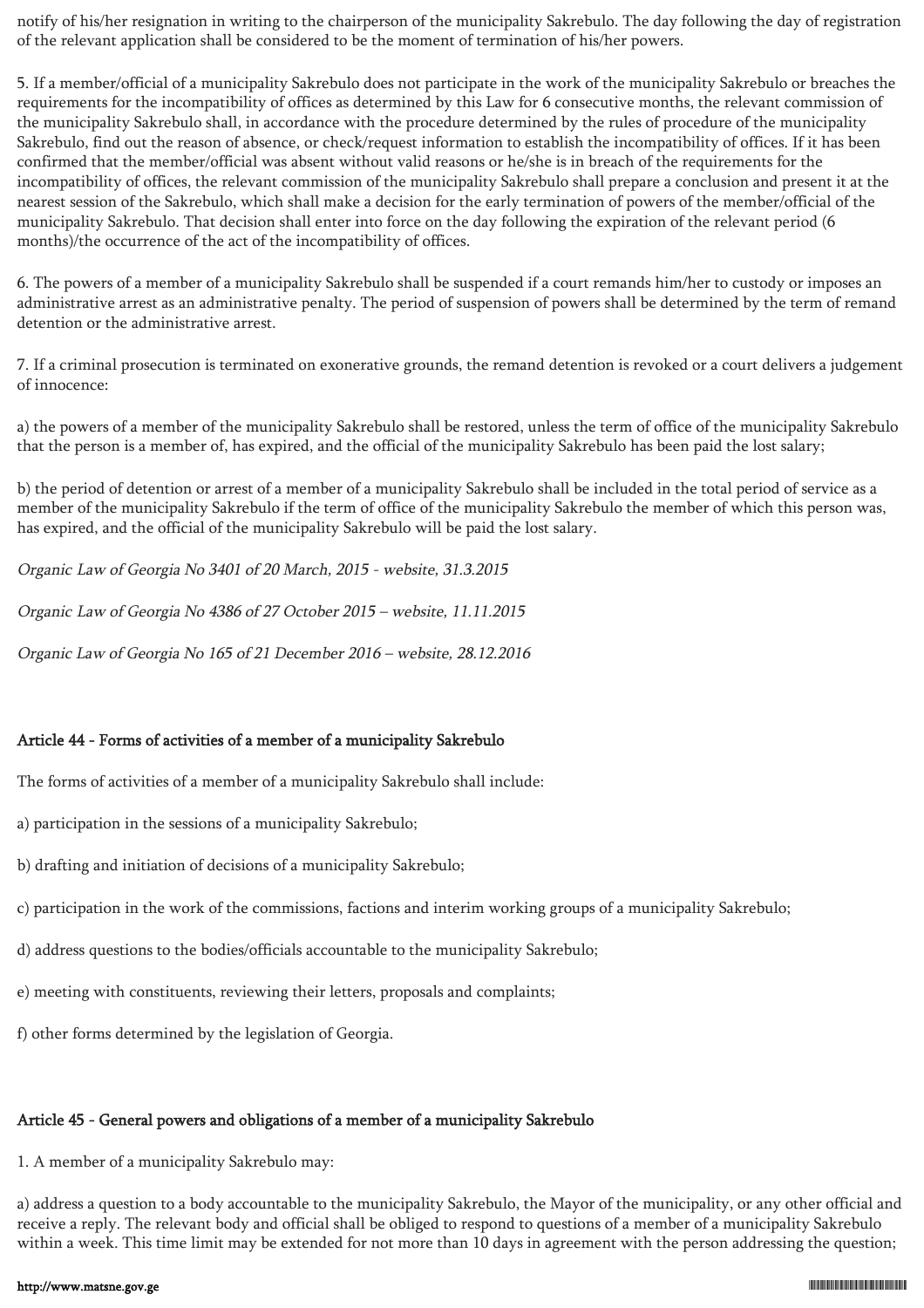b) meet, without delay, with the officials who are accountable to the municipality Sakrebulo;

c) directly participate in the discussion of issues raised by him/her;

d) use any information as provided for by the legislation of Georgia that is required for the exercise of his/her powers;

e) request, in the prescribed manner, appropriate information and the provision of organisational and technical services from the Staff of the municipality Sakrebulo;

f) submit a draft administrative-legal act of the municipality Sakrebulo, except for the cases provided for by this Law;

g) submit a proposal on the issuance of an administrative-legal act of the municipality Sakrebulo.

2. A municipality Sakrebulo shall be obliged to review issues initiated for consideration at a session of a municipality Sakrebulo based on paragraph 1(f) of this article.

3. During the discussion of all the issues that fall within the authority of the municipality Sakrebulo, a member of the municipality Sakrebulo shall have a right to vote. A member of a municipality Sakrebulo shall have a deliberative vote when participating in the work of a body of a municipality Sakrebulo of which he/she is not a member.

4. A member of a municipality Sakrebulo shall be obliged to:

a) ensure the compliance with the Constitution of Georgia and with the laws;

b) meet with citizens in accordance with the rules of procedure of the municipality Sakrebulo;

c) participate in the sessions of the municipality Sakrebulo and in the work of commissions of the municipality Sakrebulo;

d) not disclose or use for personal purposes information confidentiality of which is protected under the legislation of Georgia.

5. A member of a municipality Sakrebulo may not use the powers granted to him/her by law, or related opportunities for personal purposes. A member of a municipality Sakrebulo shall, during a session of the municipality Sakrebulo, refrain from participation in the decision-making and voting that concerns an issue with respect to which he/she has personal interest, or if there are other circumstances that may affect the decision on the matter.

Organic Law of Georgia No 1251 of 26 July 2017 – website, 29.7.2017

## Article 46 - Exercise of powers by a member of a municipality Sakrebulo during the Sakrebulo sessions

1. During a session of a municipality Sakrebulo, a member of the municipality Sakrebulo may:

a) raise issues for discussion;

b) present remarks and proposals on all issues falling within the powers of the municipality Sakrebulo;

c) participate in the debates, put questions to the speaker and to the chairperson of the session of the municipality Sakrebulo, receive and evaluate responses;

d) present citizens' letters and applications to the municipality Sakrebulo;

e) express his/her opinion on the bodies to be established by the municipality Sakrebulo, and on the candidacy of the officials who are elected, appointed or approved by the municipality Sakrebulo or whose appointment is subject to the municipality Sakrebulo's consent;

f) participate in the discussion of a draft municipal budget and of the issue of making amendments to the budget;

g) exercise other powers granted to him/her under this Law and the rules of procedure of the municipality Sakrebulo.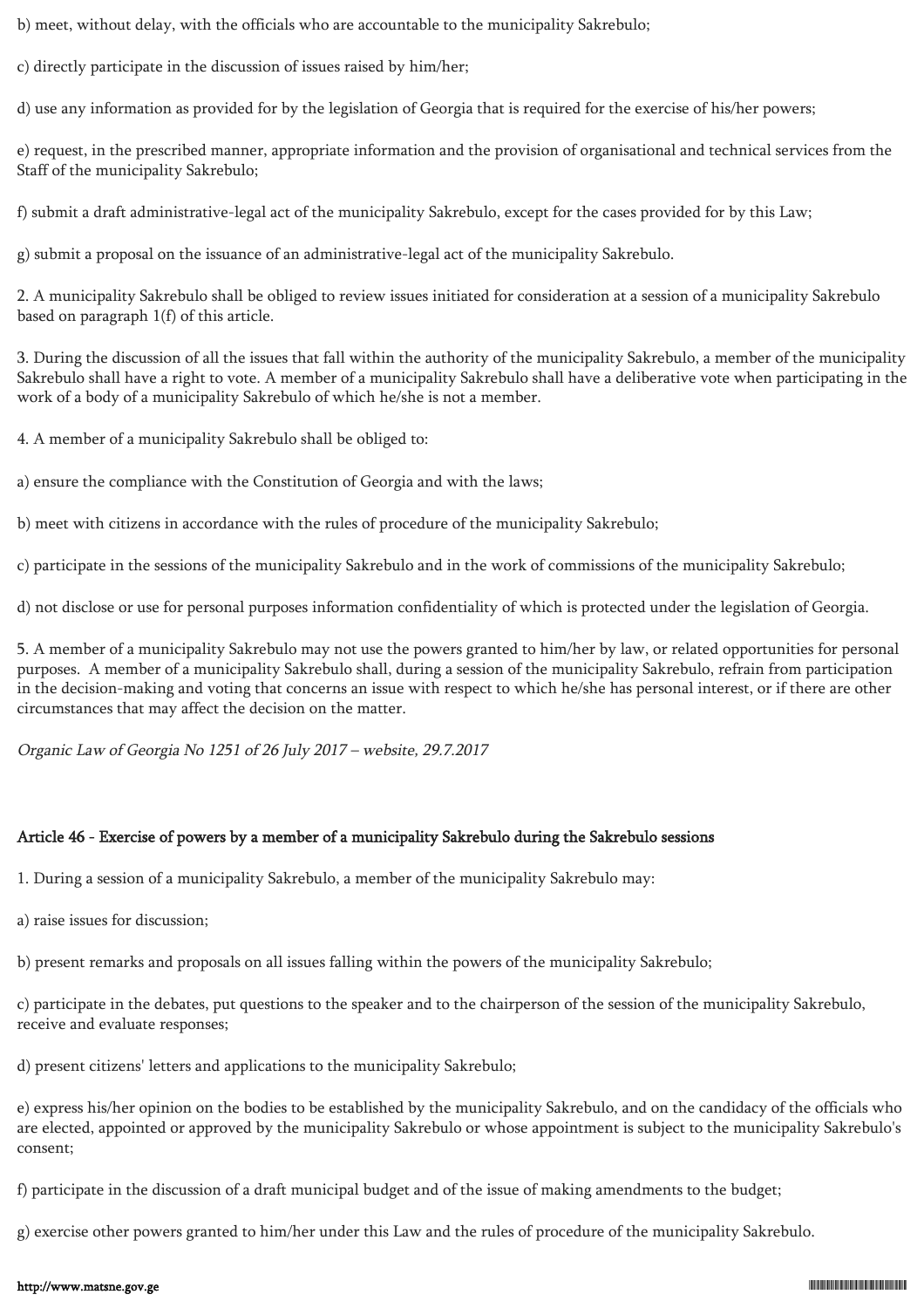2. The procedural issues related to the exercise of their powers by Sakrebulo members during municipality Sakrebulo sessions shall be determined by the rules of procedure of the municipality Sakrebulo.

### Article 47 – Interaction of members of a municipality Sakrebulo with their constituents

The interaction of a member of a municipality Sakrebulo with his/her constituents shall include:

a) the implementation of activities determined by the legislation of Georgia to protect the rights, freedoms and interests of the constituents;

b) reception of citizens;

c) cooperation with public authorities and municipal bodies, public organisations and political unions;

d) provision of information to the constituents about the work performed.

Organic Law of Georgia No 6853 of 15 July 2020 – website, 28.7.2020

## Chapter V – Executive Body of a Municipality

## Article 48 - Mayor

1. The executive body and the highest official of a municipality shall be the Mayor. The Mayor shall represent the municipality, ensure the exercise of the powers of the municipality and the enforcement of decisions of a municipality representative body in compliance with this Law, other legislative and subordinate acts of Georgia and the normative acts of the relevant municipality.

2. The Mayor shall be accountable to the municipality Sakrebulo and to the population.

Organic Law of Georgia No 1251 of 26 July 2017 – website, 29.7.2017

Organic Law of Georgia No 4965 of 18 September 2019 – website, 1.10.2019

## Article 49 - Election of the Mayor

1. The Mayor shall be elected for a 4-year term, in a direct election, based on universal and equal suffrage, by a secret ballot, in the manner prescribed by the Organic Law of Georgia – the Elections Code of Georgia.

2. A citizen of Georgia with the right to vote from the age of 25 who has resided in Georgia for at least 5 years may be elected as the Mayor.

Organic Law of Georgia No 1251 of 26 July 2017 – website, 29.7.2017

## Article 50 – City Hall

A City Hall is an institution subordinated to the executive body of the municipality, which ensures the exercise of powers of the Mayor. The City Hall shall be headed by the Mayor. The City Hall shall consist of structural units. A structural unit of a City Hall shall, within the scope of powers determined by the respective statute, ensure the performance of the assignments of the municipality Sakrebulo and of the Mayor. A structural unit of a City Hall may have sub-divisions that are determined by the statute and the staff list of the respective structural unit of the City Hall.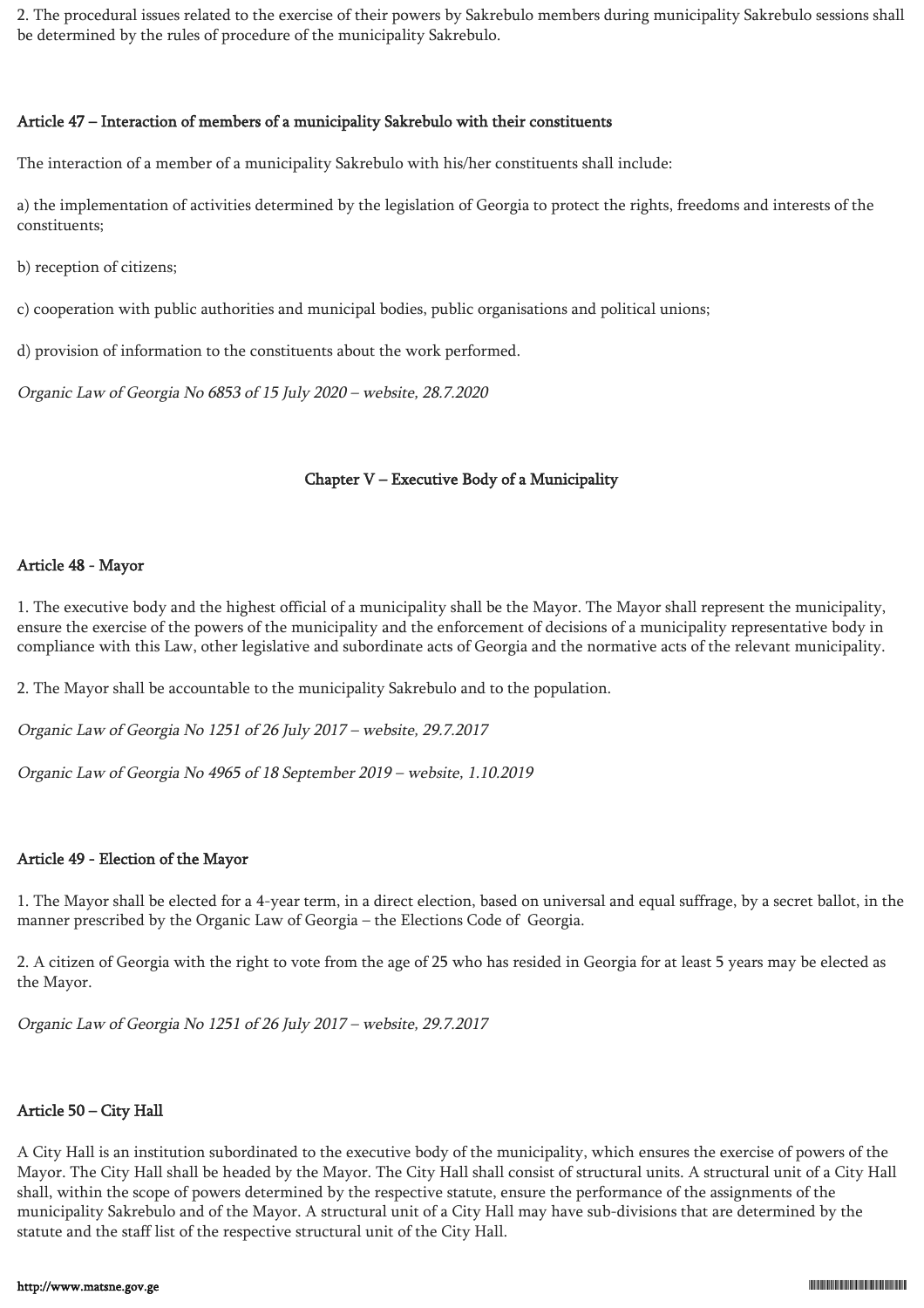Organic Law of Georgia No 2589 of 30 July 2014 - website, 11.8.2014

Organic Law of Georgia No 1251 of 26 July 2017 – website, 29.7.2017

## Article 51 - Casting a vote of no confidence against the Mayor

1. The procedure for casting a vote of no confidence against the Mayor may be initiated based on a written initiative of more than half of the members on the current list of the municipality Sakrebulo, or of at least 20% of the total number of constituents registered in the territory of the municipality proposing a vote of no confidence against the Mayor.

2. If the initiative proposing a vote of no confidence against the Mayor comes from the constituents, an action group shall be formed consisting of at least 10 members. The list of the action group shall include the names, surnames, places of residence and places of registration of each member. The initiative proposing a vote of no confidence against the Mayor shall be specifically formulated by the action group. The relevant initiative application shall be filed with the municipality Sakrebulo.

3. The application and the composition of the action group shall be registered by the Staff of the municipality Sakrebulo, which, according to Article 12(7) of this Law, shall ensure publication of the information.

4. A certificate of registration shall be given to the action group within 3 working days after the application for registration. An application for registration may be refused if the requirements of this Law have been violated.

5. An action group may, within 2 days after having been denied registration, appeal the refusal to the relevant district (city) court. The court shall review the case and deliver a decision within 5 days. The decision of a district (city) court may be appealed to a court of appeal within 2 days. The court of appeal shall deliver a decision within 5 days. The decision of a court of appeal shall be final and it may not be appealed.

6. An action group shall start collecting signatures from the day of receipt of a certificate of registration. The signatures shall be collected on a sheet of paper the format of which has been determined by the municipality Sakrebulo. Each such sheet of paper shall be signed by not more than 50 citizens. The citizens shall themselves put down their names, surnames, the year of birth, the number of their identification card, place of registration and the date of signature. Each sheet containing the above data shall be signed by the person responsible for collecting signatures. He/she shall indicate his/her address on the sheet. The signature of the responsible person shall be endorsed by a notary office or by a duly authorised person of the Staff of the Sakrebulo. If the Sakrebulo has not determined the relevant form of the sheet, the action group shall ensure the collection of signatures in compliance with the requirements provided in this paragraph.

7. The action group shall, not later than one month after the registration of the application, submit to the chairperson of the municipality Sakrebulo an application for initiating a vote of no confidence against the Mayor, as well as the attached signatures that confirm that the initiative is supported by at least 20% of the total number of the constituents registered in the territory of the municipality.

8. A decision to present or refuse to present, according to paragraph 7 of this article, the initiative for review at the municipality Sakrebulo session, shall be taken by the chairperson of the Sakrebulo within 15 days after the registration of the application. The presentation of an initiative for review at a Sakrebulo session may be denied if the requirements of this article have been violated. The refusal of the chairperson of the Sakrebulo may be appealed according to paragraph 5 of this article.

9. The chairperson of the municipality Sakrebulo shall ensure the presentation of the initiative for review at a Sakrebulo session according to paragraph 7 of this article, not later than 20 days after the registration of the application. If a court finds the refusal of the Sakrebulo chairperson to take further actions with respect to the initiative as unlawful, the Sakrebulo shall review the initiative within 5 days after the court delivers a final decision.

10. The initiative of members of a municipality Sakrebulo shall be reviewed not later than 10 days after it has been presented. A vote of no confidence against the Mayor shall be considered passed if the initiative is supported by at least two thirds of the members on the current list of the Sakrebulo. Passing of a vote of no confidence against the Mayor shall result in the termination of his/her powers.

11. If a municipality Sakrebulo does not pass a vote of no confidence against the Mayor, a repeat vote of no confidence may not be taken within the next 6 months.

12. The procedure of a vote of no confidence against the Mayor may not be intiated and the vote of no confidence may not be taken within 6 months after the election of the Mayor, as well as during the last one year of the term of office of the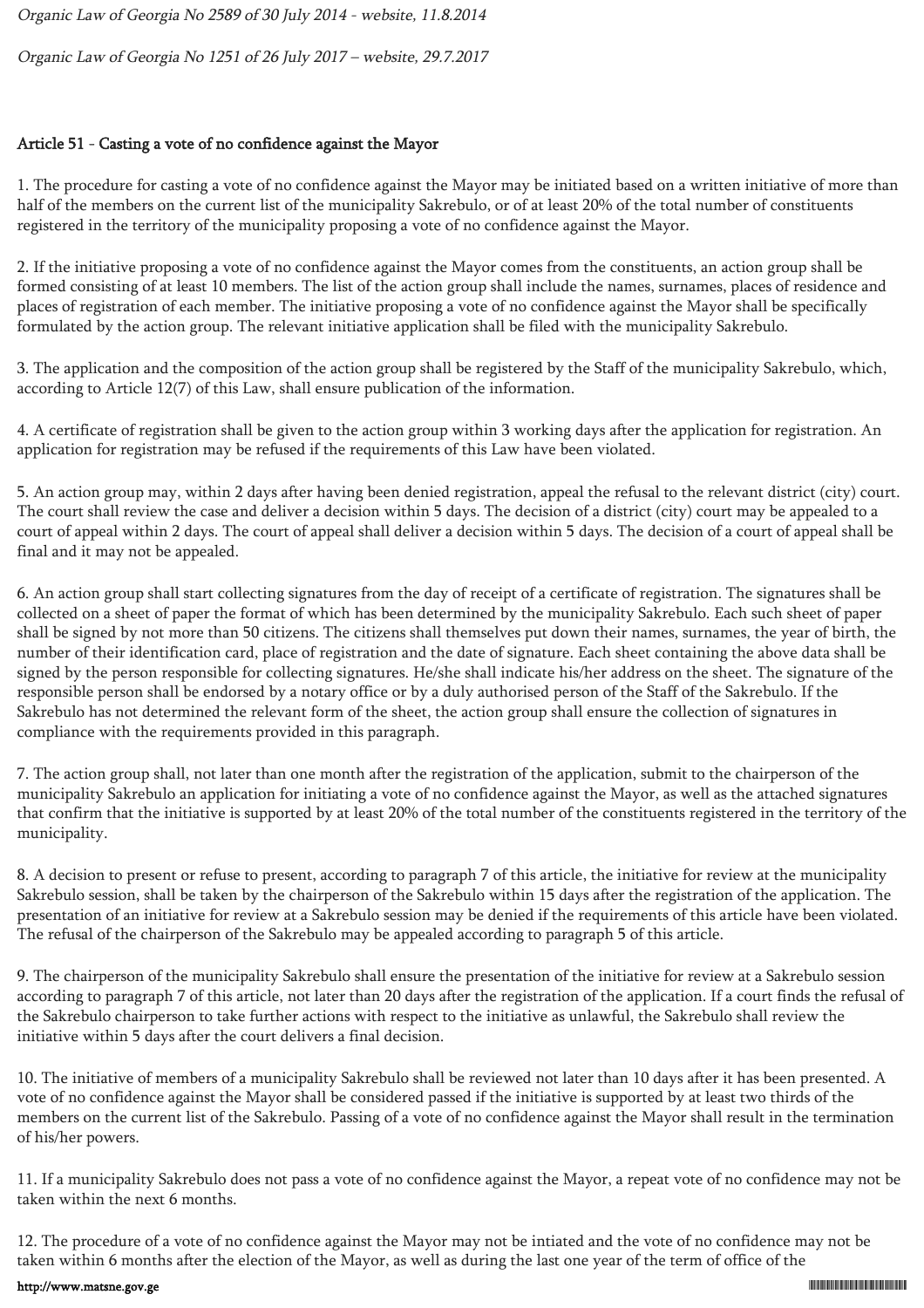Gamgebeli/Mayor.

Organic Law of Georgia No 1251 of 26 July 2017 – website, 29.7.2017

## Article 52 - Officials of City Hall

- 1. The officials of a City Hall shall be:
- a) the Mayor;
- b) the First Deputy Mayor;
- c) the Deputy Mayor;
- d) the head of a structural unit of the City Hall.

2. The number of officials of a City Hall (including the Mayor) must not exceed 13.

Organic Law of Georgia No 1251 of 26 July 2017 – website, 29.7.2017

## Article 53 - Remuneration of the officials and other employees of a City Hall

1. The amount of the official remuneration of a Mayor shall be determined in compliance with the Law of Georgia on Remuneration of Labour in Public Institutions.

2. The amounts of the official remunerations of officials and other employees of a City Hall shall, upon recommendation of the Mayor, be determined by a municipality Sakrebulo in compliance with the Law of Georgia on Remuneration of Labour in Public Institutions.

Organic Law of Georgia No 1251 of 26 July 2017 – website, 29.7.2017

Organic Law of Georgia No 1837 of 22 December 2017 – website, 29.12.2017

## Article 54 – Powers of the Mayor

1. The Mayor shall:

a) in the area of the organisational activities of the City Hall:

a.a) provide general management and coordination of the activities of the structural units of the City Hall;

a.b) submit for approval to the municipality Sakrebulo the statute and the staff list of the Mayor, as well as the statutes of the structural units of the City Hall;

a.c) appoint or remove from office the officials of the City Hall;

a.d) appoint or remove from office employees of the City Hall;

a.e) allocate functions to the employees of the City Hall, give assignments to the officials of the City Hall and hear their reports on work performed;

a.f) under the procedure established by the statute of the City Hall, delegate powers to the officials of the City Hall, except for powers stipulated by subparagraphs (a.a-a.c, b.a-b.c, d.j, e.f and e.g) of this paragraph, as well as for powers that require approval or consent of the municipality Sakrebulo under this Law; delegate powers to the officials, other officers or persons employed under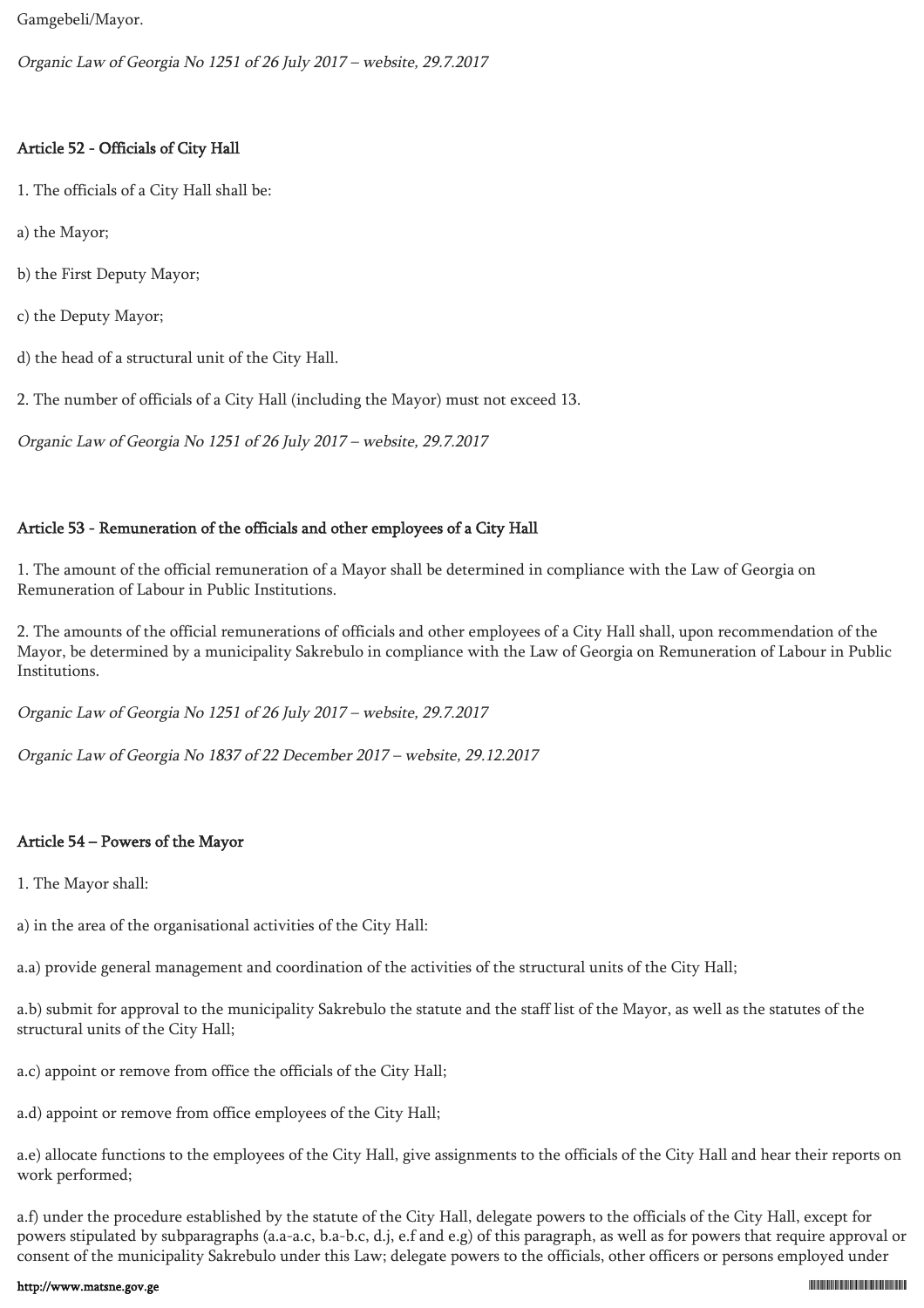an administrative contract of the City Hall in cases provided for by law/the agreement on delegation of powers;

a.g) make decisions on granting incentives to officers of the Gamgeoba/City Hall, and imposing measures of disciplinary liability on public servants, in accordance with the Law of Georgia on Public Service;

a.h) approve the internal regulations and official instructions of the City Hall, as well as additional qualification requirements of the officers of the City Hall;

b) in the area of interaction with a municipality Sakrebulo:

b.a) report to the municipality Sakrebulo, at least once in a year, on work performed, in accordance with the rules of procedure of the municipality Sakrebulo, as well present a special report at the request of at least one quarter of the Sakrebulo members;

b.b) in accordance with this Law, develop and submit draft administrative-legal acts for approval to the municipality Sakrebulo;

b.c) apply to the chairperson of the municipality Sakrebulo with a proposal to convene an extraordinary session of the Sakrebulo, raise an additional issue to be reviewed during a regular session of the Sakrebulo, attend open and closed sessions of the Sakrebulo and of its commissions;

b.d) ensure the execution of the administrative-legal acts adopted by the Sakrebulo;

b.e) submit to the municipality Sakrebulo for approval the composition and draft statute of the joint council elaborating a multimunicipal spatial planning scheme;

c) in the financial-budgetary area:

c.a) draft and submit for approval to the municipality Sakrebulo the municipal budget and amendments to the budget; ensure, within his/her powers, the execution of the approved budget;

c.b) submit for approval to the municipality Sakrebulo a report on the execution of the budget for the reporting year;

c.c) according to the Budget Code of Georgia, deliver a decision on the allocation of funds between the articles and codes of the budgetary classification of a spending entity, without making amendments to the approved budget of a municipality, under the procedure determined by the municipality Sakrebulo;

c.d) submit for approval to the municipality Sakrebulo draft resolutions for the imposition, change and abolition of the local taxes and fees determined by law;

c.e) on behalf of the municipality and with the consent of the municipality Sakrebulo, take loans in accordance with this Law and other legislative acts of Georgia;

c.f) not later than by February, submit to the municipality Sakrebulo a report on the procurements performed in the previous year according to the procurement plan; perform procurement according to the legislation of Georgia;

d) in the area of management and disposal of the municipal property:

d.a) make decisions on the management and disposal of municipal property under the procedure determined by this Law and by the municipality Sakrebulo;

d.b) with the consent of the municipality Sakrebulo, make decisions: on the establishment, reorganisation and liquidation of a relevant legal person under private law; on the participation in the establishment of and joining a legal person under private law in accordance with this Law; on the acquisition of shares of an entrepreneur legal entity;

d.c) in cases provided for by this Law, make a decision, with the consent of the municipality Sakrebulo, to transfer the municipality's movable property by direct transfer, with the right to use with or without consideration, conditionally or unconditionally;

d.d) with the consent of the municipality Sakrebulo, make a decision to transfer immovable property by direct transfer, with the right to use with or without consideration, conditionally or unconditionally;

d.e) with the consent of the municipality Sakrebulo, may make a decision to discharge the buyer of municipal property/the person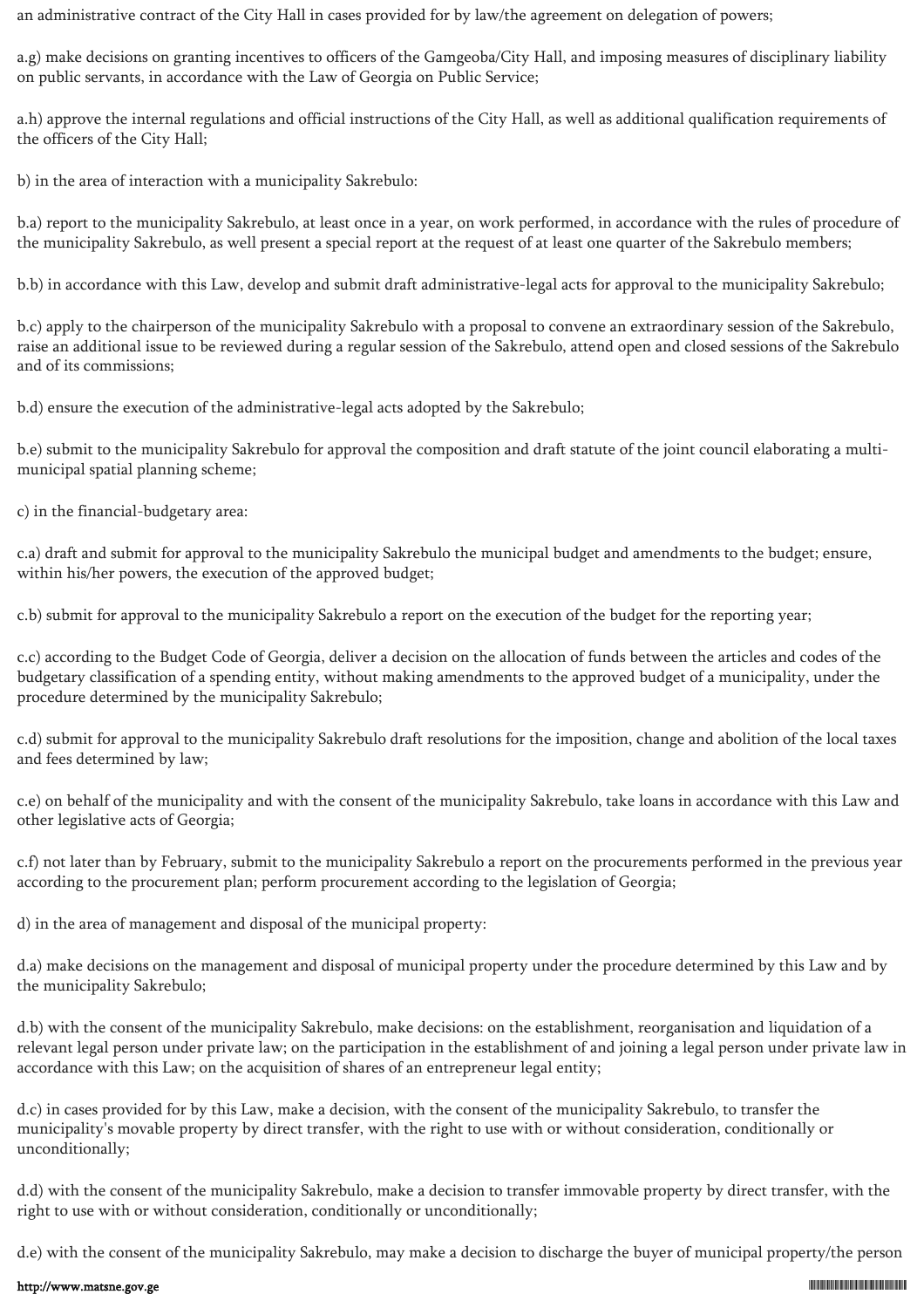who has received the right to use/manage the municipal property, from the penalty imposed/to be imposed for the violation of obligations assumed under the respective agreement;

d.f) with the consent of the municipality Sakrebulo, make a decision to discharge the recipient of privatised property and/or of property transferred with the right to use, from the obligation to perform the condition(s) relating to that property, except for the conditions related to the performance of financial and investment obligations;

d.g) in accordance with this Law, make decisions, with the consent of the municipality Sakrebulo, on the alienation of the core (not alienated) assets of the municipality;

d.h) ensure the maintenance, construction, reconstruction and restoration of the municipal property;

d.i) submit for approval to the municipality Sakrebulo a list of municipal property items that are subject to privatisation, and a privatisation plan;

d.j) monitor the use by physical and legal persons of municipal property transferred to them with the right to use, and compliance with the rules for the use of the property;

d.k) in the case of disposal of municipal property in the form of an auction with conditions, monitor compliance by physical and legal persons with the respective conditions;

d.l) exercise powers under the Law of Georgia on Public and Private Cooperation;

e) in other areas of executive activities:

e.a) sign contracts and agreements entered into on behalf of the municipality;

e.b) represent and act on behalf of the municipality in official relationships, grant representative powers on behalf of the municipality, including authority (power of attorney), except for the cases provided for by this Law;

e.c) within the powers of the municipality, ensure the preparation of relevant socio-economic development and other programmes, strategies and plans, their submission for approval to the municipality Sakrebulo, and their implementation;

e.d) elaborate, and submit to the municipality Sakrebulo for approval concepts and drafts of spatial planning schemes, master plans and development plans/detailed development plans of a municipality;

e.e) issue individual administrative acts within his/her powers;

e.f) set up consultative bodies, including councils, commissions and working groups to examine individual issues that fall within his/her powers, and to prepare relevant opinions and recommendations;

e.f<sup>1</sup>) in the case provided for by law and/or for exercising delegated powers (including for making an appropriate decision), set up commissions, whose powers and rules of operation are determined under law/an agreement on the delegation of powers and/or by a subordinate normative act issued according to the law;

e.g) grant honorary titles and awards of the municipality;

e.h) ensure the exercise of other powers of the municipality specified in Articles 16 and 17 of this Law, under the procedure established by this Law, other legislative and subordinate normative acts of Georgia and the municipality Sakrebulo;

e.i) exercise other powers provided for by this Law, by the statute of the City Hall and by the administrative-legal acts of the municipality Sakrebulo.

2. The Mayor may appoint a representative of the Mayor in an administrative unit of the municipality. The power of a representative of the Mayor shall be determined by the statute of the City Hall.

3. A member of the municipality Sakrebulo may not interfere with the activity of the Mayor when he/she makes a decision on a personal issue.

Organic Law of Georgia No 2589 of 30 July 2014 - website, 11.8.2014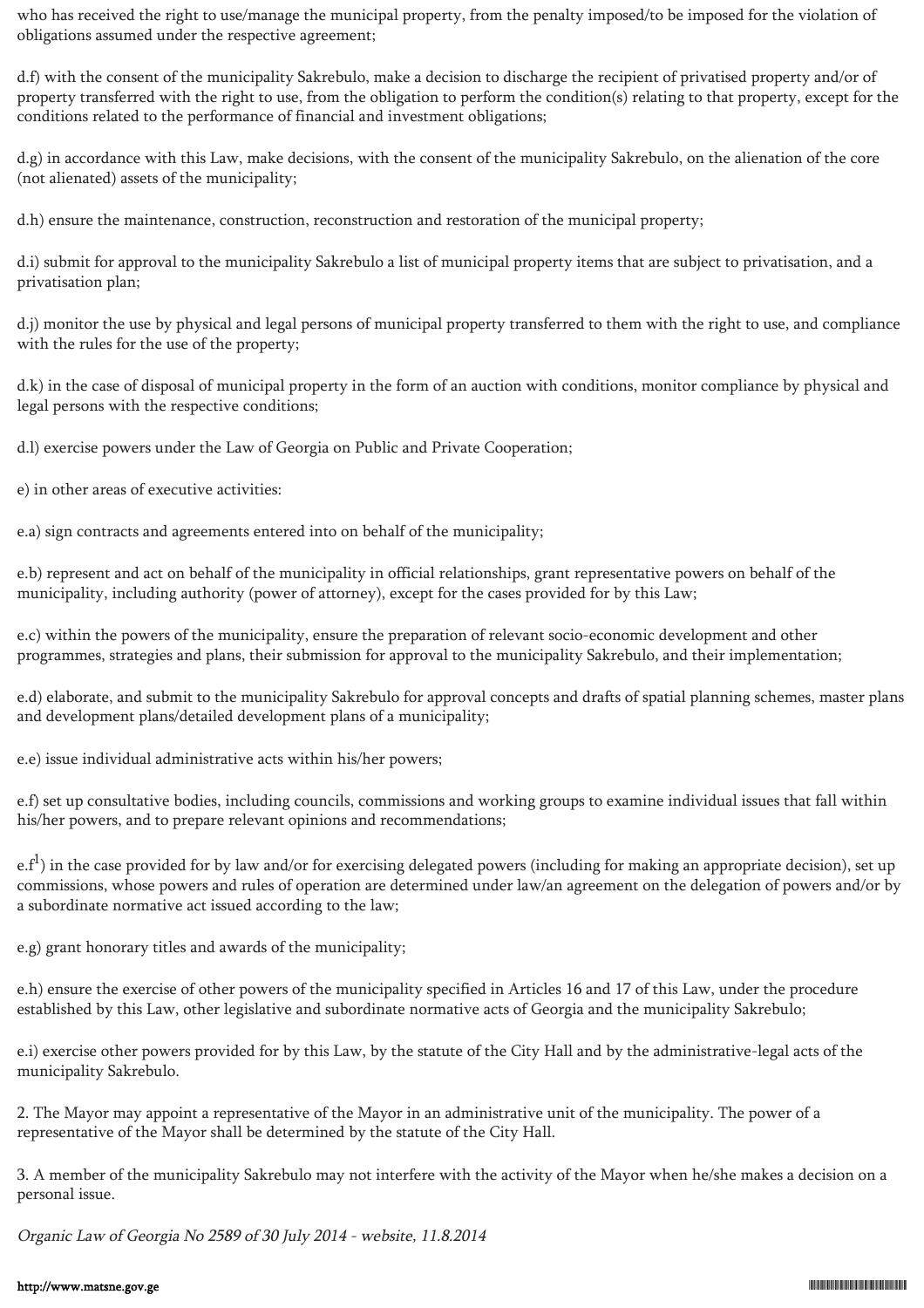Organic Law of Georgia No 4087 of 22 July 2015 - website, 4.8.2015 Organic Law of Georgia No 4386 of 27 October 2015 – website, 11.11.2015 Organic Law of Georgia No 5142 of 27 May 2016 – website, 4.6.2016 Organic Law of Georgia No 5160 of 3 June 2016 – website, 17.6.2016 Organic Law of Georgia No 165 of 21 December 2016 – website, 28.12.2016 Organic Law of Georgia No 1251 of 26 July 2017 – website, 29.7.2017 Organic Law of Georgia No 3242 of 20 July 2018 – website, 13.8.2018 Organic Law of Georgia No 6853 of 15 July 2020 – website, 28.7.2020

#### Article 55 - Incompatibility of the office of Mayor

Issues related to the incompatibility of the office of Mayor shall be regulated according to the Law of Georgia on Conflicts of Interest and Corruption in a Public Institution.

Organic Law of Georgia No 4386 of 27 October 2015 – website, 11.11.2015

Organic Law of Georgia No 165 of 21 December 2016 – website, 28.12.2016

Organic Law of Georgia No 1251 of 26 July 2017 – website, 29.7.2017

Organic Law of Georgia No 2279 of 4 May 2018 – website, 24.5.2018

#### Article 56 – Grounds for suspending and terminating powers of the Mayor

1. The grounds for suspending powers of the Mayor shall be:

- a) the imposition of remand detention as a measure of restraint by a court;
- b) the imposition of an administrative arrest as an administrative penalty by a court;

c) the entry into force of a judgement of conviction, unless the period stipulated by the legislation of Georgia for the appeal before a court of a higher instance has expired;

d) leave of absence;

e) temporary disability;

f) nomination as a candidate in the Presidential elections or in the elections of representative bodies, unless otherwise defined by law;

g) any other cases of suspension of powers (according to or based on the law).

2. The grounds for termination of powers of the Mayor shall be:

a) expiration of the term of office;

b) relief from duty based on the personal application;

c) the entry into force of a judgement of conviction of a court of final instance, or the expiration of the time limit for appealing the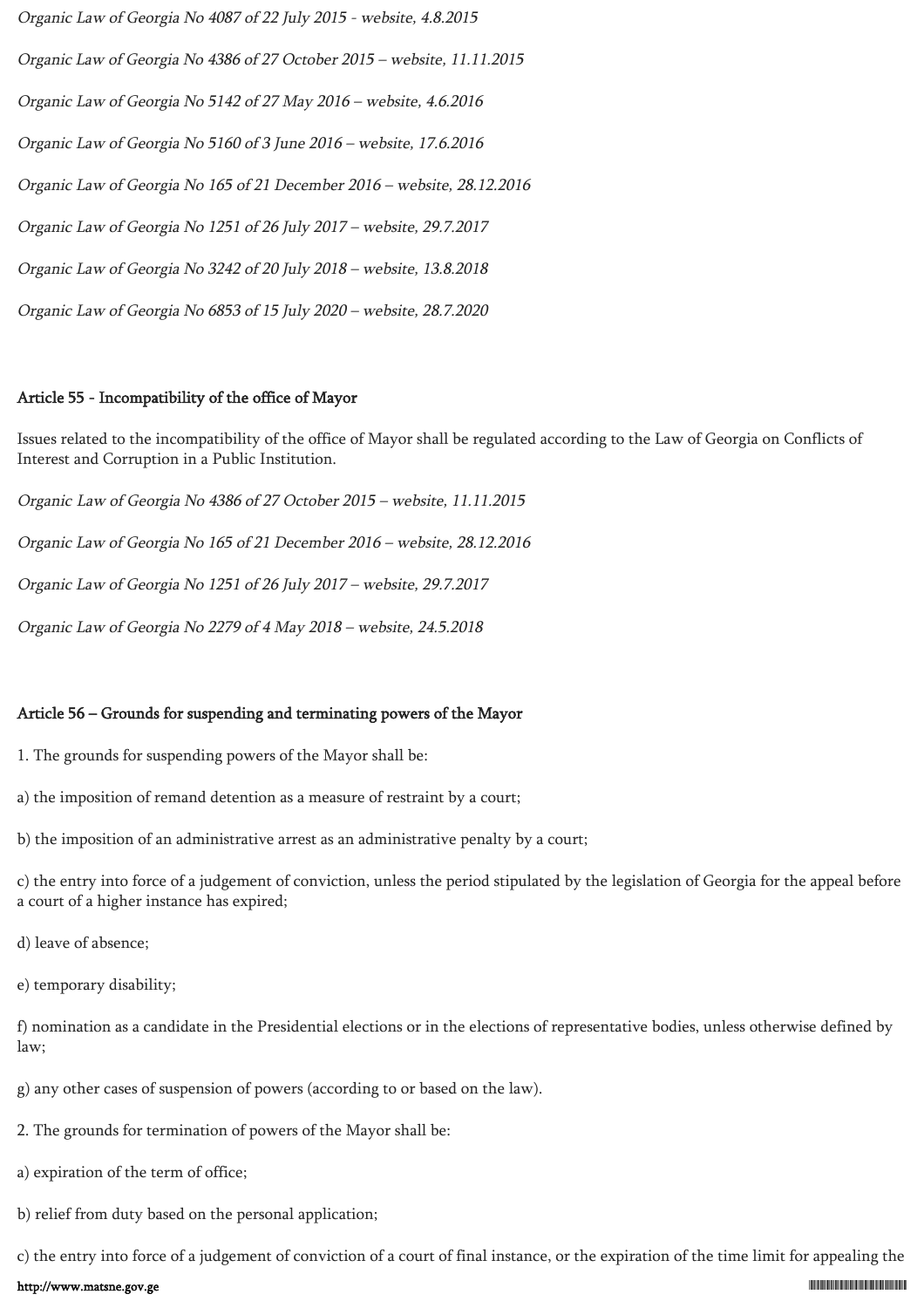final judgement of conviction to a court of a higher instance;

d) death;

e) recognition by a court as missing, dead or recipient of support, unless otherwise determined by the court's decision;

f) termination of the citizenship of Georgia;

g) the occupation of a position or the performance of the activities incompatible with the official stipulated by the Law of Georgia on Conflict of Interests and Corruption in Public Institutions;

h) passing of a vote of no confidence by the municipality Sakrebulo;

i) the cases provided for by Chapter XVIII of this Law.

3. In cases provided for by paragraph 1(a-e) of this article, the period of suspension of powers of the Mayor shall be determined, respectively, according to the term of remand detention or the term of administrative arrest, the time limit for filing an appeal with a court of a higher instance, the period of the leave and the period of temporary disability. In cases provided for by paragraph 1(f) of this article, the period of suspension of the power of the Mayor shall be determined according to the period starting from the registration by the election commission of the Mayor as a candidate up to the moment when the results of the elections are summed up.

4. A municipality Sakrebulo shall take into consideration the information on the facts referred to in paragraphs 1 and 2 of this article, except for cases stipulated by paragraph  $2(g-i)$  of this article, and include it in the minutes of the Sakrebulo session. The powers of the Mayor shall be suspended/terminated on the day following the day of the occurrence of the relevant act. The Mayor shall resign from office before the Sakrebulo. In that case, the powers of the Mayor shall be terminated from the day following the registration of the statement of resignation. The Sakrebulo shall make a decision on the incompatibility of offices according to Article 43(5) of this Law.

5. If powers of the Mayor are suspended or terminated, his/her duties until powers of the Mayor are restored or a new Mayor is elected shall be performed by the First Deputy Mayor; if the First Deputy Mayor has not been appointed, the duties of the Mayor shall be performed by a deputy Mayor, and if the Mayor has two or more than two deputies, his/her duties shall be performed by the oldest deputy Mayor. If the First Deputy Mayor or a deputy Mayor has not been appointed, the duties of the Mayor until powers of the Mayor are restored or a new Mayor is elected shall be performed by the chairperson of a municipality Sakrebulo. If the powers of the Mayor are suspended on the ground provided for in paragraph 1(d) or (e) of this article, the duties of the Mayor shall be performed by his/her First Deputy, and if the First Deputy Mayor is absent from the position or he/she is unable to perform his/her duties, the duties of the Mayor shall be performed by a deputy Mayor.

6. If a criminal prosecution is terminated on exonerative grounds, the remand detention is revoked or a court delivers a judgement of innocence:

a) the powers of Mayor shall be restored to the Mayor, unless his/her term of office has expired, and he/she shall be paid the lost salary according to the legislation of Georgia.

b) the period of detention or arrest of the Mayor shall be included in the total term of office of the Mayor, if his/her term of office has expired, and he/she shall be paid the lost salary.

7. The lawfulness of a decision of a municipality Sakrebulo on the early termination of the powers of the Mayor may be appealed to the respective district (city) court within 2 days after the decision has been made. The court shall review the case and deliver a decision within 2 days. The decision of the district (city) court may, within 2 days, be appealed to a court of appeal. The court of appeal shall review the case and deliver a decision within 2 days. The decision of a court of appeal shall be final and it may not be appealed.

8. If powers of the Mayor are prematurely terminated, extraordinary Mayoral elections shall be called by decree of the Central Election Commission of Georgia under the procedure established by the Organic Law of Georgia – Elections Code of Georgia.

9. If the powers of the Mayor are prematurely terminated, the term of office of the newly elected Mayor shall be determined according to the term of office of the Sakrebulo.

10. Extraordinary Mayoral elections shall not be conducted in the year of regular elections of municipal bodies.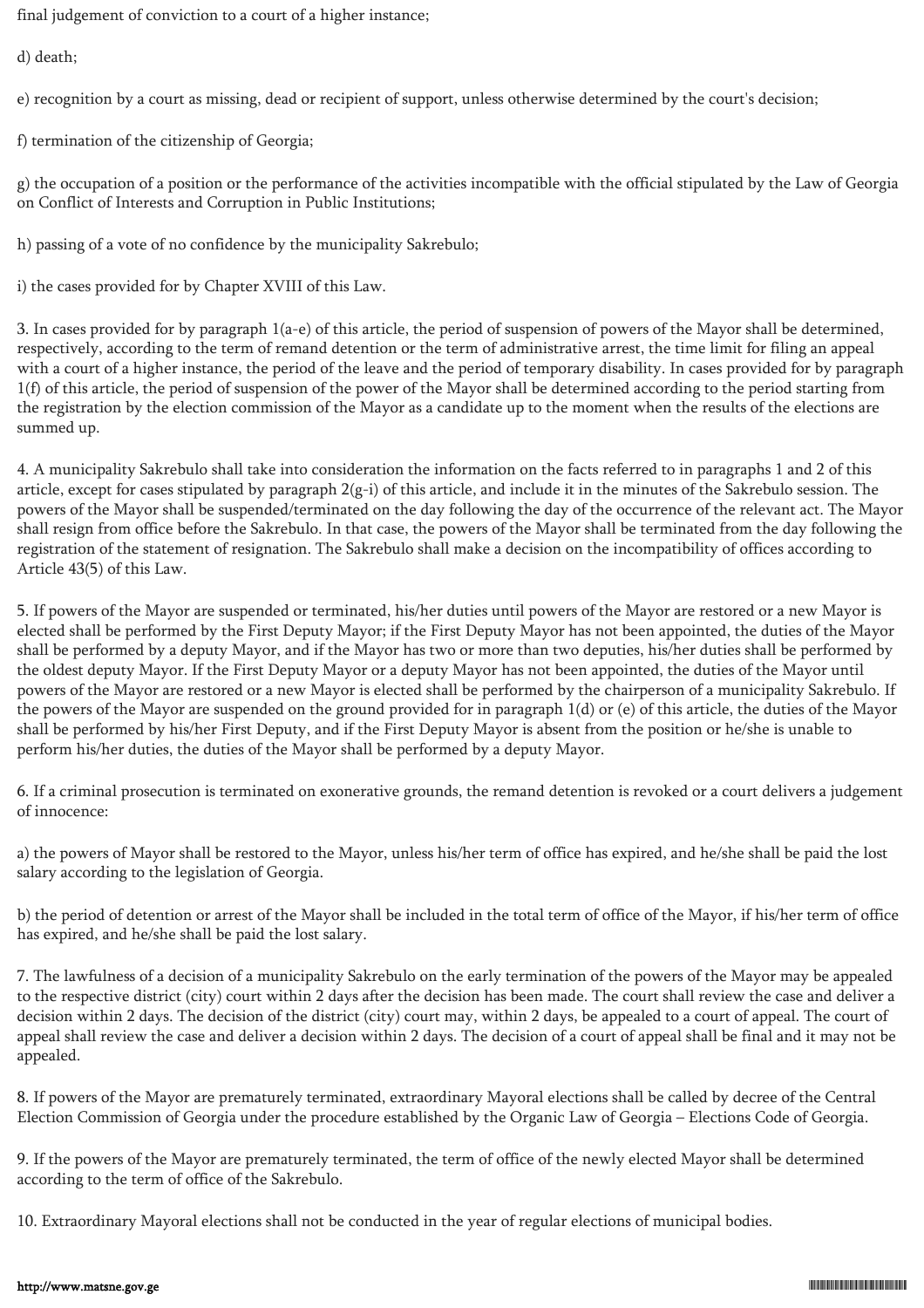Organic Law of Georgia No 3401 of 20 March, 2015 - website, 31.3.2015

Organic Law of Georgia No 4386 of 27 October 2015 – website, 11.11.2015

Organic Law of Georgia No 165 of 21 December 2016 – website, 28.12.2016

Organic Law of Georgia No 918 of 1 June 2017 – website, 20.6.2017

Organic Law of Georgia No 1275 of 26 July 2017 – website, 29.7.2017

Organic Law of Georgia No 1251 of 26 July 2017 – website, 29.7.2017

Organic Law of Georgia No 6853 of 15 July 2020 – website, 28.7.2020

## Article 57 - First Deputy and Deputy (Deputies) of the Mayor

1. The Mayor has the First Deputy and a deputy (deputies) to be appointed to or removed from office by the Mayor.

2. In a self-governing city, the position of a vice mayor may be determined instead of the first deputy mayor under the statute of the City Hall. The official status of a vice mayor shall be equal to the official status of the first deputy mayor.

3. The First Deputy/Deputy (Deputies) of the Mayor shall, according to the allocation of functions, manage the sectors that fall within the powers of the City Hall, as well as organise and monitor the implementation of administrative-legal acts and instructions of the Mayor of the municipality, and according to the statutes of the Mayor, issue individual administrative-legal acts within his/her powers.

4. Powers of the First Deputy and of a deputy (deputies) of the Mayor shall be determined by the statute of the City Hall.

Organic Law of Georgia No 2589 of 30 July 2014 - website, 11.8.2014

Organic Law of Georgia No 1251 of 26 July 2017 – website, 29.7.2017

## Article 58 - Incompatibility of offices of the First Deputy Mayor and of a Deputy Mayor

Issues related to the incompatibility of offices of the First Deputy and of a deputy Mayor shall be regulated according to the Law of Georgia on Conflicts of Interest and Corruption in a Public Institution.

Organic Law of Georgia No 4386 of 27 October 2015 – website, 11.11.2015

Organic Law of Georgia No 165 of 21 December 2016 – website, 28.12.2016

Organic Law of Georgia No 1251 of 26 July 2017 – website, 29.7.2017

## Article 59 - Suspension and termination of powers of officials of a City Hall

1. Powers of the first deputy and of a deputy Mayor shall be suspended when there are relevant grounds under Article 56(1) of this Law, and their powers shall be terminated when there are relevant grounds under Article 56(2)(a-g) of this Law. The powers of the first deputy and of a deputy Mayor shall also be terminated when a new Mayor is elected (starts exercising his/her powers).

2. Powers of the first deputy and of a deputy Mayor shall also be terminated when the Mayor removes them from offices.

3. Issues related to the termination of powers of the first deputy and of a deputy Mayor shall be regulated only by this Law and the relevant resolution adopted by the municipality Sakrebulo under this Law.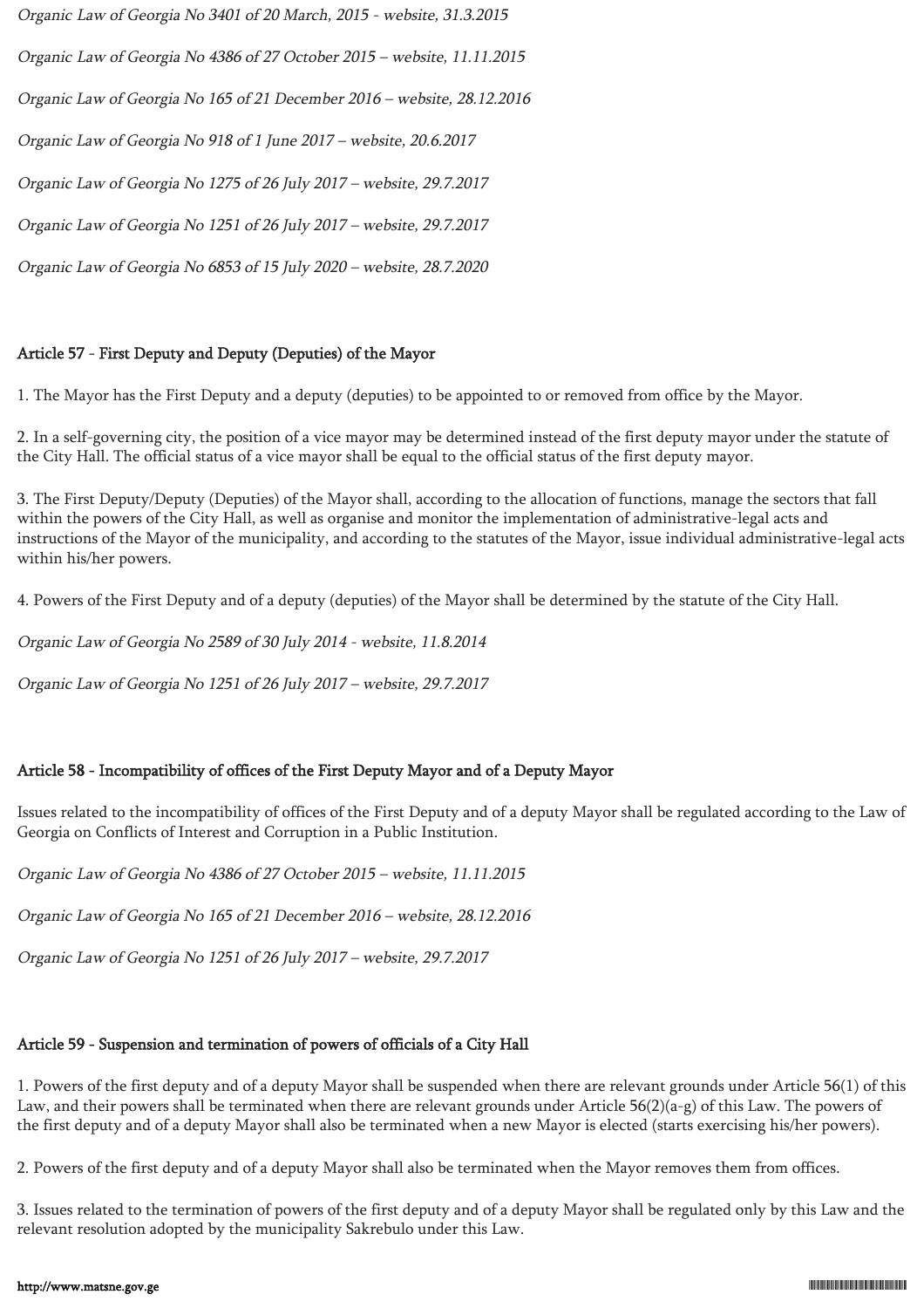Organic Law of Georgia No 2589 of 30 July 2014 - website, 11.8.2014

Organic Law of Georgia No 1251 of 26 July 2017 – website, 29.7.2017

## Article 60 – Head of a structural unit of a City Hall

1. The head of a structural unit of a City Hall shall be a public servant who is appointed to and removed from office by the Mayor in accordance with the Law of Georgia on Public Service.

2. The head of a structural unit of a City Hall shall:

a) manage the activities of the structural unit and be responsible for the performance of the tasks and functions imposed on that unit;

b) allocate functions to the officers of the structural unit;

c) submit to the Mayor proposals on the personnel matters of the structural unit, or on the provision of incentives, imposition of disciplinary liability, or on leaves, business trips and professional development of the employees of the structural unit in accordance with the Law of Georgia on Public Service;

d) define procedures, forms and methods for organising and planning the activities of the structural unit; official duties of the officers of the structural unit;

e) submit to the Mayor issues, proposals, conclusions and recommendations prepared by the structural unit;

f) periodically submit to the Mayor a report on the work performed by the structural unit;

g) issue individual administrative-legal acts within his/her powers in accordance with the statute of the City Hall;

h) be accountable to the Mayor.

3. An official supervision over the activities of a structural unit of a City Hall shall be carried out by the Mayor.

4. (Deleted – 15.7.2020, No 6853).

Organic Law of Georgia No 4386 of 27 October 2015 – website, 11.11.2015

Organic Law of Georgia No 165 of 21 December 2016 – website, 28.12.2016

Decision No 3/5/626 of the Constitutional Court of Georgia of 17 October 2017 – website, 26.10.2017

Organic Law of Georgia No 1251 of 26 July 2017 – website, 29.7.2017

Organic Law of Georgia No 6853 of 15 July 2020 – website, 28.7.2020

# Chapter VI - Administrative-legal Acts of Municipal Bodies and Officials

# Article 61 – Administrative-legal Acts of Municipal Bodies and Officials

1. Within the powers granted under the legislation of Georgia, a municipality Sakrebulo and municipality officials shall issue relevant administrative-legal acts.

2. A Sakrebulo resolution is a normative administrative-legal act of a municipality Sakrebulo, and a Sakrebulo decree is an individual administrative-legal act.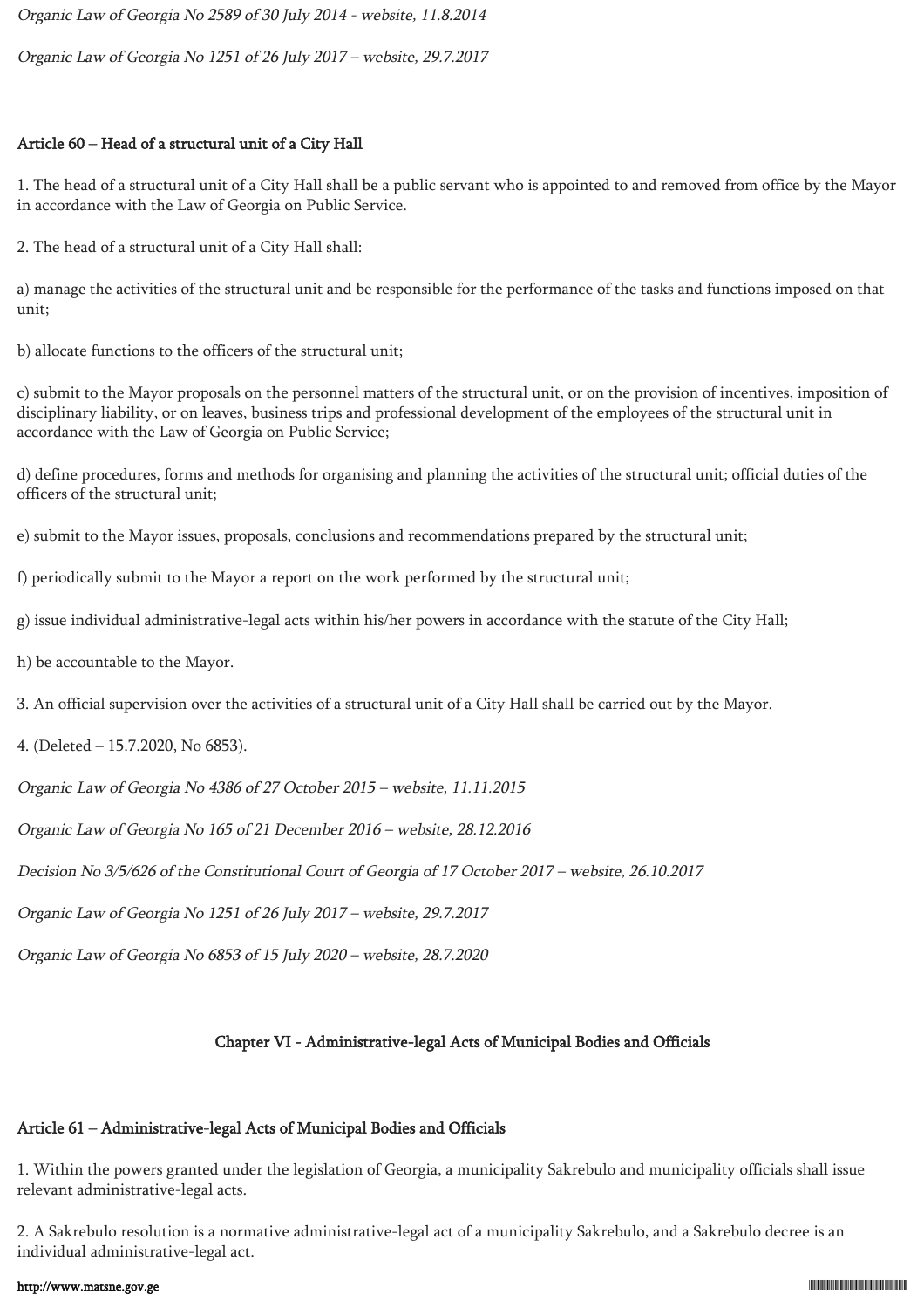3. Individual administrative-legal acts of officials of a municipality shall be:

a) an order of the Mayor;

b) a decree of the Tbilisi Municipal Government;

c) an order of the chairperson of a municipality Sakrebulo;

d) an order of the first deputy Mayor, an order of a deputy Mayor;

e) an order of the head of a structural unit of a City Hall;

f) an order of the Gamgebeli of a district of the Tbilisi Municipality.

 $3<sup>1</sup>$ . An officer or a person employed under an administrative contract of a City Hall may, in the case provided for in Article  $54(1)(a.f)$  of this Law, issue an individual administrative-legal act – an order.

 $3^2$ . When conducting activities under law or an agreement on delegation of powers, commissions specified in Article 54(1)(e.f<sup>1</sup>) and Article 73(2)(v<sup>1</sup>) of this Law shall be authorised to issue an individual administrative-legal act – a decree.

4. A municipality Sakrebulo shall adopt an administrative-legal act by a majority of votes of the Sakrebulo members attending the session, but by at least one third of the members on the current list of the Sakrebulo, unless otherwise provided for by this Law.

5. Unless a municipality Sakrebulo makes a different decision, during legal proceedings relating to the lawfulness of an administrative-legal act or any other issue, the municipality shall be represented before a court by the Mayor of the municipality.

6. Procedures for drafting, adopting, publishing, operation, registration and systematisation of administrative-legal acts of a municipality shall be determined by the General Administrative Code of Georgia, the Organic Law of Georgia on Normative Acts, the statutes of municipal bodies and by other normative acts.

Organic Law of Georgia No 5142 of 27 May 2016 – website, 4.6.2016 Organic Law of Georgia No 5160 of 3 June 2016 – website, 17.6.2016 Organic Law of Georgia No 1251 of 26 July 2017 – website, 29.7.2017

Organic Law of Georgia No 6853 of 15 July 2020 – website, 28.7.2020

# Article 62 - Appealing administrative-legal acts of a municipality

1. Administrative-legal acts of municipal bodies, officials and other officers, as well as of commissions specified in Article 54(1)(e. $f<sup>1</sup>$ ) and Article 73(2)( $\rm{v}^1$ ) of this Law shall be appealed to a court under the procedure established by this Law and other laws of Georgia.

2. Individual administrative-legal acts of an official of a City Hall (except for the Mayor) and of any other officer shall be appealed to the Mayor and further to a court under the procedure established by law.

3. If an administrative-legal act of an executive body of a municipality, of an official or another officer of a City Hall contravenes a normative administrative-legal act of a municipality Sakrebulo and/or the legislation of Georgia, the Sakrebulo shall, by majority of members on the current list, adopt a decision to appeal it to a court. In that case, the Sakrebulo shall be represented before the court by a person designated by the Sakrebulo, or designated by the chairperson of the Sakrebulo on the instruction of the Sakrebulo, and the executive body of a municipality/City Hall shall be represented before a court by a person designated by the Mayor.

Organic Law of Georgia No 5142 of 27 May 2016 – website, 4.6.2016

Organic Law of Georgia No 5160 of 3 June 2016 – website, 17.6.2016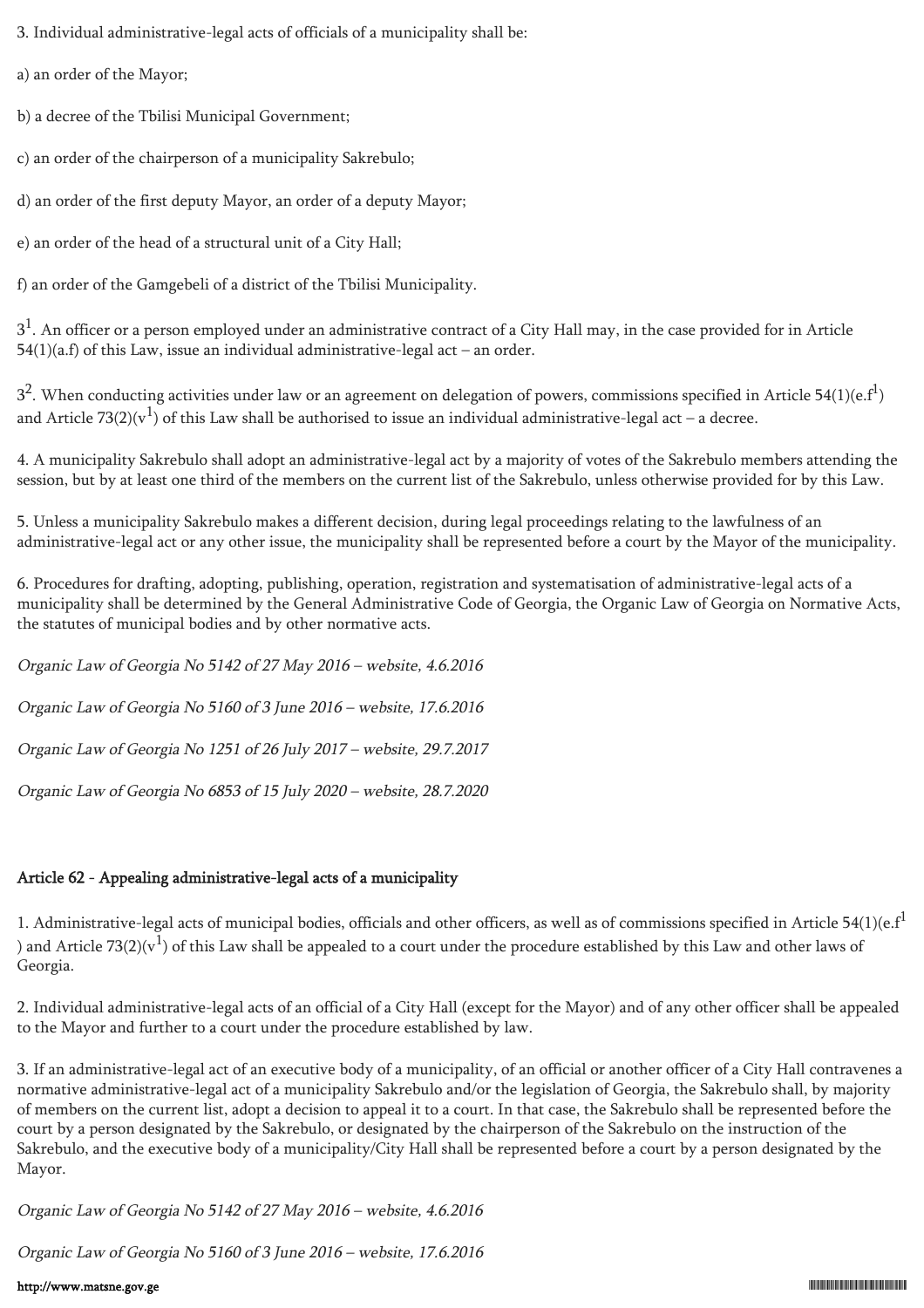## Section III

## THE CAPITAL OF GEORGIA – TBILISI

## Chapter VII – Status of the Capital of Georgia

## Article 63 – The capital of Georgia and its status

1. The Capital of Georgia - Tbilisi is a self-governing city.

2. The status of the Municipality of Tbilisi City ('Tbilisi'), as of the Capital of Georgia, shall imply the special legal status of Tbilisi, which, in the state and local interests, ensures the administration of Tbilisi through municipal bodies.

3. Unless otherwise provided for by this Section, the legal and economic basis of Tbilisi as a municipality, the powers and rules of operation of the municipality and its bodies/officials, as well as the structure and rules for the organisation of the municipal bodies shall be determined by the provisions defined for a municipality under the relevant Chapters of this Law.

Organic Law of Georgia No 6853 of 15 July 2020 – website, 28.7.2020

## Article 64 – Own powers of Tbilisi

Own powers of Tbilisi include:

a) powers provided for by Article 16 of this Law;

b) (Deleted – 18.10.2019, No 5204);

c) giving of names to a natural or anthropogenic geo-information unit, to Tbilisi administrative units, to a historically formed district, planning area, certain zone, micro district, any other territorial unit, mountain, hill, ravine, river, lake, spring, square, avenue, highway, street, lane, dead end, drive, embankment, esplanade, boulevard, alley, public garden, garden, park, forest park, forest, city cemetery, pantheon, buildings, transport facilities located within the established administrative boundaries of the Capital of Georgia;

d) (Deleted - 26.12.2014, No 2995);

e) cleaning and utilisation of sewage;

f) powers provided for by the Law of Georgia on Special Protection of the Green Planting and the State Forest within the Administrative Boundaries of Tbilisi City Municipality and the Adjacent Territory;

g) definition of the terms of permission for transportation by car – a taxi (M<sub>1</sub> category) in the capital of Georgia, the procedure for

issuing the permission, the permission validity period, the price of issuing the permission and its payment procedure, the creation, updating and processing of the common database of permit holders.

Organic Law of Georgia No 2995 of 26 December 2014 - website, 12.1.2015

Organic Law of Georgia No 620 of 6 April 2016 – website, 21.4.2017

Organic Law of Georgia No 2260 of 4 May 2018 – website, 24.5.2018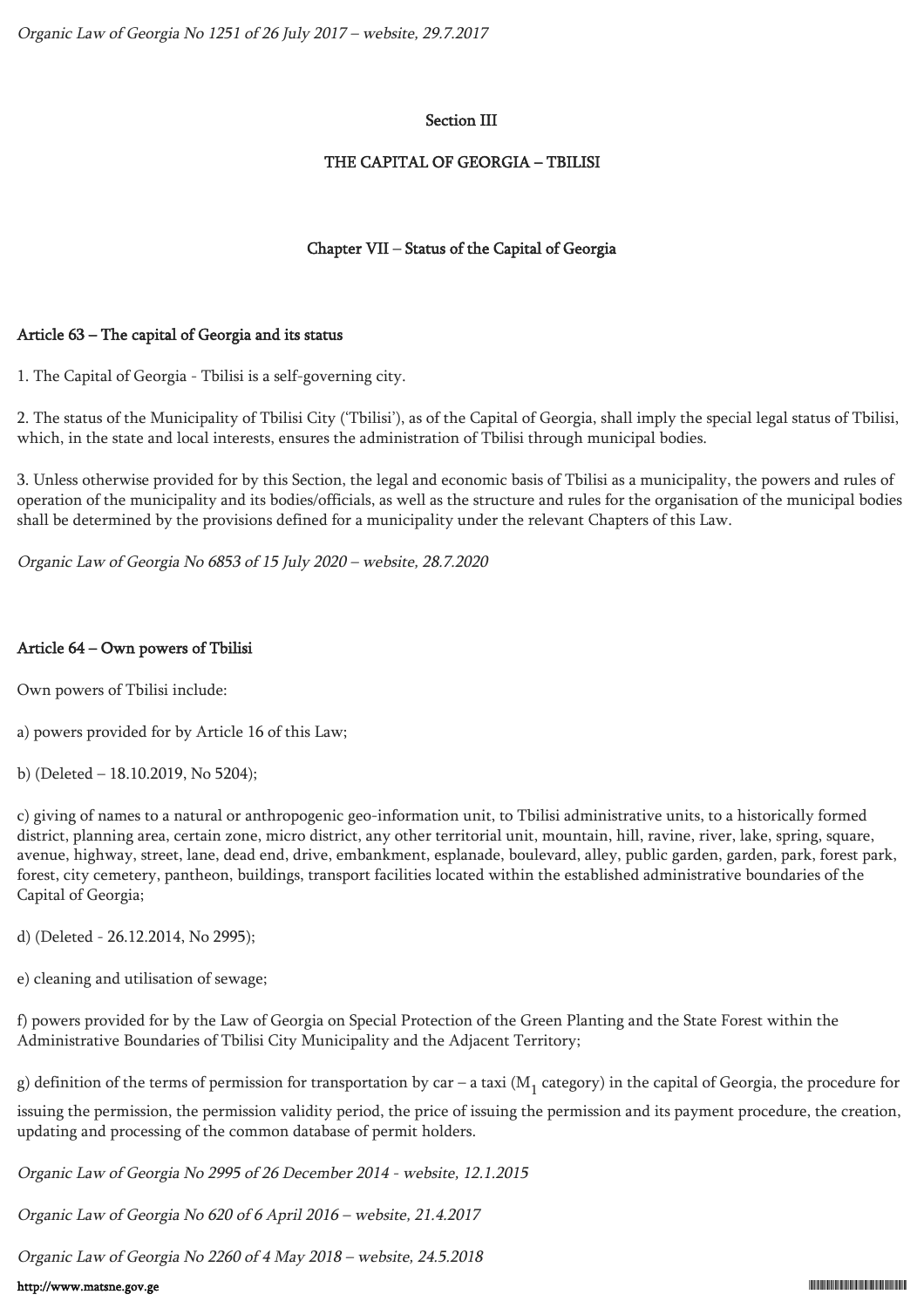Organic Law of Georgia No 5204 of 18 October 2019 – website, 21.10.2019

Organic Law of Georgia No 6853 of 15 July 2020 – website, 28.7.2020

# Article 65 - Local self-government bodies of Tbilisi

Local self-government in Tbilisi shall be exercised through a representative body of Tbilisi – the Tbilisi Sakrebulo, and a system of executive bodies of Tbilisi – the Tbilisi City Hall.

# Article 66 – Administrative units of Tbilisi

1. The territory of Tbilisi shall be divided into administrative units. An administrative unit of Tbilisi shall be a district. An administrative unit of Tbilisi shall not be a municipality.

2. Resolutions on the establishment or abolition of Tbilisi administrative units, on the establishment and change of their borders shall, upon the recommendation of the Mayor of Tbilisi or of at least of one third of Tbilisi Sakrebulo members, be passed by the Tbilisi Sakrebulo, by a majority of the total number of Sakrebulo members.

## Chapter VIII – Representative Body of Tbilisi

## Article 67 - Tbilisi Sakrebulo

The Tbilisi Sakrebulo is a representative body of Tbilisi. The number of Tbilisi Sakrebulo members and the procedure for the election of the members shall be determined by the Organic Law of Georgia - the Election Code of Georgia.

## Article 68 – Powers of the Tbilisi Sakrebulo

1. The powers of the Tbilisi Sakrebulo, except for the powers of the municipality Sakrebulo provided for under this Law, shall also include:

a) monitoring the officials of the Government of Tbilisi;

b) in cases provided for by this Law, giving consent to the Government of Tbilisi to take loans, in accordance with the legislation of Georgia;

c) giving names to a natural or anthropogenic geo-information unit, to Tbilisi administrative units, to a historically formed district, planning area, certain zone, micro district, any other territorial unit, mountain, hill, ravine, river, lake, spring, square, avenue, highway, street, lane, dead end, drive, embankment, esplanade, boulevard, alley, public garden, garden, park, forest park, forest, city cemetery, pantheon, buildings, transport facilities located within the established administrative boundaries of the Capital of Georgia;

d) making decisions, upon the recommendation of the Government of Tbilisi, on the establishment, reorganisation and liquidation of a legal entity under public law, as well as on the approval of its statute in accordance with the legislation of Georgia;

e) in cases provided for by this Law, approving, upon the recommendation of the Government of Tbilisi, agreements entered into on behalf of the municipality, also giving consent to enter into a transaction, the value of which exceeds 5% of the payables of the municipal budget;

f) determining, upon the recommendation of the Government of Tbilisi, procedures for the management and disposal of municipal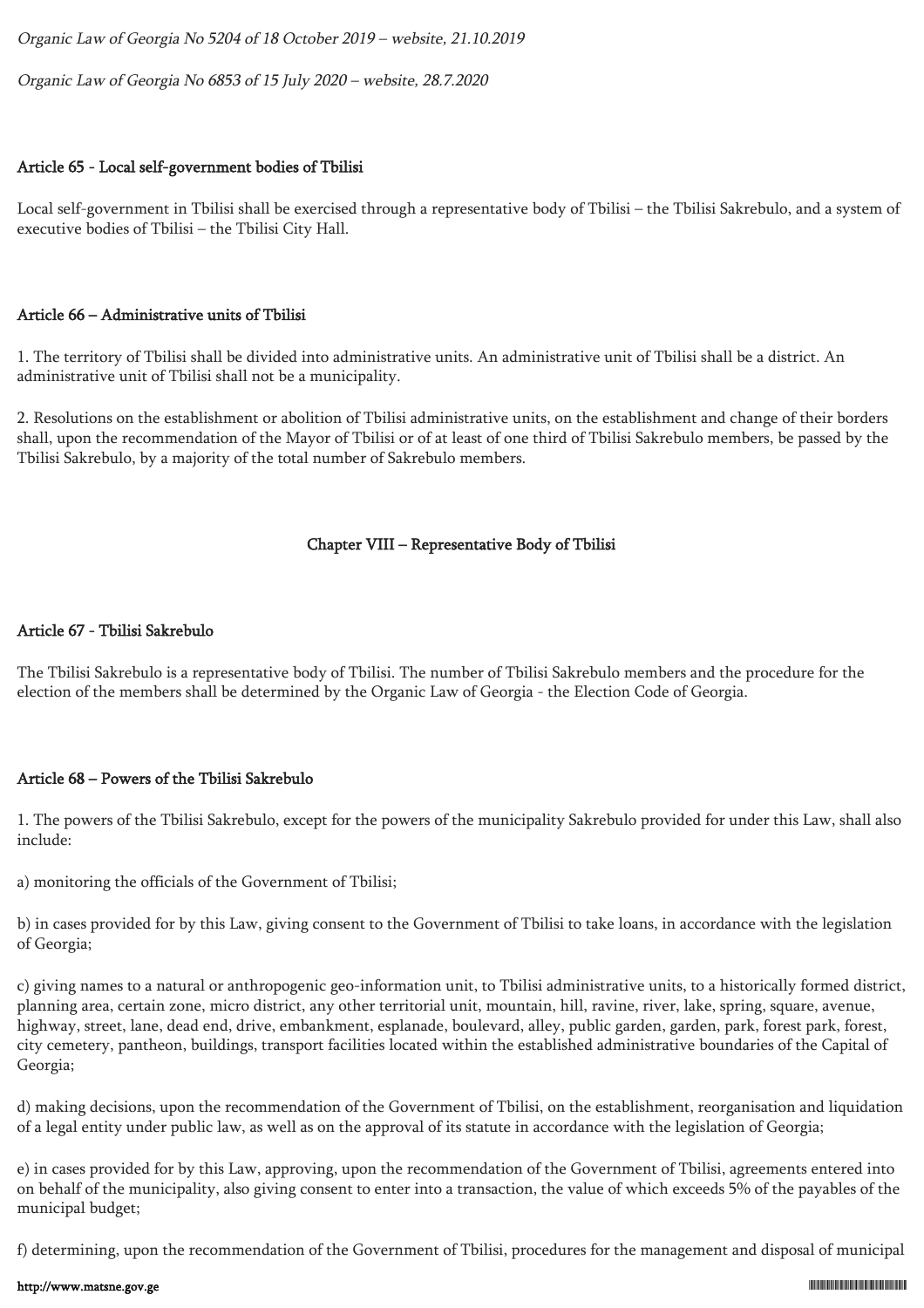property, as well as of the property of an enterprise established with more than 50% participatory interest, in accordance with this Law, other legislative and subordinate acts of Georgia;

 $f^1$ ) defining the list of roads within the administrative boundaries of the capital of Georgia, on which the buses (M<sub>2</sub> and M<sub>3</sub> categories) will stop only at bus stopping places;

 $f^2$ ) defining the place and/or time for the movement of a truck on roads of common use within the administrative boundaries of the capital of Georgia, for conducting economic activities, and/or for the supply/transportation of goods with the use of a transport vehicle by a person to a person conducting economic activities, for entrepreneurial activities;

 $f^3$ ) for the purpose of visiting cultural heritage objects located within the administrative boundaries of the capital of Georgia, approving the routes of a bus (M<sub>2</sub> or M<sub>3</sub> category) owned by a natural or a legal person implementing touristic activities, or of any other transport vehicle engaged in the same activity;

 $f^4$ ) approving the routes of a bus (M<sub>2</sub> or M<sub>3</sub> category) owned by a natural or a legal person implementing a special regular carriage (regular carriage of persons employed within the administrative boundaries of the capital of Georgia, pupils and students).

g) (Deleted - 22.7.2015, No 4087);

h) (Deleted - 8.7.2015, No 3977);

i) giving consent to the appointment of a member of the Government of Tbilisi to a certain position, in the manner prescribed by this Law;

j) making decisions on the exercise of the powers provided for by Articles 16, 17 and 64 of this Law;

k) exercising other powers provided for by this Law, other legislative and subordinate normative acts of Georgia and the rules of procedure of Tbilisi Sakrebulo.

2. If this Law or the legislation of Georgia does not determine a municipal body responsible for the exercise of the municipality's own or delegated powers, those powers shall be exercised by the Tbilisi Sakrebulo, or upon the instructions of Tbilisi Sakrebulo, by the Tbilisi City Hall/Government of Tbilisi.

3. The powers of the Tbilisi Sakrebulo that have been directly determined by this Law or by the legislation of Georgia as powers of the Tbilisi Sakrebulo, may not be transferred to any other body or official, unless the law directly provides for the possibility of its delegation.

4. The powers provided for by Article 24(1)(e.d) of this Law shall not apply to the Tbilisi Sakrebulo.

Organic Law of Georgia No 2589 of 30 July 2014 - website, 11.8.2014

Organic Law of Georgia No 3977 of 8 July 2015 – website, 20.7.2015

Organic Law of Georgia No 4087 of 22 July 2015 - website, 4.8.2015

Organic Law of Georgia No 2260 of 4 May 2018 – website, 24.5.2018

Organic Law of Georgia No 5296 of 26 November 2019 – website, 4.12.2019

## Article 69 - Convening an extraordinary session of the Tbilisi Sakrebulo

1. The procedure for convening an extraordinary session of the Tbilisi Sakrebulo is determined by Article 26 of this Law (except for paragraph 2(e)), taking into consideration the procedure determined by paragraph 2 of this article.

2. An extraordinary session of the Tbilisi Sakrebulo shall be convened at the request of not less than 10 000 constituents registered in Tbilsi.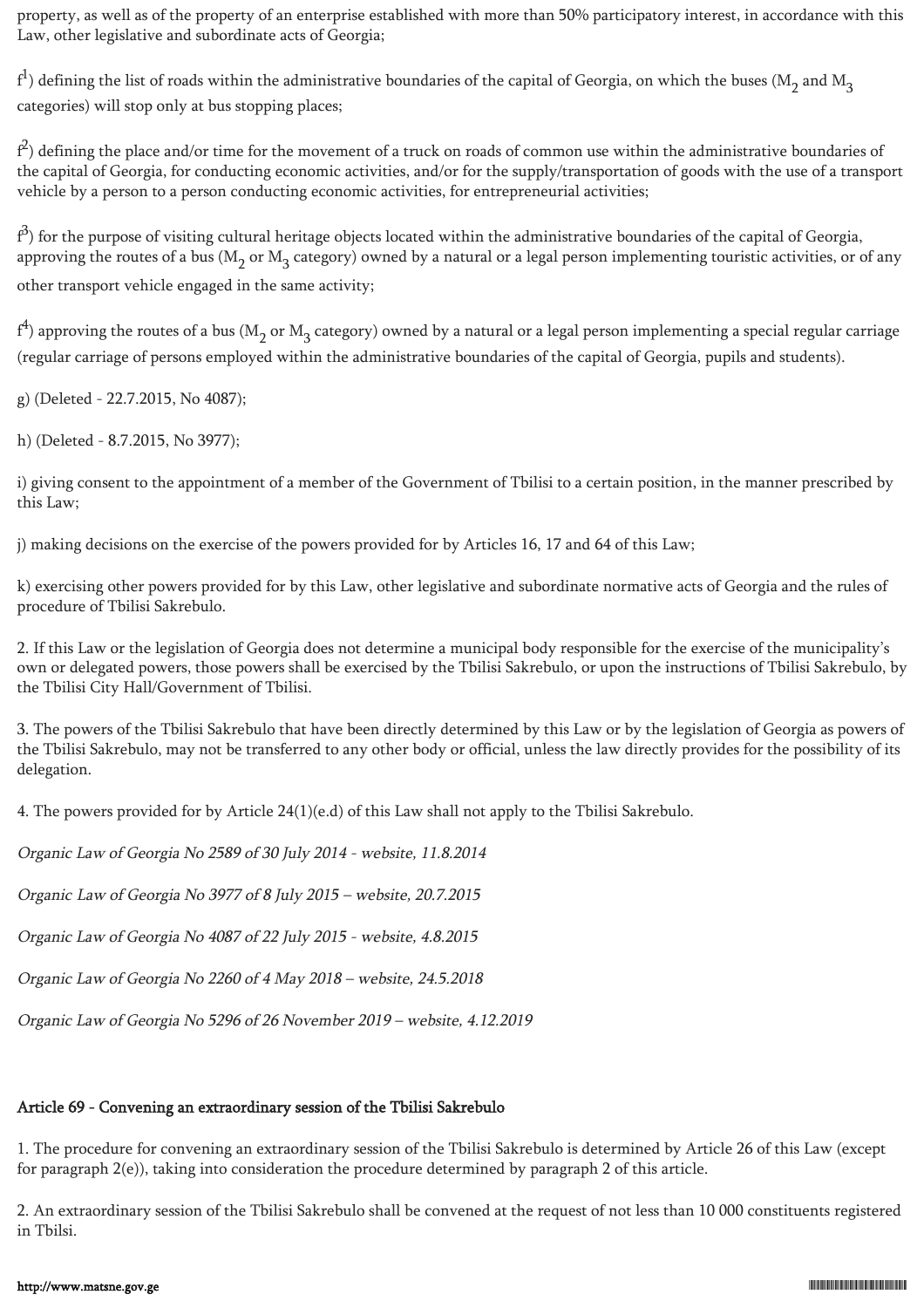#### Article 70 - Commissions of the Tbilisi Sakrebulo

The Tbilisi Sakrebulo shall have not more than 11 commissions; the commissions shall be established in accordance with this Law.

#### Article 71 - Deputy Chairpersons of Tbilisi Sakrebulo

1. The Chairperson of Tbilisi Sakrebulo may have the first deputy and deputies.

2. In the absence of the Chairperson of Tbilisi Sakrebulo, the First Deputy Chairperson or one of the Deputy Chairpersons shall perform his/her duties upon the instructions of the Chairperson.

3. If the chairperson of Tbilisi Sakrebulo resigns or is removed from the office, or his/her powers of the chairperson of Tbilisi Sakrebulo are suspended in the case provided for in Article 34(4) of this Law, and when his/her powers under Article 43 of this Law are suspended or terminated, the duties of the chairperson of Tbilisi Sakrebulo shall be imposed upon one of his/her deputies under the procedure determined by the Rules of Procedure of Tbilisi Sakrebulo. If none of the deputy chairpersons of Tbilisi Sakrebulo is elected, the issue regarding the performance of the duties of the chairperson of Tbilisi Sakrebulo shall be regulated under the procedure determined by the Rules of Procedure of Tbilisi Sakrebulo.

Organic Law of Georgia No 918 of 1 June 2017 – website, 20.6.2017

### Chapter IX – System of the Executive Bodies of Tbilisi

### Article 72 – The Tbilisi City Hall

1. The Tbilisi City Hall (Tbilisi Mayor, the Government of Tbilisi, structural units of the Tbilisi City Hall and Gamgeobas of Tbilisi districts) constitute the system of the executive bodies of Tbilisi and ensure the exercise of executive and administrative functions of Tbilisi.

2. The officials of the Tbilisi City Hall shall be: the Tbilisi Mayor, First Deputy Mayor (Vice Mayor) and Deputy Mayor of Tbilisi, Head of a Structural Unit of the Tbilisi City Hall, and Gamgebeli of a district of Tbilisi. The quantitative restriction determined under Article 52(2) of this Law for the officials of the Tbilisi City Hall shall not apply to the Tbilisi City Hall.

3. The structure and rules of operation of the Tbilisi City Hall shall be determined by the statute of the Tbilisi City Hall. If this Law or the legislation of Georgia fails to designate the executive body of Tbilisi responsible for the exercise of specific powers, the powers shall be separated according to the statute of the Tbilisi City Hall.

#### Article 73 - Tbilisi Mayor

1. The highest executive body of Tbilisi – the Tbilisi Mayor shall be the head of the Government of Tbilisi. The Mayor of Tbilisi shall be elected in direct elections, for a 4-year term. The procedure for the election of the Mayor of Tbilisi shall be determined by the Organic Law of Georgia - the Election Code of Georgia.

- 2. The Mayor of Tbilisi shall:
- a) be responsible for the general management and coordination of the activities of the Tbilisi City Hall;
- b) manage the activities of the Government of Tbilisi, and assign functions to his/her deputies;
- c) chair the sessions of the Government of Tbilisi;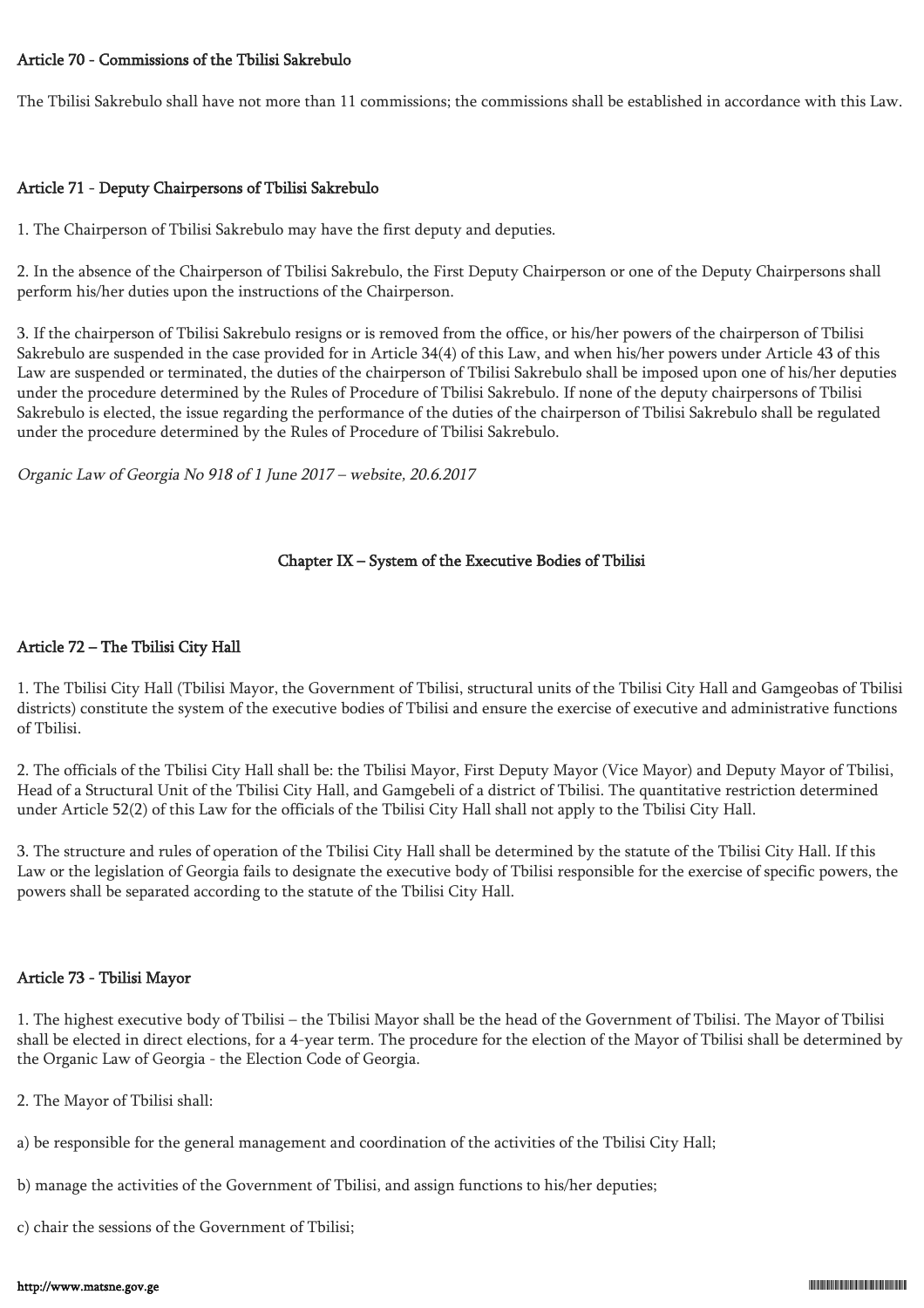d) draft and submit for approval administrative-legal acts to the Tbilisi Sakrebulo;

e) submit for approval to the Tbilisi Sakrebulo draft budgets and amendments to the budget of Tbilisi, and budget performance reports;

f) sign individual administrative-legal acts of the Government of Tbilisi;

g) within the powers of the municipality, ensure the submission for approval to the Tbilisi Sakrebulo relevant socio-economic development and other programmes, strategies and plans;

h) submit to the Tbilisi Sakrebulo for approval concepts and drafts of spatial planning schemes, master plans and development plans/detailed development plans of a municipality;

i) issue individual administrative-legal acts;

j) sign contracts and agreements concluded on behalf of the municipality and the Government of Tbilisi, and carry out procurements according to the legislation of Georgia;

k) represent Tbilisi and its Government, act on their behalf in official relationships, carry out any other representative functions, assign representative powers on behalf of the municipality, including credentials (powers of attorney), except for the cases provided for by this Law;

l) submit for approval to the Tbilisi Sakrebulo the statutes of the Tbilisi City Hall and statutes of the structural units of the Tbilisi City Hall, standard statutes of the Gamgeobas of Tbilisi districts and of their structural units, as well as the staff lists of the Tbilisi City Hall and Gamgeobas of Tbilisi districts;

m) under this Law, appoint and dismiss the officials of the Tbilisi City Hall; appoint and dismiss other public servants of the Tbilisi City Hall in the manner prescribed by the Law of Georgia on Public Service, except for the cases provided for by Article 82(3)(b) of this Law;

n) submit for approval to the Tbilisi Sakrebulo the amount of remuneration of the officials and employees of the Tbilisi City Hall;

o) assign functions to the employees of the Tbilisi City Hall; give assignments to the officials of the Tbilisi City Hall and hear their reports on the work performed;

p) in the manner prescribed by the statute of the Tbilisi City Hall, delegate powers to the officials of the Tbilisi City Hall, except for the powers provided for by sub-paragraphs (a, b) and (s-v) of this paragraph, as well as for the powers that, under this Law, require the approval or consent of the Tbilisi Sakrebulo;

q) in the manner prescribed by the Law of Georgia on Public Service, make decisions on granting incentives to the officers of the Tbilsii City Hall, and on the imposition of disciplinary measures on public servants;

r) approve the internal regulations and official instructions of the Tbilisi City Hall as well as additional qualification requirements for the officers of the Tbilsi City Hall;

s) in the manner prescribed by the rules of procedure of the Tbilisi Sakrebulo, submit a report to the Tbilisi Sakrebulo at least once in a year, on the work performed by the Government of Tbilisi and by him/her, as well an extraordinary report at the request of at least a quarter of the Tbilisi Sakrebulo members;

t) propose to the Chairperson of the Tbilisi Sakrebulo that he/she convene an extraordinary session of the Sakrebulo; raise additional questions to be discussed at an extraordinary session of the Sakrebulo; be entitled to attend open and closed sessions of the Sakrebulo and of the commissions of the Sakrebulo;

u) grant honorary titles and awards of the municipality;

v) set up advisory bodies - commissions, councils and working groups - to examine individual issues that fall within his/her powers;

 $\rm{v}^1$ ) in the case provided for by law and/or for exercising delegated powers (including for making an appropriate decision), set up commissions, whose powers and rules of operation are determined under law/an agreement on the delegation of powers and/or by a subordinate normative act issued according to the law;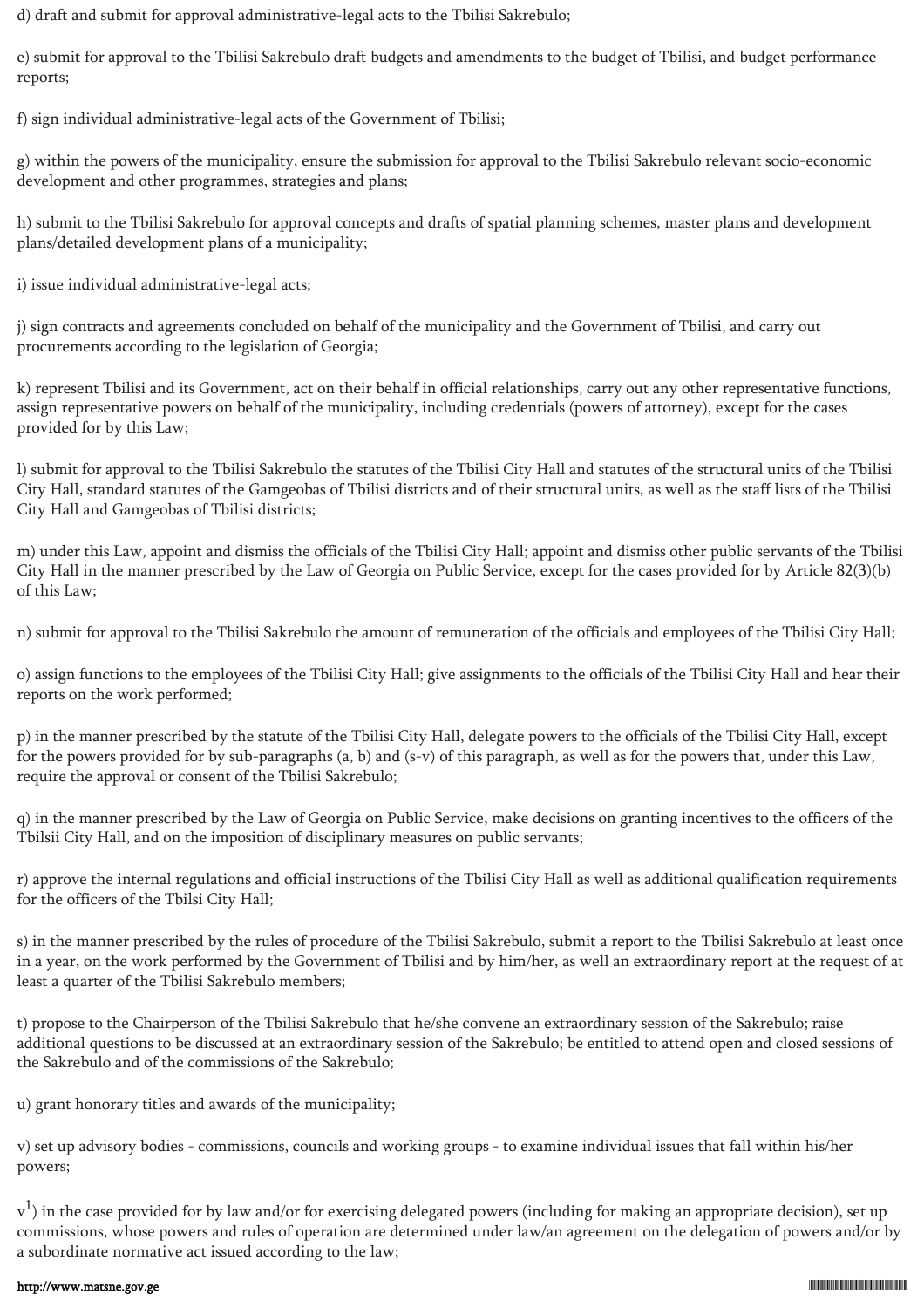w) exercise other powers prescribed by this Law and by administrative-legal acts of the Tbilisi Sakrebulo.

3. The Mayor of Tbilisi shall be responsible to and shall lay down his/her powers before the Tbilisi Sakrebulo and the population of Tbilisi.

4. The issues relating to the casting of a vote of no confidence, to the incompatibility of offices, as well as to the suspension and termination of the powers of the Mayor of Tbilisi, shall be determined according to Articles 51, 55 and 56 of this Law.

Organic Law of Georgia No 2589 of 30 July 2014 - website, 11.8.2014

Organic Law of Georgia No 3977 of 8 July 2015 – website, 20.7.2015

Organic Law of Georgia No 4087 of 22 July 2015 - website, 4.8.2015

Organic Law of Georgia No 4386 of 27 October 2015 – website, 11.11.2015

Organic Law of Georgia No 5142 of 27 May 2016 – website, 4.6.2016

Organic Law of Georgia No 165 of 21 December 2016 – website, 28.12.2016

Organic Law of Georgia No 3242 of 20 July 2018 – website, 13.8.2018

### Article 74 - Government of Tbilisi

1. The Government of Tbilisi (`the Government`) is a collegiate executive body that, within the powers determined by the legislation of Georgia, ensures the execution of the decisions of the Tbilisi Sakrebulo.

2. The Government shall be composed of the Tbilisi Mayor, First Deputy Mayor (Vice Mayor) and Deputy Mayors of Tbilisi, of the heads of the structural units of the Tbilisi City Hall (except for the heads of the structural units operating within the system of the Tbilisi City Hall and responsible for exercising monitoring and supervision), and of Gamgebelis of the districts of Tbilisi.

3. The sessions of the Government shall be chaired by the Mayor of Tbilisi, or by the First Deputy Mayor (Vice Mayor) or by one of the Deputy Mayors of Tbilisi upon the instructions of the Mayor of Tbilisi.

4. The session of the Government shall be duly constituted if it is attended by more than half of the total number of its members. Decisions shall be adopted by a majority of the persons attending the session of the Government.

5. The structure, powers and rule of operation of the Government shall be determined by this Law, the statute of the Tbilisi City Hall and the regulations of the Government.

#### Article 75 – Powers of the Government

The Government shall:

a) in the area of organisational activities:

a.a) coordinate the operation of the structural units of the Tbilisi City Hall and of Gamgeobas of the districts of Tbilisi;

a.b) give instructions to the members of the Government for preparing and deciding issues that fall within its powers;

a.c) prepare and submit for approval to the municipality Sakrebulo draft rules of procedure of the Government and amendments thereto;

a.d) for the purpose of examining individual issues falling within its powers and for drawing relevant conclusions and making recommendations, set up commissions, councils and other advisory bodies;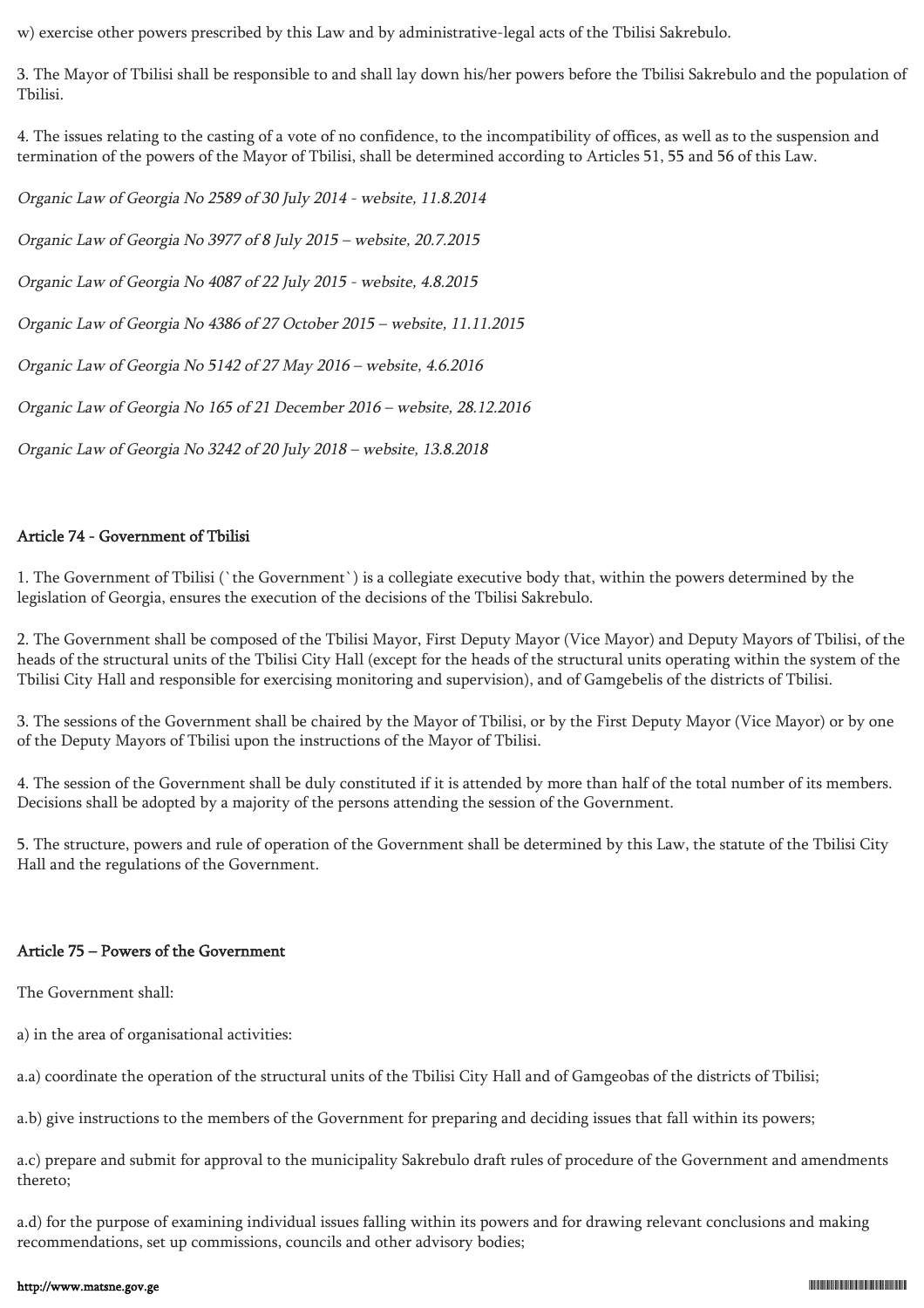a.e) submit to the Tbilisi Sakrebulo for approval the procedure and conditions for a structural unit of the Tbilisi City Hall and Gamgeoba of a district of Tbilisi to conduct administrative proceedings, and to issue and become familiar with an administrative act through the Electronic Document Management System;

b) in the area of interaction with the Tbilisi Sakrebulo:

b.a) according to this Law, prepare and submit for approval to the Tbilisi Sakrebulo draft administrative-legal acts;

b.b) ensure the execution of the administrative-legal acts adopted by the Tbilisi Sakrebulo;

c) in the financial-budgetary area:

c.a) prepare and discuss a draft budget of Tbilisi; ensure, within his/her authority, the execution of the approved budget; if necessary, draft proposals on making amendments to the budget, prepare a report on the performance of the budget, and ensure its publicity;

c.b) according to the Budget Code of Georgia, make a decision, in the manner prescribed by the Tbilisi Sakrebulo, and without making amendments to the approved budget of Tbilisi, on the allocation of funds between the articles and codes of a budgetary classification of a spending institution;

c.c) on behalf of the municipality and with the consent of the Tbilsii Sakrebulo, borrow funds in the manner prescribed by this Law and other legislative acts of Georgia;

c.d) submit for approval to the Tbilsi Sakrebulo draft resolutions for the imposition, change and abolition of local taxes and fees determined by law;

c.e) not later than February, submit to the Tbilisi Sakrebulo a report on the procurements carried out in the previous year according to the procurement plan;

c.f) if necessary, approve the procedure for the implementation of the programmes approved under the Tbilisi budget;

d) in the area of management and disposal of municipal property:

d.a) make decisions on the management and disposal of municipal property in the manner determined by this Law and by the Tbilisi Sakrebulo;

d.b) with the consent of the Tbilsi Sakrebulo, make decisions: on the establishment, reorganisation and liquidation of a relevant legal person under private law; on the participation in and joining the establishment of a legal person under private law in accordance with this Law; on the acquisition of shares of an entrepreneur legal entity;

d.b<sup>1</sup>) approve the charters (statutes) of entrepreneurial and non-entrepreneurial (non-commercial) legal entities under private law; appoint and dismiss the heads of legal entities under private law, and monitor their activities; make decisions on the transfer of financial resources and movable property into the ownership of non-entrepreneurial (non-commercial) legal persons established by the Government;

d.c) submit for approval to the Tbilisi Sakrebulo proposals on the establishment, reorganisation and liquidation of legal entities under public law, as well as charters (statutes) of those entities;

d.d) (deleted - 8.7.2015, No 3977);

d.e) (deleted - 8.7.2015, No 3977);

d.f) with the consent of the Tbilisi Sakrebulo, be authorised to make decisions on the discharge of a buyer of municipal property or of a person who received the right to use/manage the municipal property, from the penalty imposed/to be imposed for the violation of obligations assumed under the respective agreement;

d.g) submit to the Tbilisi Sakrebulo for decision a proposal for the change or cancellation of conditions associated with the privatised property of Tbilisi transferred to a purchaser, or with the property of Tbilisi transferred with a right to use or with a right of management to a recipient;

d.h) according to this Law, make decisions, with the consent of the Tbilisi Sakrebulo, on the alienation of the core (undisposed)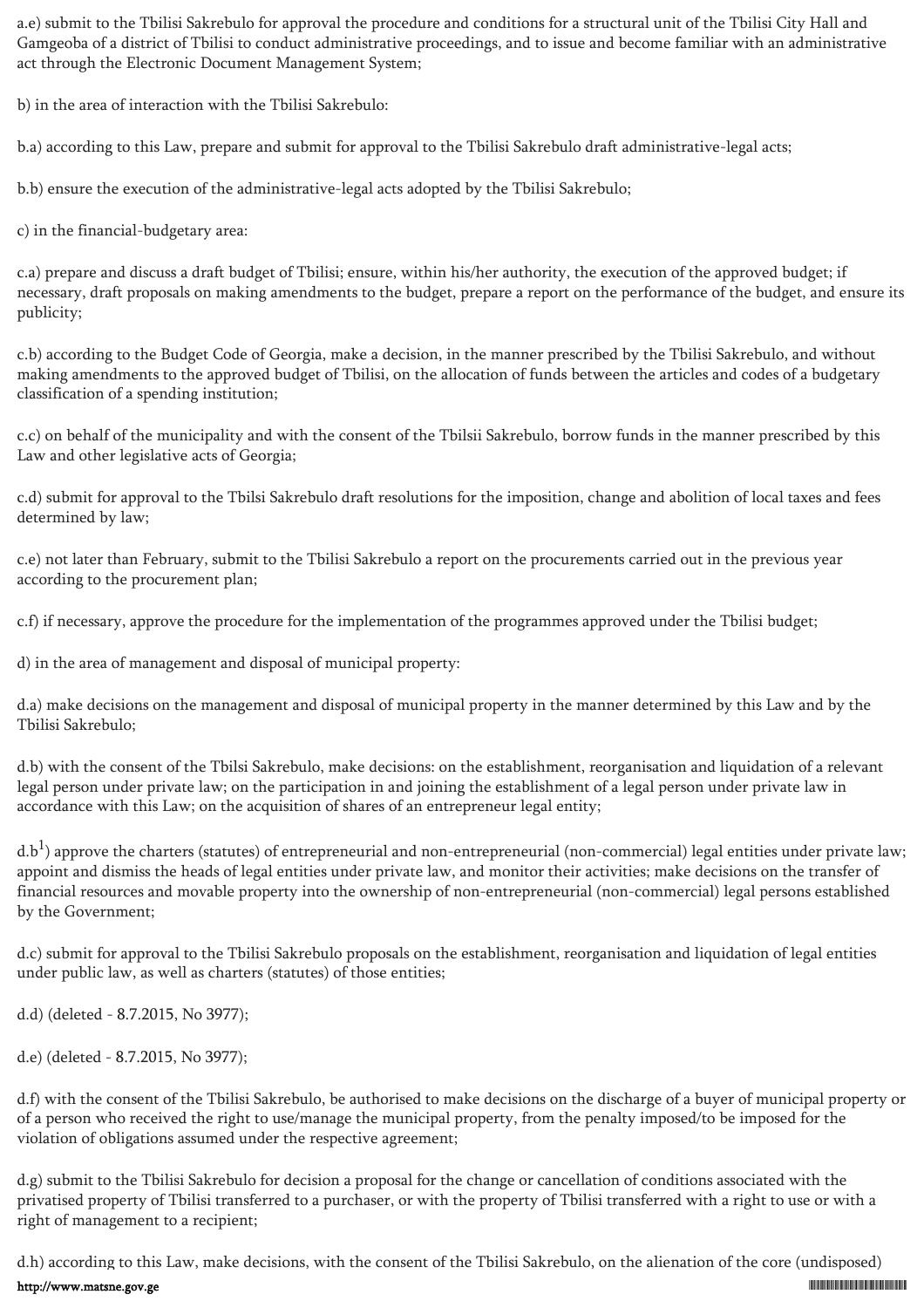municipal assets;

d.i) ensure the maintenance, construction, reconstruction and restoration of municipal property;

d.j) (deleted – 8.7.2015, No 3977);

d.k) in the manner prescribed by this Law and by the Tbilisi Sakrebulo, monitor the performance by the purchaser of privatised property of Tbilisi, by the recipient of the property of Tbilisi transferred with the right to use or with the right of management, of the term(s)/obligation(s) envisaged under a contract of privatisation, or a contract for transferring property with the right to use or management and/or compliance with the rules for using the said property;

d.l) (deleted – 8.7.2015, No 3977);

e) in other areas of executive activities:

e.a) within the powers of the municipality, ensure the drafting and implementation of relevant socio-economic and other programmes, strategies and plans;

e.b) elaborate concepts and drafts of spatial planning schemes and urban construction plans of a municipality;

e.c) submit for approval to the Tbilisi Sakrebulo the amount of fees for granting a permit for regular carriage of passengers within the administrative boundaries of a municipality, as well as the rules for holding a competition for granting the permit and the rules for paying the fee for granting the permit;

e.c $^1$ ) submit for approval to the Tbilisi Sakrebulo the terms of permission for transportation by car – a taxi (M<sub>1</sub> category) in the capital of Georgia, the procedure for issuing the permission, the permission validity period, the price of issuing the permission and its payment procedure;

e.d) for the purpose of regular carriage of passengers within the administrative boundaries of a municipality, determine and submit for approval to the Tbilisi Sakrebulo the traffic routes for buses ( $\mathrm{M}_2$  and  $\mathrm{M}_3$  categories);

e.e) determine and submit for approval to the Tbilisi Sakrebulo the traffic routes for buses ( $M^{}_2$  and  $M^{}_3$  categories) entering the administrative boundaries of the municipality during the internal regular carriage of passengers within the territory of Georgia;

e.e $^{\rm l)}$  determine and submit for approval to the Tbilisi Sakrebulo the list of roads within the administrative boundaries of the municipality, on which the buses ( $M^2_{2}$  and  $M^3_{3}$  categories) will stop only at bus stopping places;

e.e<sup>2</sup>) determine and submit for approval to the Tbilisi Sakrebulo the procedure for defining the place and/or time for the movement of a truck on roads of common use within the administrative boundaries of the municipality, for conducting economic activities, and/or for the supply/transportation of goods with the use of a transport vehicle by a person to a person conducting economic activities, for entrepreneurial activities;

e.e $^3$ ) draft and submit for approval to the Tbilisi Sakrebulo the routes of a bus (M<sub>2</sub> or M<sub>3</sub> category) owned by a natural or a legal person implementing touristic activities for seeing objects of cultural heritage within the administrative boundaries of a municipality, or of any other transport vehicle implementing the same activity;

e.e<sup>4</sup>) draft and submit for approval to the Tbilisi Sakrebulo the routes of a bus (M<sub>2</sub> or M<sub>3</sub> category) owned by a natural or a legal person implementing a special regular carriage (regular carriage of persons employed within the administrative boundaries of a municipality, pupils and students);

e.f) issue a permit for regular carriage of passengers within the administrative boundaries of a municipality;

e.f $^1$ ) issue a permit for transportation by car – a taxi (M<sub>1</sub> category) in the capital of Georgia, or grant authority to issue the aforementioned permit to a structural unit of Tbilisi City Hall or a legal entity established by a municipality;

e.g) prepare and submit for approval to the Tbilisi Sakrebulo the procedure for the electronic issuance of a construction permit, and for familiarisation with individual administrative-legal acts;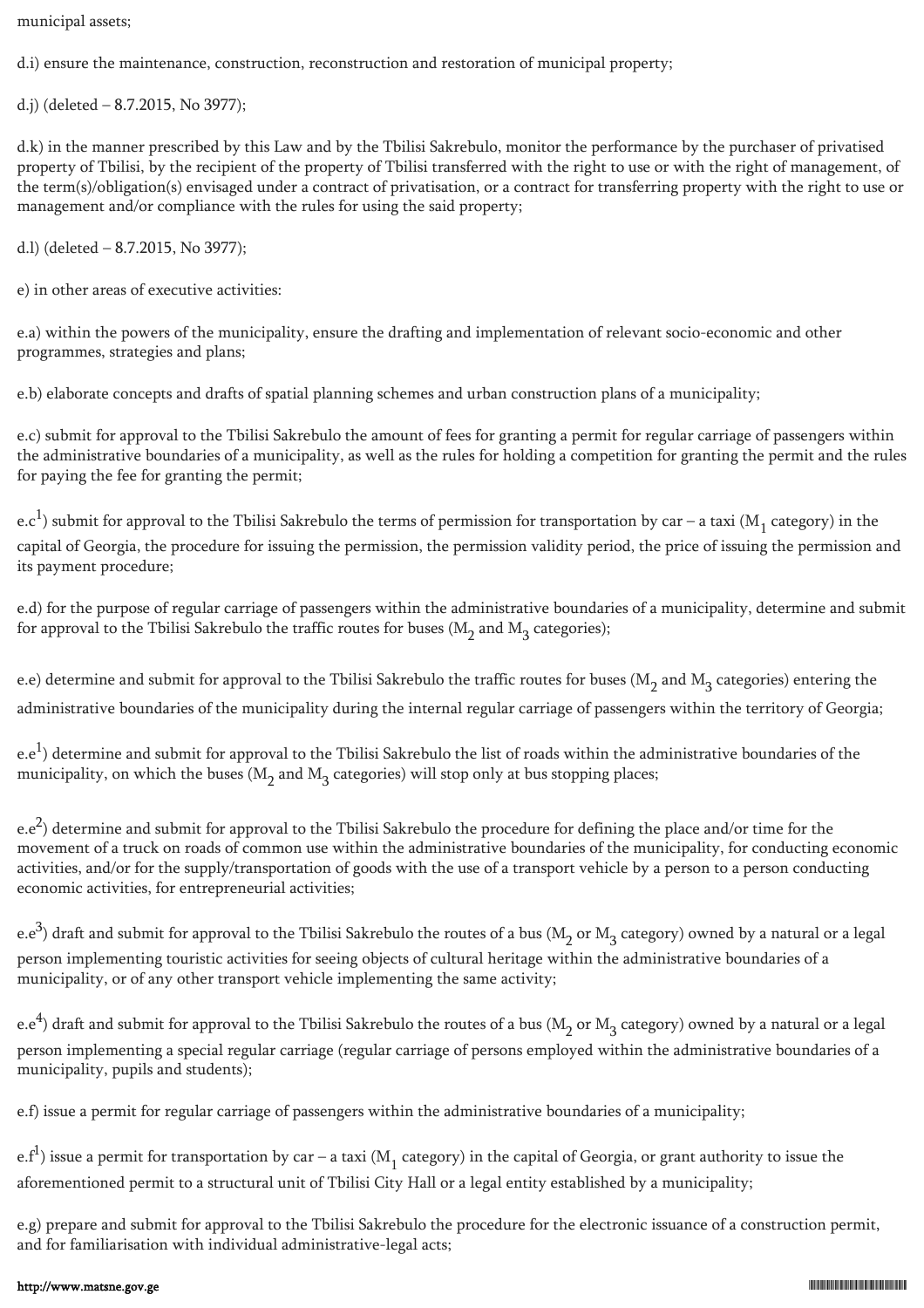e.h) within its powers, issue individual administrative-legal acts;

e.i) ensure the exercise of other municipal powers provided for by Articles 16, 17 and 64 of this Law, in the manner prescribed by the legislation of Georgia and by the Tbilisi Sakrebulo;

e.j) exercise other powers prescribed by the Statute of the Tbilisi City Hall, by the rules of procedure of the Government and by the administrative-legal acts of the Tbilisi Sakrebulo, as well as other powers within its authority as provided for by the legislation of Georgia.

Organic Law of Georgia No 3977 of 8 July 2015 – website, 20.7.2015 Organic Law of Georgia No 4087 of 22 July 2015 - website, 4.8.2015 Organic Law of Georgia No 2260 of 4 May 2018 – website, 24.5.2018 Organic Law of Georgia No 3242 of 20 July 2018 – website, 13.8.2018 Organic Law of Georgia No 5296 of 26 November 2019 – website, 4.12.2019 Organic Law of Georgia No 6291 of 12 June 2020 – website, 19.6.2020 Organic Law of Georgia No 6853 of 15 July 2020 – website, 28.7.2020 Organic Law of Georgia No 7060 of 17 July 2020 – website, 29.7.2020 Organic Law of Georgia No 728 of 12 July 2021 – website, 14.7.2021

## Article 76 - First Deputy Mayor (Vice Mayor) and Deputy Mayors of Tbilisi

1. The Mayor of Tbilisi shall have a First Deputy Mayor (Vice Mayor) and Deputy Mayors.

2. The First Deputy Mayor (Vice Mayor) and Deputy Mayors shall be appointed by the Mayor of Tbilisi with the consent of the Tbilisi Sakrebulo. A decision on the removal from office of the First Deputy Mayor (Vice Mayor) and Deputy Mayors of Tbilisi shall be taken by the Mayor of Tbilisi.

3. The Tbilisi Sakrebulo shall give its consent to the appointment of the First Deputy (Vice Mayor) of Tbilisi Mayor and of Deputy Mayors of Tbilisi by a majority of Sakrebulo members attending the Sakrebulo session, but at least one third of the total number of Sakrebulo members. If consent is not given by the Tbilisi Sakrebulo, the Tbilisi Mayor may, within 10 days, nominate the same or a new candidate. If the Tbilisi Sakrebulo fails again to give its consent, Tbilisi Mayor may appoint acting First Mayor (Vice Mayor) of Tbilisi and Deputy Mayors of Tbilisi for not longer than a 3-month term.

4. If, under the procedure prescribed by paragraph 3 of this article, the Tbilisi Sakrebulo does not give its consent to the Mayor of Tbilisi to appoint the First Deputy Mayor (Vice Mayor)/Deputy Mayor of Tbilisi, the Mayor of Tbilisi shall be obliged to present, within the next 3 months, to the Tbilisi Sakrebulo a new candidate for the First Deputy Mayor (Vice Mayor)/Deputy Mayor of Tbilisi. In that case, the procedure provided for by paragraph 3 of this article shall apply. If the Tbilisi Sakrebulo does not give its consent, a person who, under paragraph 3 of this article, has once already acted as the First Deputy (Vice Mayor) of Tbilisi/Deputy Mayor of Tbilisi, may not be appointed again as the acting First Deputy (Vice Mayor) of Tbilisi/Deputy Mayor of Tbilisi.

5. The procedures referred to in paragraphs 3 and 4 of this article shall continue until the First Deputy (Vice Mayor) of Tbilisi and Deputy Mayors of Tbilisi are appointed.

6. The Deputy Mayor of Tbilisi shall, according to the allocated functions, manage the sectors falling within the powers of the executive bodies of Tbilisi; organise and monitor the execution of decisions of the Tbilisi Sakrebulo, of the Mayor and of the Government of Tbilisi; issue individual administrative-legal acts within his/her powers; exercise other powers provided for by the Statute of the Tbilisi City Hall and by the rules of procedure of the Government of Tbilisi.

7. Issues relating to the incompatibility of office of Deputy Mayors of Tbilisi, to the suspension and termination of their powers, shall be determined according to Articles 58 and 59 of this Law.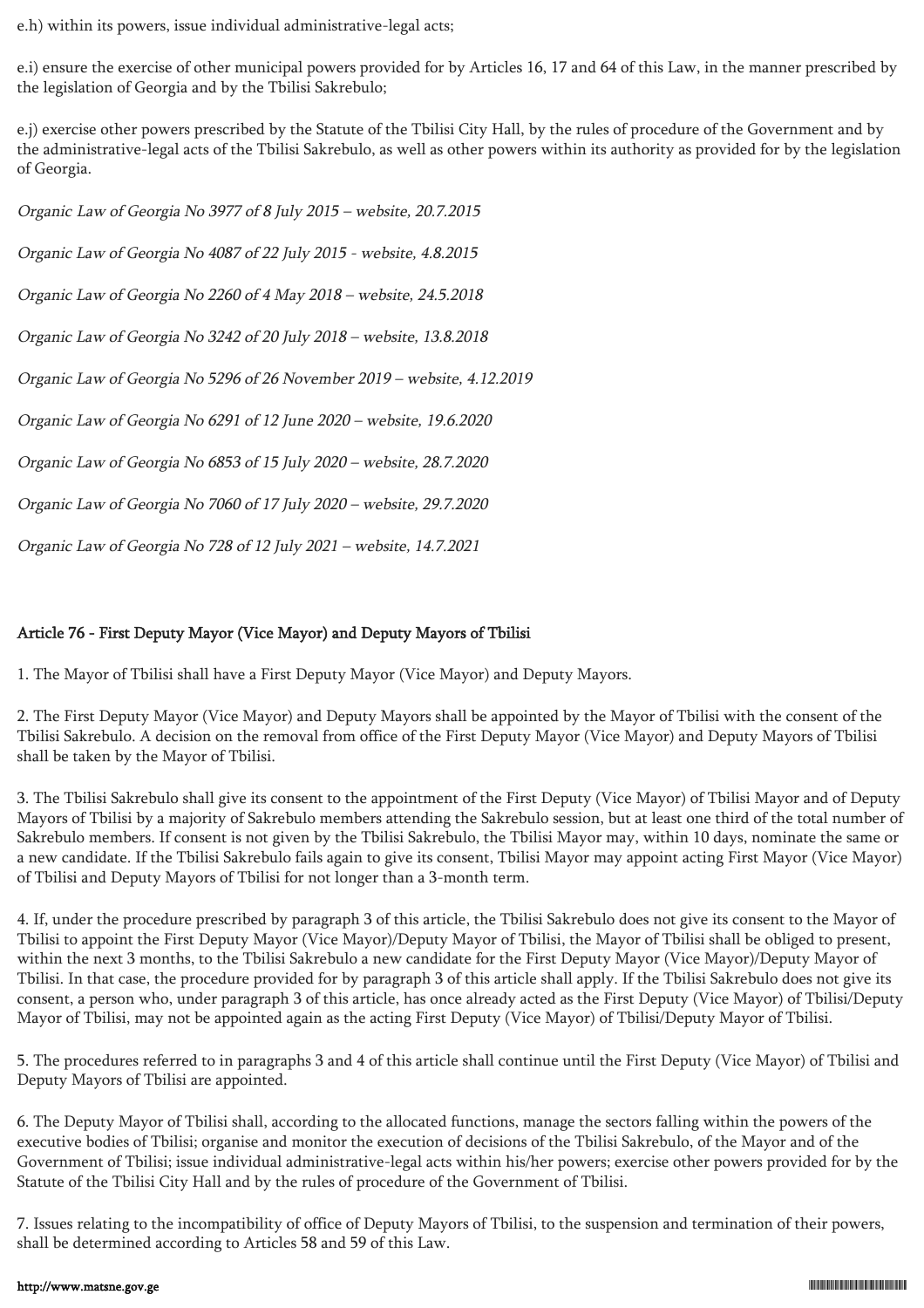## Article 77 - Structural units of the Tbilisi City Hall

1. The structural units of the Tbilisi City Hall shall be established in the manner prescribed by this Law, in accordance with the Statute of the Tbilisi City Hall or relevant amendments to that Statute in order to ensure the management of the socio-economic fields falling within the powers of the Government and the operation of the Tbilisi City Hall.

2. The head of a structural unit of the Tbilisi City Hall shall be appointed by the Mayor of Tbilisi with the consent of the Tbilisi Sakrebulo. A decision on the removal from office of the head of a structural unit of the Tbilisi City Hall shall be taken by the Mayor of Tbilisi. The head of a structural unit of the Tbilisi City Hall shall be responsible and shall lay down his/her powers before the Mayor of Tbilisi.

3. Issues relating to the appointment, to the incompatibility of offices and to the suspension or termination of the head of a structural unit of the Tbilisi City Hall shall be decided according to Articles 76, 58 and 59 of this Law.

4. The head of a structural unit of the Tbilisi City Hall shall, within his/her powers, issue individual administrative-legal acts. The powers of a structural unit of Tbilisi City Hall and of the head of the structural unit, as well as the sub-units of the structural unit shall be determined by the statute of the Tbilisi City Hall and by the statute of the structural unit and the respective staff list.

Organic Law of Georgia No 2589 of 30 July 2014 - website, 11.8.2014

### Article 78 - Financial control and supervision of the bodies of Tbilisi

1. The operation of the bodies of Tbilisi shall be subject to internal audit and inspection according to the Law of Georgia on the Internal State Financial Control, and under the Statute of the Tbilisi City Hall.

2. The Head of the Internal Audit Service of Tbilisi City Hall shall be elected by the Tbilisi Sakrebulo, by a majority of the total number of Sakrebulo members, for the term of office of the Tbilisi Sakrebulo. The procedure for his/her election shall, under this Law, be determined by the rules of procedure of the Tbilisi Sakrebulo.

## Article 79 – Establishment of a legal entity under public law

1. The head of a legal entity under public law established by Tbilisi shall be appointed or dismissed by the Government.

2. A legal entity under public law set up under a normative administrative-legal act of Tbilisi shall be an organisation separate from the public authority and municipal bodies, which, under the supervision of the Government, independently carries out socio-economic, educational, cultural and/or any other activities determined by the Government.

3. The Tbilisi Sakrebulo shall be authorised to establish, upon recommendation of the Government, a legal entity under public law for the purpose of issuing a construction permit, elaborating a concept for the urban development of the city and conducting an appropriate study and preparing recommendations with regard to spatial planning, master plans and development plans/detailed development plans of Tbilisi city, ensuring the privatisation of property and the process of transferring the property with the right to use, or for another purpose. Decisions on reorganisation and liquidation of the legal entity under public law of Tbilisi shall be taken by the Tbilisi Sakrebulo upon recommendation of the Government.

4. The Tbilisi Sakrebulo may, upon the Government's proposal, set for a legal entity under public law the amount of fees for the performance of activities stipulated under its charter (statute), including the provision of services and/or expedited services, as well as services relating to the expedited issuance of construction permits.

5. A legal entity under public law founded by Tbilisi shall be entitled to carry out activities provided for by the relevant law and/or its statute (charter).

6. The Government may submit for approval to the Tbilisi Sakrebulo the procedure and conditions for the conduct of administrative proceedings through the electronic document management system, for the issuance of an administrative-legal act and for the familiarisation with such acts.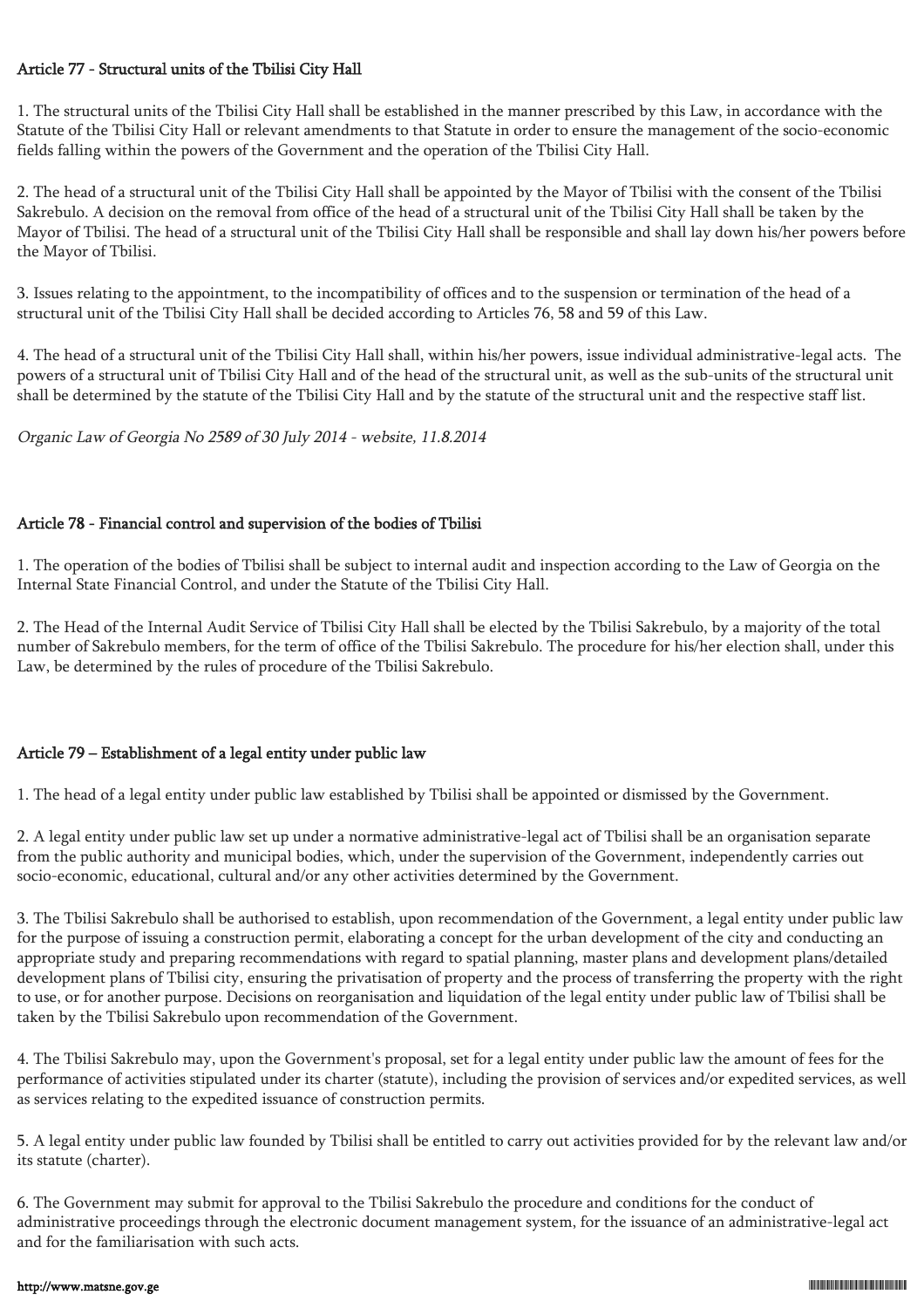7. Movable property shall be transferred to a legal entity under public law established by Tbilisi with the right to use or with the right of ownership, and immovable property shall be transferred with the right to use, in the manner prescribed by this Law. A decision on the transfer of movable property to a legal entity under public law established by Tbilisi shall be made by the Government.

8. A legal entity under public law shall be entitled to transfer to Tbilisi free of charge property that it owns.

9. With the consent of the Tbilisi Sakrebulo, a legal entity under public law may transfer its own property with the right to use in the manner prescribed by Chapter XV of this Law and the legislation of Georgia.

10. The procedure for managing a legal entity under public law established by Tbilisi shall be determined by the statute (charter) of that legal entity under public law.

11. Decisions taken by a legal entity under public law established by Tbilisi may be appealed to the Mayor of Tbilisi, in the manner prescribed by the legislation of Georgia.

12. In the case of liquidation of a legal entity under public law established by Tbilisi, the property remaining after the liquidation shall be transferred to the ownership of Tbilisi.

Organic Law of Georgia No 2820 of 28 November 2014 - website, 3.12.2014

Organic Law of Georgia No 3977 of 8 July 2015 – website, 20.7.2015

Organic Law of Georgia No 3242 of 20 July 2018 – website, 13.8.2018

Organic Law of Georgia No 6853 of 15 July 2020 – website, 28.7.2020

## Chapter X – Territorial Body of the Tbilisi City Hall – Gamgeoba of a Tbilisi District

#### Article 80 - Gamgeoba of a Tbilisi district

1. A territorial body of the Tbilisi City Hall – Gamgeoba of a district of Tbilisi (`District Gamgeoba`) shall be established in an administrative unit of Tbilisi - a district.

2. A District Gamgeoba shall consist of structural units. The structure and powers of a District Gamgeoba shall be determined by a standard statute of a District Gamgeoba.

3. The staff list, amounts of remuneration and a standard statute of a District Gamgeoba shall be approved by the Tbilisi Sakrebulo upon recommendation of the Mayor of Tbilisi.

4. The head of a District Gamgeoba shall be the Gamgebeli of a District of Tbilisi ('District Gamgebeli'). A District Gamgebeli shall be appointed by the Mayor of Tbilisi with the consent of the Tbilisi Sakrebulo. A decision on the removal from office of a District Gamgebeli shall be made by the Mayor of Tbilisi.

5. The issues relating to the appointment, incompatibility of offices and to the suspension and termination of a District Gamgebeli's term of office shall be decided according to Articles 76, 58 and 59 of this Law.

## Article 81 - Officials of a District Gamgeoba

1. Officials of a district Gamgeoba shall be:

a) the District Gamgebeli;

b) the District Deputy Gamgebeli;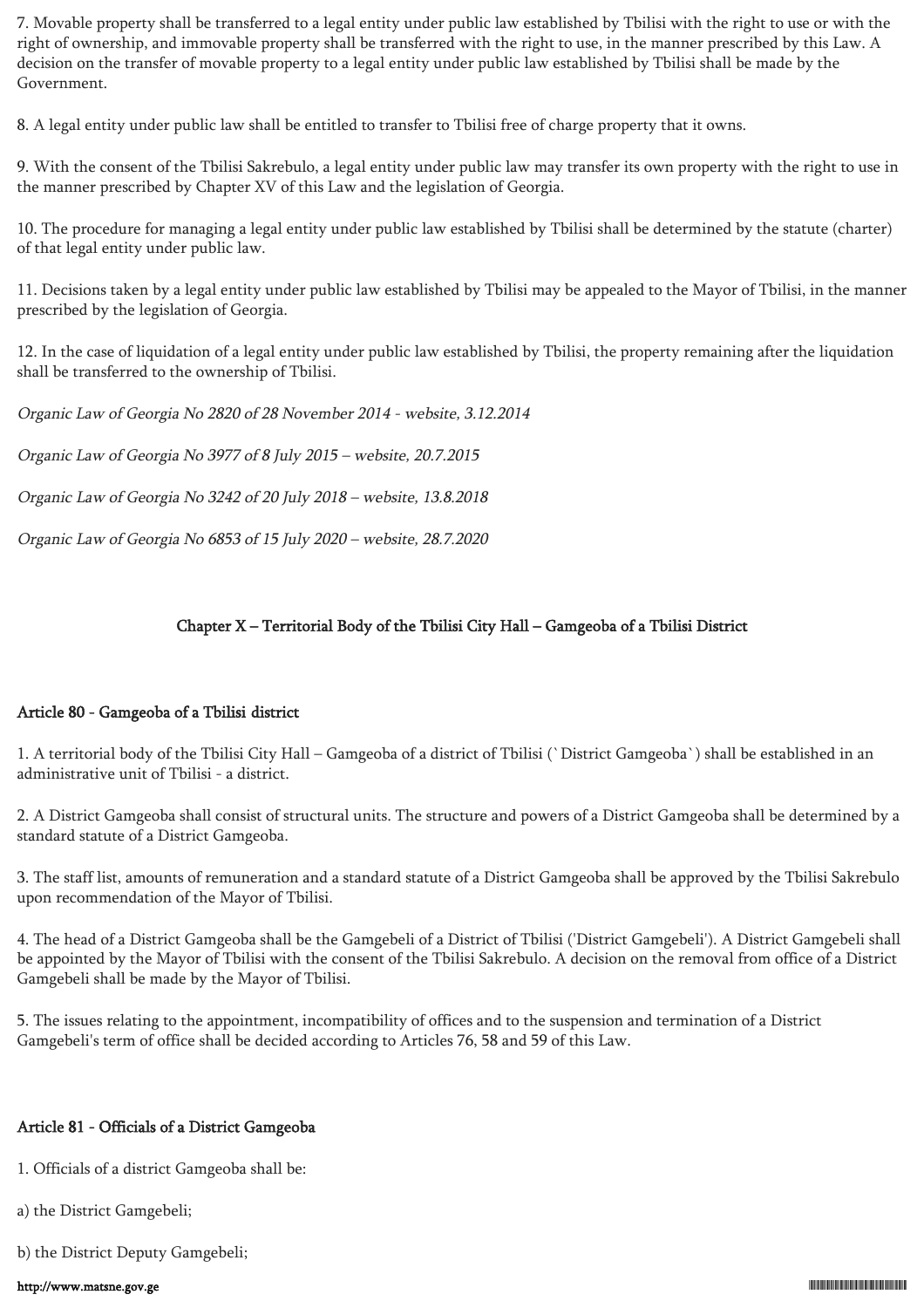c) the Head of a structural unit of the District Gamgeoba.

2. A District Deputy Gamgebeli and the Head of a structural unit of a District Gamgeoba shall be appointed or dismissed by the District Gamgebeli under the Law of Georgia on Public Service.

#### Article 82 – A District Gamgebeli

1. A District Gamgebeli shall direct the activities of the Gamgeoba, ensure the management of the district, and coordinate the execution of decisions of the Mayor and of the Government of Tbilisi.

2. A District Gamgebeli shall, by virtue of his/her position, be a member of the Government.

3. A District Gamgebeli shall:

a) assign functions to the employees of the District Gamgeoba; give assignments to the officials of the District Gamgeoba, and hear their reports of the work performed;

b) in the manner prescribed by the Law of Georgia on Public Service, appoint or dismiss officials and other employees of the District Gamgeoba;

c) ensure the execution of the administrative-legal acts, programmes and projects adopted by the Tbilisi Sakrebulo;

d) submit a budget statement to the respective structural unit of the Tbilisi City Hall;

e) sign contracts and agreements entered into on behalf of the District Gamgeoba; represent the Gamgeoba and act on its behalf in official relationships; carry out other representative functions, perform procurement according to the legislation of Georgia and the normative acts of Tbilisi;

f) within his/her powers, issue individual administrative-legal acts;

g) participate in the preparation of the document on the priorities of the Capital of Georgia, and of a draft budget of Tbilisi;

h) be responsible for making payments according to the allocations provided for by the Tbilisi budget for the district;

i) prepare information on the performance of the allocations provided for by the Tbilisi budget, and submit it to the respective structural unit of the Tbilisi City Hall;

j) exercise other powers stipulated by this Law and the statute of the Tbilisi City Hall.

4. A District Gamgebeli shall be responsible to and lay down his/her powers before the Mayor of Tbilisi.

Organic Law of Georgia No 2589 of 30 July 2014 - website, 11.8.2014

Organic Law of Georgia No 4087 of 22 July 2015 - website, 4.8.2015

# Article 83 – A Deputy District Gamgebeli

1. A District Gamgebeli may have not more than 3 deputies.

2. A Deputy District Gamgebelis shall manage the sectors falling within the powers of the District Gamgeoba according to the functions assigned by the District Gamgebeli; draft and submit to the District Gamgebeli proposals on the activities to be carried out in the relevant sectors; organise and monitor the execution of the decisions of the District Gamgebeli.

3. In the absence of the District Gamgebeli, or if the District Gamgebeli is temporarily unable to perform his/her duties, one of the Deputy District Gamgebelis shall, upon the instructions of the Gamgebeli, act as the District Gamgebeli.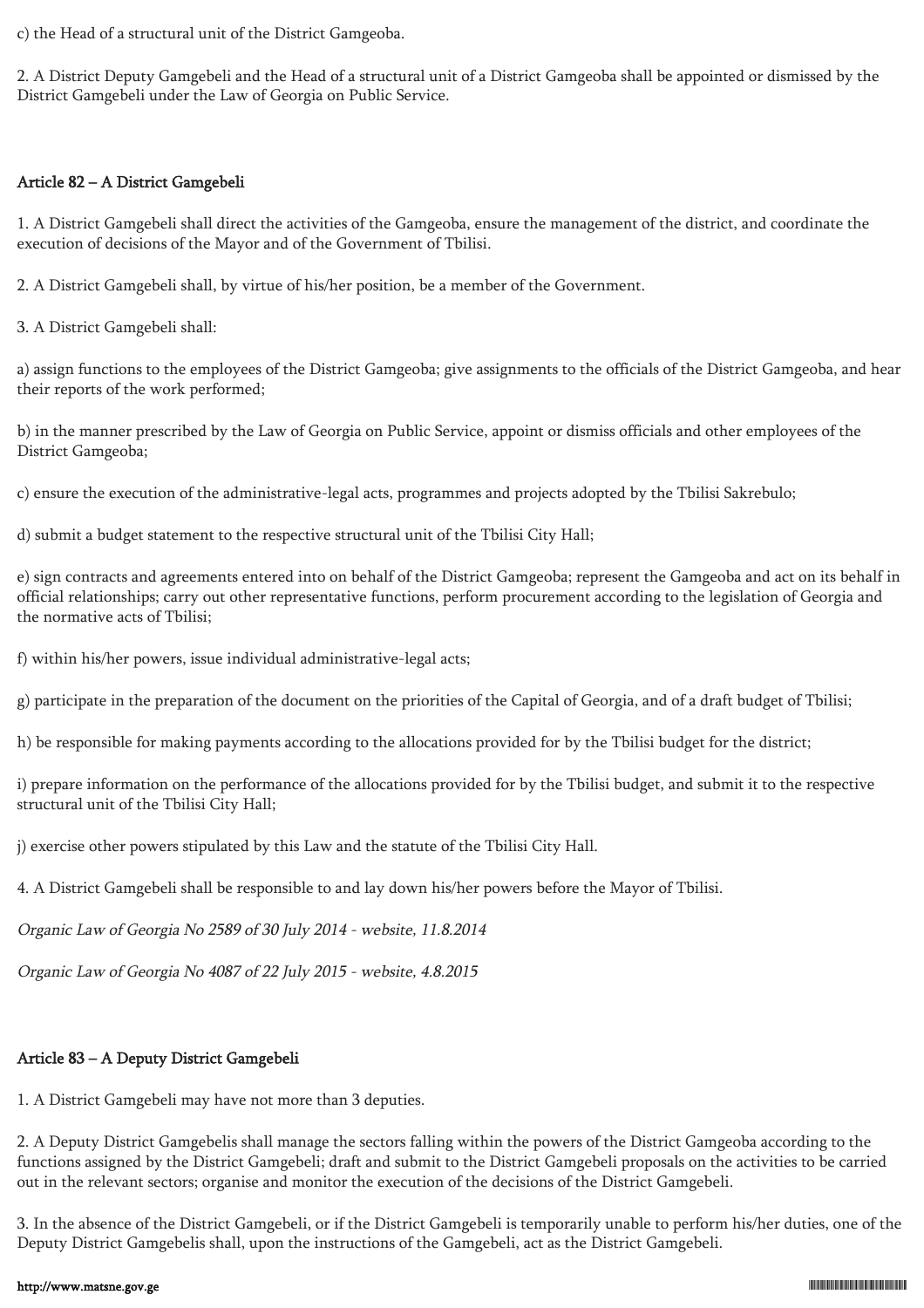#### Article 84 - Structural units of a District Gamgeoba

1. Structural units of a District Gamgeoba shall, according to the respective fields, carry out administrative-legal acts of the Tbilisi Sakrebulo, of the Mayor and the Government of Tbilisi, and of a District Gamgebeli, and within their powers, manage different sectors relating to rendering services to the population.

2. The functions of a structural unit of a District Gamgeoba shall, according to the statute of the District Gamgeoba, be determined under a standard statute of the respective structural unit, which, upon the recommendation of the Mayor of Tbilisi, shall be approved by the Tbilisi Sakrebulo.

3. The activities of a structural unit of a District Gamgeoba shall be directed by the head of that structural unit.

#### Section IV

#### PARTICIPATION OF CITIZENS IN THE EXERCISE OF LOCAL SELF-GOVERNMENT

### Chapter XI – Participation of Citizens n the Exercise of Local Self-Government

#### Article 85 - Guarantees and forms of participation of citizens in the exercise of local self-government

1. To ensure the participation of citizens in the exercise of local self-government, municipal bodies and officials of the municipal bodies shall be obliged to provide organisational and material and technical conditions for receiving and meeting citizens, for ensuring their participation in the activities of the municipal bodies, including sessions of collegiate public institutions, and transparent decision-making.

2. Any person may, within the scope and in the manner determined by this Law, and by other legislative and subordinate acts of Georgia, and by normative administrative-legal acts of a municipality Sakrebulo, participate in the exercise of local selfgovernment using, without any limitation, the forms of citizen participation.

3. To ensure citizen participation in the exercise of local self-government, a municipality may incorporate relevant programmes in the municipal budget.

4. The forms of citizen participation in the exercise of local self-government shall be:

a) a general Assembly of a settlement;

b) a petition;

c) the council of civil advisors;

d) participation in the sessions of the municipality Sakrebulo and the sessions of its commission;

e) hearing reports on the work performed by the Mayor of the municipality and by a member of the municipality Sakrebulo.

5. In addition to the forms of citizen participation in the exercise of local self-government, a municipality may, under the relevant administrative-legal act, determine other forms of citizen participation in local self-government that do not contravene the legislation of Georgia.

Organic Law of Georgia No 4087 of 22 July 2015 - website, 4.8.2015

Organic Law of Georgia No 1251 of 26 July 2017 – website, 29.7.2017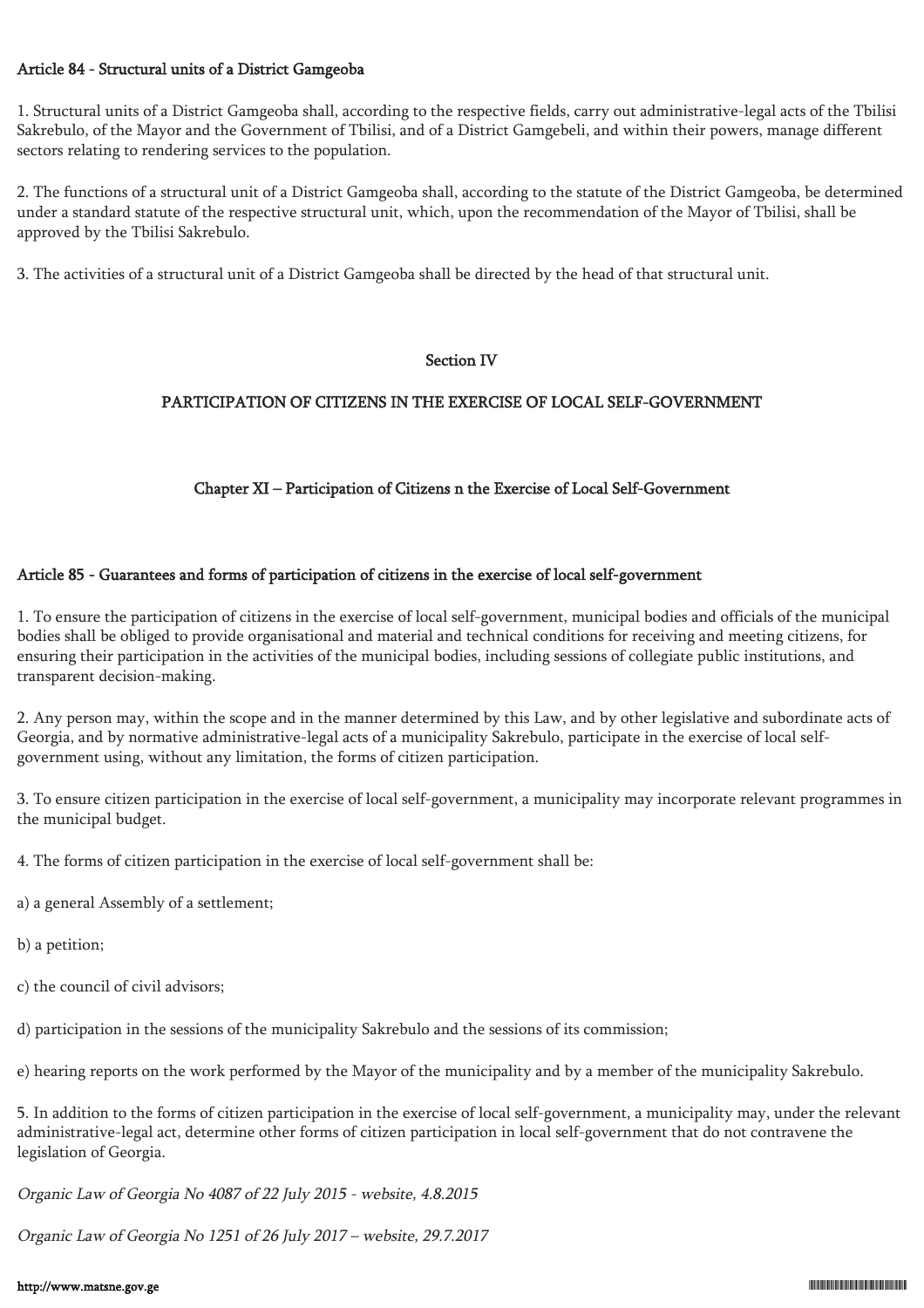## Article  $85^1$  - Access to information

1. To ensure citizen participation in the exercise of local self-government, municipal bodies shall be obliged to take measures to inform the population of the municipality of their activities and on the possibility of citizens to participate in the exercise of local self-government.

2. Issues relating to the publicity of the activities of municipal bodies and institutions, as well as of legal entities under private law financed from the municipal budget, including the publicity of a session of a collegiate body, as well as issues related to the release of public information, shall be regulated by this Law, other legislative and subordinate acts of Georgia, and by the resolutions of the municipality Sakrebulo adopted on their basis.

3. Municipal bodies shall be obliged to publish adopted administrative-legal acts, their draft versions and other public information in cases and in the manner determined by the legislation of Georgia. Municipal bodies shall also, in accordance with the authority determined by this Law, be obliged to publish and/or publicly announce:

a) minutes of the sessions of the municipality Sakrebulo, its commission and bureau, as well as the minutes of the Government sessions, within 10 days after the relevant session is held;

b) minutes of the sessions of a council of civil advisors, within 10 days after the relevant session is held;

c) minutes of the general Assembly of a settlement, within 10 days after the City Hall receives the relevant minutes or their copy.

d) information on the agenda and the date, time and place of holding a general Assembly of a settlement, according to this Law;

e) a report of the execution of a municipal budget for the reporting year, within 10 days after it is submitted to the municipality Sakrebulo;

f) a draft municipal budget;

g) a list of municipal objects that are subject to privatisation, within 10 days after its approval by the municipality Sakrebulo;

h) a plan for the privatisation of municipal property, within 10 days after its approval;

i) reports on the work performed by the Mayor of a municipality and by a Sakrebulo member of the municipality provided for by this Law, within 10 days after the respective report is submitted;

j) a petition, within 10 days after its registration;

k) a written initiative provided for by Article 51(1) of this Law, within 10 days after its registration;

4. The information referred to in paragraph 3 of this article shall be published and/or publicly announced according to Articles 56 and 57 of the General Administrative Code of Georgia, and/or be published proactively.

5. A municipality Sakrebulo may, by a relevant decision, extend the list of information stipulated by paragraph 3 of this article that is subject to mandatory publication, and/or public announcement, and/or proactive publication.

Organic Law of Georgia No 4087 of 22 July 2015 - website, 4.8.2015

Organic Law of Georgia No 1251 of 26 July 2017 – website, 29.7.2017

# Article 85 $^2$  - General Assembly of a settlement

1. A general Assembly of a settlement (`the General Assembly`) shall be a form of citizen participation in the self-organisation of the population of a village/small town/city, and in the exercise of local self-government that ensures active engagement of the constituents registered in the relevant settlement in the discussion and solution of those issues that are important to that settlement and municipality, and in the process of initiation of the above issues before the municipal bodies.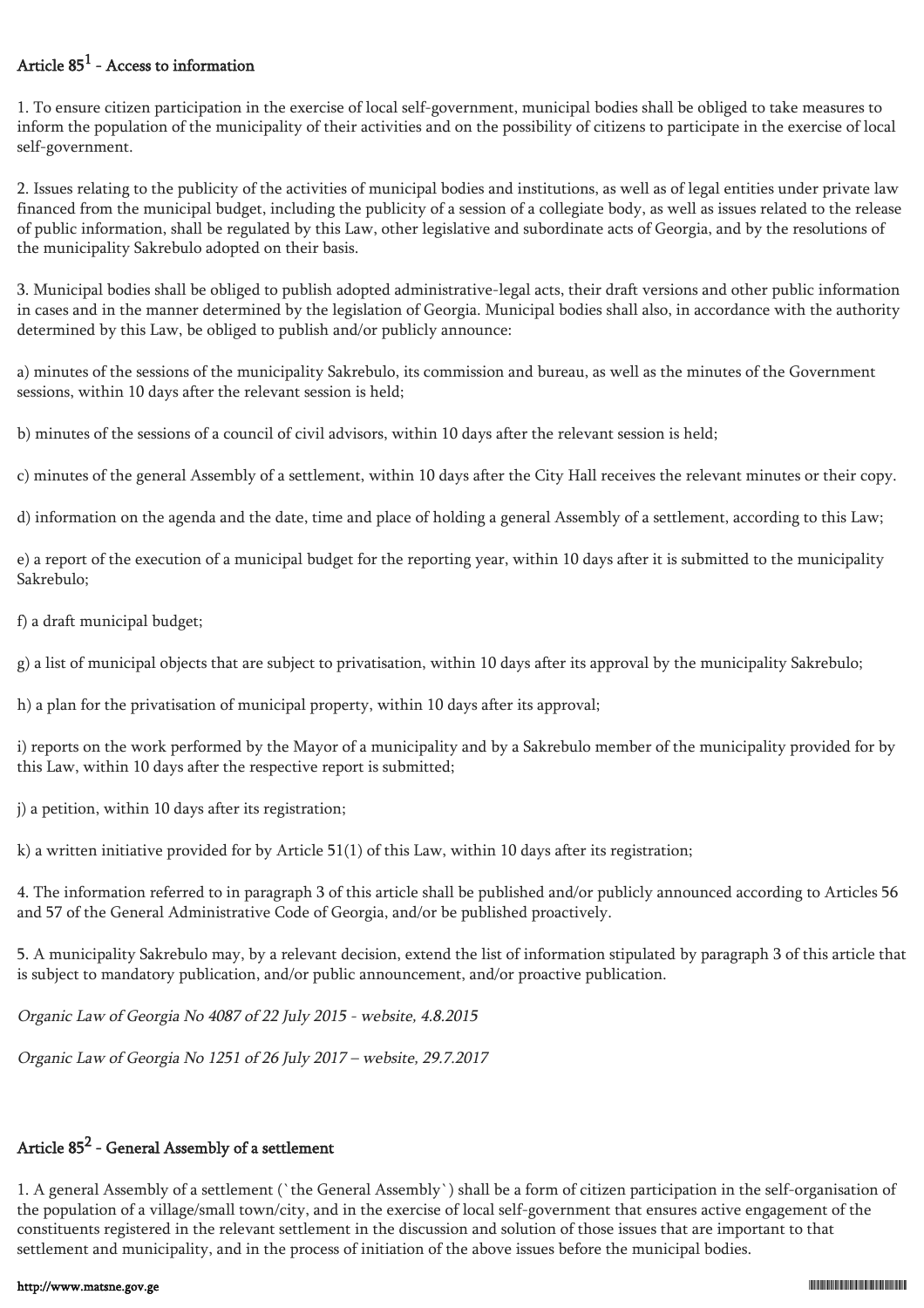2. The name of the General Assembly shall consist of the name of the category of the respective settlement (village/small town/city), of the name of the settlement and a common name ('general assembly').

3. Members of the General Assembly shall be the constituents registered in the respective settlement. The owner of the immovable property in the territory of the relevant settlement, and any other adult person residing in that settlement may also participate in the General Assembly with a deliberative vote.

4. This Law defines the powers of the General Assembly, the procedure for its convening and operation for a settlement where the number of registered constituents does not exceed 2 000.

5. In the case of a settlement where the number of registered constituents exceeds 500, a procedure for convocation of the General Assembly in individual areas of the settlement on a stage-by-stage basis may be introduced. The procedure for holding the General Assembly in certain parts of a settlement and its rules of operation shall be determined by the municipality Sakrebulo, according to Article  $85^5(6)$ .

6. In a settlement where the number of registered constituents exceeds 2 000, the municipality Sakrebulo may, in accordance with paragraph 5 of this article, determine, by a resolution of the municipality Sakrebulo, the powers of the General Assembly, the procedure for its convening and operation, also create several General Assemblies in that settlement, and taking into account this Law, determine their powers, names and rules of operation.

7. In order to carry out and promote its activities, the General Assembly may elect the Chairperson from among its members. A candidate for Chairperson of the General Assembly may be nominated by not less than 5% of the members of the General Assembly concerned.

8. The Chairperson of the General Assembly shall preside over the General Assembly, ensure the submission of its decisions to the appropriate municipal bodies, and also perform individual assignments of the General Assembly.

9. The term of office of the Chairperson of the General Assembly shall last until the next meeting of the General Assembly. The powers of the Chairperson of the General Assembly shall be automatically extended if the next General Assembly does not elect a new Chairperson of the General Assembly. The powers of the Chairperson of the General Assembly may be automatically extended not more than 5 times in succession.

10. Men and women shall have equal opportunity to participate in the work of the General Assembly.

Organic Law of Georgia No 4087 of 22 July 2015 - website, 4.8.2015

# Article  $85^3$  - Powers of a General Assembly of a settlement

1. The General Assembly may:

a) discuss socio-economic issues important to the settlement, and draft relevant proposals for their submission to municipal bodies;

b) discuss the projects to be implemented in the settlement before they are included in the municipal budget, and submit reasonable remarks and proposals to the municipal bodies;

c) discuss the ongoing and implemented projects of the municipality, and draft relevant remarks and proposals for submission to the municipal bodies;

d) organise the involvement of the local population in the resolution of issues important for the settlement, in particular, in the cleaning of the territory of the settlement, in charity activities, in the repair and maintenance of local infrastructure, and also in such fields that do not contravene the legislation of Georgia, and if necessary, apply for aid to municipal bodies;

e) make a decision on filing a petition to the municipality Sakrebulo;

f) at the initiative of the Mayor of the municipality, discuss issues relating to the establishment and change of the boundaries of the settlement, and draft respective proposals;

g) upon the recommendation of the relevant municipal body, discuss the question of including the property located in the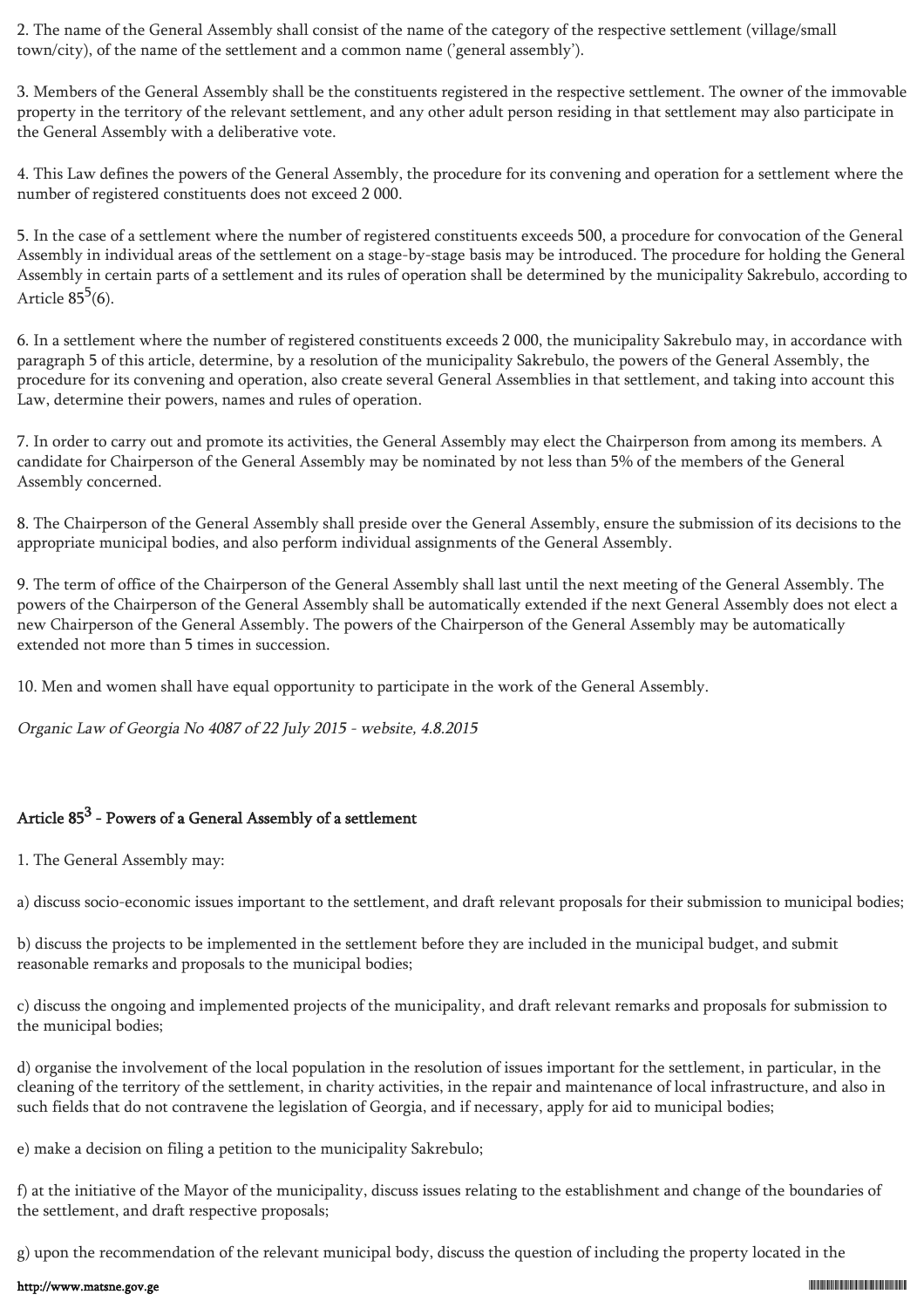territory of the settlement in the list of the municipal facilities subject to privatisation, and submit its remarks to the respective municipal body;

h) discuss issues initiated at the General Assembly by the Mayor of the municipality;

i) within its powers, give assignments to the Chairperson of the General Assembly;

j) exercise other powers prescribed by this Law and by the respective resolutions of the municipality Sakrebulo.

2. A proposal, remark, assignment adopted as a result of discussion of an issue at the General Assembly shall have a form of a decision of the General Assembly and shall be recorded in its minutes.

3. A decision of the General Assembly shall be submitted to the respective municipal bodies for further action as provided for by Article 85<sup>5</sup>(5) of this Law. Municipal bodies shall be obliged to discuss a decision of the General Assembly and provide a reasoned response on the outcomes of the discussion to the relevant members or the Chairperson of the General Assembly within the time limits prescribed by this Law and by the General Administrative Code of Georgia.

4. Municipal bodies shall be obliged to ensure the submission for discussion to the General Assembly of issues provided for by paragraph 1(b) and (f) of this article.

Organic Law of Georgia No 4087 of 22 July 2015 - website, 4.8.2015

Organic Law of Georgia No 1251 of 26 July 2017 – website, 29.7.2017

# Article  $85^4$  - Procedure for convening the General Assembly of a settlement

1. The General Assembly may be convened by:

a) at least 5% of the constituents registered in the relevant settlement;

b) the Mayor of the municipality – on his/her own initiative or upon the motion of the municipality Sakrebulo;

c) the Chair of the General Assembly.

2. In cases stipulated by paragraph 1(a) of this article, an initiative group composed of at least 3 constituents registered in the respective settlement shall be established for the initiation of the calling of the General Assembly. The initiative group shall submit an application to the Mayor of the municipality for the registration of the initiative to convene the General Assembly. The application shall include the name, surname, address, contact phone details (if any) of a member of the initiative group. The application shall be accompanied by copies of the identity documents of the members of the initiative group, and the agenda of the General Assembly. The issues included in the agenda of the General Assembly shall be specifically formulated by the initiative group.

3. The composition of the initiative group and the initiative to convene the General Assembly shall be registered by the City Hall. A certificate of registration of the initiative shall be issued to the initiative group by the Mayor of the municipality, or by an officer authorised by the Mayor, within 3 work days after filing the application.

4. The information on the composition of the initiative group and on the registration of the initiative to convene the General Assembly, as well as the agenda of the General Assembly shall be published according to Article  $85^{\rm 1}(4)$  of this Law.

5. Registration may be refused if the requirements of this Law have not been met, and/or if the discussion of, and decision-making on, the issues included in the agenda of the General Assembly do not fall within the powers of the municipality or of the General Assembly.

6. A member of the initiative group may appeal the refusal of the Mayor of the municipality, or of the officer duly authorised by the Mayor, to register the initiative according to the General Administrative Code of Georgia.

7. From the day of receiving the certificate of registration, the initiative group shall start drafting a list of the constituents who desire to initiate the convening of the General Assembly. The list shall include the name, surname, birth date (day, month and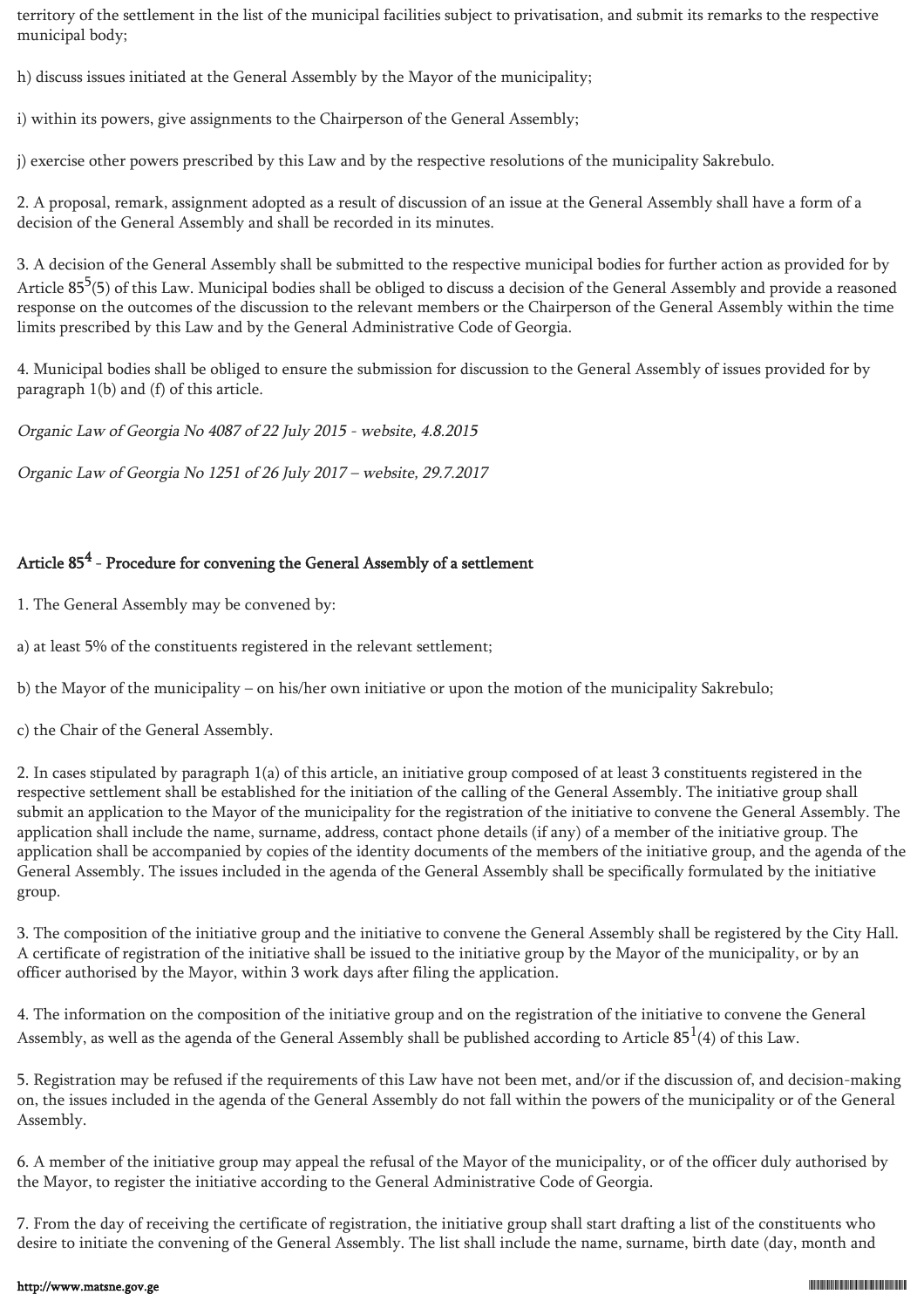year), and the personal identity number of a citizen of Georgia, place of registration and signature of the constituent registered in the relevant settlement. Each sheet of the list shall be signed by a member of the initiative group.

8. Not later than 1 month after the day of receipt of a certificate of registration, the initiative group shall submit to the Mayor of the municipality an application for the convening of the General Assembly. The application shall indicate the date, time and place of the convening of the General Assembly (within the territory of the settlement). The application shall be accompanied by the signatures of at least 5% of the constituents registered in the settlement; the signatures shall be collected in the manner prescribed by paragraph 7 of this article.

9. The day of the convening of the General Assembly shall not earlier than the 15th day from the day of filing the application provided for by paragraph 8 of this article.

10. The General Assembly shall be authorised to meet in the case of receipt of a certificate of registration of the information on the date, time and place of convening the General Assembly. A certificate of registration shall be issued by the Mayor of the municipality, or by an officer authorised by him/her, within 5 working days after the application is submitted. Registration may be refused if the requirements of this Law have not been met. A refusal of the Mayor of the municipality or of an officer authorised by him/her to register the application may be appealed according to paragraph 6 of this article.

11. Information on the agenda and date, time and place of convening of the General Assembly shall, according to Article  $85<sup>1</sup>(4)$  of this Law, be published within 3 days after the registration of the information.

12. In cases provided for by paragraph 1(c) of this article, the initiative to convene the General Assembly shall not require registration by the City Hall. In that case, information on the agenda and date, time and place of convening of the General Assembly shall be registered in the manner prescribed by paragraphs 8-11 of this article, except for the procedure for submitting a list of constituents who desire to initiate the convening of the General Assembly.

13. The Mayor of a municipality may initiate the convening of the General Assembly in compliance with the requirements of paragraphs 4, 9 and 11 of this article. The municipality Sakrebulo shall define the procedure for convening the General Assembly by the Mayor of the municipality upon the request of the municipality Sakrebulo. The Mayor of a municipality may not include in the agenda of the General Assembly the election of the Chair of the General Assembly.

14. In a settlement where the Chair of the General Assembly has been elected, the Mayor of the municipality shall be obliged to ensure, on his/her own initiative, the convening of the General Assembly at least twice a year.

15. The General Assembly shall be convened, and the information referred to in paragraph 11 of this article shall be disseminated in the respective settlement by the City Hall and the initiative group, as well as by the Chair of the General Assembly (if any).

Organic Law of Georgia No 4087 of 22 July 2015 - website, 4.8.2015

Organic Law of Georgia No 1251 of 26 July 2017 – website, 29.7.2017

# Article 85<sup>5</sup> - Rules of operation of the General Assembly of a settlement

1. The General Assembly shall be duly constituted if it is attended by at least 20% of its members. The registration of the members of the General Assembly attending the General Assembly shall be organised by the initiative group and/or by the authorised officer of the City Hall, and/or by members of the General Assembly. At registration, the name, surname, birth date (day, month and year), personal identity number of a citizen of Georgia, place of registration and signature of a member of the General Assembly shall be indicated.

2. If the General Assembly is convened on the grounds referred to in Article  $85^4$ (1)(a) of this Law, its activities shall be directed by a member of the initiative group whose signature is indicated first in the application, and in his/her absence, by any other member of the initiative group, or with the consent of the initiative group, by the authorised officer of the City Hall. If the General Assembly is convened on the grounds referred to in Article  $85^4(1)(b)$  of this Law, its activities shall be directed by the authorised officer of the City Hall. In a settlement where the Chair of the General Assembly has been elected, the General Assembly activities shall be directed by the Chair of the General Assembly.

3. Minutes of the General Assembly shall be drafted by the secretary of the General Assembly. If the General Assembly is convened on the grounds referred to in Article  $85^4$ (1)(a) of this Law, the functions of the secretary of the General Assembly shall be performed by a member of the initiative group, and if the General Assembly is convened under Article  $85^4(1)(b)$  of this Law,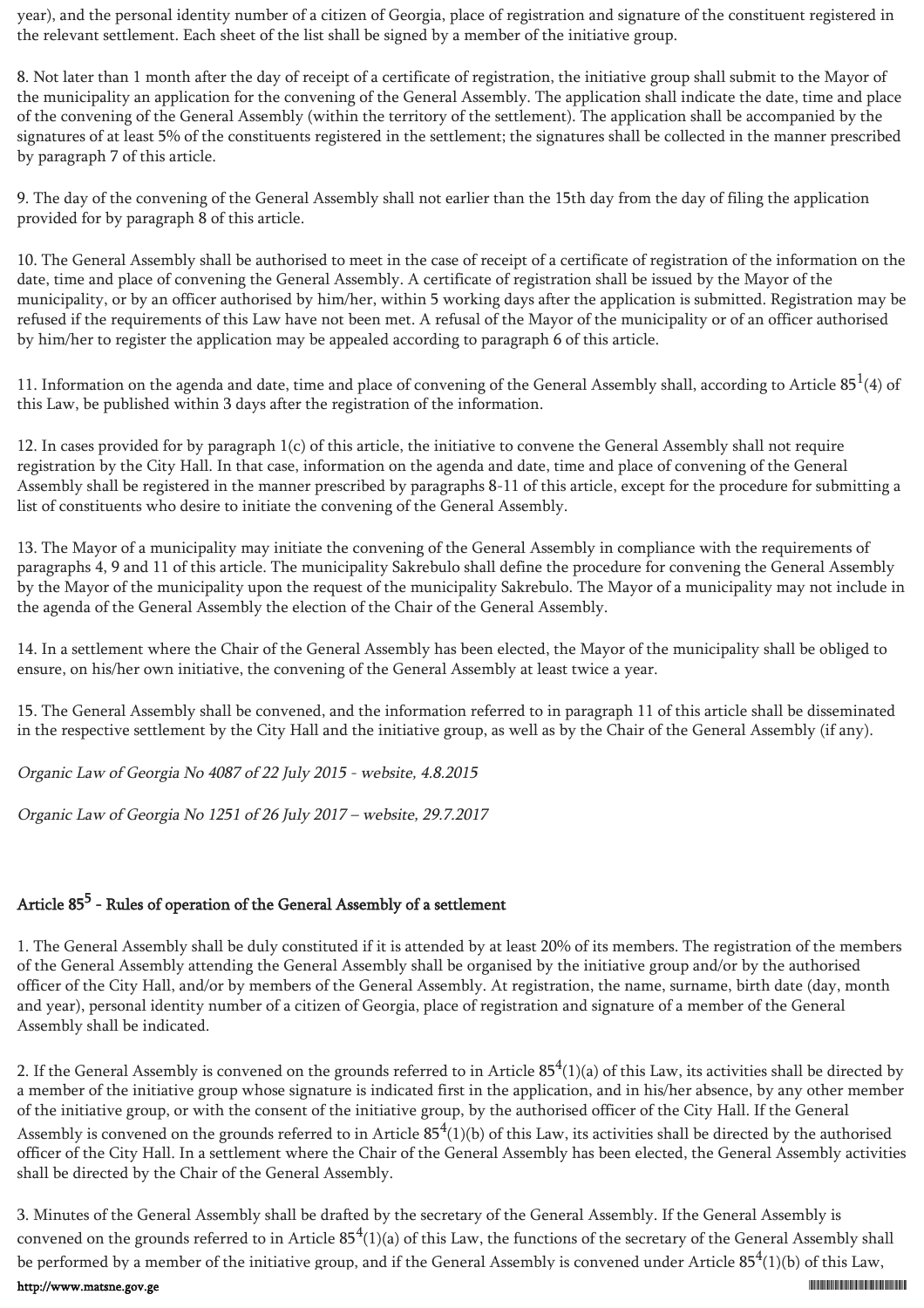then by the authorised officer of the City Hall. In a settlement where the Chair of the General Assembly has been elected, the functions of the secretary of the General Assembly shall be performed by the Chair of the General Assembly or by the duly authorised person.

4. The General Assembly shall adopt decisions by a majority of votes of its members present at the General Assembly. The voting shall, as a rule, be held by raising hands. The members of the General Assembly shall be notified of the form of voting by the person specified in paragraph 2 of this article. By decision of the General Assembly, another form of voting may be established. When the General Assembly is held on a stage-by-stage basis in individual parts of a settlement, all votes of the members of the General Assembly present shall be summed up, unless otherwise provided for by the resolution of a municipality Sakrebulo stipulated by paragraph 6 of this article.

5. Minutes of the General Assembly shall be drafted at the General Assembly. The minutes of the General Assembly shall indicate the date and place of holding the General Assembly, the number of the minutes, issues discussed by the General Assembly, and decisions taken, as well as the number of members of the General Assembly present, and if necessary, any other information. The minutes of the General Assembly shall be signed by the persons determined by paragraphs 2 and 3 of this article. A copy of the minutes of the General Assembly shall, within 7 days after the holding of the General Assembly, be submitted to the City Hall by the person determined by paragraph 2 of this article.

6. The municipality Sakrebulo shall, under a resolution, approve the standard statute of the General Assembly. The standard statute of the General Assembly and this Law shall regulate other issues relating to the convening of the General Assembly, the procedure for holding the General Assembly in certain parts of a settlement, for initiating issues, for their discussion and voting at the General Assembly, the rights and obligations of the secretary and the Chair of the General Assembly, and the procedure for the election of the Chair of the General Assembly. According to this Law and any other legislative and normative acts of Georgia, a standard statute of the General Assembly may also determine any other issues relating to the activities of the General Assembly.

Organic Law of Georgia No 4087 of 22 July 2015 - website, 4.8.2015

Organic Law of Georgia No 1251 of 26 July 2017 – website, 29.7.2017

#### Article 86 - Petition

1. A petition may be filed by the following entities:

a) at least 1% of the constituents registered in the territory of a municipality;

b) the General Assembly.

2. A municipality Sakrebulo may grant the right to file a petition to a lesser number of constituents registered in the territory of the municipality.

3. By decision of the General Assembly, a petition shall, on behalf of the General Assembly, be filed by the Electee of and/or by a person authorised by the General Assembly.

4. A petition shall be drafted and filed to the attention of the chairperson of the municipality Sakrebulo. The following documents may be submitted in the form of a petition:

a) a draft normative administrative-legal act;

b) basic principles or specific proposals of a draft normative administrative-legal act that is to be prepared;

c) based on problems common to a municipality and/or to a settlement, a request for the examination, discussion and solution of respective issues at a session of the municipality Sakrebulo.

5. A petition shall include:

a) the text of the application;

b) the name, surname, address, contact phone (if any) and a copy of the identity card of a citizen of Georgia of the speaker(s) (not more than three) of the entity who files the petition;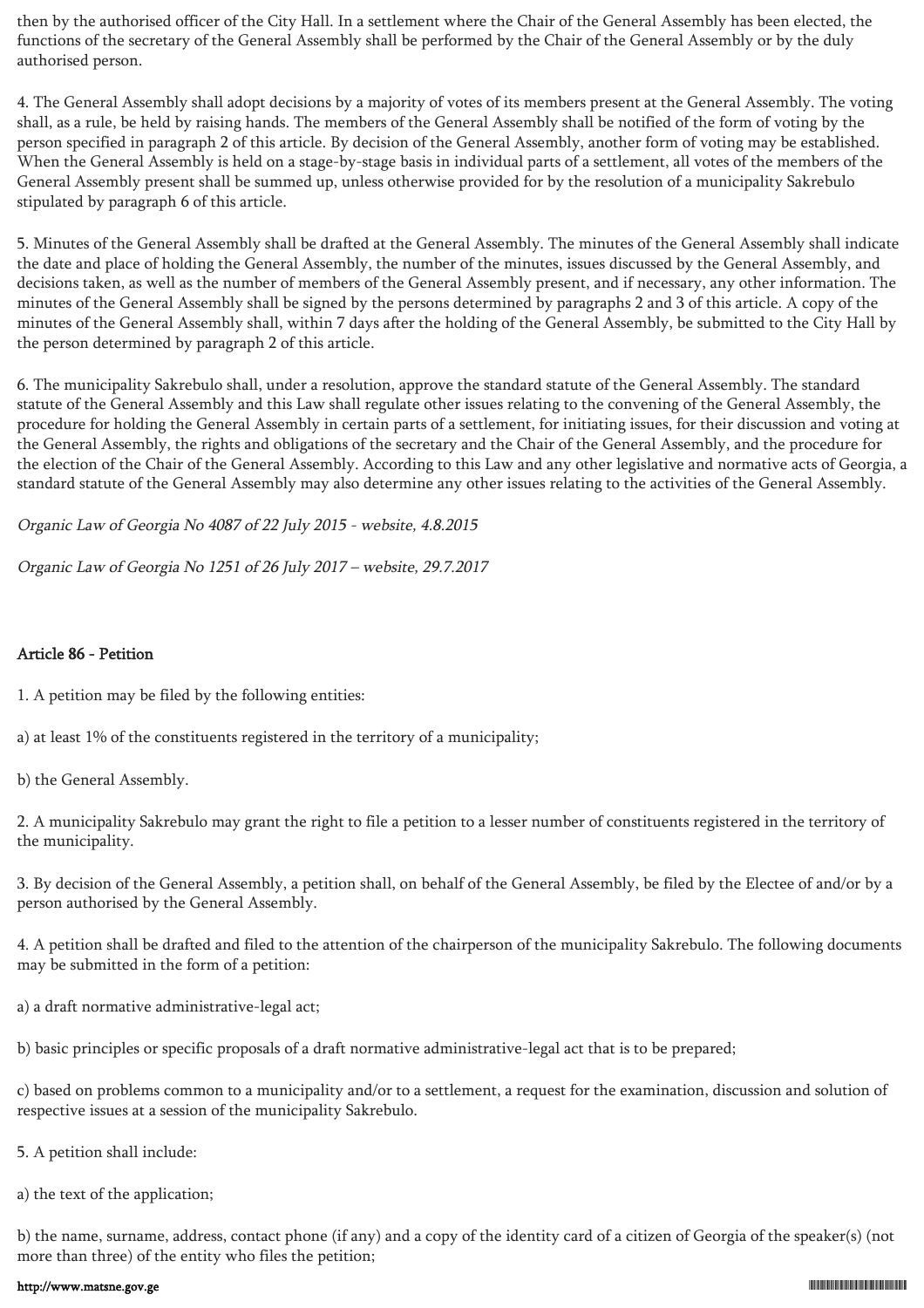c) the date of filing the petition;

d) in cases provided for by paragraph 1(a) of this article, a list of the constituents filing the petition who are registered in the territory of the respective municipality;

e) in cases provided for by paragraph 4(a) of this article, a draft normative administrative-legal act, and in cases provided for by paragraph 4(b) of this article, basic principles or specific proposals of a normative administrative-legal act that is to be drafted;

f) in cases provided for by paragraph  $4(c)$  of this article, a specifically formulated request and respective substantiation.

6. The list of the constituents filing a petition who are registered in the territory of the respective municipality shall include the following details: the name, surname, birth date (day, month and year), and personal identity number of a citizen of Georgia, place of registration and signature of a constituent registered in the territory of the respective municipality.

7. A petition shall be registered by the Staff of the municipality Sakrebulo. It shall ensure that the petition is published according to Article of  $85^1(4)$  this Law.

8. The speaker(s) of the entity filing a petition shall be given a certificate of registration of the petition within 3 working days after applying for its registration. Registration may be refused if the requirements of this Law have not been met, and/or if the decisionmaking on the issue indicated in the petition does not fall within the powers of the municipality.

9. The speaker(s) of the entity filing a petition may appeal the refusal to register a petition to a court, in accordance with the legislation of Georgia.

10. A municipality Sakrebulo shall discuss a petition provided for by paragraph 4(a) of this article and make a respective decision in accordance with the procedure determined by this Law and the rules of procedure of the municipality Sakrebulo for adopting a resolution of a municipality Sakrebulo.

11. A petition provided for by paragraph 4(b) or (c) of this article shall, by decision of the bureau of a municipality Sakrebulo, within 7 days after its registration, be submitted for examination to the respective commission of the municipality Sakrebulo, or to the municipality Sakrebulo with a proposal to set up a working group of the municipality Sakrebulo, or this petition shall be submitted for discussion to the Mayor of the municipality according to the jurisdiction. Within a month after the bureau of a municipality Sakrebulo forwards a petition, the municipality Sakrebulo shall make a decision on the expediency of setting up a working group of the municipality Sakrebulo for the purpose of examining the petition, or forward the petition to the respective commission of the municipality Sakrebulo.

12. The commission or the working group of a municipality Sakrebulo shall, within 15 days after receiving a petition in the manner prescribed by paragraph 11 of this article, discuss the petition and make one of the following decisions:

a) to consider it reasonable to prepare a draft resolution of the municipality Sakrebulo in accordance with the petition;

b) to examine the petition provided for by paragraph 4(c) of this article, and to submit it for review to the session of the municipality Sakrebulo;

c) to consider it unreasonable to discuss the petition.

13. The entity who filed the petition shall be notified of the decisions provided for by paragraphs 11 and 12 of this article within 5 days after their adoption.

14. In the case of a decision provided for by paragraph 12(a) of this article, a draft normative administrative-legal act shall be submitted for discussion to a municipality Sakrebulo session within a month after the decision has been made. The municipality Sakrebulo shall discuss the relevant draft resolution in accordance with the procedure determined by this Law and by the rules of procedure of the municipality Sakrebulo for adopting a resolution of a municipality Sakrebulo.

15. In the case of a decision provided for by paragraph 12(b) of this article, a conclusion on the petition shall be prepared within a month after the decision has been made, and the petition, along with the conclusion, shall be submitted for discussion to a session of a municipality Sakrebulo. The municipality Sakrebulo shall make a decision on the petition within one month.

16. A decision provided for by paragraph 12(c) of this article shall, be submitted to the municipality Sakrebulo within 15 days after the decision is made. The municipality Sakrebulo shall take the relevant information into consideration, or disagree with the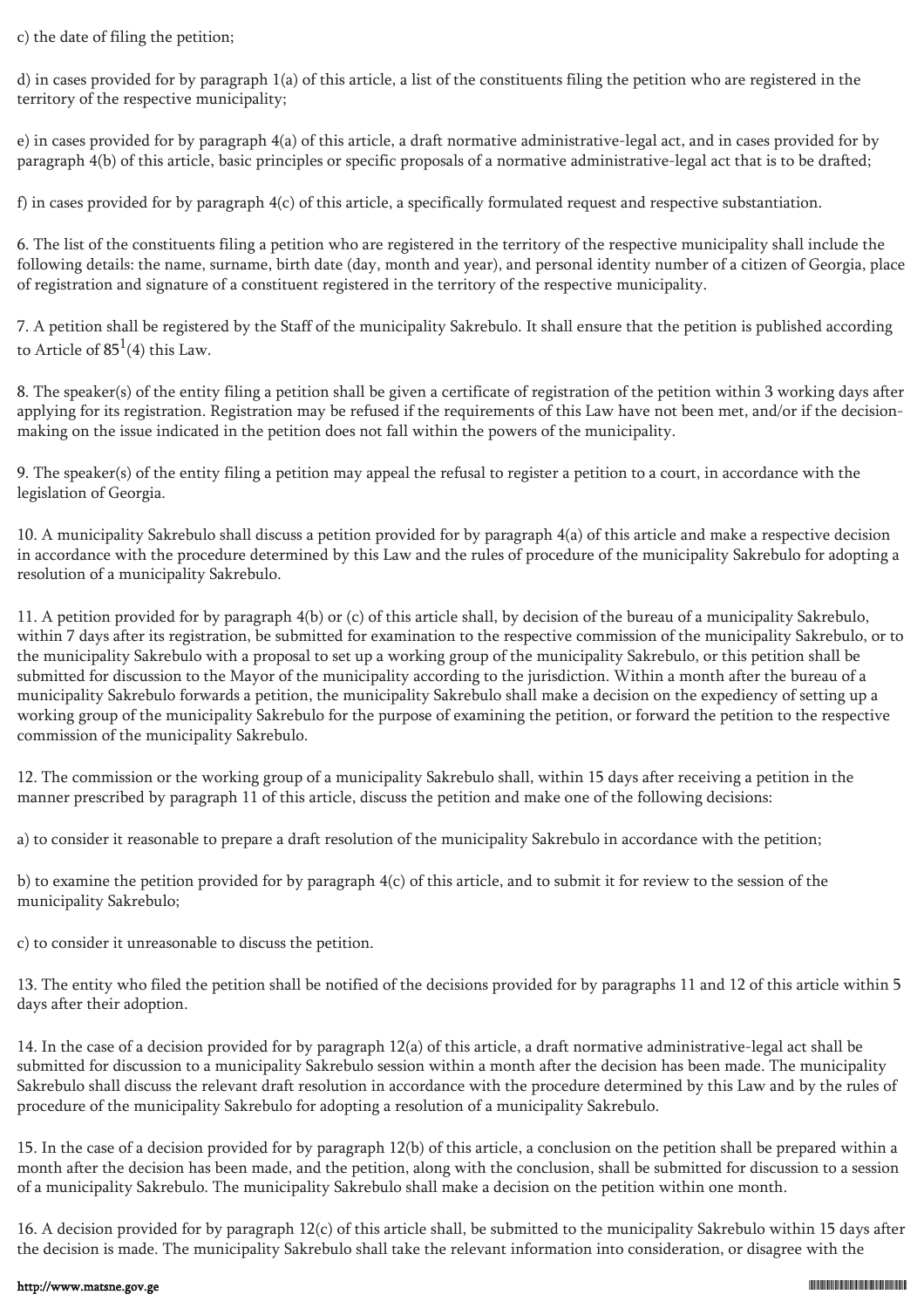decision of the respective commission or working group of the municipality Sakrebulo and make another, relevant decision.

17. By decision of a municipality Sakrebulo, the time limits prescribed by paragraphs 14 and 15 of this article may be extended for one month.

18. The Mayor of a municipality shall review a petition forwarded, according to the jurisdiction, by the bureau of the municipality Sakrebulo, and inform the municipality Sakrebulo and the entity filing the petition of the outcomes of the review within a month after accepting the petition for review. This period may be extended by one month with the consent of the bureau of the municipality Sakrebulo.

19. A petition shall be presented before the session of a municipality Sakrebulo/commission or working group of a municipality Sakrebulo by a speaker(s) of the entity filing the petition. The speaker(s) shall, according to Article 87(4) of this Law, participate, with a deliberative vote, in the session of the municipality Sakrebulo/commission or working group of the municipality Sakrebulo.

20. In cases provided for by paragraph 18 of this article, a municipality Sakrebulo shall be entitled to request the Mayor of the municipality to submit in person to the municipality Sakrebulo session a report on the results of the review of the petition, or to provide additional information regarding the petition.

21. After discussing a petition, a municipality Sakrebulo shall, within 10 days after making the respective decision, notify the entity filing the petition of the decision, except for the case provided for by paragraph 22 of this article.

22. If a petition has been filed by the General Assembly, the relevant employees of the municipal bodies concerned shall submit in person to the General Assembly information on the outcomes of the discussion of the petition within a month after the decision is made, and/or to the Chair of the General Assembly, within 10 days after the decision is made.

23. Any other procedures relating to the registration of a petition, to the checking of signatures and to the discussion of a petition shall, according to this article, be determined by the rules of procedure of a municipality Sakrebulo.

24. A municipality Sakrebulo may, taking into account the provisions of this article, determine by a resolution of the municipality Sakrebulo the procedure for submitting a petition electronically.

Organic Law of Georgia No 4087 of 22 July 2015 - website, 4.8.2015

Organic Law of Georgia No 1251 of 26 July 2017 – website, 29.7.2017

## Article  $86^1$  - Council of civil advisors

1. A council of civil advisors shall be a deliberative body of the Mayor of a municipality/Gamgebeli of a district. The council of civil advisors shall be composed of the representatives of entrepreneurial legal entities, of NGOs and of the municipality population. Under this Law, the composition of the council of civil advisors shall be approved by the Mayor of a municipality/ Gamgebeli of a district. The council of civil advisors shall be composed of at least 10 members.

2. The number of representatives of one gender in a council of civil advisors shall be at least one third of the total number of its members. A council of civil advisors shall not be authorised if the requirement of this paragraph has not been met.

3. The Mayor of a municipality shall submit for review to the board of civil advisors, which is approved by him/her, a draft municipal budget, documents relating to the municipality spatial planning, proposals on giving names to the municipality geographical features, as well as other significant draft administrative-legal acts, and infrastructural and social projects. Other powers of the board of civil advisors approved by the Mayor of the municipality and the rules of its operation shall be determined by the statute of the council of civil advisors, which shall be approved by the Mayor of the municipality.

4. The powers and rules of operation of the council of civil advisors approved by a District Gamgebeli shall be determined by the statute of the council of civil advisors, which shall be approved by the District Gamgebeli.

5. A decision of the council of civil advisors shall be recorded in the minutes of the session of the council of civil advisors. A council of civil advisors shall meet at least once in three months.

Organic Law of Georgia No 4087 of 22 July 2015 - website, 4.8.2015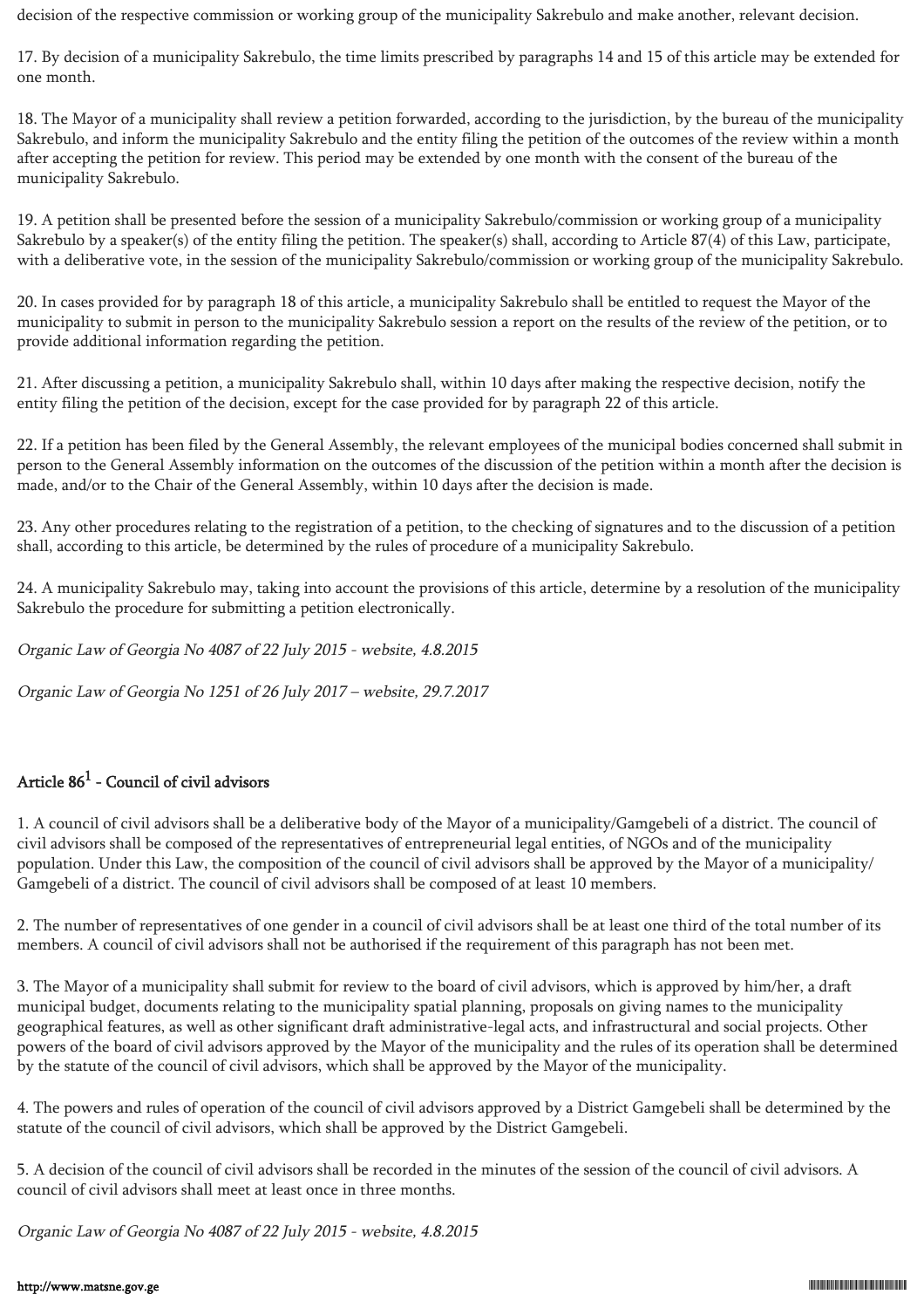### Article 87 - Participation in the sessions of a municipality Sakrebulo and in the sessions of its commission

1. The sessions of a municipality Sakrebulo and of a commission of the Sakrebulo, as well as the sessions of the Government shall be public, except for the cases provided for by the legislation of Georgia.

2. Anyone may, without any prior notification and/or prior permission, attend the sessions of a municipality Sakrebulo and the sessions of its commission.

3. Seats shall be allocated in a session hall for persons who wish to attend open sessions of a municipality Sakrebulo and the sessions of its commission. If the number of persons wishing to attend a session exceeds the number of seats available in the session hall, the Staff of the municipality Sakrebulo shall be obliged to use all available technical means that will allow the persons who wish to attend the session to listen to the session.

4. Persons wishing to attend the open sessions of a municipality Sakrebulo and of its commission, may, without a prior permission, but only in the case of the consent of the chairperson of the session, put questions to the speaker and co-speaker, make clarifications, statements and provide information in the manner prescribed by the rules of procedure of the municipality Sakrebulo.

Organic Law of Georgia No 4087 of 22 July 2015 - website, 4.8.2015

## Article 88 - Hearing reports on the work performed by a municipality Mayor and by a municipality Sakrebulo member

1. At least once a year and not later than 1 November, the Mayor of a municipality and a member of a municipality Sakrebulo shall, under the respective resolution of the municipality Sakrebulo, hold public meetings with the constituents of the municipality and deliver a report to them on the work performed and answer questions put by the municipality constituents during the discussion of the report.

2. A constituent registered in the territory of a municipality may, without any limitation, attend the discussion of the public report of the Mayor and of a member of the municipality Sakrebulo.

3. Relevant municipal bodies shall be obliged to ensure the publication of reports, provided for by this Law, on the work performed by the Mayor of the municipality and by a member of the municipality Sakrebulo.

Organic Law of Georgia No 4087 of 22 July 2015 - website, 4.8.2015

Organic Law of Georgia No 1251 of 26 July 2017 – website, 29.7.2017

#### Section V

## MUNICIPAL BUDGET AND ECONOMIC BASICS

## Chapter XII – Municipal Budget

#### Article 89 - Municipal Budget

1. A municipal budget is a combination of receivables, payables and changes to the balance approved by the municipality Sakrebulo and used for the purpose of performing the functions and obligations of the municipality.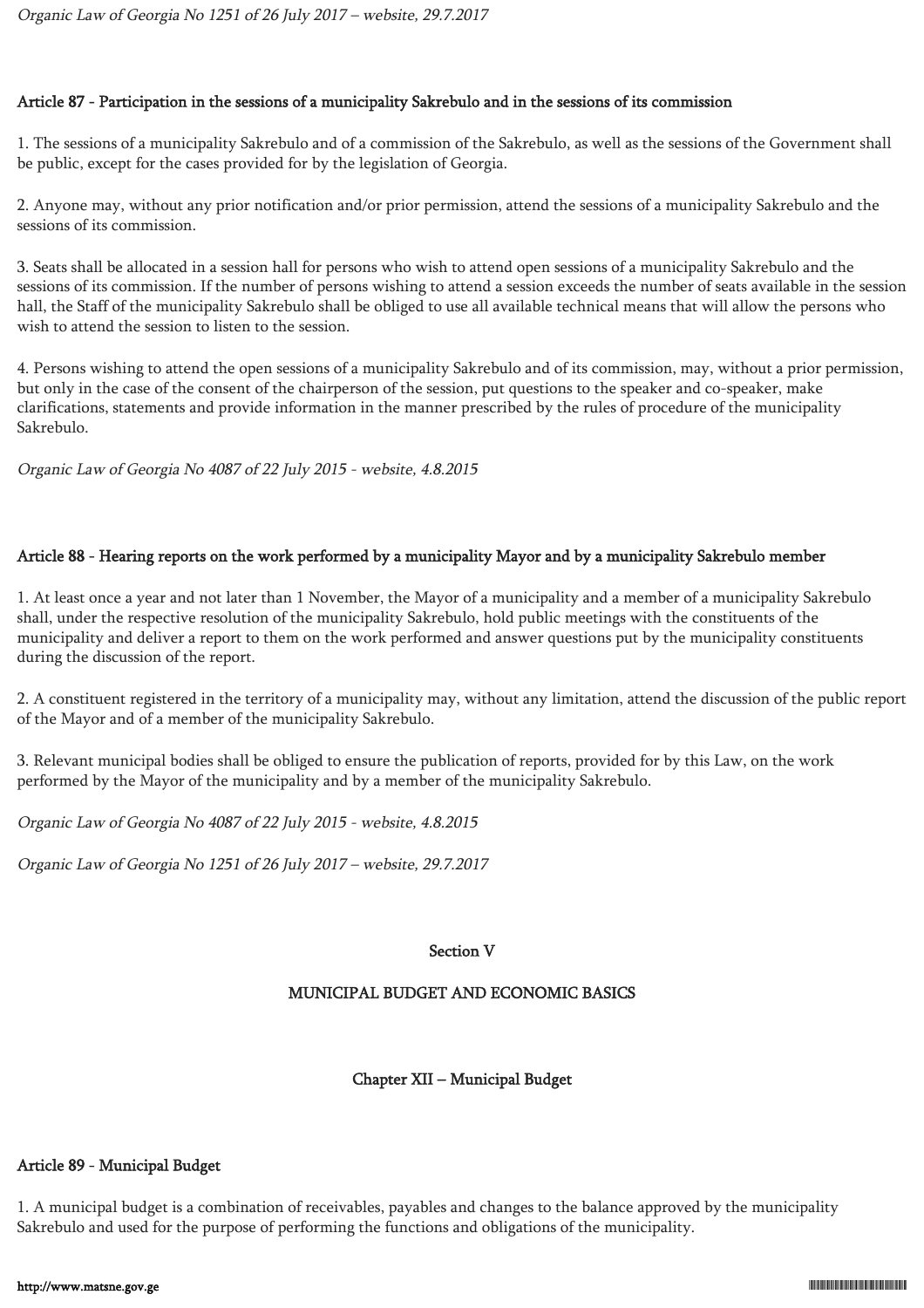2. The procedure for drafting, submitting, discussing, adopting, amending, executing, reporting and monitoring a municipal budget shall be determined by this Law, the Budget Code of Georgia and other normative acts.

#### Article 90 - Independence of a municipal budget

1. A municipal budget shall be independent from the budgets of other municipalities, as well as from the budgets of the autonomous republics and of the State.

2. The independence of a municipal budget shall be ensured by its own receipts and by the power to independently determine the payables for the exercise of its own powers.

#### Article 91 - Discussion and approval of a draft municipal budget

1. Not later than 15 November of each year, the Mayor of a municipality shall submit a draft budget of the municipality for the next year, along with the attached materials, to the municipality Sakrebulo, in accordance with this Law and the Budget Code of Georgia.

2. The municipality Sakrebulo shall publish a draft municipal budget for public comment within 5 days after it has been submitted.

3. A municipality Sakrebulo shall publicly discuss a draft budget, and before the beginning of a new budgetary year, adopt a decision, by a majority of the the members on the current list, on the approval of the draft municipal budget.

4. If there are any comments, the Municipality Sakrebulo shall, not later than 25 November, return the draft budget with the attached comments to the Mayor of the municipality.

5. Not later than 10 December, the Mayor of the municipality shall submit the same or the modified version of the draft budget to the municipality Sakrebulo.

6. During the discussion of a draft budget by the municipality Sakrebulo, the draft budget may be amended only in agreement with the Mayor of the municipality.

7. If the municipality Sakrebulo does not approve the revised version of the draft budget submitted by the Mayor of the municipality, or the original version of a draft budget, in the case where the Mayor does not approve the comments of the Sakrebulo, the Municipality Sakrebulo may, with three fifths of the members on the current list, approve the draft budget initiated by a faction of the municipality Sakrebulo or by at least one third of the members on the current list of the municipality Sakrebulo. This draft version shall reflect only the comments, or part of the comments, submitted by the Sakrebulo to the Mayor in accordance with paragraph 4 of this article.

8. If a draft municipal budget is not approved before the beginning of the planning year, the Mayor of the municipality may allocate sums every month for each priority in an amount that does not exceed one twelfth of the amount of allocations of the previous budget year. If a draft municipal budget is not approved within 3 months after the beginning of a new budget year, the Government of Georgia shall, in the manner prescribed by this Law, prematurely terminate the powers of the Sakrebulo and of the Mayor of the municipality.

9. An annual budget shall be published and shall be available to the public.

Organic Law of Georgia No 1251 of 26 July 2017 – website, 29.7.2017

#### Article 92 - Receivables of a municipal budget

1. The receipts of a municipal budget shall be a combination of the monetary funds received in the budget during a reporting period:

a) revenues;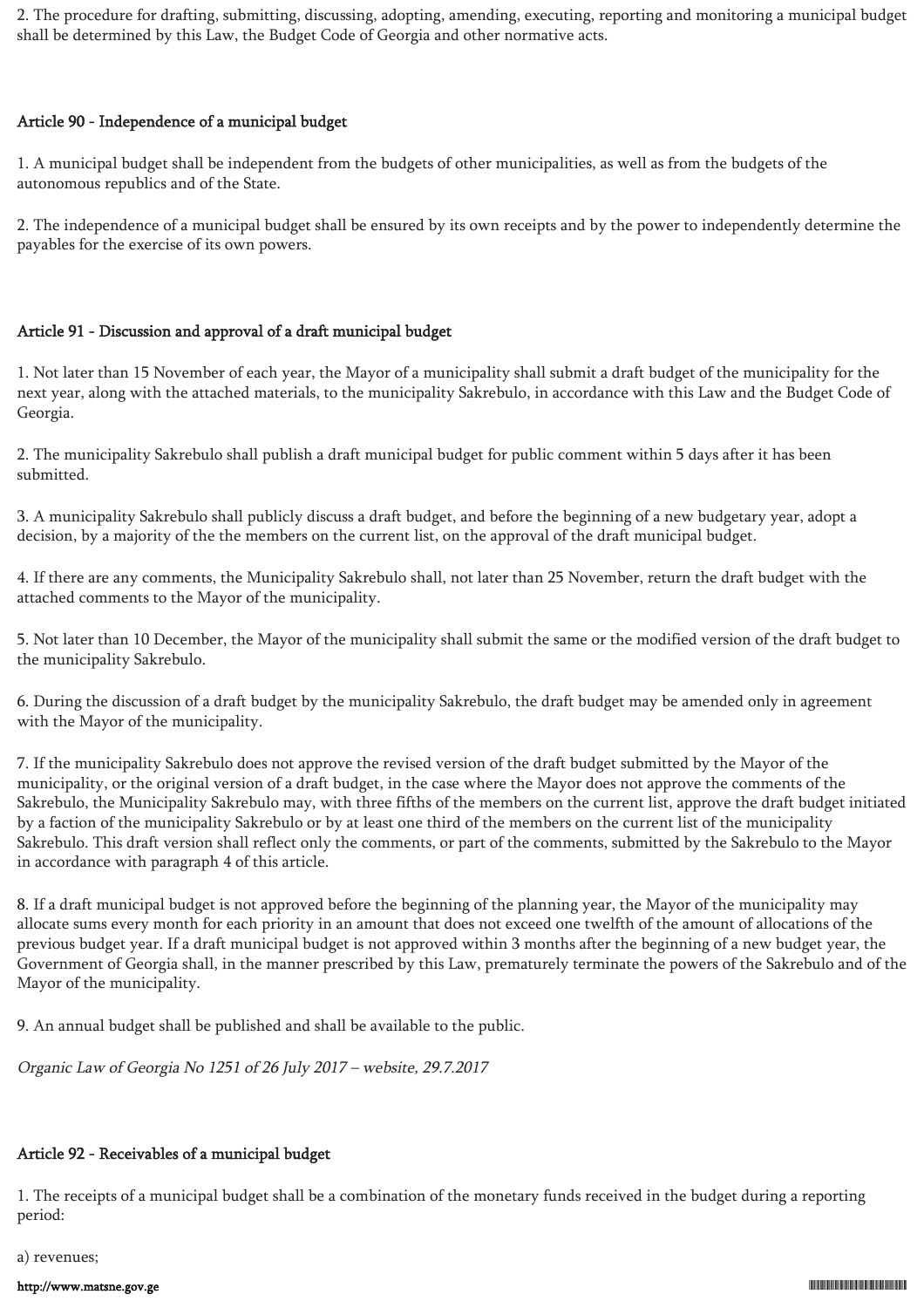b) non-financial assets (funds received from transactions performed with non-financial assets);

c) financial assets (funds received from transactions performed with financial assets, except for the use of the balance);

d) liabilities (funds received after undertaking liabilities);

2. The receipts of a municipal budget shall include its own receipts and transferred funds.

3. A municipality may, within its powers, use its own receipts at its discretion.

4. The transferred funds of a municipal budget include capital transfers, special transfers and targeted transfers, loans and the grants obtained according to the Law of Georgia on Grants.

5. Revenues of a municipal budget shall be administered in the manner prescribed by the legislation of Georgia.

### Article 93 - Determination of local taxes and fees and a procedure for their administration

1. The amount (rate) of local taxes shall be determined by the municipality Sakrebulo in the manner prescribed by law.

2. The amount (rate) of local fees shall be determined by the municipality Sakrebulo.

3. Local taxes shall be administered by tax authorities. The collection of funds receivable from other revenues established by the legislation of Georgia or from transactions performed with non-financial assets shall be performed by the relevant agencies, unless otherwise provided for by the legislation of Georgia.

4. It shall be prohibited to introduce any payment, tariff, or any other fees for educational and catering services in public early learning, and pre-school and educational institutions located in the territory of a municipality and under the control of the municipality.

Organic Law of Georgia No 5381 of 8 June 2016 – website, 24.6.2016

Organic Law of Georgia No 508 of 23 March 2017 – website, 27.3.2017

## Article 94 - Types of a transfer to be allocated for a municipal budget

Types of transfer to be allocated for a municipal budget shall be:

- a) capital transfers;
- b) targeted transfers;
- c) special transfers.

Organic Law of Georgia No 2587 of 30 July 2014 - website, 11.8.2014

Organic Law of Georgia No 4018 of 14 December 2018 – website, 25.12.2018

# Article 95 – (Deleted)

Organic Law of Georgia No 4018 of 14 December 2018 – website, 25.12.2018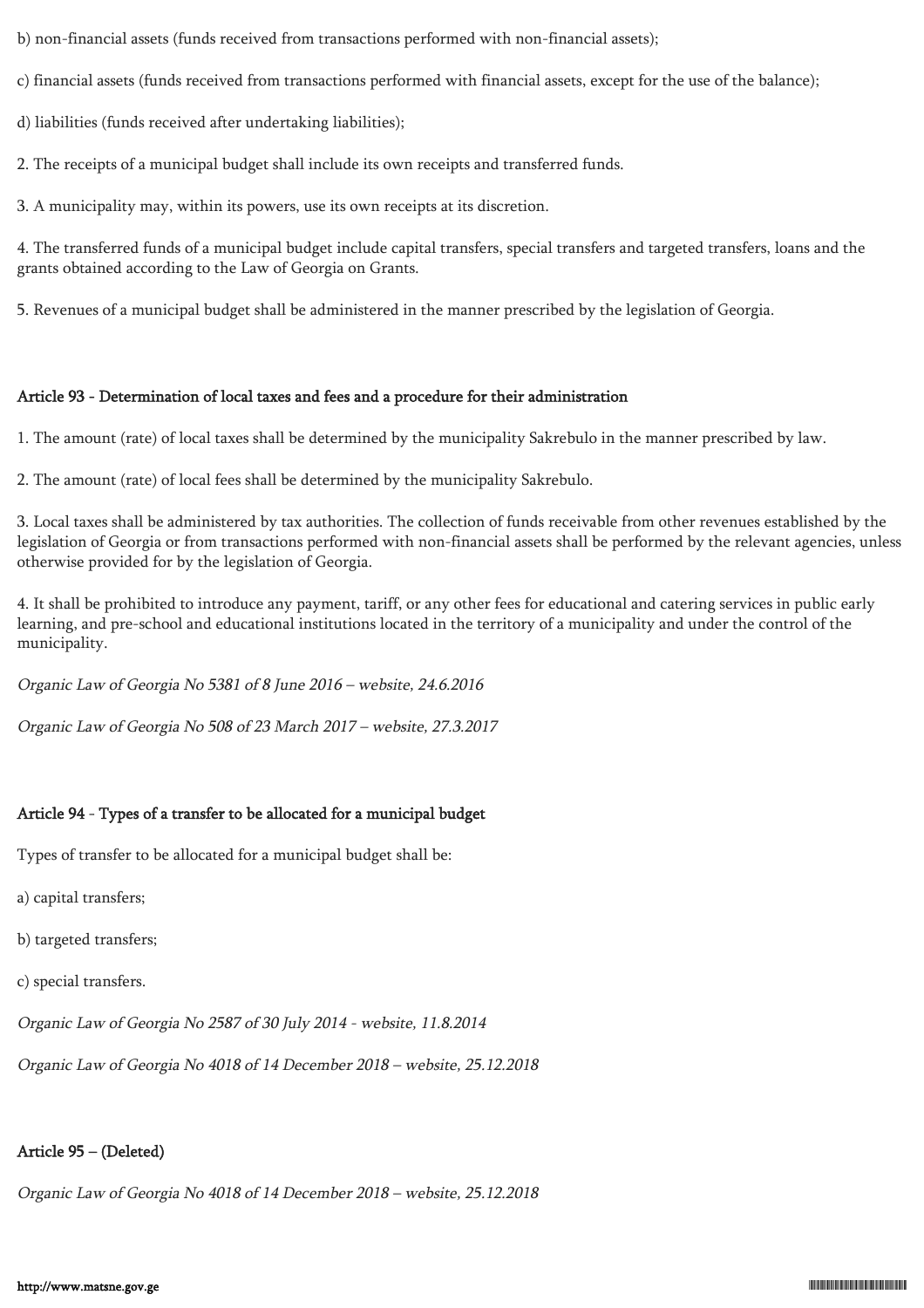#### Article 96 – Capital transfers

1. A capital transfer shall be allocated for the implementation of capital projects. A capital transfer shall be the financial aid rendered between the state budget, the republican budget of an autonomous republic and the municipal budget, which is related to the growth of non-financial assets of the recipient of the transfer. A municipality may allocate a capital transfer only if it serves the goals of the municipality allocating the transfer, within its own powers determined by the legislation of Georgia.

2. Where paragraph 1 of this article so provides for, a municipality may apply to the Government/Ministries of Georgia, and/or to the Government/Ministries of an autonomous republic of Georgia and request the allocation of financial aid in the form of a capital transfer. The request shall include the grounds for requesting the allocation of a capital transfer and the amount of the transfer.

3. A capital transfer from the state budget to the budget of the autonomous republic shall be allocated in accordance with the procedure determined by paragraph 2 of this article.

4. Where paragraph 1 of this article so provides for, a proposal of a municipality for allocating a capital transfer may be submitted to another municipality.

Organic Law of Georgia No 2587 of 30 July 2014 - website, 11.8.2014

Organic Law of Georgia No 2936 of 12 December 2014 - website, 24.12.2014

Organic Law of Georgia No 6853 of 15 July 2020 – website, 28.7.2020

### Article 97 - Targeted transfers

1. A targeted transfer shall be transferred from one budget to another for the financial support of the delegated power.

- 2. A targeted transfer may be transferred:
- a) from the state budget of Georgia to a municipal budget;
- b) from the budget of the autonomous republic to the relevant municipal budget.

#### Article 98 – Special transfers

1. A special transfer shall be allocated to eliminate the consequences (damage) of natural calamities, of ecological and other disasters, of wars, outbreaks and other contingencies, as well as to carry out other activities. A special transfer shall be the financial aid rendered between the state budget, the republican budget of an autonomous republic and the budget of municipalities. A municipality may allocate a transfer only if it serves the goals of the allocating municipality within its own powers determined by the legislation of Georgia.

2. Where paragraph 1 of this article so provides for, a municipality may apply to the Government/Ministries of Georgia, and/or to the Government/Ministries of the autonomous republic of Georgia and request the allocation of financial aid in the form of a special transfer. The request shall include the grounds for requesting the allocation of a special transfer and the amount of the transfer.

3. A special transfer from the state budget to the budget of an autonomous republic shall be allocated under the procedure determined by paragraph 2 of this article.

4. Where paragraph 1 of this article so provides for, a proposal of a municipality for allocating a special transfer may be submitted to another municipality.

5. A proposal for the allocation of a special transfer may be submitted only if the reserve fund of the respective municipal budget is not sufficient to finance the activities provided for by paragraph 1 of this article.

Organic Law of Georgia No 2587 of 30 July 2014 - website, 11.8.2014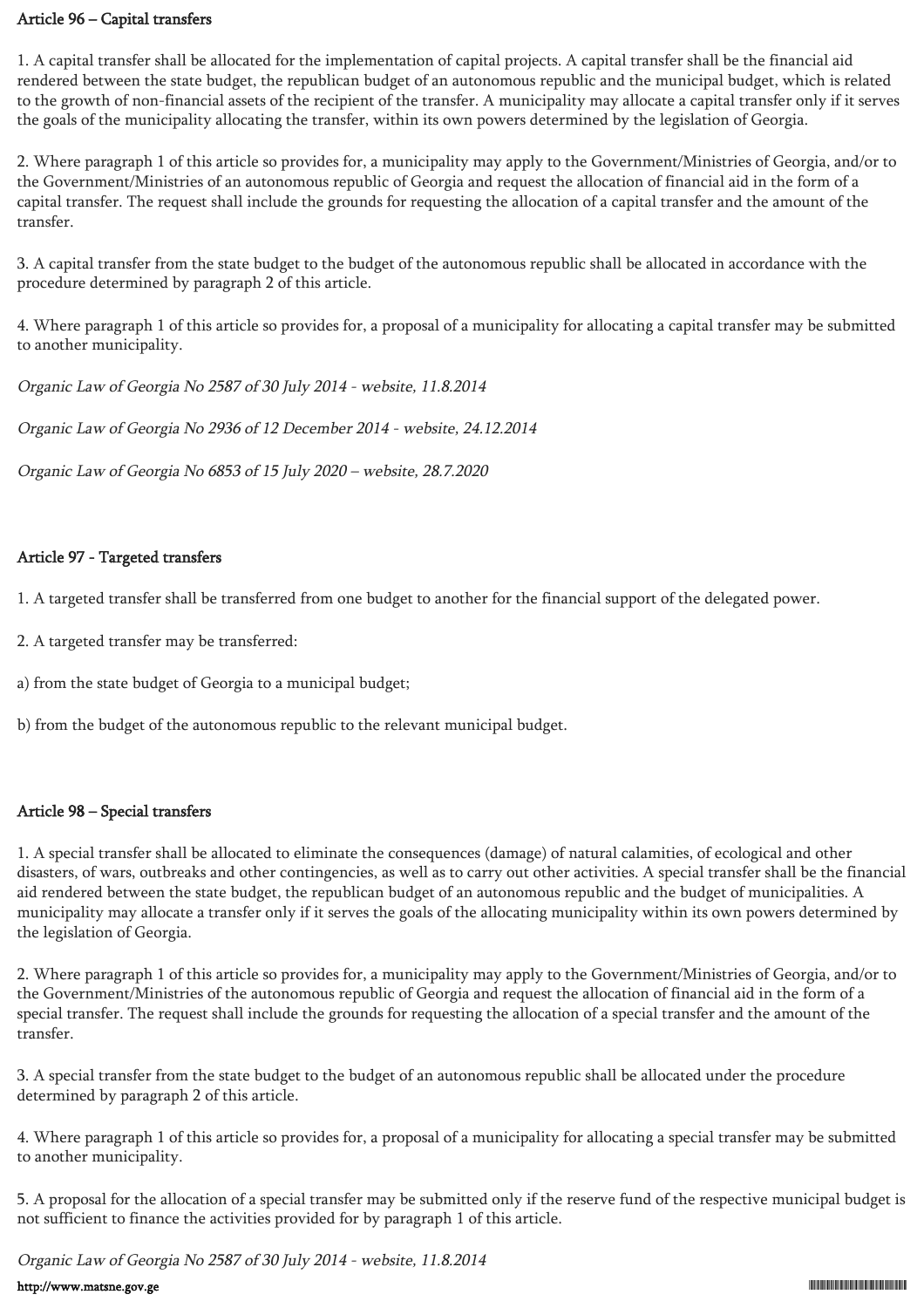Organic Law of Georgia No 6853 of 15 July 2020 – website, 28.7.2020

#### Article 99 - Reserve fund of a municipal budget

1. A reserve fund shall be created to finance any payables unforeseen in a municipal budget. The volume of the reserve fund shall not exceed 2% of the total volume of allocations provided for by the annual budget.

2. Funds from the reserve fund of a municipal budget shall be allocated by the respective structural unit of the City Hall based on the decision of the Mayor of the municipality, which contains information on the amount and purpose of the funds.

Organic Law of Georgia No 1251 of 26 July 2017 – website, 29.7.2017

#### Article 100 - Borrowing funds and obtaining a grant by a municipality

1. To carry out capital investments, a municipality may, within its powers and in its own name, and by permission of the Government of Georgia, borrow funds/undertake a loan liability from a legal entity in the manner and amount prescribed by the legislation of Georgia.

2. The total amount of the loan borrowed by a municipality shall not exceed 10% of the average annual own revenues of the municipality for the previous 3 budget years. If Tbilisi borrows a loan, the loan servicing amount (principal and interest) to be covered annually shall not exceed 5% of its own revenues of the annual budget of Tbilisi. The property owned by the municipality may not be used as a means to secure the claim.

3. A municipality may borrow funds in an amount that exceeds the amount determined by paragraph 2 of this article only from public authorities and from a legal entity under public law that is controlled by public authorities.

4. The decision of a municipality to stand as a surety or to provide any other guarantees in favour of another person shall also require the permission of the Government of Georgia.

5. To exercise its own powers, a municipality may, with the permission of the Government of Georgia, receive a grant in the manner prescribed by law. To obtain permission to receive a grant, the executive body of the municipality shall file a request with the Government of Georgia. A permission of the Government of Georgia shall not be required if:

a) a grant is received based on a treaty of Georgia ratified by the Parliament of Georgia;

b) a grant is allocated by a ministry of Georgia or the relevant legal entity under public law provided for by the Law of Georgia on Grants;

c) the recipient of the grant is Tbilisi.

6. A permission of the Government of Georgia shall be issued by a resolution of the Government of Georgia.

7. The decisions provided for by paragraphs 1, 4 and 5 of this paragraph shall, on behalf of a municipality and with the prior consent of the municipality Sakrebulo, be taken and the relevant agreement shall be entered into by the executive body of the municipality in the manner and on conditions prescribed by this article.

Organic Law of Georgia No 3977 of 8 July 2015 – website, 20.7.2015

#### Article 101 - Payables of a municipal budget

1. The payables of a municipal budget are a set of monetary funds to be allocated from the budget during a reporting period: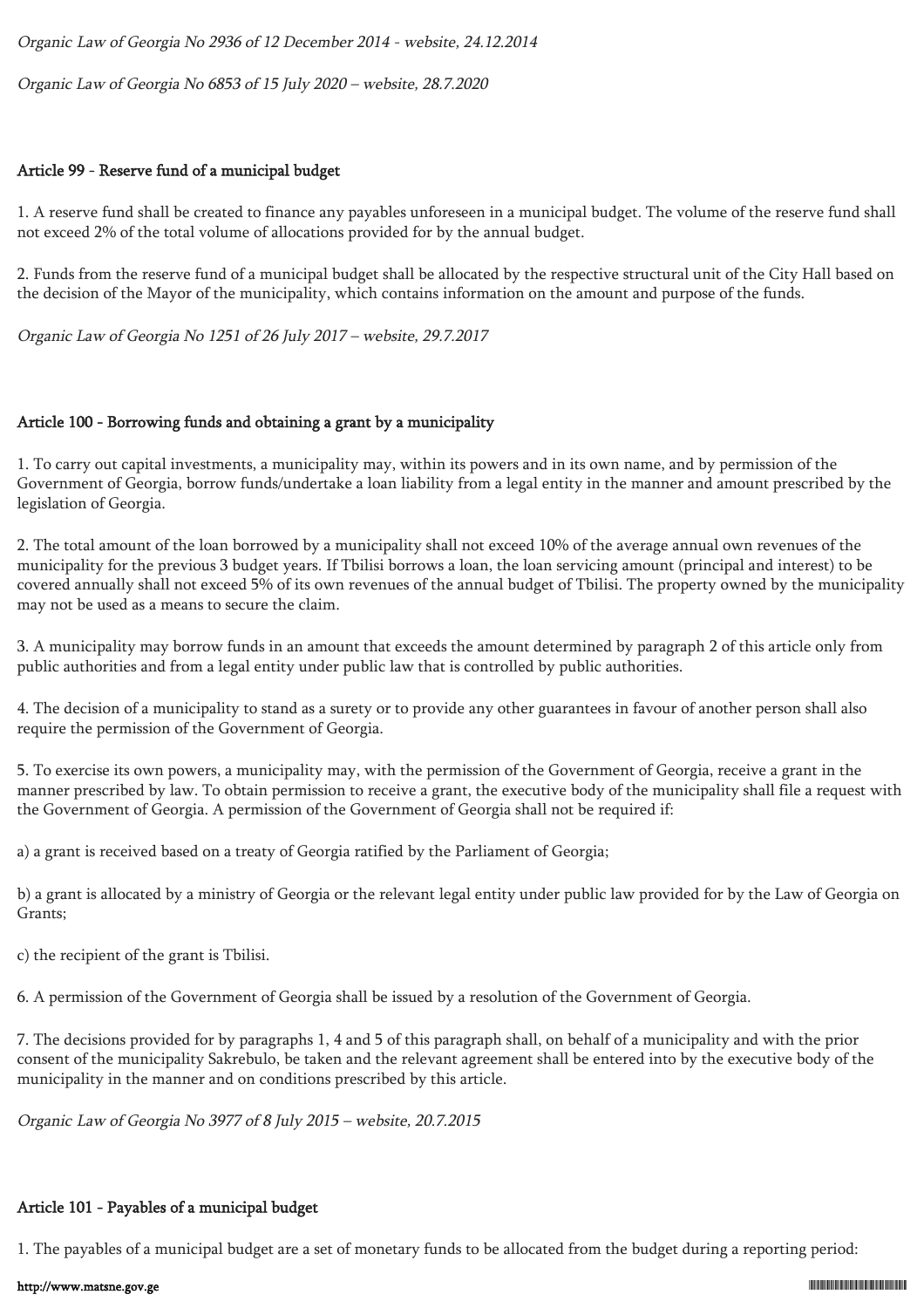a) expenditures;

b) non-financial assets (funds directed to transactions performed with non-financial assets);

c) financial assets (funds directed to transactions performed with financial assets, except for the accumulation of the balance);

d) liabilities (funds directed to coverage of the main part of liabilities).

2. A municipality shall direct at least 1% of the total amount of budgetary allocations, intended for remuneration, to the professional development of its officers.

Organic Law of Georgia No 4386 of 27 October 2015 – website, 11.11.2015

Organic Law of Georgia No 165 of 21 December 2016 – website, 28.12.2016

### Article 102 - Independence when determining the directions of the payables

A municipality shall independently determine the directions of the payables to be financed for exercise of the powers stipulated by this Law.

#### Article 103 - Compensation of revenues

A decision taken by the highest public authorities of Georgia, as well as by the public authorities of the Abkhazia and Ajara Autonomous Republics, which, during the year of the adoption of the decision, increases the volume of budgetary payables of a municipality, or reduces the municipality revenues, shall be compensated from the state budget of Georgia or from the budget of the autonomous republic.

## Chapter XIII – Municipal Property

#### Article 104 - Scope of the Chapter

1. This Chapter defines the categories of municipal property, the procedure for its creation, and property rights (except for natural resources the use, ownership and disposal of which are regulated under the legislation of Georgia), as well as legal, economic and organisational grounds and basic terms for the privatisation and transfer of municipal property with the right to use.

2. This Chapter shall not apply to:

a) goods/services purchased through a procurement procedure, provided that the purpose of the procurement was the further allocation, distribution or any other disposal of the purchased goods/services;

b) the cases provided for by Article  $10^1(3)$ (e) of the Law of Georgia on Public Procurement;

c) the alienation or any other disposal of the useful parts and materials obtained as a result of reconstruction, repair, dismantling or liquidation of municipal-owned buildings that have been transferred for use to the central government of Georgia, or to the Abkhazia and Ajara Autonomous Republics, or to municipalities or legal entities under public law, provided that the above alienation or disposal is performed by the above authority or legal entity under public law to cover, in full or in part, the costs of reconstruction, repair, dismantling or liquidation of said buildings;

d) the cases stipulated by the relevant legal act of the Government of Georgia, which are related to the gratuitous transfer to lawful users by a municipality's executive body of a non-privatised residential and non-residential (isolated and non-isolated) area that is subject to the transfer to lawful users;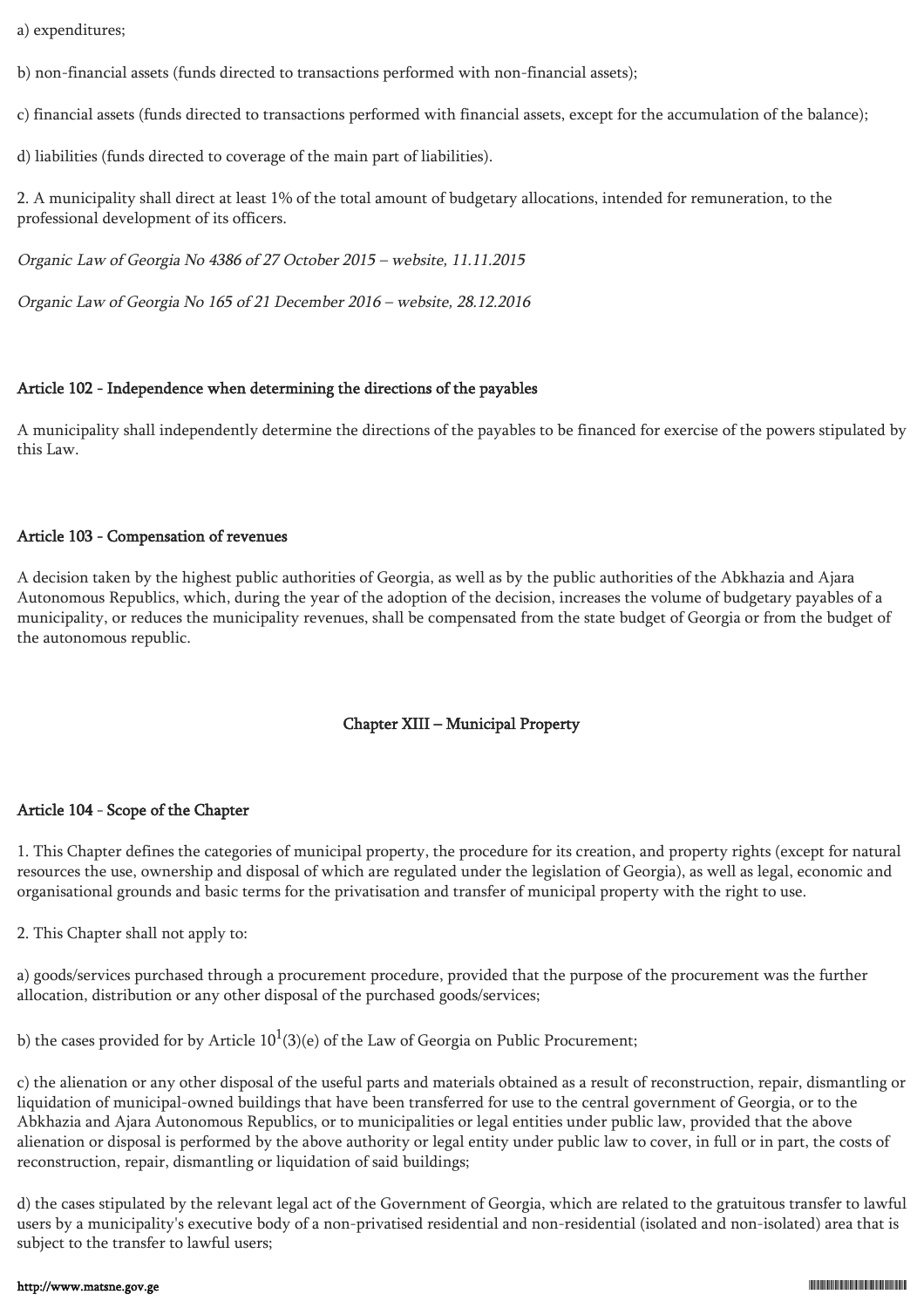e) the management, disposal and transfer for use of the property owned by the municipality within the public and private cooperation project under the Law of Georgia on Public and Private Cooperation.

3. The alienation or any other disposal of the useful parts and materials obtained as a result of reconstruction, repair, dismantling or liquidation of municipal-owned buildings that have been transferred for use to the central government of Georgia, or to the Abkhazia and Ajara Autonomous Republics, or to municipalities or legal entities under public law shall be carried out by the said entity or the legal entity under public law, in the manner and on the conditions determined by the Government of Georgia, to cover, in full or in part, the costs of reconstruction, repair, dismantling or liquidation of the above buildings.

Organic Law of Georgia No 3977 of 8 July 2015 – website, 20.7.2015

Organic Law of Georgia No 2279 of 4 May 2018 – website, 24.5.2018

#### Article 105 - Definition of terms

For the purposes of this Law, the terms used herein shall have the following meanings:

a) disposal - privatisation of municipal property, transfer of property with a right to use, transfer with a right of management, or gratuitous transfer of ownership or of the right to use to the State, an autonomous republic, a legal entity under private law of the relevant municipality (municipalities), or to a legal entity under public law established by Tbilisi;

 b) privatisation - transfer of ownership of municipal property to a physical and/or legal person in the form and manner prescribed by this Law, except for the cases stipulated by Articles 75(d.b<sup>1</sup>) and 79, 106<sup>1</sup> and 108;

c) transfer with a right to use - transfer of municipal property to a physical person, to a legal entity under public and/or private law with a right to use, in the manner prescribed by this Law;

d) transfer with a right of management - transfer of municipal-owned interests and shares to a physical and/or legal person in the manner prescribed by this Law;

e) initial cost of disposal - the initial cost of transferring municipal property with a right of privatisation, enjoyment or management;

f) (deleted - 22.7.2015, No 4087);

g) recognised foreign stock exchange - a stock exchange included in the list of stock exchanges recognised by the National Bank of Georgia under the legislation of Georgia.

Organic Law of Georgia No 3977 of 8 July 2015 – website, 20.7.2015

Organic Law of Georgia No 4087 of 22 July 2015 - website, 4.8.2015

#### Article 106 - Municipal property

1. Municipal property shall be all items and non-material goods owned by a municipality in accordance with the legislation of Georgia.

- 2. Municipal property shall include:
- a) the property assigned to a municipality by law;
- b) the property transferred by the State to the ownership of a municipality;
- c) the property transferred by an autonomous republic to the ownership of the relevant municipality;

d) the property that has been created, acquired or registered by a municipality according to the legislation of Georgia.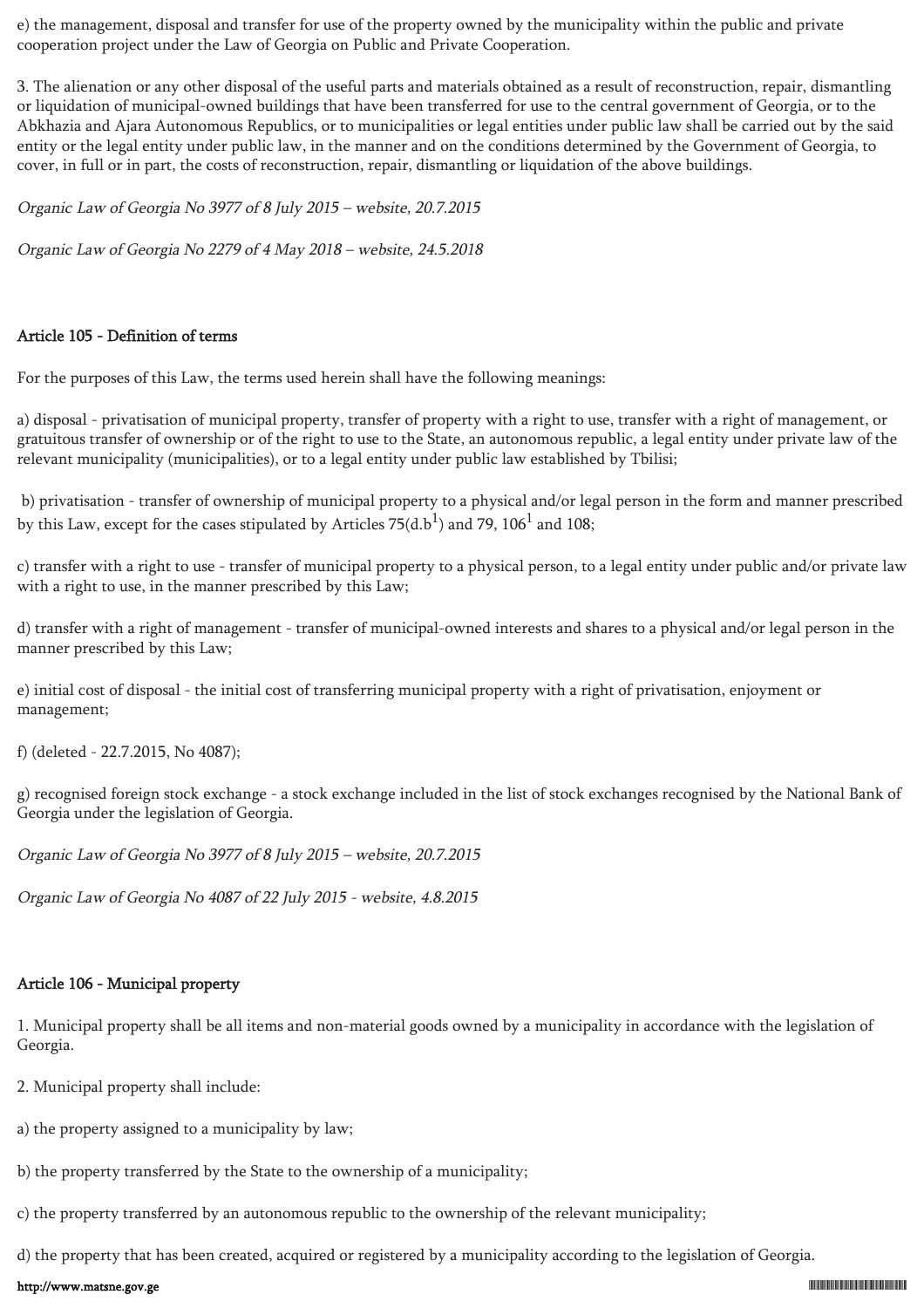3. Municipal property shall be divided into two categories - core (undisposed) assets and additional property.

4. Core (undisposed) assets shall be the basis for the exercise of the powers of a municipality. Core assets may be used only for carrying out public functions and for the exercise of the powers of a municipality.

5. Additional property shall be the property that is not part of the core (not alienated) assets, and that may be used by a municipality in the manner prescribed by the legislation of Georgia.

6. The list of the types of the core (undisposed) assets that are to be transferred by the State to municipalities shall be approved by the Government of Georgia upon the recommendation of the Ministry of Economy and Sustainable Development of Georgia.

7. It shall be prohibited to alienate the core (undisposed) assets of a municipality, except for cases stipulated by Article 121 of this Law. Additional property may be alienated in the manner prescribed by this Law and by other legislative and subordinate normative acts of Georgia.

# Article 106<sup>1</sup> - Legal person under private law of a municipality (municipalities)

1. A municipality may, exclusively within the scope of its powers, establish a joint stock company, a limited liability company, and a non-entrepreneurial (non-commercial) legal entity under the legislation of Georgia. A municipality may also become a partner/shareholder/member of a joint stock company, a limited liability company, and a non-entrepreneurial (non-commercial) legal entity. A municipality is a founder/partner/shareholder/member of a legal entity under private law.

2. To carry out joint activities, municipalities may, according to this Law and any other legislative and subordinate acts of Georgia, jointly establish a joint stock company, a limited liability company, a non-entrepreneurial (non-commercial) legal entity, or become partners/shareholders/founders of joint stock companies and limited liability companies, and members of nonentrepreneurial (non-commercial) legal entities established by other persons, including by a municipality/municipalities.

3. Paragraphs 7, 13 and 15 of this article shall apply only to the enterprise of a municipality/municipalities in which the participatory interest of the municipality/municipalities exceed 50%, as well as to a non-entrepreneurial (non-commercial) legal entity established by a municipality/municipalities, and to the non-entrepreneurial (non-commercial) legal entity the member(s) of which is (are) only a municipality/municipalities, except for the legal entity provided for by Article 20 of this Law. Issues relating to the property of any other enterprise or non-entrepreneurial (non-commercial) legal entity of a municipality/municipalities shall be determined by the statute (charter) of the respective legal entity under private law. This article shall not apply to non-entrepreneurial (non-commercial) legal entities established according to Article 20 of this Law. Issues relating to the activities of said legal entity shall be determined by its statute (charter).

4. A decision on the establishment, reorganisation and liquidation of a legal person under private law, or on the acquisition of interest/shares of a joint stock company or of a limited liability company, or on joining a non-entrepreneurial (non-commercial) legal entity shall be taken by the executive body of the municipality with the consent of the municipality Sakrebulo. The municipality Sakrebulo shall approve the reasonableness of taking the decision referred to in this paragraph, which does not mean the approval of the application for registration and of the enclosed documents provided for by the legislation of Georgia.

5. The powers of a partner/share holder of an enterprise of a municipality/municipalities shall be exercised by the respective executive body/bodies of the municipality/municipalities. A municipality executive body as a partner/share holder shall be entitled to make a decision on making changes to the capital of an enterprise of the municipality/municipalities, including on contributing interest, shares, and monetary funds, on the transfer of property with the right to use/with the right of ownership to an enterprise of the municipality/municipalities. The municipality executive body shall also be entitled to approve the statute (charter) of the respective legal person and exercise any other powers of a partner/shareholder as provided for by the legislation of Georgia. In an enterprise of a municipality in which the participatory interest of the respective municipality does not exceed 50%, the respective executive body of the municipality shall participate as a partner/shareholder in the making of the decision referred to in this paragraph. In that case, a decision shall be taken according to the statute (charter) of the respective enterprise.

6. The powers of the founder of a non-entrepreneurial (non-commercial) legal person of a municipality (municipalities) shall be exercised by the respective executive body (bodies) of the municipality (municipalities). A municipality's executive body, as a founder/member, shall be entitled to make decisions on the transfer of financial resources and movable property with the right to use/with the right of ownership to a non-entrepreneurial (non-commercial) legal entity of a municipality/municipalities, on the transfer of immovable property for use, approve the statute (charter) of the respective legal entity, and exercise any other powers prescribed by the legislation of Georgia. In the case of a non-entrepreneurial (non-commercial) legal entity of a municipality where one of the founders/members is a respective municipality, the respective executive body of a municipality shall participate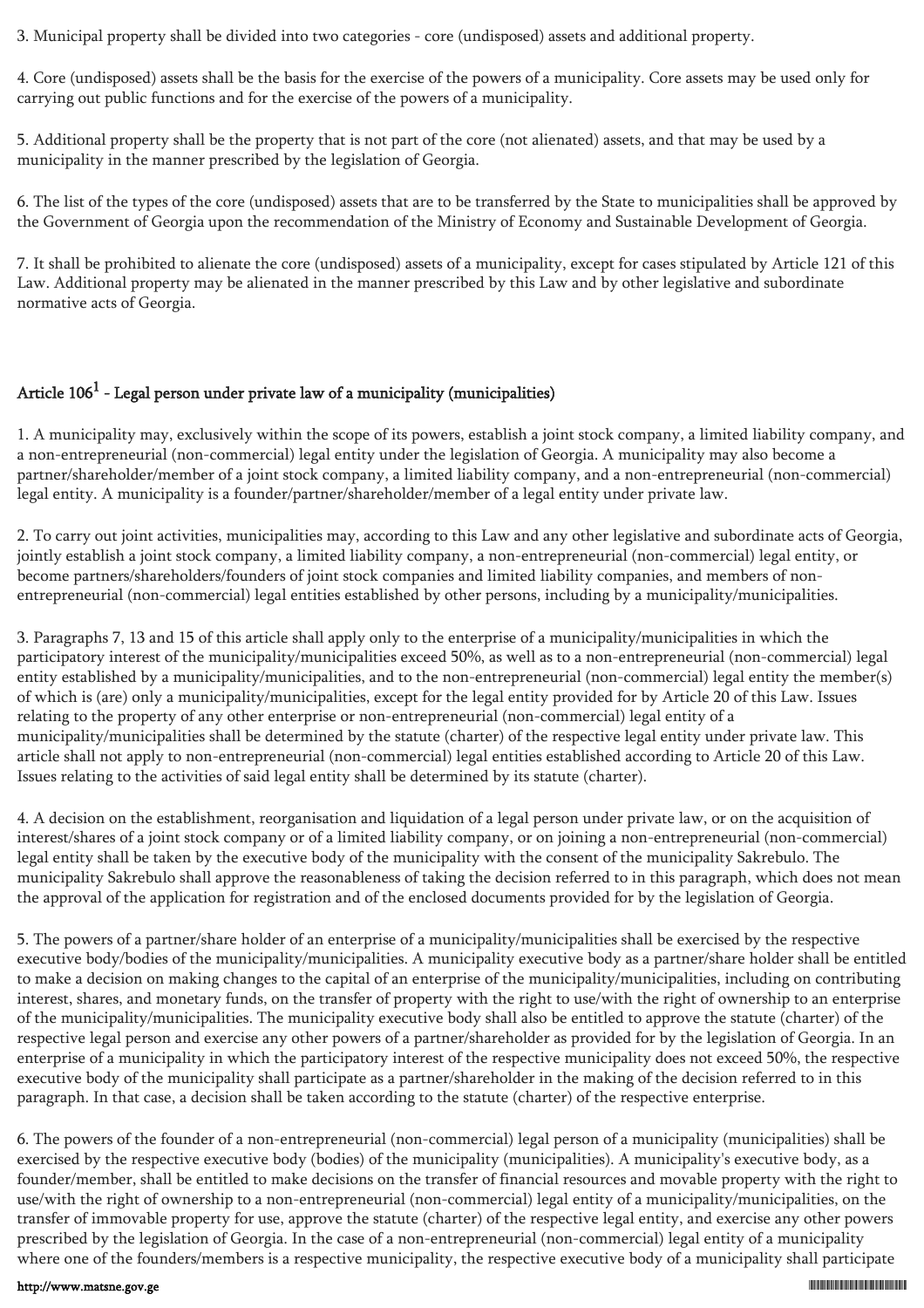as a founder/member in the making of the decision referred to in this paragraph. In that case, a decision shall be taken according to the statute (charter) of the respective legal entity.

7. The fixed assets of a legal entity under private law of a municipality/municipalities, except for the alienation of property according to paragraph 11 of this article, and for the property acquired/obtained in cases stipulated by Articles 104(2-3) and 118(2) of this Law, shall be alienated thorough a public or electronic auction.

8. The fixed assets of a legal entity under private law of a municipality/municipalities shall be transferred with a right to use through an auction or by way of direct disposal. The fixed assets may be transferred with a right to use by way of direct disposal with or without charge, conditionally or unconditionally.

9. The property of a legal person under private law of a municipality/municipalities may be transferred without an auction, with a right to use, free of charge, for not more than a 2-year term, except for the cases stipulated by paragraph 11 of this article.

10. The rules for the alienation or transfer with a right to use of fixed assets of a legal entity under private law of a municipality, the rules for the determination of the initial cost of property, of the cost and of the initial cost of rent during the transfer of property with a right to use, as well as the rules of payment, shall be approved by the municipality Sakrebulo, with a resolution, upon recommendation of the Mayor of the municipality, taking into consideration the rules for the privatisation of municipal property, for the transfer of property with a right to use and with a right of management, as well as the rules for the determination of the initial cost of privatisation during the privatisation of property, rules for the determination of the cost and initial cost of rent during the transfer of property with a right to use and rules of payment.

11. The property of a legal entity under private law of a municipality/municipalities may be transferred without an auction, with a right to use, to the respective municipality, to public authorities and to the bodies of the autonomous republics, to another municipality, to a legal entity under public law (except for political parties), to a non-entrepreneurial (non-commercial) legal entity established by a municipality/municipalities, to an enterprise in which more than 50% of the participatory interest or shares are owned by a municipality/municipalities, or to a legal entity under private law established by this legal entity under private law. The property of a legal entity under private law of a municipality/municipalities may be transferred without an auction to the ownership of a relevant municipality/municipalities. A decision on the transfer of the property of a legal entity under private law of a municipality/municipalities with a right to use shall, under this paragraph, be taken by the municipality's executive body, as the founder/partner/shareholder/member of the legal entity, according to this Law and the statute (charter) of the respective legal entity.

12. A decision to alienate or transfer with a right to use of the fixed assets of a legal entity under private law of a municipality/municipalities shall, under this paragraph, be taken by the municipality's executive body, as the founder/partner/shareholder/member of the legal entity, according to this Law and the statute (charter) of the respective legal entity. When alienating the property of a non-entrepreneurial (non-commercial) legal entity of a municipality/municipalities, the requirement of Article 36 of the Civil Code of Georgia shall be observed, except for the case stipulated by paragraph 11 of this Law.

13. A decision on the appointment/dismissal of a person authorised to manage/represent a legal entity under private law of a municipality/municipalities shall, according to the statute (charter) of the respective legal entity, be taken by the municipality's executive body as the founder/partner/share holder/member of the legal entity under private law.

14. The municipality Sakrebulo may, upon the recommendation of the municipality's executive body, regulate, according to other legislative and subordinate acts of Georgia, other issues relating to the management of the property of a legal entity under private law of a municipality that need to be regulated by a normative act.

15. A municipality Sakrebulo may include in its rules of procedure a procedure for submitting a report on the work performed by a person authorised to manage a legal entity under private law of the municipality.

16. Other issues relating to the management of property, financing, control, appointment of the executives of a legal entity under private law of a municipality provided for by paragraph 2 of this article, including the procedure for decision-making by the founders/partners/shareholders/members which is not regulated under this Law, shall be regulated by an agreement (statute/charter) of the founders/partners/shareholders/members.

17. The powers of an executive body of Tbilisi prescribed by this article, except for the cases stipulated by paragraphs 4 and 13 of this article, may also be exercised by the respective legal person under public law of Tbilisi in cases and in the manner provided for by the statute (charter) of this legal entity under public law.

Organic Law of Georgia No 4087 of 22 July 2015 – website, 4.8.2015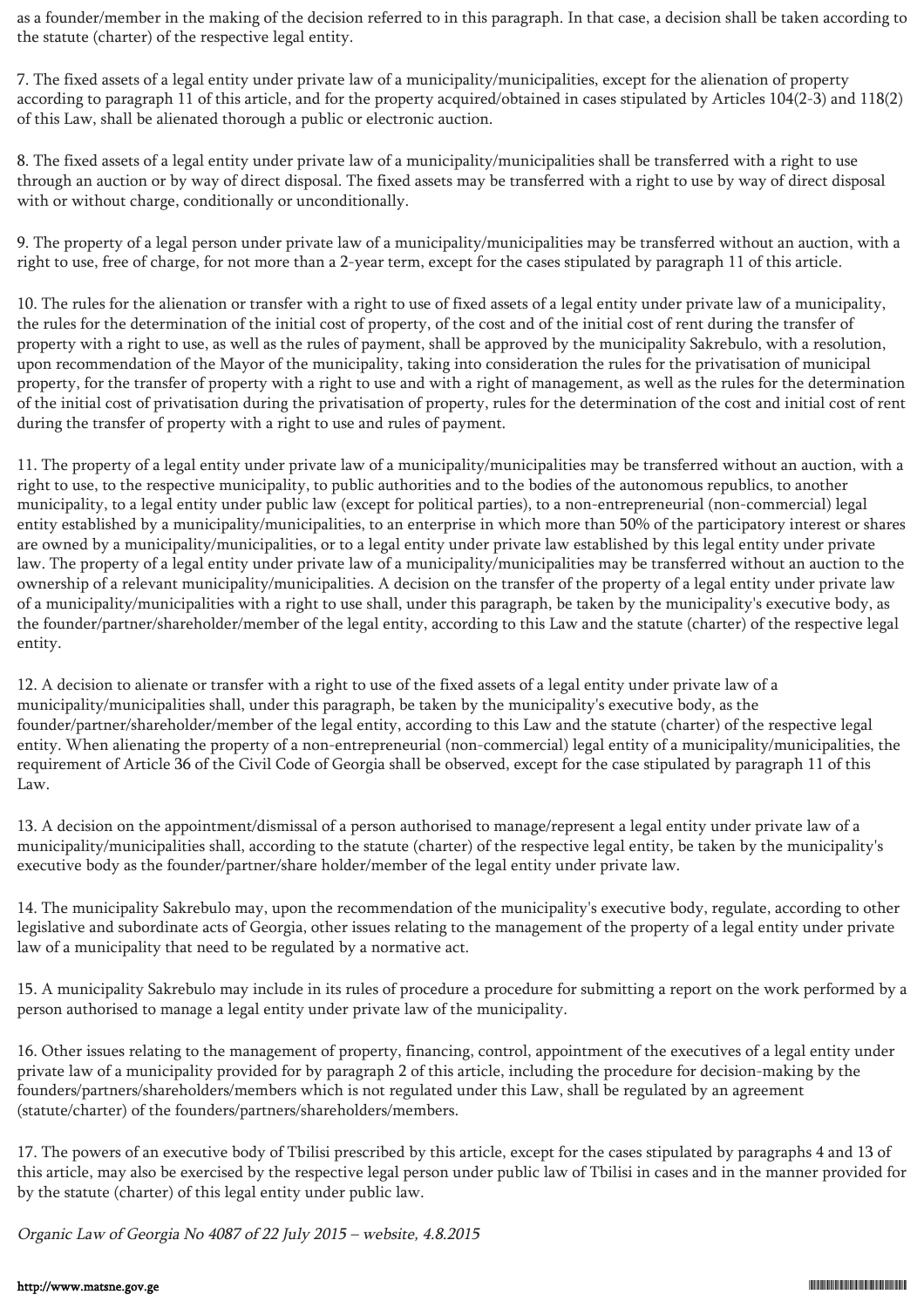Organic Law of Georgia No 100 of 16 December 2016 – website, 23.12.2016

Organic Law of Georgia No 1251 of 26 July 2017 – website, 29.7.2017

#### Article 107 – Property assigned to a municipality under this Law

1. Under this Law, the following property existing in the territory of a municipality shall be assigned to the municipality:

a) local roads and their sections, streets, underground and overground crossings, pavements, traffic lights, street lightings, squares, public gardens, boulevards, fountains, parks, green plantings and coast-protecting structures;

b) non-agricultural land, except for:

b.a) privately owned land;

b.b) the land to which public property, and the property created with the State's participation, is fixed;

b.c) the land subject to the fixation to the property (public property and the property created with the State's participation) determined by sub-paragraph (b.b) of this paragraph in the manner prescribed by the legislation of Georgia;

c) the land fixed to the municipal-owned facilities, including the facilities stipulated by sub-paragraph (a) of this paragraph;

- d) local forests and water resources;
- e) agricultural land, except for cases provided for by paragraph 2 of this article.
- 2. The following agricultural land shall not be considered as the property of a municipality:
- a) the agricultural land, including pastures, that has been registered as private or state property;

b) the non-registered agricultural land for which an application for registration as state property has been filed in the manner prescribed by paragraph 3 of this article, except for cases provided for by paragraph 4 of this article;

c) the non-registered agricultural land existing in the territory of a municipality;

- d) the routes for driving cattle;
- e) the agricultural land located in a 500m long borderland;
- f) the land of state reserves, natural monuments, national parks and sanctuaries;
- g) the land designated for historical, cultural, natural and religious monuments of state importance;
- h) the land of the state forest;

i) the land transferred in the form of usufruct or with a right to use to the institutions and legal entities under public law financed from the state budget and from the budget of an autonomous republic of Georgia;

j) the land of the state water fund.

3. Unless otherwise provided for by law, a municipality's property right with respect to unregistered agricultural land that is located in its territory shall arise based on the application, in the prescribed manner, to the respective registering agency and the registration of the rights, which shall not deprive the State of its right to register the unregistered agricultural land as public property.

4. If the State and a municipality simultaneously apply to the respective registering agency for the registration of the same land or part of that land, the application that has been registered earlier shall be satisfied. If the applications have been filed on the same day, the application of a municipality shall be satisfied.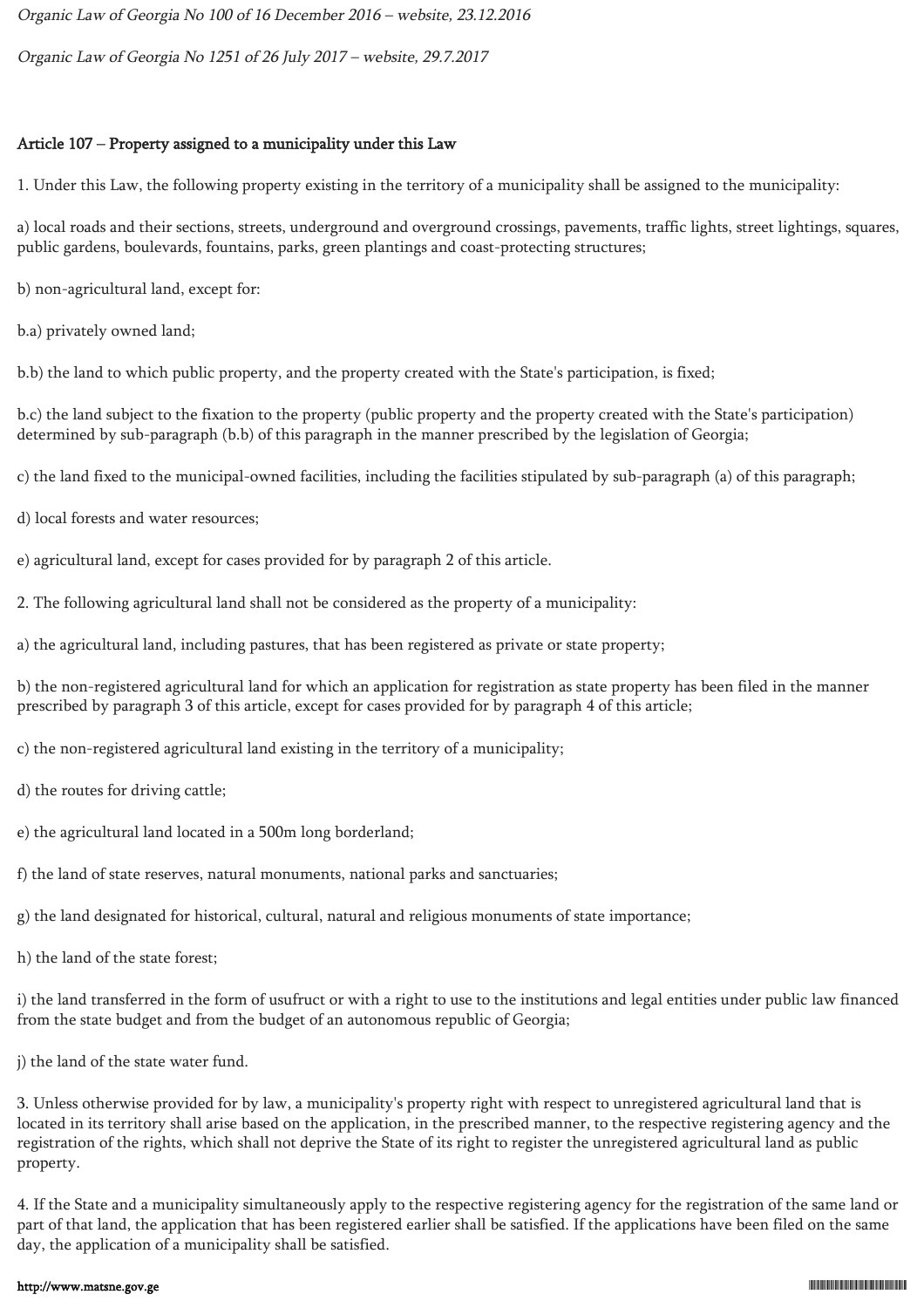Organic Law of Georgia No 5160 of 3 June 2016 – website, 17.6.2016

Organic Law of Georgia No 5970 of 22 May 2020 – website, 28.5.2020

#### Article 108 - Transfer of property owned by a municipality to the State and/or to an autonomous republic free of charge

1. The municipal-owned property, including non-agricultural land, agricultural land (with or without buildings), as well as interest/shares (except for the core (undisposed) assets required for the exercise of the municipality's own powers) shall be transferred free of charge to State ownership based on the substantiated application of the property administrator provided for by the Law of Georgia on State Property. The above property shall be transferred free of charge into the ownership of an autonomous republic by decision of the municipality Sakrebulo based on the application of the government of the autonomous republic, and in the case of Tbilisi, by decision of the Tbilisi Government.

2. A reasoned decision, either positive or negative, on the request provided for by paragraph 1 of this article shall be taken by a municipality Sakrebulo, or by the Government, in the case of Tbilisi. The person filing the request shall be notified in writing of the relevant decision not later than 45 days after it has been filed. If the authorised body fails to make a decision within 45 days after the request has been filed, the property requested shall be considered transferred into the ownership of the State and/or of an autonomous republic, and shall be registered as the property of the State and/or the autonomous republic.

Organic Law of Georgia No 3977 of 8 July 2015 – website, 20.7.2015

### Article 109 - Right to municipal property

1. A municipality shall be independent in exercising its property rights.

 2. When exercising property rights, municipal bodies shall be obliged to protect the lawful interests both of the municipality and of the owner.

## Article 110 - Basic principles for the exercise of property rights by a municipality

1. Municipal bodies shall exercise property rights on behalf of the municipality.

2. Municipal property may be located both inside and outside the territory of the municipality.

3. Municipal bodies shall exercise property rights on the property owned by the municipality by taking into consideration the interests of the population, in the manner prescribed by the legislation of Georgia.

## Chapter XIV – Creation of Municipal Property

#### Article 111 - Sources for the creation of municipal property

Municipal property shall be created:

- a) by the transfer of the state-owned property;
- b) by funds allocated from its own budget;

c) as a result of occurrences that, under the legislation of Georgia, are related to the arising of civil law consequences;

d) by creating, acquiring, as well as by gratuitously receiving property and/or the work performed in accordance with the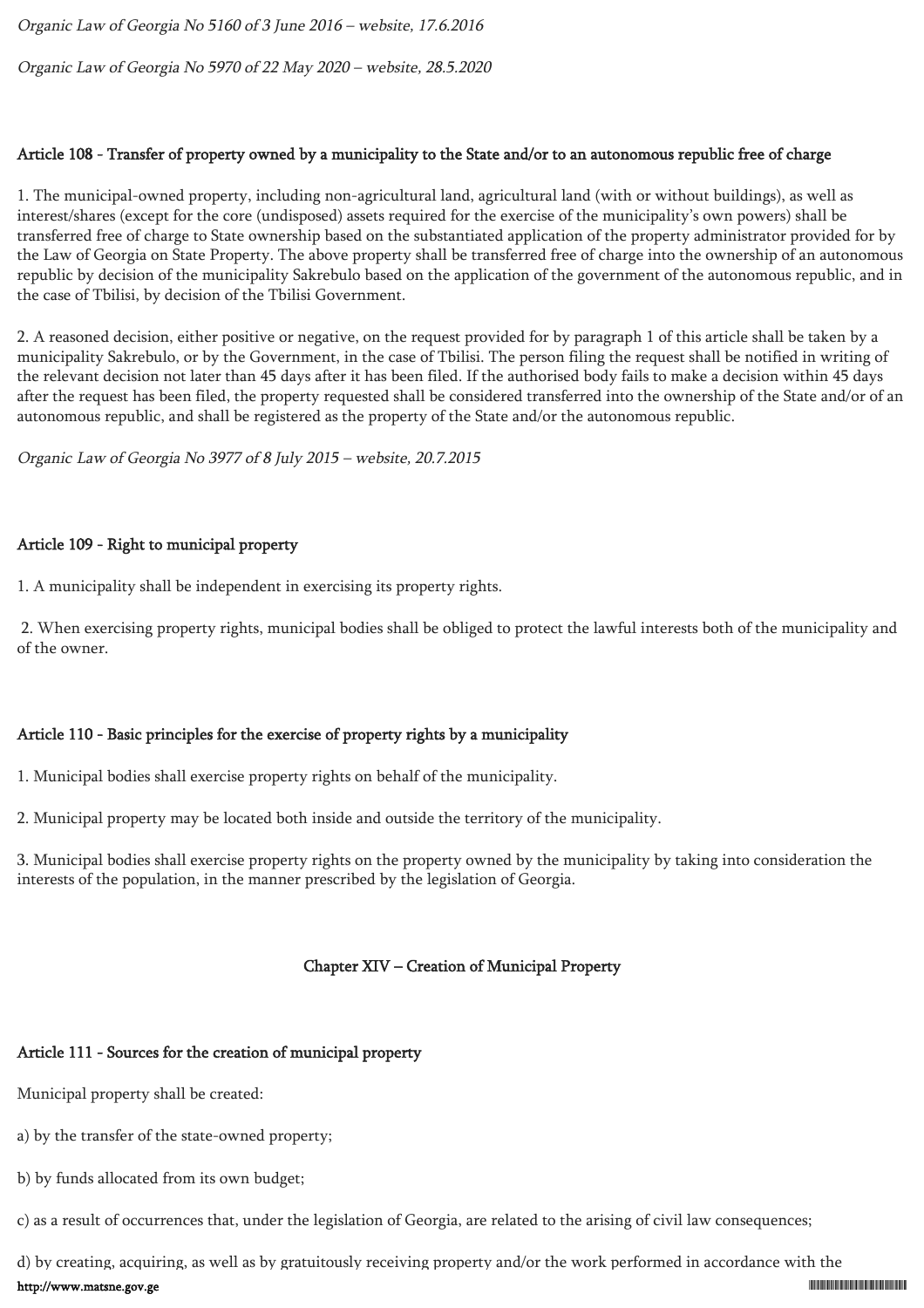legislation of Georgia.

Organic Law of Georgia No 3977 of 8 July 2015 – website, 20.7.2015

## Article 112 - Transfer of State-owned property into the ownership of a municipality

The State shall, in the manner prescribed by Article 113 of this Law, transfer to a municipality the property that is required for the exercise by the municipality of its own powers as determined by this Law.

### Article 113 - Gratuitous transfer of the state-owned property to the ownership of a municipality

1. State-owned property shall be transferred to the ownership of a municipality by a property administrator based on a justified request of the Mayor of the municipality.

2. The property administrator shall make a reasoned decision on the request made by the body referred to in paragraph 1 of this article, and inform the applicant in writing of the decision within 45 days after the request has been filed. A decision of a property administrator to transfer the main (undisposed) immovable property shall, within 10 days after it has been taken, be referred for approval to the Government of Georgia. If the Government of Georgia fails to make a decision within 45 days, the requested property shall be considered transferred to the ownership of the applicant.

3. If the property is used by more than one municipality, it shall be transferred to the ownership of the municipality in the territory of which that property is located. The procedures for the use and maintenance of such property shall be determined by an agreement, which shall be signed by the municipalities that use the property.

Organic Law of Georgia No 1251 of 26 July 2017 – website, 29.7.2017

## Article 114 - Registration of property transferred by the State to the ownership of a municipality

1. Property transferred by the State to the ownership of a municipality shall be registered with the Public Registry, in accordance with the legislation of Georgia, based on an individual administrative-legal act of the property administrator, within 60 days after completion of the procedures determined by Article 113 of this Law.

2. The registration details of the property registered with the Public Registry, the amendments and adjustments to the registration details shall be public and be published in the manner prescribed by the legislation of Georgia.

## Chapter XV – Privatisation and Transfer of Municipal Property with the Right to Use

### Article 115 - Regulation of the privatisation and transfer of municipal property with the right to use and with the right of management and special cases of determination of the initial price of privatisation

1. The rules for the privatisation and transfer of municipal property with the right to use and with the right of management, as well as the rules for determining the privatisation cost and the initial price of privatisation during the privatisation of property, or the rent cost and the initial rent cost during the transfer of property with the right to use, also the rules of payment, shall be determined by the Government of Georgia in accordance with this Law.

2. When privatising the property of Tbilisi in the form of an auction with conditions, in the cases provided for by an ordinance of the Government of Georgia, the price of the initial privatisation of property may be less than its market price by decision of the Government of Tbilisi made with the approval of the Tbilisi Sakrebulo.

3. The rules determined by paragraphs 1 and 2 of this article shall not apply to the privatisation of interests or shares or to the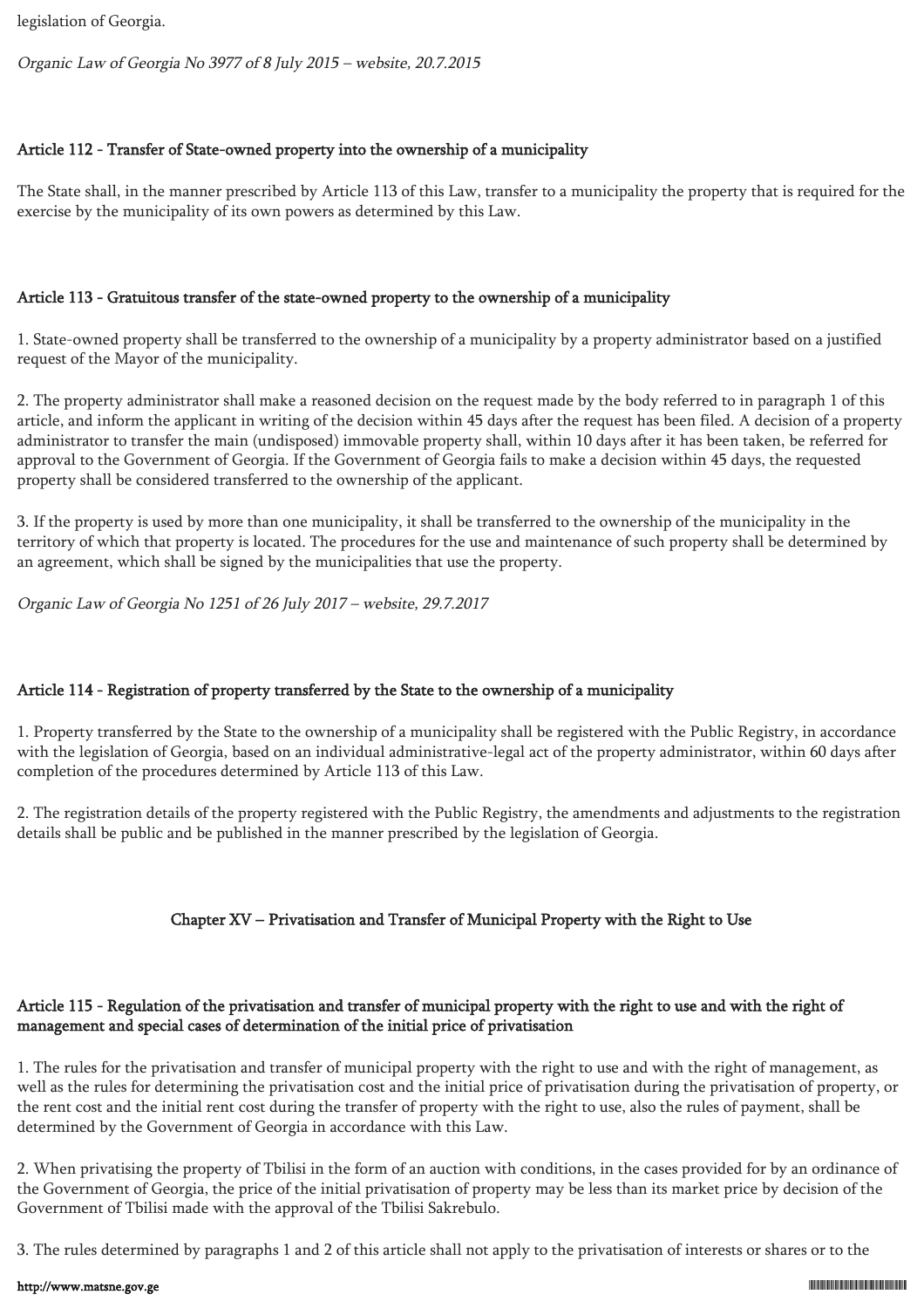privatisation of shares represented by certificates directly or through brokers, by public or private offer, on a foreign recognised stock exchange or in any other form of offer that is corresponding to the practice applicable at the time on international capital markets.

4. This Chapter shall not apply to the management, disposal and transfer for use of the property owned by the municipality within the public and private cooperation project under the Law of Georgia on Public and Private Cooperation.

Organic Law of Georgia No 3977 of 8 July 2015 – website, 20.7.2015

Organic Law of Georgia No 4310 of 18 September 2015 - website, 24.9.2015

Organic Law of Georgia No 2279 of 4 May 2018 – website, 24.5.2018

#### Article 116 - Representative of a municipality during the disposal of property

1. When privatising and transferring municipal property with the right to use or with the right of management or when disposing that property in any other manner, the municipality may act through its representative (trustee).

2. When privatising and transferring the property of Tbilisi with the right to use or with the right of management or when disposing of that property in any other manner, also when monitoring the performance of relevant contractual obligations, the Government may act through its representative (trustee), or through a legal entity under public law established by Tbilisi for that purpose.

Organic Law of Georgia No 3977 of 8 July 2015 – website, 20.7.2015

#### Article 117 - Purchaser of municipal property

1. When privatising municipal property (except for the privatisation of agricultural land owned by the municipality), the purchaser of the property may be a physical or legal person or an association of such persons in the property of which the participatory interest of the municipality or of the public authorities of Georgia is less than 25%.

2. The purchaser of municipal-owned agricultural land may be a person determined by law.

Organic Law of Georgia No 3977 of 8 July 2015 – website, 20.7.2015

#### Article 118 – Forms of privatisation of municipal property

1. Municipal property may be privatised in the form of a public or electronic auction, and the property of Tbilisi may, in addition to the above forms, be privatised in the form of a direct disposal, exchange or competitive selection, except for the cases provided for by paragraphs 2 and 3 of this article.

2. Upon the occurrence of an insured event, in the cases provided for by an insurance contract, the user of municipal-owned property shall transfer movable property into the ownership of the insurer in exchange for reimbursement of the value of that property by the insurer, or in exchange of the transfer of a undamaged property that is identical to the damaged property, under the terms determined by the insurance contract.

3. Immovable property confiscated according to the Administrative Offences Code of Georgia shall be disposed of under the procedure determined by the municipality Sakrebulo.

Organic Law of Georgia No 3977 of 8 July 2015 – website, 20.7.2015

Organic Law of Georgia No 6853 of 15 July 2020 – website, 28.7.2020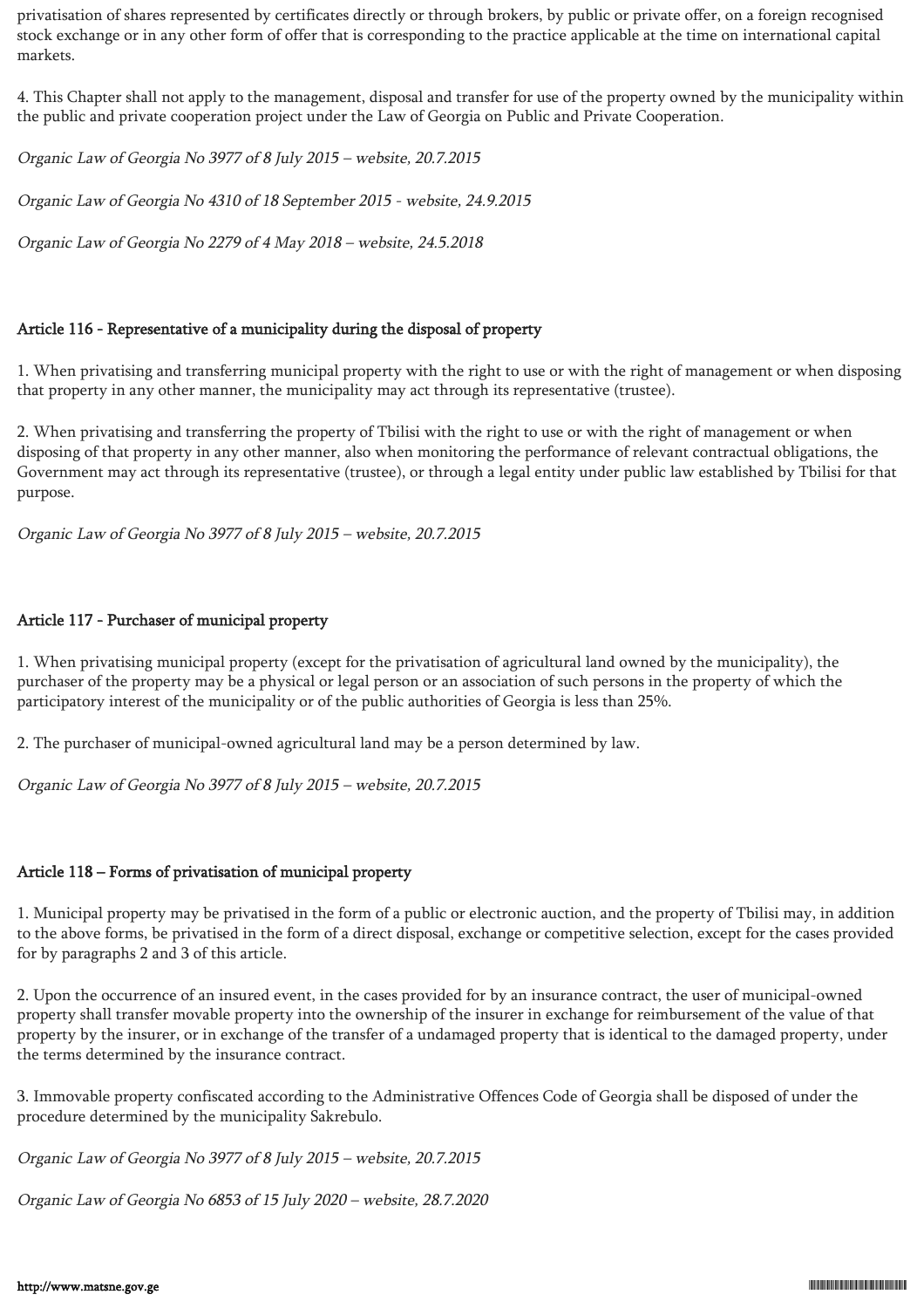## Article  $118^1$  - Procedure for the privatisation of the property of Tbilisi

1. A decision to privatise the property of Tbilisi in the form of a direct disposal or direct disposal based on a competitive selection shall be taken by the Government with the consent of the Tbilisi Sakrebulo, in the manner prescribed by this Law and by the Tbilisi Sakrebulo.

2. The property of Tbilisi may be privatised in the form of a direct disposal or a direct disposal based on competitive selection at a charge, conditionally or unconditionally.

3. The Government shall make a decision to privatise immovable property, interest and shares of Tbilisi in the form of a direct disposal and/or a direct disposal based on competitive selection, and determine the contractual terms only with the consent of the Tbilisi Sakrebulo. The property, interest and shares of Tbilisi shall be privatised in the form of a direct disposal, and/or a direct disposal based on competitive selection through a representative (trustee) designated by the Government, or through a legal entity under public law established by Tbilisi for that purpose, which, on behalf of the Government, shall conclude an agreement within 3 months after the Tbilisi Sakrebulo gives its consent.

4. A decision to privatise movable property of Tbilisi in the form of a direct disposal and/or a direct disposal based on a competitive selection shall be made, and the contractual terms shall be determined by the Government, with the consent of the Tbilisi Sakrebulo. Upon the consent of the Tbilisi Sakrebulo, an agreement shall be concluded, on behalf of the Government, by a representative (trustee) designated by the Government, or by a legal entity under public law established by Tbilisi for this purpose.

5. The Government may, with the consent of the Tbilisi Sakrebulo, transfer the property of Tbilisi into the ownership of a physical person and/or of a legal entity under private law, in exchange for the transfer of any other property into the ownership of Tbilisi (exchange). A decision on that issue shall be made by the Government with the approval of the Tbilisi Sakrebulo. The property of Tbilisi shall be transferred (exchanged) into ownership in exchange for any other property through a representative (trustee) designated by the Government, or through a legal entity under public law established by Tbilisi for that purpose, who, on behalf of the Government, shall conclude an agreement within 3 months after the Tbilisi Sakrebulo gives its consent.

6. The property of Tbilisi shall be transferred with the ownership right through a representative (trustee) designated by the Government, or through a legal entity under public law established by Tbilisi for that purpose, who, on behalf of the Government, shall transfer the property of Tbilisi into ownership.

7. The property of Tbilisi, if privatised, shall be privatised in the form of a public or electronic auction in the manner prescribed by Article 119 of this Law.

8. To perform the privatisation obligations, the purchaser of the property of Tbilisi may not encumber the acquired property with mortgage or lien without the consent of the representative (trustee) designated by the Government, or of the legal entity under public law established by Tbilisi for that purpose.

9. The privatisation of the property of Tbilisi shall be subject to the procedures prescribed by Article 120 of this Law.

Organic Law of Georgia No 3977 of 8 July 2015 – website, 20.7.2015

# Article  $118^2$  - Special terms of privatisation of municipal-owned immovable property

1. If investment obligations have been prescribed as the term for privatisation of municipal-owned immovable property, during the privatisation of that property in the form of direct disposal, the purchaser shall, from the moment of the consent of the Tbilisi Sakrebulo up to the entering into of an agreement, or in the case of an auction, within a month after the conduct of the auction, provide an unconditional and irrevocable bank guarantee with the value of at least 10% of the investment obligations the validity of which shall be at least 4 months longer than the period of performance of the investment obligations. A decision on reduction of the amount of an unconditional and irrevocable bank guarantee indicated in this paragraph shall be taken, with the consent of a municipality Sakrebulo, by the municipality executive body, and in the case of Tbilisi, by its Government.

2. An unconditional and irrevocable bank guarantee shall, during its validity, ensure the satisfaction of the claim of the liquidated damages assessed as a result of the failure of the purchaser to perform its obligations.

3. In the case of reduction of the amount of an unconditional and irrevocable bank guarantee, the purchaser shall be obliged to restore the amount up to the full amount within a month.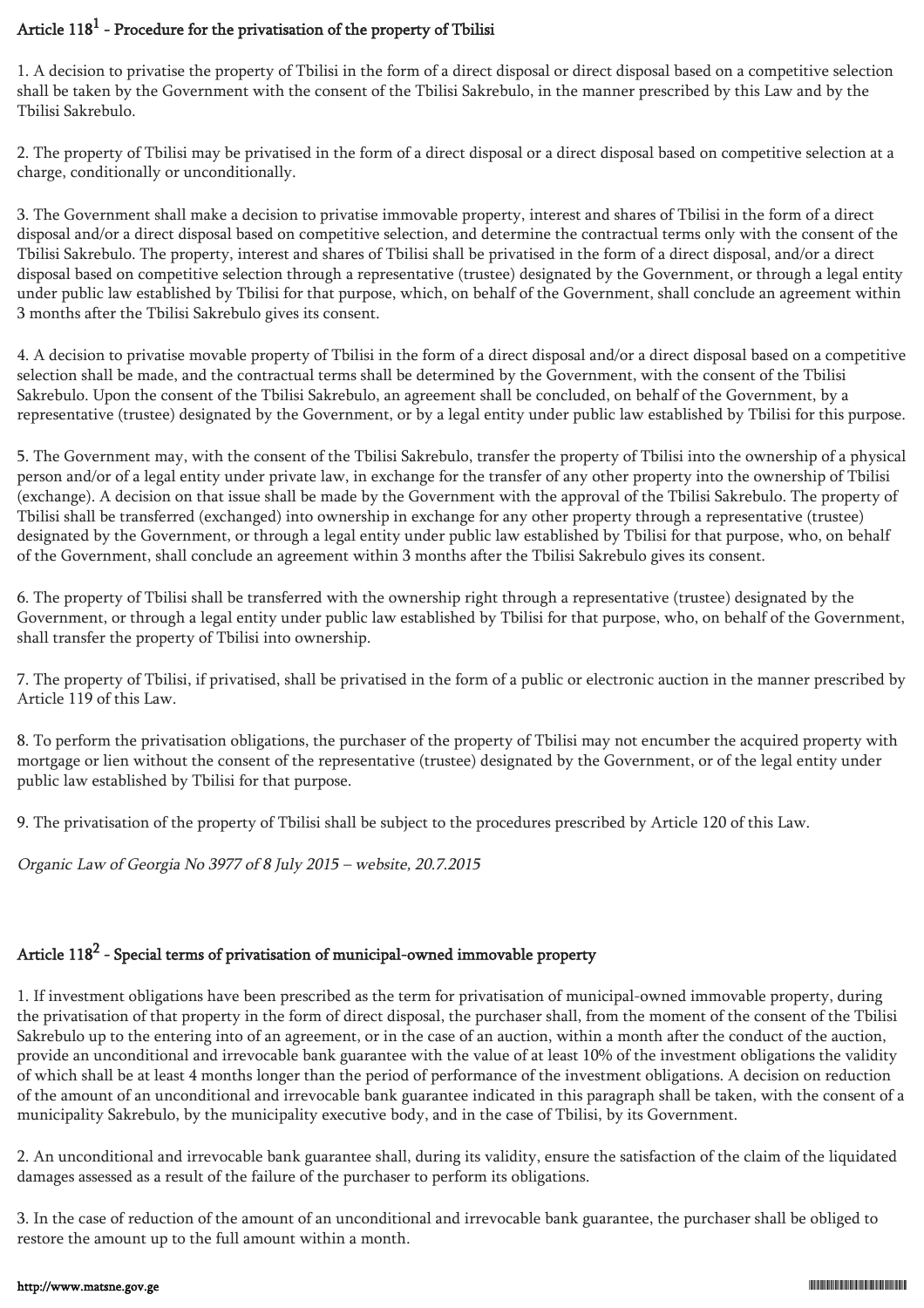4. If a person disposing of municipal-owned immovable property repudiates an agreement due to the failure of the purchaser to perform the obligations, the amount of the unconditional and irrevocable bank guarantee shall be fully transferred to the relevant budget.

5. If an agreement concluded for the purpose of privatisation of municipal-owned immovable property is unilaterally repudiated due to the violation of the privatisation terms, the privatised property shall be returned to the ownership of the municipality, and the mortgage right(s) of a third person(s) registered on that property shall be annulled, provided that, before encumbering that property, the relevant information on the privatisation obligation(s) is registered in the record of the Public Registry on the immovable property. In addition, the purchaser shall not be reimbursed for the amounts paid and the costs incurred.

Organic Law of Georgia No 3977 of 8 July 2015 – website, 20.7.2015

### Article 119 - Announcing and organising an auction

1. Information on the privatisation of municipal property in the form of a public auction shall, in the case of Tbilisi, be published on the website of the auctioneer - an entity conducting the auction, in local or other printed publications and on the website www.eauction.ge, and in the case of any other municipality, in local or other printed publications and on the website www.eauction.ge.

2. Municipal property may be disposed of in the form of an electronic auction. Information on the privatisation of municipal property in the form of an auction shall be published and the bidding shall take place on the website www.eauction.ge.

 $2<sup>1</sup>$ . Information on the privatisation of the property of Tbilisi in the form of an auction shall be published on the website of the auctioneer, and on the website www.eauction.ge, and the bidding shall take place on the website of the auctioneer and/or on the website www.eauction.ge.

3. The purpose of the disposal of municipal property in the form of an auction shall be to grant the right of ownership/right to use to an auction participant who, during the bidding process, offers the highest price to the entity disposing of the municipal property. If an auction is announced with certain conditions, the purpose of the disposal of the municipal property shall be to grant the right of ownership/right to use to an auction participant who assumes the obligation to meet the conditions and offers, during the bidding, the highest price to the entity disposing of the municipal property.

4. To participate in an auction, an interested person shall provide an unconditional and irrevocable bank guarantee of the amount preliminarily determined by the authorised body, or pay a deposit. The freezing of funds available in the bank account of the interested person shall be considered equivalent to the payment of a deposit. These funds shall be transferred to the auctioneer as soon as the owner of the funds wins the auction, or in the case of violation of the procedure and terms of that auction determined by this Law.

5. A person intending to participate in an auction shall submit an application to the auctioneer. By submitting an application, the applicant confirms that he/she has familiarised him/herself with the procedure and terms of the auction. The application shall include information on the participant of the auction, the name of the municipal property, the number and price of the lot, and other information.

6. The results of an auction shall be cancelled if the winner of the auction:

a) fails to pay the price within the period determined by this Law;

b) refuses to sign a contract of purchase.

7. In cases provided for by paragraph 6 of this article, the amount of the unconditional and irrevocable bank guarantee provided by the winner of the auction shall be transferred in full to the relevant account, and the deposit paid shall not be refunded to the participant of the auction.

8. Except for the cases provided for by paragraph 7 of this article, the amount of the unconditional and irrevocable bank guarantee/deposit shall also be transferred in full to the relevant budget if the participant of the auction has violated the procedure and/or terms of the auction determined by a normative act.

9. If the authorised body annuls the decision taken on the disposal of property, the amount of the deposit paid shall be refunded to the participants in the auction.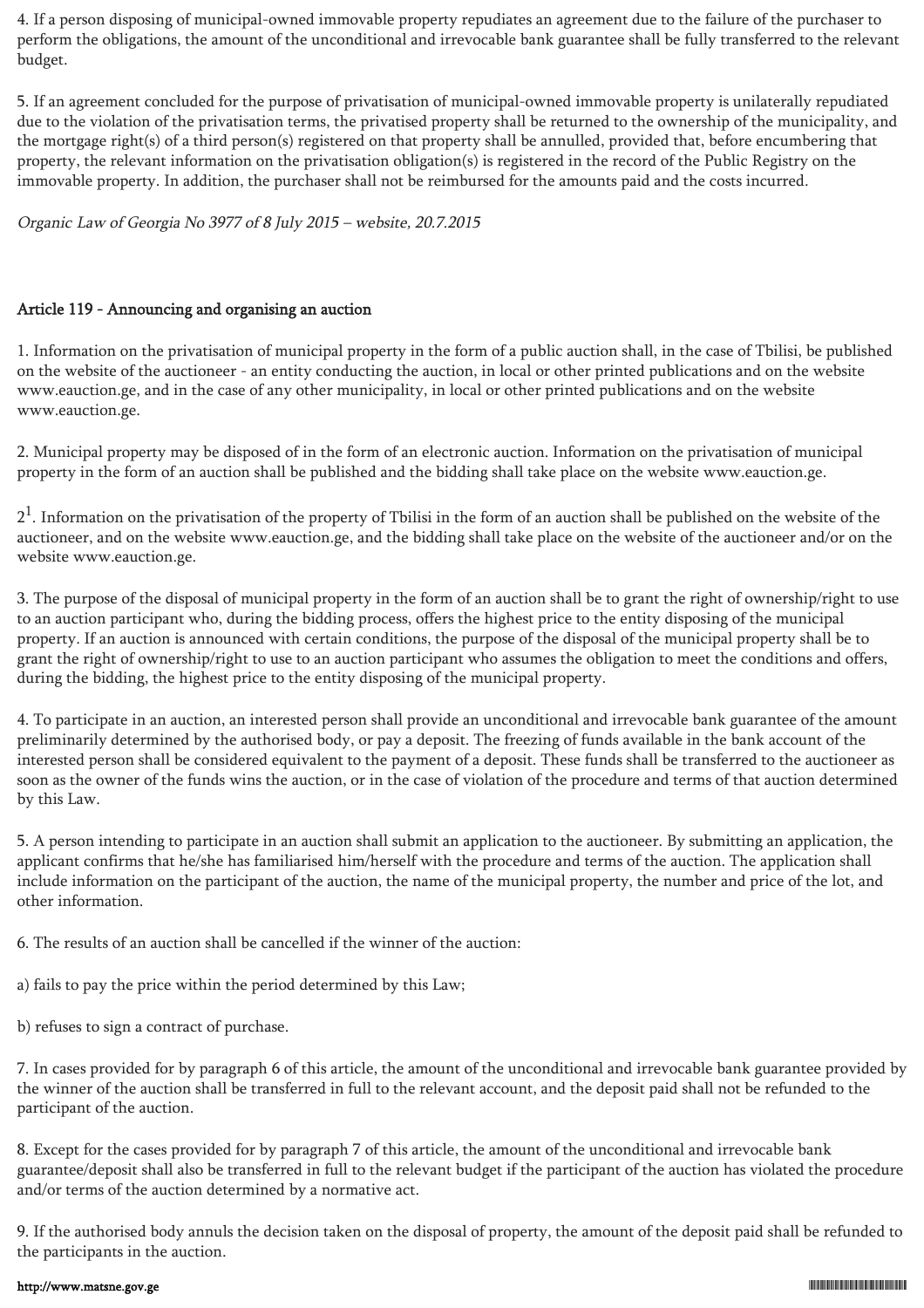10. If the municipal property sold at auction is not disposed of, a decision to dispose of that property at auction with a changed initial price and/or terms shall be considered a repeat auction. The initial price of property during the repeat auction may be reduced up to 50%, and if the property is not sold even at such a reduced price, the price may be further reduced.

11. If the municipal property is not disposed of at auction, the entity disposing of the property may decide to dispose of that property with the same terms in the form of an extended auction.

Organic Law of Georgia No 3977 of 8 July 2015 – website, 20.7.2015

#### Article 120 - Conclusion and cancellation of a transaction on the privatisation of municipal property

1. In the case of privatisation of municipal property in the form of an auction, the winning big confirmation report shall be considered to be a promise of the administrative body.

2. A winning bid confirmation report shall include the basic terms for the privatisation of the municipal property and the rights and obligations of the parties. A contract of purchase shall be entered into based on this report.

3. After the full price of the acquired municipal property has been paid, and/or after the conditions of the auction are met, the purchaser of the property shall be given an ownership certificate.

4. The limitation period for filing a claim on any disputable issue relating to the privatised municipal property shall be 3 years.

5. The question of cancellation of a transaction on the privatisation of municipal property shall be decided in the manner stipulated by the legislation of Georgia.

6. When the encumbered property is transferred into the ownership of a person holding the right to claim that property due to the failure to satisfy the secured claim during the conditional transfer of a municipal property into the ownership, or when a municipal property is sold in the manner stipulated by the Civil Code of Georgia (regardless of the form of sale) or the Law of Georgia on Enforcement Proceedings, the privatisation obligations assumed by the purchaser of the property to the municipality, and the relevant contractual rights and obligations shall be fully transferred to a new and each subsequent purchaser, provided that, before encumbering the property, relevant information on the privatisation obligation(s) is registered in the record on that property with the body responsible for registering the claims and rights.

7. When an agreement is unilaterally repudiated due to the violation of the privatisation terms stipulated by the relevant agreement that has been entered into for the purpose of privatisation of a municipal property, the privatised property shall be returned to the ownership of the municipality, and the right(s) of the third person(s) registered on that property shall be annulled, if, before encumbering the above property, relevant information concerning the privatisation obligation(s) is registered in Public Registry in the record on the claims and rights. In addition, the municipality shall not reimburse the purchaser of the property the amount paid and the costs incurred.

Organic Law of Georgia No 3977 of 8 July 2015 – website, 20.7.2015

# Article 121 – Procedure for alienating fixed (undisposed) municipal property

1. Fixed (undisposed) municipal property may be alienated with the consent of a municipality Sakrebulo only if that property has lost its functional purpose.

2. The Mayor of a municipality shall submit substantiated proposals for the alienation of fixed (undisposed) municipal property, along with all necessary documents, to the municipality Sakrebulo concerned.

3. A municipality Sakrebulo shall adopt a resolution with the approval of the Mayor of the municipality on the alienation of the fixed (undisposed) municipal property by at least two thirds of its members on the current list.

Organic Law of Georgia No 1251 of 26 July 2017 – website, 29.7.2017

Organic Law of Georgia No 6853 of 15 July 2020 – website, 28.7.2020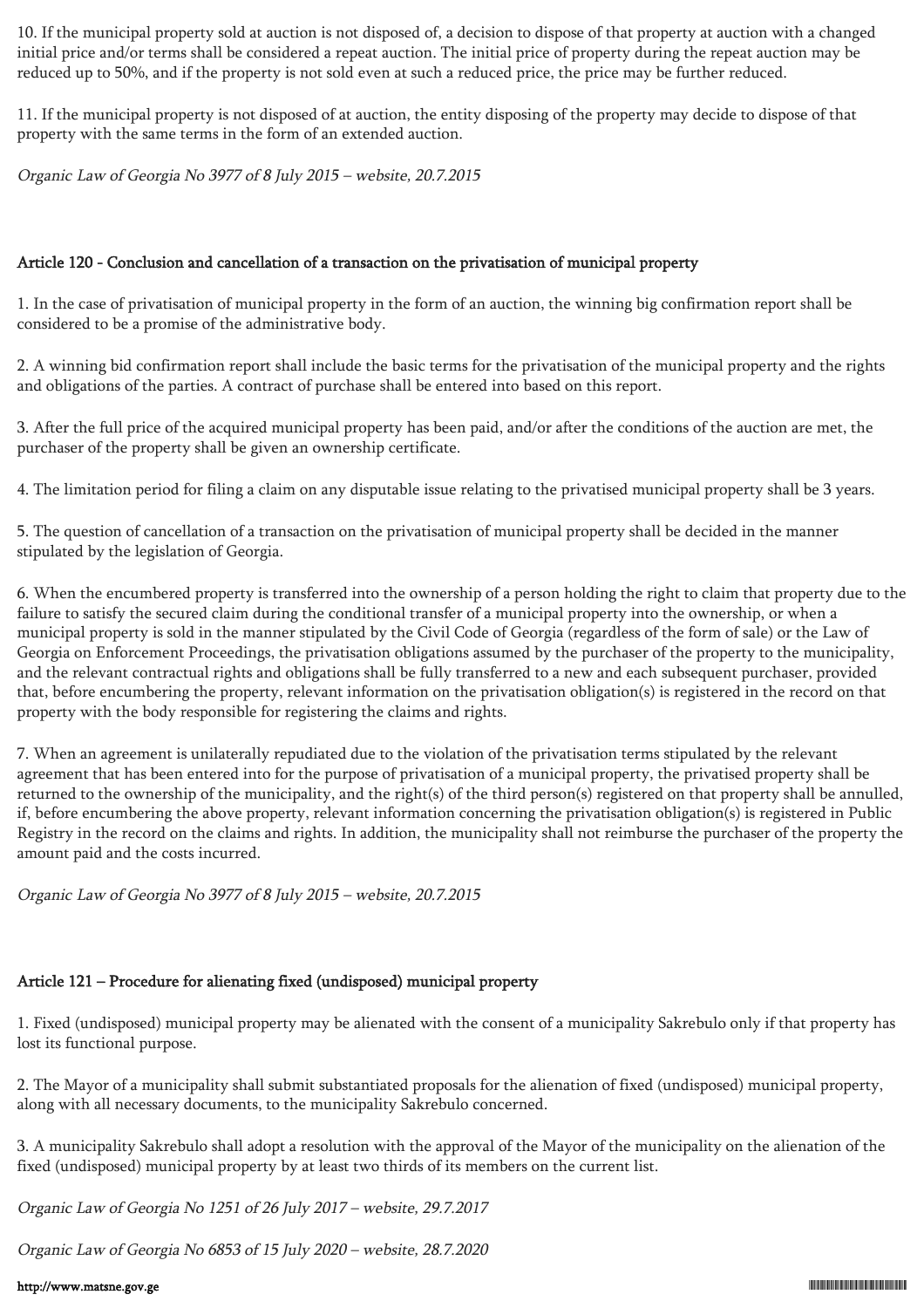#### Article 122 – Forms and procedure for transferring municipal property with the right to use

1. When transferring municipal property with the right to use, the following forms stipulated by the Civil Code of Georgia may be used:

a) superficies;

b) usufruct;

c) tenancy;

d) rent;

e) lending;

f) any other forms of use provided for in the Civil Code of Georgia.

 $1<sup>1</sup>$ . This article, except for paragraph 1, shall not apply to Tbilisi.

2. An agreement on the transfer of a municipal property with the right to use shall be entered into between a municipality executive body and the interested person.

3. A decision of a municipality executive body (an individual administrative-legal act) on the transfer of a municipal property with the right to use shall be equal to the agreement provided for by paragraph 2 of this article once the interested person familiarises him/herself with that decision.

4. Municipal property shall be transferred with the right to use in the form of an auction or by way of direct disposal. A decision on the transfer of municipal property in the form of an auction shall be taken by the municipality executive body. A decision on the gratuitous transfer of municipal property with the right to use by way of a direct disposal shall be taken by a municipality executive body, with the consent of the municipality Sakrebulo, except as provided for by paragraph 6 of this article.

5. Municipal property may be transferred with the right to use by way of direct disposal, with or without charge, conditionally or unconditionally. Municipal property may be transferred free of charge with the right to use for not longer than 2 years, except for the cases stipulated in paragraph 6 of this article.

6. A municipality executive body may transfer, without an auction, municipal property in the form of free superficies, free usufruct and lending, to public authorities and to the bodies of the autonomous republics, to another municipality, to a legal entity under public law (except for political parties), to a non-entrepreneurial (non-commercial) legal entity established by a municipality/municipalities, to an enterprise in which the municipality/municipalities holds more than 50% of the participatory interest or shares, or to a non-entrepreneurial (non-commercial) legal entity established by a non-entrepreneurial (noncommercial) legal entity established by solely a municipality/municipalities.

7. The user of a municipal property who does not hold a document that certifies the lawful use of that property, and who uses that property for entrepreneurial activities (commercial purposes), shall, according to a written request of the owner of the property or of the owner's representative (trustee), be obliged to pay to the municipal budget the cost of the transfer of the property in the ownership, according to the market price of the property within the period in question (based on an expert opinion/audit report), for the entire period of the use of the property, starting from the moment of registration of the ownership right of the municipality with the Public Registry. The measures prescribed by the legislation of Georgia shall be taken with respect to the above property.

Organic Law of Georgia No 3977 of 8 July 2015 – website, 20.7.2015

Organic Law of Georgia No 4087 of 22 July 2015 - website, 4.8.2015

Organic Law of Georgia No 6853 of 15 July 2020 – website, 28.7.2020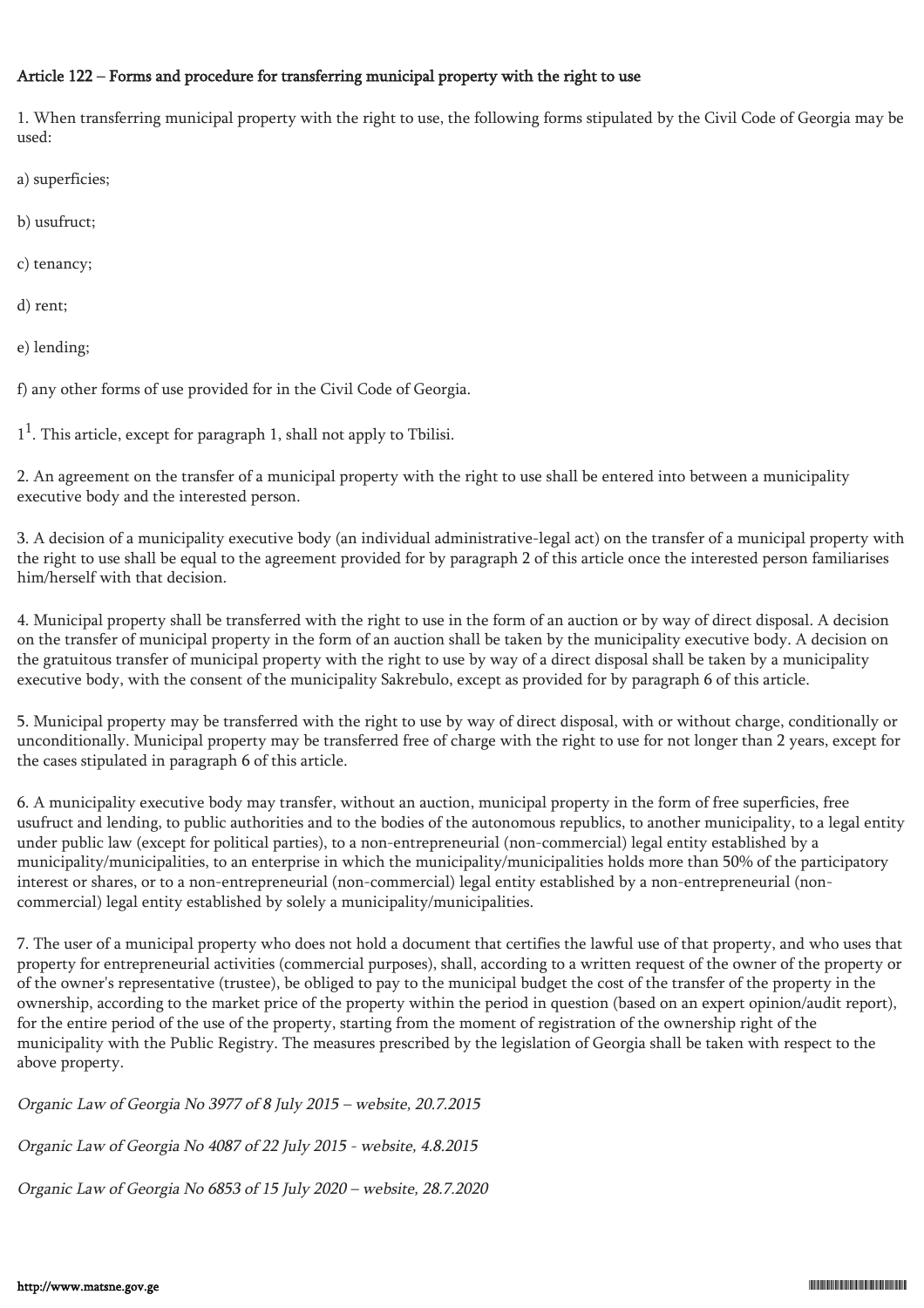# Article  $122^1$  - Forms and procedure for the transfer of property of Tbilisi with the right to use

1. When transferring property of Tbilisi with the right to use, the forms of use stipulated by Article 122(1) of this Law shall apply.

2. The property of Tbilisi shall be transferred with the right to use in the form of an auction or by way of direct disposal.

3. The property of Tbilisi shall be transferred in the form of an auction through a representative (trustee) designated by the Government, or through a legal entity under public law established by Tbilisi for that purpose, which, on behalf of the Government, shall transfer the property of Tbilisi for use.

4. A decision to transfer property of Tbilisi by way of direct disposal to a legal person under public law established by Tbilisi, to an enterprise operating with a 100% participatory interest of Tbilisi, and/or to a non-entrepreneurial (non-commercial) legal entity under private law established by Tbilisi shall be taken by a representative (trustee) designated by the Government, or by a legal entity under public law established by Tbilisi for that purpose, which shall, on behalf of the Government, transfer the property of Tbilisi for use.

5. A decision to transfer property of Tbilisi with the right to use by way of direct disposal to public authorities and to bodies of the autonomous republics, to any other municipalities, legal entities under public law (except for political parties), to nonentrepreneurial (non-commercial) legal entities established by the State, and to enterprises operating with a 100% participatory interest of the State, as well as to the enterprises of Tbilisi in which the participatory interest of Tbilisi is less than 100%, shall, with the consent of the Government, be made by a representative (trustee) designated by the Government, or by a legal entity under public law established by Tbilisi for that purpose, which shall, on behalf of the Government, transfer the property of Tbilisi for use.

6. A decision to transfer property of Tbilisi to physical and legal persons (except for the legal persons provided for by paragraphs 4 and 5 of this Article) with the right to use by way of direct disposal shall be taken by the Government with the consent of the Tbilisi Sakrebulo. Based on the approval of the Tbilisi Sakrebulo, a representative (trustee) designated by the Government, or a legal entity under public law established by Tbilisi for that purpose, shall, on behalf of the Government, transfer the property of Tbilisi for use.

7. A Government's decision to transfer property of Tbilisi with the right to use (an individual administrative-legal act) shall be equal to an agreement once the interested person familiarises him/herself with it.

8. The property of Tbilisi may be transferred with the right to use by way of direct disposal with or without a charge, conditionally or unconditionally. The property of Tbilisi may be transferred with the right to use free of charge for not longer than a 2-year term, except for the cases stipulated by paragraph 9 of this article.

9. The property of Tbilisi may, in the manner prescribed by paragraphs 1 and 4-7 of this article, be transferred in the form of free superficies, free usufruct or lending, with the right to use, by way of direct disposal to public authorities and to bodies of the autonomous republics, to legal entities under public law (except for political parties), the non-entrepreneurial (non-commercial) legal entities established by a municipality and to an enterprise operating with a 100% participatory interest of a municipality, as well as to physical persons and/or to a legal entity under private law on the conditions of carrying out investments in the property, and of bearing the costs.

10. A user of the property of Tbilisi who does not hold a document certifying the lawful use of that property, and who uses the property for entrepreneurial activities (commercial purposes), shall, according to a written request of a representative (trustee) of the owner of the property, or of the legal entity under public law established by Tbilisi for that purpose, pay to the budget of Tbilisi the cost of the transfer of the property for use, according to the market price of the property at the given time (based on an expert/audit report), for the entire period of the use of the property starting from the registration of the ownership right of Tbilisi with the Public Registry. The measures stipulated by the legislation of Georgia shall be taken with respect to the above property.

Organic Law of Georgia No 3977 of 8 July 2015 – website, 20.7.2015

Organic Law of Georgia No 4310 of 18 September 2015 - website, 24.9.2015

## Article 123 - Transfer of property with the right to use to a municipality for the exercise of delegated powers

1. The State shall transfer to the ownership of a municipality property that the municipality needs for exercising its delegated powers. The property that is to be transferred with a right to use shall be determined and the right to use shall be granted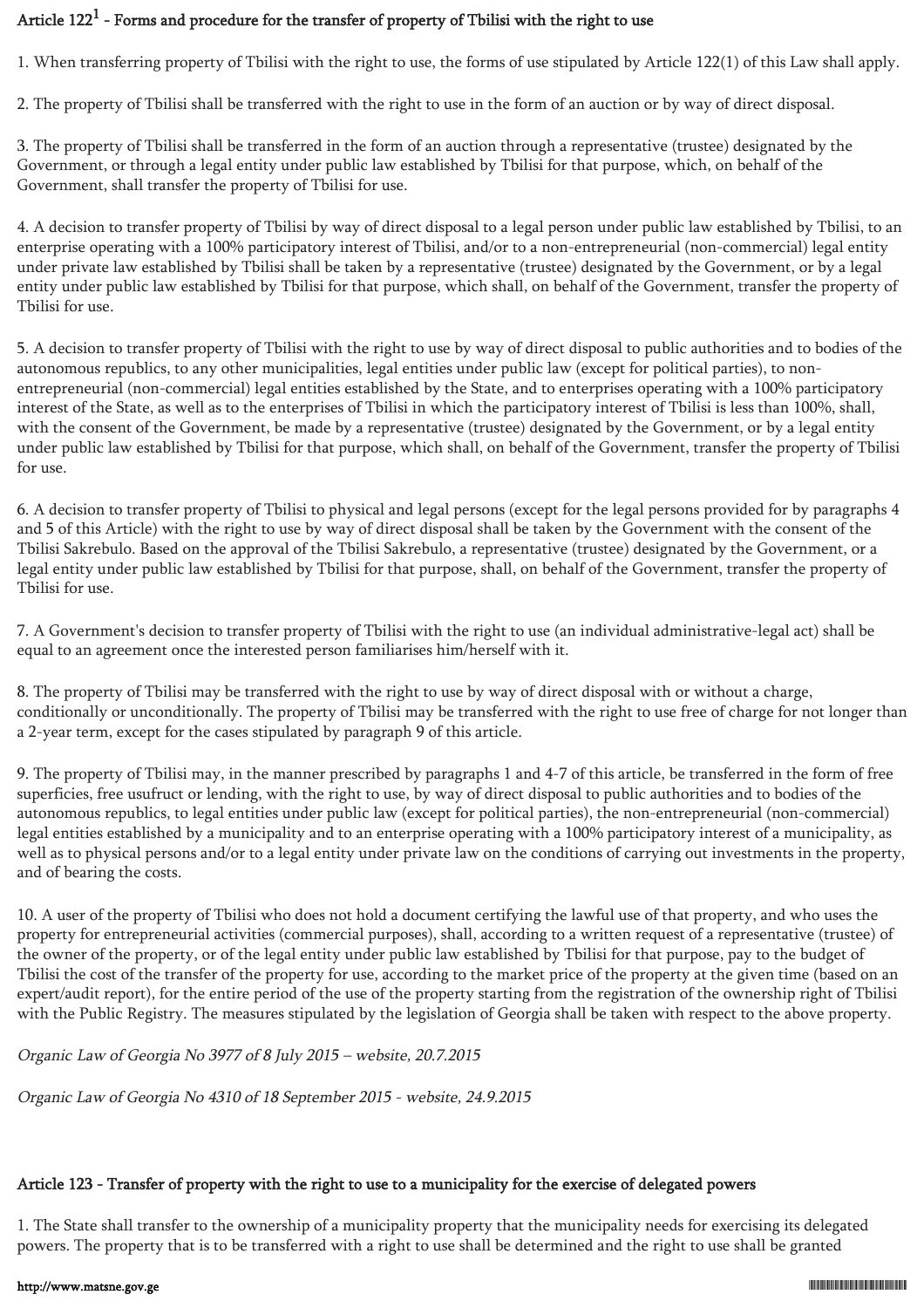according to this Law and the agreement on the delegated powers.

2. The property transferred to a municipality for exercising its delegated powers shall remain in the ownership of the State.

3. The terms for the use of the property transferred to a municipality shall be determined by an agreement on the transfer of property with the right to use.

#### Article 124 - Municipal-owned intangible assets

Municipal-owned intangible assets shall include interests and shares, as well as all the claims and rights that may be transferred to another person or that are intended to create a material good for their owner, and/or for authorising the owner to claim anything from any other person.

Organic Law of Georgia No 4087 of 22 July 2015 – website, 4.8.2015

#### Article 125 - Forms of disposal of interests and shares

The forms of disposal of interest and shares include:

a) the privatisation of interests and shares;

b) the transfer of interests and shares with the right of management.

#### Article 126 - Types of an auction of interests and shares

There are two types of auction of interests and shares: unconditional and conditional.

## Article 126 $^1$  - The procedure for privatisation of Tbilisi-owned interests or shares or of shares represented by certificates, directly or through brokers, through public or private offer, in any other form of offer that is corresponding to the practice applicable on a foreign recognised stock exchange, or on international capital markets at the given moment

1. The privatisation of Tbilisi-owned interests or shares or of shares represented by certificates, directly or through brokers, through public or private offer, in any other form of offer that corresponds to the practices applicable on a foreign recognised stock exchange or on international capital markets at the given moment shall be conducted by the Government, with the consent of the Tbilisi Sakrebulo.

2. The Government shall determine the time suitable for the privatisation of Tbilisi-owned interests or shares or shares represented by certificates directly or through brokers, through public or private offer, in any other form of offer that corresponds to the practices applicable on a foreign recognised stock exchange, or on international capital markets at the given time, and shall draft relevant documents, and also carry out other actions provided for by the legislation of Georgia.

3. A substantiated proposal of the Government that includes the general terms for the privatisation of Tbilisi-owned interests or shares or shares represented by certificates, including the form, time limits and other essential terms of privatisation, shall, along with draft documents, be submitted for approval to the Tbilisi Sakrebulo.

4. The Government, based on the consent of the Tbilisi Sakrebulo, shall make a decision to privatise the interests or shares or shares represented by certificates directly or through mediators, through public or private offer, in any other form of offer that corresponds to the practices applicable on the foreign recognised stock exchange, or on international capital markets at the given time.

5. When making the decision referred to in paragraph 1 of this article, the Government shall prescribe specific terms for privatisation, including: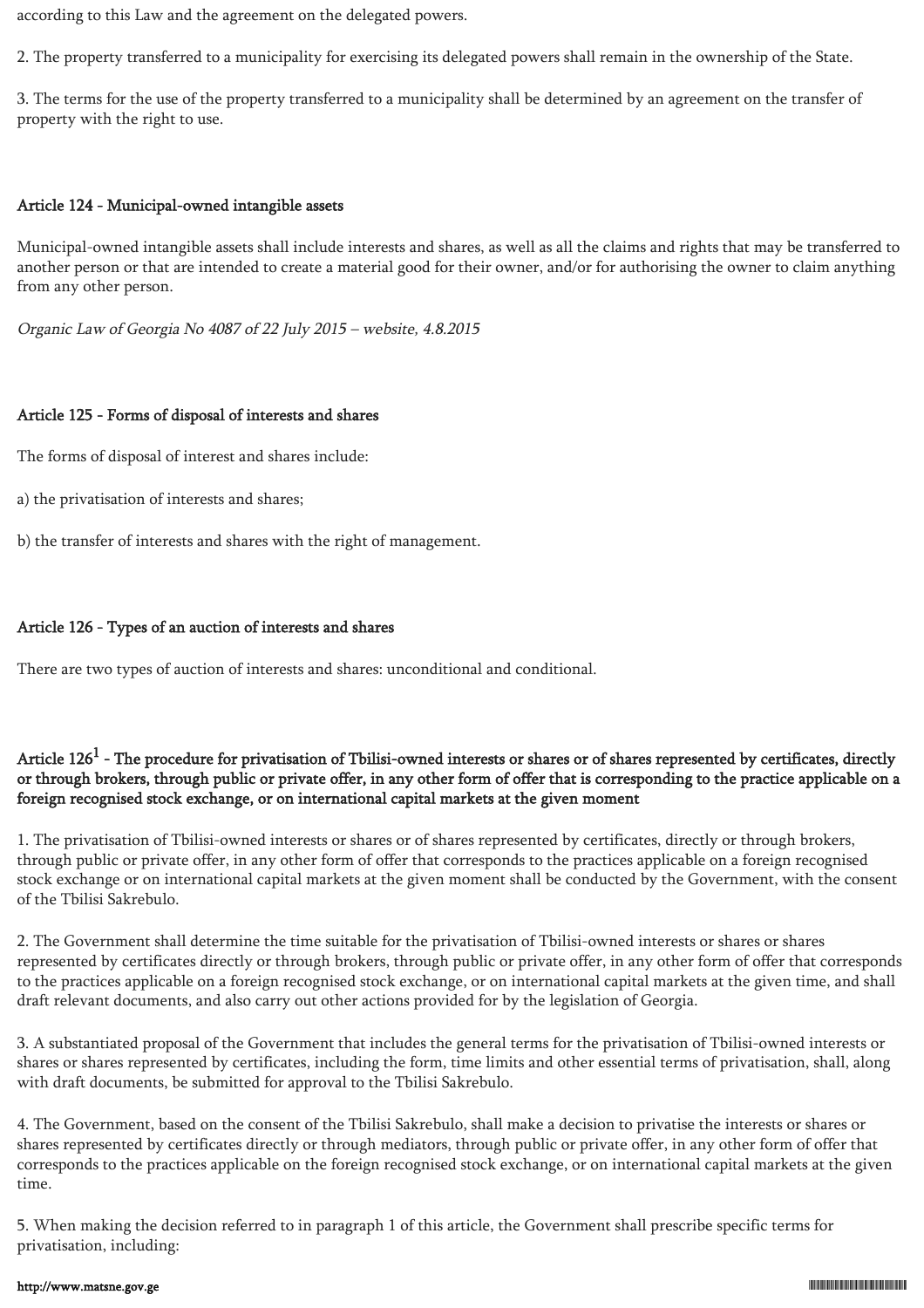a) the quantitative or percentage indicators of the interests or shares subject to privatisation, or the maximum and/or minimum limit(s) of that indicator;

b) the price of privatisation of interests or shares or of the shares represented by certificates (in the case of public offer - the initial price of privatisation) and procedure and terms of payment;

c) according to the schedule, the key time frames required for the completion of privatisation, for entering into relevant agreements, other terms for the acquisition of ownership rights of interests and shares or of shares represented by certificates, based on which, the Government will offer the interests or shares or shares represented by certificates directly or through mediators, through public or private offer, in any other form that corresponds to the practices applicable on a foreign recognised stock exchange, or on international capital markets at the given time and will carry out the related actions.

6. When making a decision to privatise shares represented by certificates, the Government may, by a decree, impose any restrictions or obligations (including the obligation to inform the public in advance of the issues referred to in the Governmental decree) relating to the voting or other rights connected with the shares represented by certificates.

7. In the case of privatisation of Tbilisi-owned interests or shares or shares represented by certificates, directly or through mediators, through public or private offer, in any other form of offer that is corresponding to the practice applicable on the foreign recognised stock exchanges, or on international capital markets at the given time, the body conducting the privatisation shall enter into relevant agreement(s), the price of privatisation shall be paid and the ownership right for the interests and shares or shares represented by certificates shall be transferred in the manner and within the period determined by the decree of the Government.

Organic Law of Georgia No 3977 of 8 July 2015 – website, 20.7.2015

### Article 127 - Transfer of municipality-owned interests and shares with the right of management

1. Municipality-owned interests and shares shall be transferred with the right of management in the form of an auction, and in the case of Tbilisi, in the form of an auction, direct disposal or a direct disposal based on competitive selection.

2. The interests and shares owned by Tbilisi shall be transferred with the right of management in the form of an auction, through a representative (trustee) designated by the Government, or through a legal entity under public law established by Tbilisi for that purpose, which, on behalf of the Government, shall transfer, at auction, the interests and shares of Tbilisi with the right of management.

3. A decision on the transfer, with the right of management, of the interests and shares of Tbilisi by way of direct disposal to a legal person under public law established by Tbilisi, to an enterprise operating with a 100% participatory interest of Tbilisi, and/or to a non-entrepreneurial (non-commercial) legal entity under private law established by Tbilisi, shall be taken by a representative (trustee) designated by the Government, or by a legal entity under public law established by Tbilisi for that purpose, which shall, on behalf of the Government, transfer, by way of direct disposal, the interests and shares of Tbilisi with the right of management.

4. A decision to transfer, with the right of management, the interests and shares of Tbilisi by way of direct disposal to public authorities and to bodies of the autonomous republics, to other municipalities, to legal entities under public law (except for political parties), to non-entrepreneurial (non-commercial) legal entities established by the State, and/or to enterprises operating with a 100% participatory interest of the State, as well as to the enterprises of Tbilisi in which Tbilisi holds less than 100% participatory interest, shall, with the consent of the Government, be taken by a representative (trustee) designated by the Government, or by a legal entity under public law established by Tbilisi for that purpose, which shall, on behalf of the Government, transfer the interests and shares with the right of management.

5. A decision to transfer the interests and shares owned by Tbilisi to physical persons and legal entities (except for the legal entities provided for by paragraphs 3 and 4 of this Article) with the right of management, by way of direct disposal, shall be taken by the government, which shall submit the decision for approval to the Tbilisi Sakrebulo. Upon the consent of the Tbilisi Sakrebulo, a representative (trustee) designated by the Government, or the legal entity under public law established by Tbilisi for that purpose, shall, on behalf of the Government, transfer the interests and shares with the right of management.

Organic Law of Georgia No 3977 of 8 July 2015 – website, 20.7.2015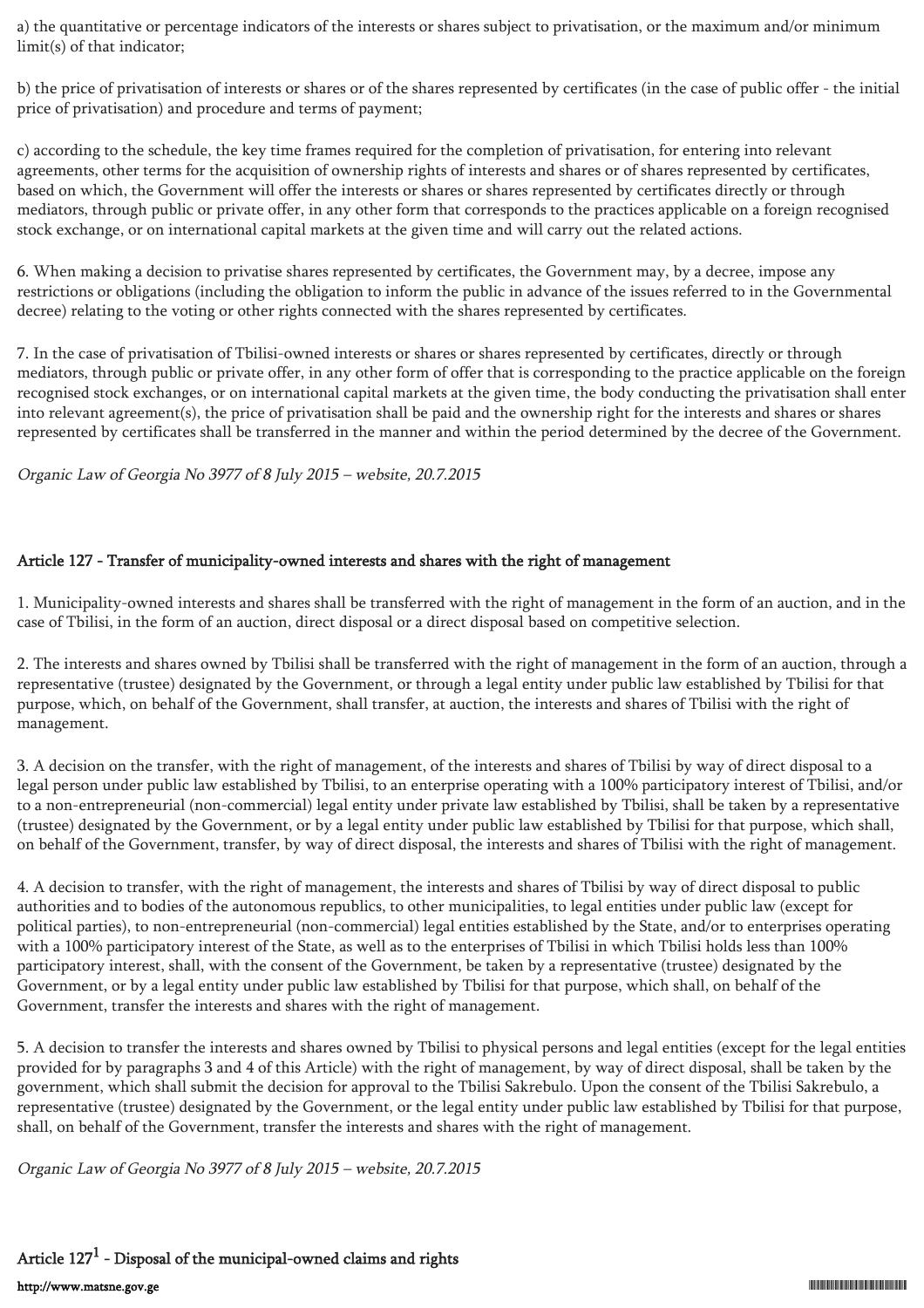1. The municipal-owned claims and rights shall be privatised in the form of an auction, and in the case of Tbilisi, in the form of an auction, in the form of a direct sale or a direct sale based on competitive selection.

2. Claims and rights owned by Tbilisi shall be privatised in the form of direct sale or a direct sale based on competitive selection, in the manner prescribed by Article  $118^1(3)$  of this Law.

3. When privatising claims and rights owned by Tbilisi, special conditions stipulated by Article  $118^2$  of this Law shall apply.

4. When privatising claims and rights owned by Tbilisi in the form of an auction, a representative (trustee) of the municipality or the legal entity under public law established by Tbilisi for that purpose, may issue, in writing and/or electronically, a confirmation of winning the auction.

5. In the case of a conditional transfer of municipal-owned claims and rights, the purchaser of the property may not encumber the acquired claims and rights with a lien without the consent of the executive body of the municipality, or of the representative (trustee) of the municipality, and in the case of Tbilisi, without the approval of the representative (trustee) of Tbilisi, or of the legal entity under public law established for that purpose by Tbilisi.

6. Article 120(6) and (7) of this Law shall apply to the conditional transfer of municipal-owned claims and rights into the ownership, taking into consideration its specificities.

Organic Law of Georgia No 3977 of 8 July 2015 – website, 20.7.2015

## Article 127<sup>2</sup> - Changing or cancelling, at the request of the purchaser or recipient, condition(s) relating to the privatised property of Tbilisi, or to the property of Tbilisi transferred with a right to use or with a right of management

1. A purchaser of Tbilisi-owned property or a recipient of the the right to use or manage the property of Tbilisi, may apply to the Government with a reasonable request to change or cancel the condition(s) of privatisation, or of the condition(s) of transfer of property for use or management.

2. The Government shall review the application, and taking into consideration public and private interests, shall, in the case of reasonable necessity, submit to the Tbilisi Sakrebulo for decision the proposal for the change or cancellation of a condition(s) (except for the financial and investment condition(s)) relating to the privatised property of Tbilisi or to the property transferred with the right of use or management.

3. The Government shall submit to Tbilisi Sakrebulo for decision a proposal to change or cancel an investment condition or a proposal for the change of a financial condition associated with the property of Tbilisi that has been privatised or transferred with the right of use or management by way of direct disposal.

Organic Law of Georgia No 3977 of 8 July 2015 – website, 20.7.2015

# Article 128 - Amounts received from the disposal of municipal property

The authorised body shall transfer funds received from the disposal of municipal property to the relevant municipal budget.

#### Section VI

### STATE SUPERVISION AND AUDIT OF THE ACTIVITIES OF MUNICIPAL BODIES

### DIRECT STATE GOVERNANCE

#### Chapter XVI – State Supervision of the Activities of Municipal Bodies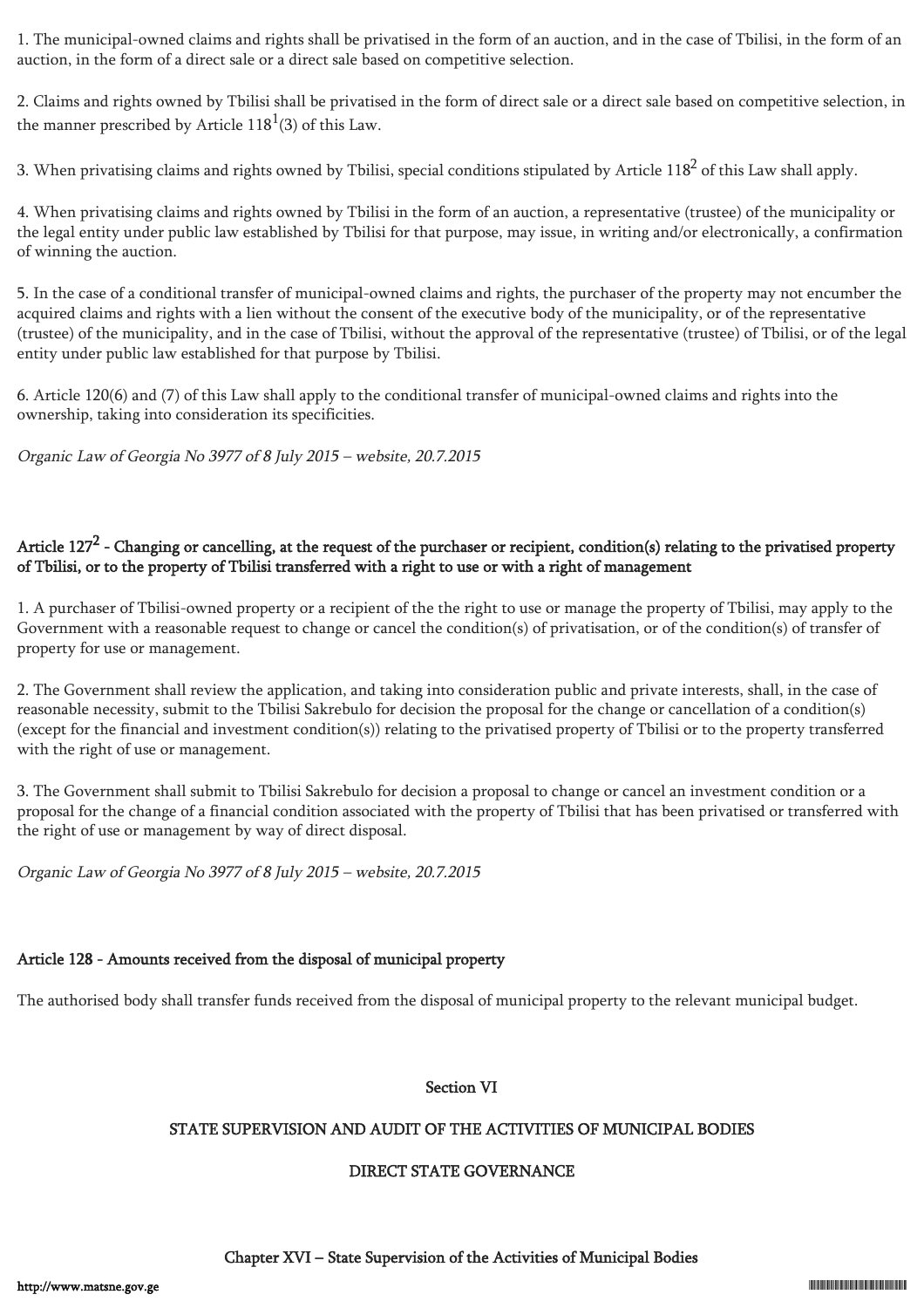#### Article 129 - Concept and types of state supervision

1. State supervision is an activity carried out by executive authorities that is intended to ensure the lawfulness of the activities of municipal bodies, and proper exercise of delegated powers.

2. Types of state supervision are: legal supervision and sectoral supervision.

3. Legal supervision shall be exercised to ensure compliance of normative administrative-legal acts of a municipality Sakrebulo with the legislation of Georgia.

4. Sectoral supervision shall ensure the lawful and proper exercise of delegated powers by a municipality.

### Article 130 - Bodies of legal supervision and sectoral supervision

1. Legal supervision over the activities of municipal bodies shall be exercised by the Prime Minister of Georgia.

2. The body responsible for supervising the exercise by a municipality of the powers delegated to it shall be the relevant ministry/the special-purpose state institution powers of which were delegated in accordance with the law or an agreement entered into based on the legislation of Georgia.

3. The body responsible for exercising state supervision over the activities of municipal bodies in the Ajara Autonomous Republic shall be determined by an ordinance of the Government of Georgia.

Organic Law of Georgia No 1718 of 7 December 2017 – website, 14.12.2017

### Article 131 - Procedure and principle for exercising state supervision

1. State supervision shall be exercised in the manner and within the scope prescribed by the Constitution of Georgia, the European Charter of Local Self-Government and this Law. No other normative act of Georgia may determine any other procedure or scope for exercising state supervision.

2. The state supervision shall be exercised in compliance with the principle of proportionality.

3. The damage caused to a municipality as a result of the state supervision measures taken in violation of the principle of proportionality shall be indemnified under the procedure established by the legislation of Georgia.

Organic Law of Georgia No 4965 of 18 September 2019 – website, 1.10.2019

### Article 132 - Legal supervision

1. Legal supervision shall be exercised with respect to a normative administrative-legal act adopted by a municipality Sakrebulo.

2. The Government of Georgia may, by a normative act, determine a list of normative administrative-legal acts that may be adopted by a municipality Sakrebulo within the scope of the municipality's own powers and that are not subject to legal supervision.

3. The legal supervision authority shall conduct an expert assessment of a normative administrative-legal act published in the Legislative Herald of Georgia, and submit the legal opinion to the body adopting that act. The legal supervision authority shall draft a legal opinion and submit it to a municipality Sakrebulo not later than 15 days after the publication of the relevant normative administrative-legal act. The legal opinion of the legal supervision authority shall indicate the provisions that the normative administrative-legal act adopted by a municipality Sakrebulo contravenes. A legal opinion shall not be an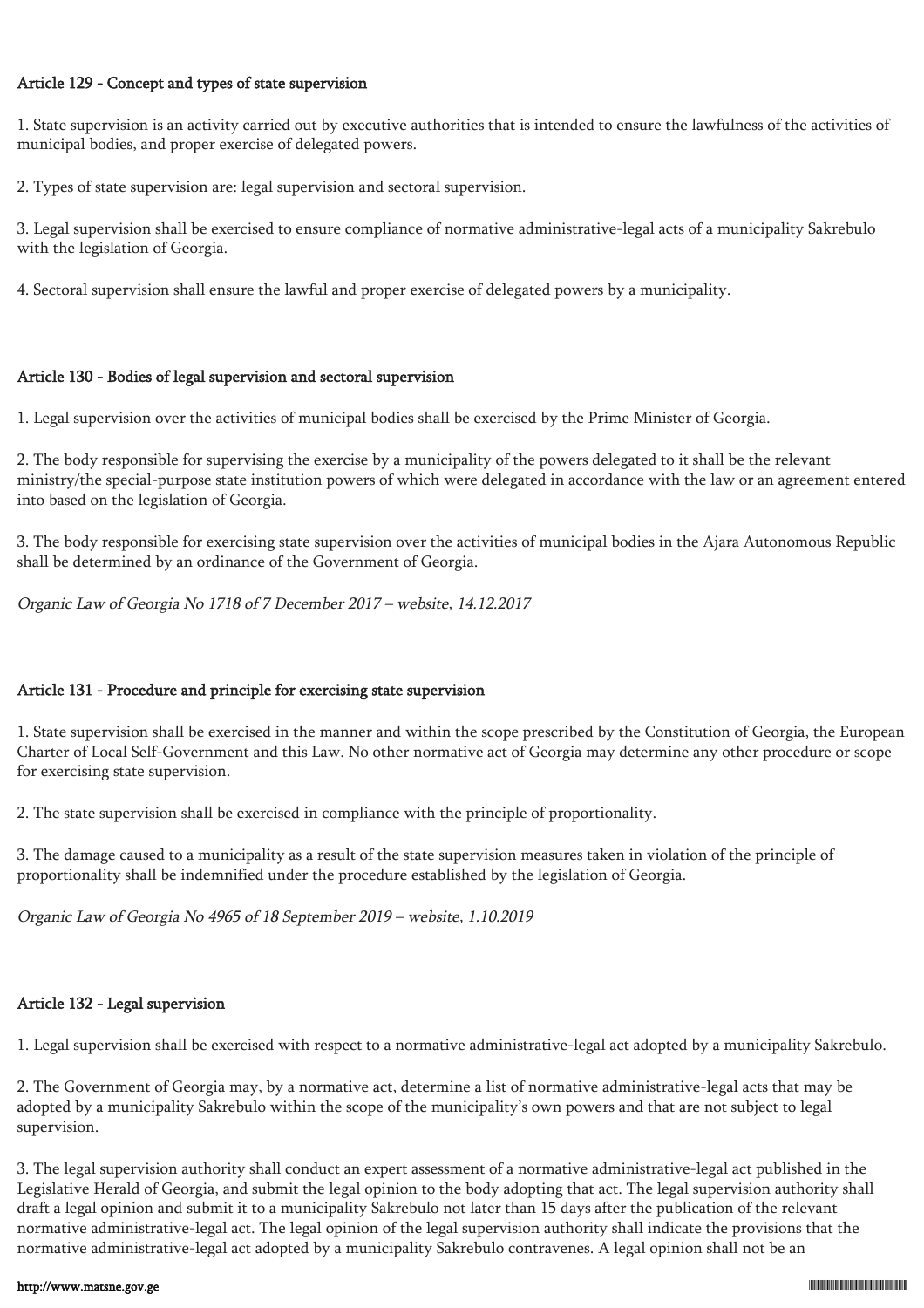administrative-legal act and no administrative proceedings stipulated by the General Administrative Code of Georgia shall apply to it.

4. An expert assessment of a normative administrative-legal act adopted by a municipality Sakrebulo within the scope of the municipality's delegated powers shall be conducted in coordination with sectoral supervision body. The legal supervision authority shall submit a normative administrative-legal act adopted by a municipality Sakrebulo within the scope of the municipality's delegated power, or part of that act that regulates issues relating to the exercise of the delegated powers, to the relevant sectoral supervision body within 3 working days after its receipt, so that the latter can provide its comments on the lawfulness of the act. The sectoral supervision body shall provide its opinion not later than 5 working days after receiving the relevant application. Otherwise, the legal supervision authority shall be entitled to provide a legal opinion. A final decision on the contents of the legal opinion shall be taken by the legal supervision authority.

5. In the case of a negative legal opinion, a municipality Sakrebulo shall, within 15 working days after receiving the opinion, send to the legal supervision authority a reasoned written refusal or a normative administrative-legal act amending or repealing the given normative administrative-legal act.

 6. If the legal opinion provided for by paragraph 5 of this article is not taken into consideration by a municipality Sakrebulo, or in the case of a reasoned written refusal, the legal supervision authority may, after the relevant time limit expires, or not later than 15 working days after receiving a reasoned written response, apply to a court requesting annulment of the normative administrativelegal act.

7. The legal supervision body shall be entitled to take into consideration and recognise as satisfactory the reasoned written refusal of a municipality Sakrebulo submitted according to paragraph 5 of this article.

8. If a normative administrative-legal act of a municipality Sakrebulo contravenes the provisions of the Constitution of Georgia, or causes substantial and irreversible damage to citizen Constitutional rights and freedoms, the legal supervision body may, without adhering to the time limits prescribed by paragraph 5 of this article, immediately apply to a court for annulment of the normative administrative-legal act.

9. A municipality may appeal a court decision on the annulment of a normative administrative-legal act or part of it to a court of higher instance in the manner provided for by law.

#### Article 133 - Sectoral supervision

1. Sectoral supervision shall be exercised over individual administrative-legal acts adopted/issued within the scope of delegated powers by a municipal body/official, and over the actions of a municipal body.

2. When performing state supervision over the exercise of delegated powers, the sectoral supervision body may:

- a) request documents or information;
- $a<sup>1</sup>$ ) issue recommendatory instructions;

b) suspend or annul an individual administrative-legal act of a municipal body/official;

c) substitute the local self-government.

Organic Law of Georgia No 3605 of 8 May 2015 - website, 15.5.2015

# Article 134 – Requesting documents and information

1. A sectoral supervision body may request from a municipal body/official any official document and information required for the exercise of sectoral supervision, including legal acts and administrative proceeding materials.

2. A municipality shall submit the requested documents and information to the sectoral supervision body not later than 10 working days after the request.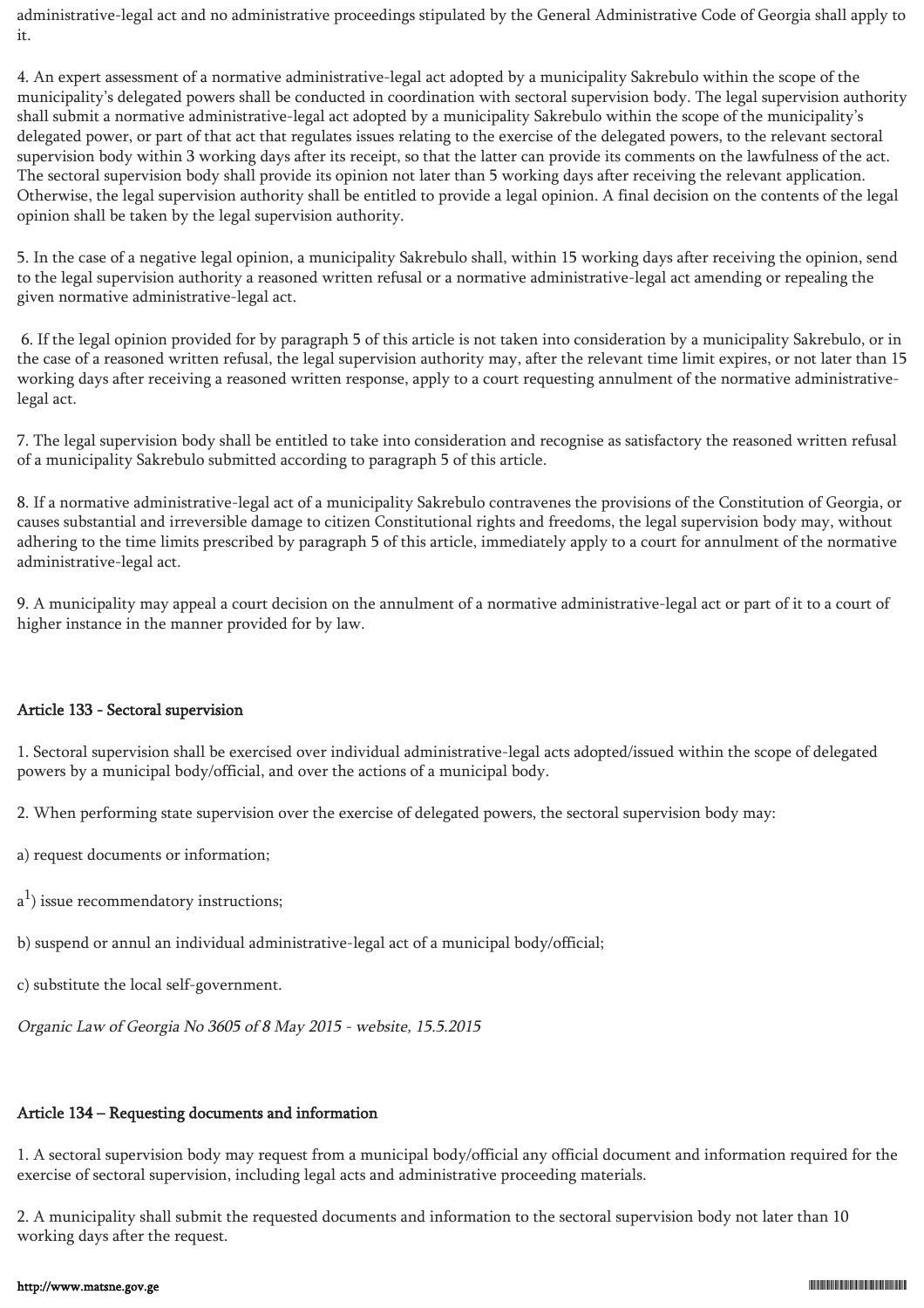## Article  $134^1$  - Recommendatory instructions

1. The sectoral supervision body shall be entitled to provide recommendatory instructions to a municipality so that the municipality can properly exercise the delegated powers.

2. The recommendatory instructions shall not restrict the right of a municipality to ensure the exercise of the delegated powers taking into consideration local conditions.

Organic Law of Georgia No 3605 of 8 May 2015 - website, 15.5.2015

#### Article 135 – Suspension and annulment of an administrative-legal act

1. The sectoral supervision body shall be entitled to examine the legality and appropriateness of an individual administrative-legal act adopted/issued by a municipal body/official within the delegated powers and requested under Article 134 of this Law, and provide binding instructions to the municipality.

2. In order to ensure the proper exercise of delegated powers, an individual administrative-legal act of a municipal body/official may be annulled on the grounds of inappropriateness if it does not comply with the instructions of the sectoral supervision body. A decision on the annulment of an act on the grounds of inappropriateness shall be substantiated.

3. If a municipality fails to follow the instruction of the sectoral supervision body within 15 working days after it is received, the sectoral supervision body shall make the decision to annul the individual administrative-legal act adopted/issued within the scope of the delegated powers by the municipal body/official.

4. If an individual administrative-legal of a municipal body/official contravenes the provisions of the Constitution of Georgia, substantially and irreversibly damages citizen Constitutional rights and freedoms, or leads to irrational use and misuse of the public property and budgetary resources, the sectoral supervision body shall be entitled to immediately suspend the relevant individual administrative-legal act without issuing binding instructions.

5. Within 10 working days after an individual administrative-legal act is suspended, a municipal body/official shall send to the sectoral supervision body a reasoned written refusal or an adopted/issued individual administrative-legal act amending or annulling the individual administrative-legal act.

6. After the time limit defined by paragraph 5 of this article expires, the appropriate sectoral supervision body shall make the decision to annul an individual administrative-legal act, or to annul its decision on the suspension.

7. It shall be prohibited to annul, by way of sectoral supervision, an individual administrative-legal act of a municipal body/official that has been adopted/issued to regulate labour legal relations based on the Law of Georgia on Public Service or the Organic Law of Georgia on the Labour Code of Georgia.

8. A municipality may appeal the legality of a decision of the sectoral supervision body on the annulment of an individual administrative-legal act or part of it to a court, under the procedure established by the legislation of Georgia.

9. Supervision, under this article, over the lawfulness and appropriateness of an individual administrative-legal act adopted/issued by a municipal body/official within the delegated powers shall be exercised only under the relevant legislative act of Georgia on the delegation of powers, or by the relevant law of an autonomous republic, or in cases provided for by the agreement referred to in Article 17(3) of this Law.

Organic Law of Georgia No 4087 of 22 July 2015 - website, 4.8.2015

Organic Law of Georgia No 6853 of 15 July 2020 – website, 28.7.2020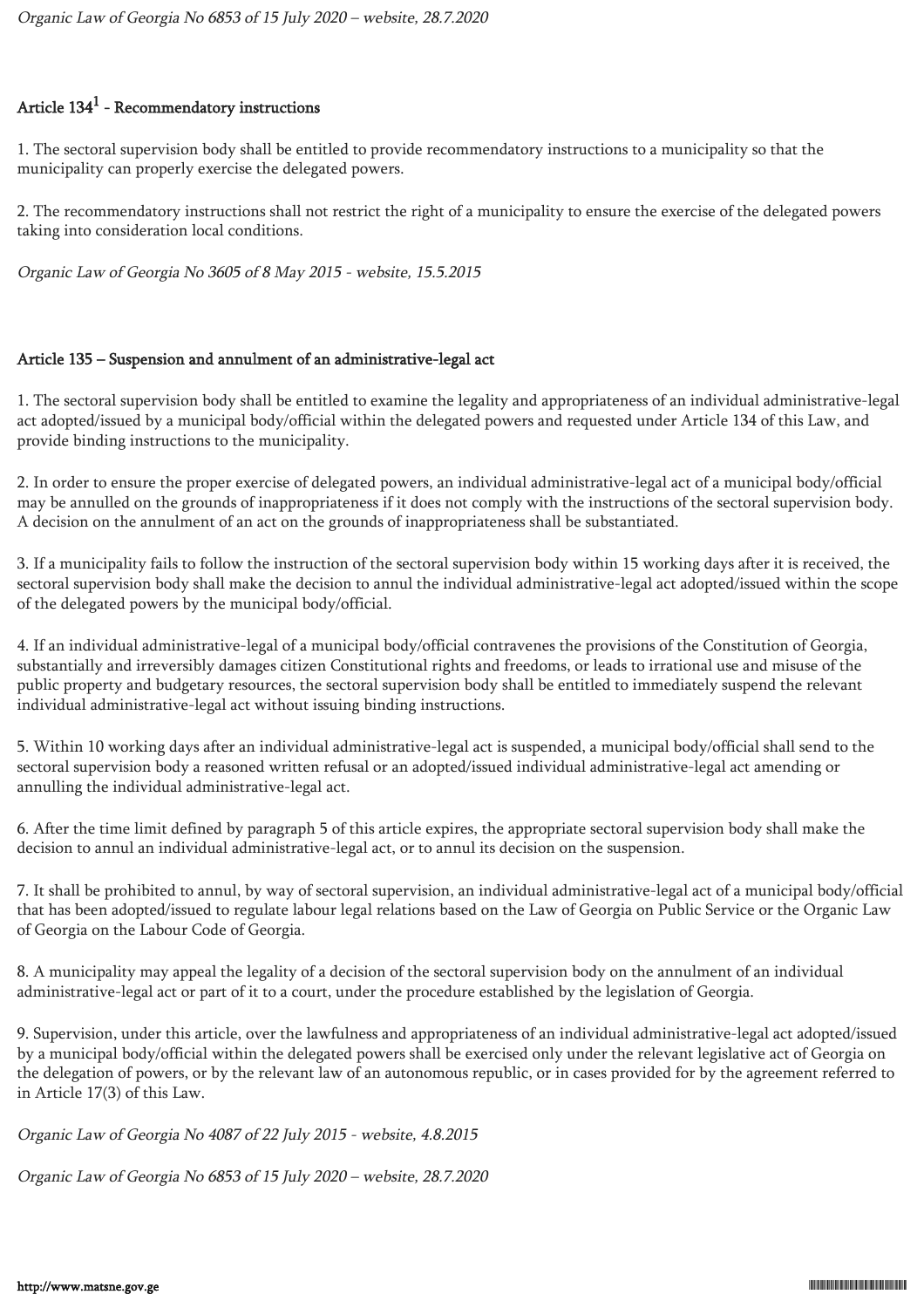#### Article 136 – Substitution of local self-government

1. If a municipality Sakrebulo does not perform the statutory obligation to adopt a normative administrative-legal act within the scope of its delegated powers, the sectoral supervision body shall be entitled to give the Sakrebulo binding instructions on the performance of the above obligation.

2. A municipality Sakrebulo shall fulfil the instruction of the sectoral supervision body within 30 days after it is received.

3. If, within the time limit defined by paragraph 2 of this article, a municipality Sakrebulo fails to fulfil the instruction of the sectoral supervision body, the sectoral supervision body shall issue a relevant normative administrative-legal act that shall be valid until the municipality Sakrebulo adopts an appropriate normative administrative-legal act.

4. If the relevant municipal body improperly performs or fails to perform the powers delegated to the municipality under this Law, the relevant sectoral supervision body may request that municipal body to perform this obligation, give it mandatory instructions and allow a reasonable period of at least 15 working days for remedying the situation. This time limit may be extended by a reasoned request of the relevant body of the municipality, with the consent of the appropriate sectoral supervision body.

5. A municipal body/official shall, periodically, based on the request, provide the sectoral supervision body with information on the measures taken.

6. If, in order to remedy the situation, the sectoral supervision body, after the expiration of the period determined by paragraph 4 of this article, determines that the municipality continues taking improper measures, or does not take them at all, or the situation cannot be remedied, the sectoral supervision body shall be entitled to propose to the Government of Georgia to substitute the local self-government. A decision on the substitution of the local self-government in the relevant municipality shall be made, by an ordinance, by the Government of Georgia. The ordinance of the Government of Georgia shall determine a provisional procedure for the exercise of relevant delegated powers during the substitution of the local self-government, including the duration of the substitution, the administrative body/official responsible for the exercise of the relevant delegated powers, as well as any other measures required for the exercise of the delegated powers. The costs associated with the substitution of the local self-government shall be borne by the relevant municipality. The costs shall be reimbursed by deducting them from the amount of the targeted transfer. Local self-government may not be substituted under this paragraph if the requirement of Article 17(2) has been violated.

7. Local self-government substitution may be used only once, or as a provisional measure, for not more than a year. It shall be prohibited to substitute local self-government during the first and last 6 months of office of a municipality Sakrebulo.

8. A municipality may appeal to a court the lawfulness of the relevant decision on the substitution of the local self-government.

Organic Law of Georgia No 4087 of 22 July 2015 - website, 4.8.2015

Organic Law of Georgia No 6853 of 15 July 2020 – website, 28.7.2020

### Article 137 - Legal consultation

1. A municipality Sakrebulo may apply in writing to the legal supervisory authority for legal consultation.

 $1<sup>1</sup>$ . The following shall be subject to the compulsory legal consultation:

a) drafts of multi-municipal/municipal spatial planning schemes;

b) drafts of master plans.

2. The written application for legal consultation shall be accompanied by a draft normative administrative-legal act and an explanatory note.

3. Within 15 days after receiving a written application, the legal supervisory authority shall prepare and send to the municipality Sakrebulo a legal opinion on the lawfulness of the draft normative administrative-legal act that is to be adopted. If a legal deficiency is found in a draft normative administrative-legal act, the legal opinion shall include the name of the normative act that the draft contravenes, as well as recommendations for the elimination of the legal deficiencies.

4. A legal opinion of the legal supervision body shall be recommendatory in nature.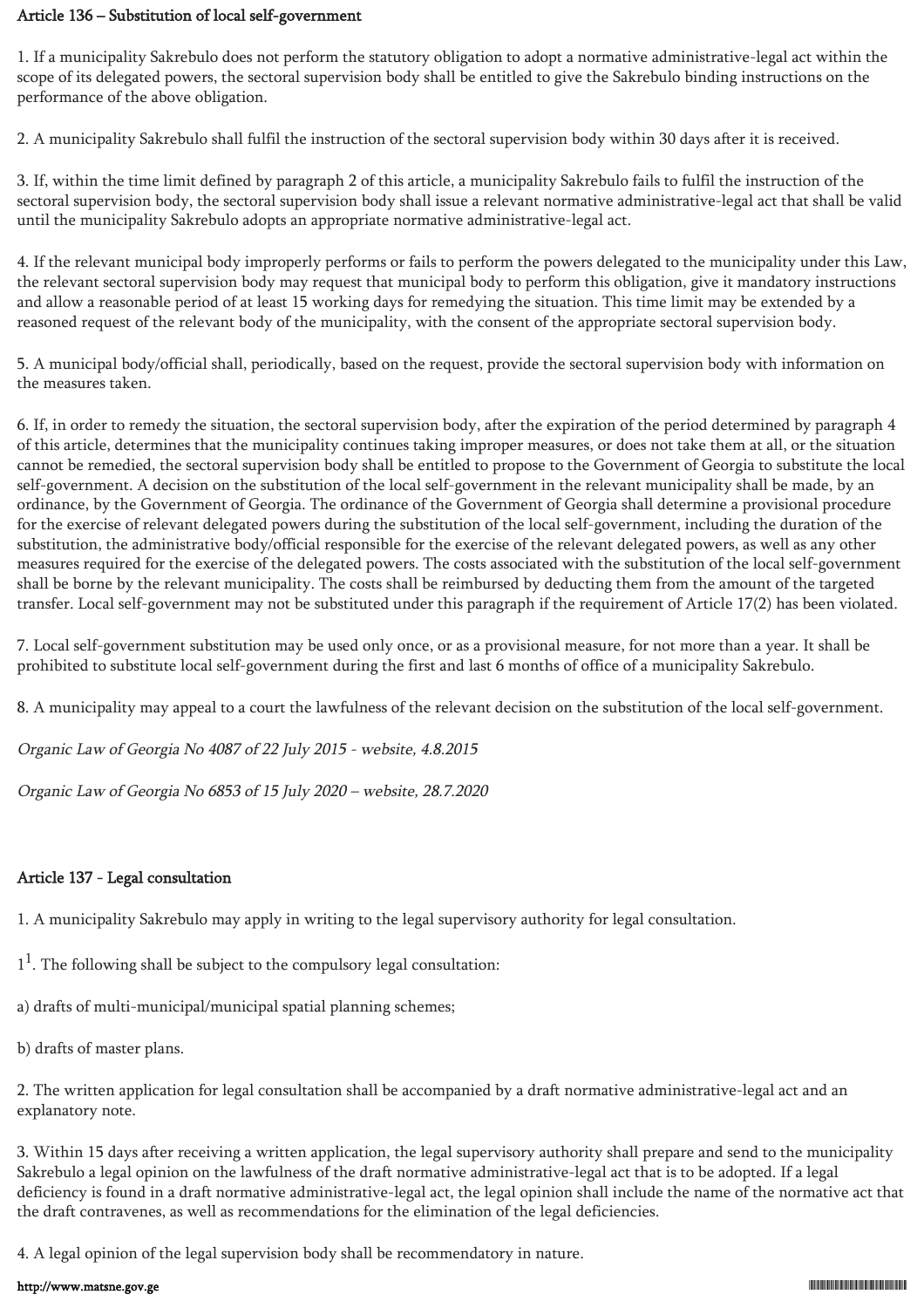#### Article 138 - Publicity of the activities of the state supervision body

1. Before 1 February every year, the state supervision body shall be obliged to draft and publish in the Legislative Herald of Georgia an official report on the work performed during the calendar year in the area of supervision.

2. The official report of the state supervision body shall include statistical information on the draft normative acts submitted for consultation to the relevant supervision authority, on the individual administrative-legal acts requested by it, a full list of the administrative-legal acts suspended, appealed and annulled during the supervision, also information on the decisions delivered by a court with regard to the appeals of the state supervision body. The procedure and form of drafting an official report of the state supervision body shall be approved by the Government of Georgia.

3. Within 15 days after drafting an official report, the state supervision body shall be obliged to submit it to the Government of Georgia and the Parliament of Georgia.

Organic Law of Georgia No 4087 of 22 July 2015 - website, 4.8.2015

### CHAPTER XVII – Audit of the Activities of Municipal Bodies

#### Article 139 - Ensuring the lawfulness and efficiency of the activities of municipal bodies

To ensure the lawfulness and efficiency of the activities of municipal bodies, the following shall be performed under the legislation of Georgia:

a) a state audit;

b) an independent audit;

c) an internal audit.

#### Article 140 - State audit, independent audit and internal audit of the activities of municipal bodies

1. The state audit of the activity of municipal bodies shall be carried out by the State Audit Service within the powers established by the Organic Law of Georgia on the State Audit Service.

2. By decision of a municipality Sakrebulo, an auditor invited under the legislation of Georgia, shall, not more than once in a year, carry out an independent audit of the activities of municipal bodies. A Sakrebulo shall carry out an independent audit at the request of at least one third of the members on the current list. A report and opinion of an independent auditor shall be submitted to the Sakrebulo, to the State Audit Service and shall be published.

3. An internal audit of the activities of the executive body of a municipality and of the City Hall shall be carried out according to the Law of Georgia on the Public Internal Financial Control and the statute of the City Hall. The subjects responsible for carrying out internal audits shall be designated by the Sakrebulo under the statute of the City Hall.

Organic Law of Georgia No 1251 of 26 July 2017 – website, 29.7.2017

Organic Law of Georgia No 3384 of 5 September 2018 – website, 24.9.2018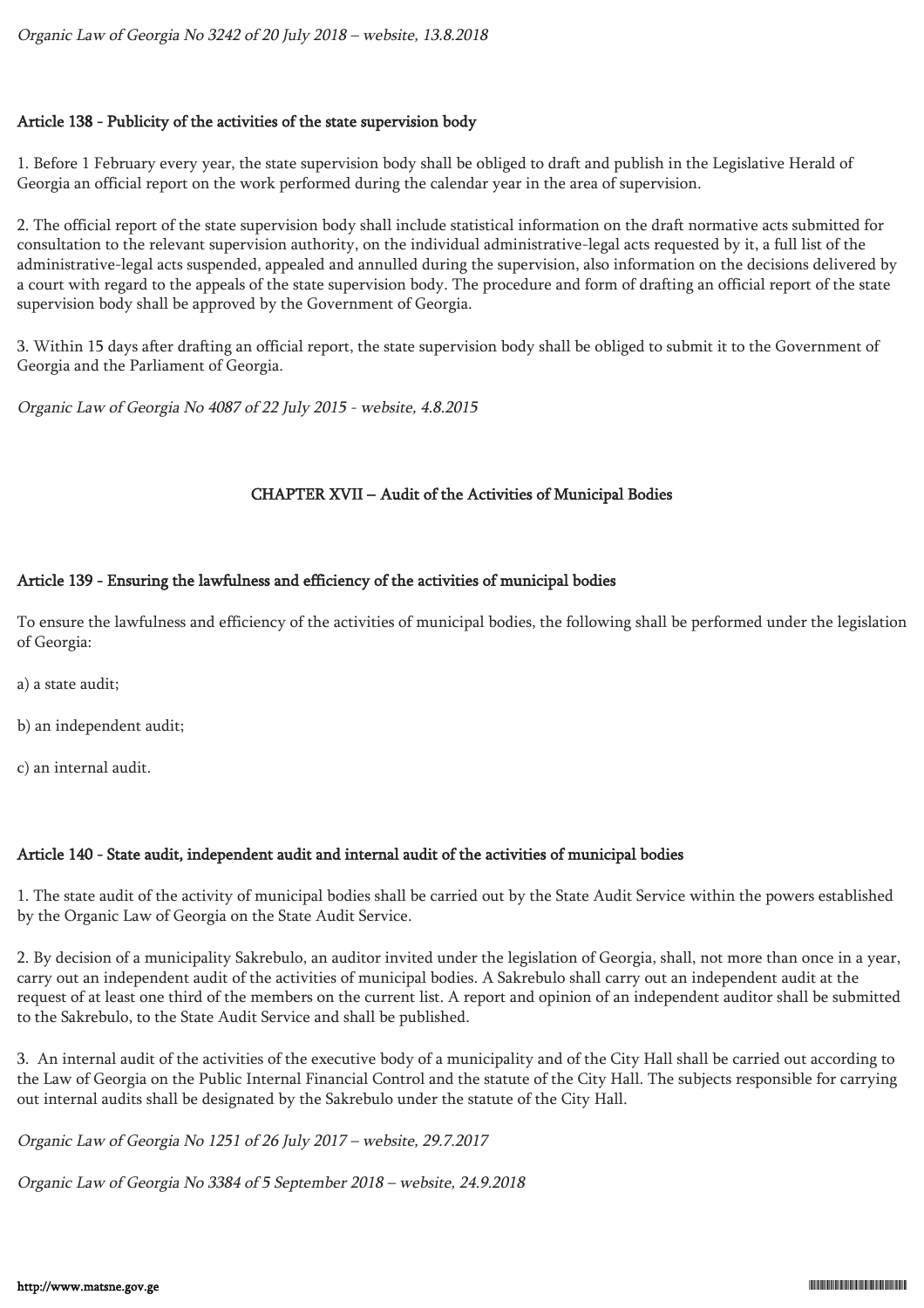#### Chapter XVIII – Direct State Governance; Dismissal of a Municipality Sakrebulo and Suspension of Its Activities;

### Premature Termination of Powers of a Municipality Sakrebulo and of the Mayor

Organic Law of Georgia No 1251 of 26 July 2017 – website, 29.7.2017

Organic Law of Georgia No 6853 of 15 July 2020 – website, 28.7.2020

#### Article 141 – Dismissal of a Sakrebulo and suspension of its activities

1. A Sakrebulo shall be dismissed or its activities shall be suspended in cases provided for by Article 52(1)(h) of the Constitution of Georgia if the actions of a municipality representative body endanger the sovereignty, territorial integrity of the state or the exercise of the Constitutional powers by public authorities.

2. The President of Georgia shall, upon recommendation of the Government of Georgia and with the consent of the Parliament of Georgia, issue a decree dismissing a municipality Sakrebulo or suspending its activities.

3. Dismissal of a municipality Sakrebulo or suspension of its activities shall respectively result in termination or suspension of powers of the Mayor.

Organic Law of Georgia No 1251 of 26 July 2017 – website, 29.7.2017

Organic Law of Georgia No 4965 of 18 September 2019 – website, 1.10.2019

Organic Law of Georgia No 6853 of 15 July 2020 – website, 28.7.2020

#### Article 142 - Premature termination of powers of a Sakrebulo and of the Mayor

1. The powers of Sakrebulo shall be terminated prematurely if:

a) the number of Sakrebulo members is reduced by more than half;

b) within 3 months after the beginning of a new budgetary year, the Sakrebulo fails to approve the municipal budget that has been drafted in the manner prescribed by the legislation of Georgia;

c) the Sakrebulo fails to meet for 6 consecutive months.

2. Powers of a Mayor shall be prematurely terminated in the case provided for in paragraph 1(b) of this article. The Government of Georgia shall, by an ordinance, make a decision on the early termination of the powers of a Sakrebulo or the Mayor.

Organic Law of Georgia No 1251 of 26 July 2017 – website, 29.7.2017

#### Article 143 - Introduction of direct state governance

1. A decision to introduce direct state governance shall be made by the Government of Georgia.

2. Direct state governance shall be exercised by a trustee appointed by the Government or a collegiate body - the ad hoc administration, or an official authorised under this Law.

3. The grounds for the introduction of direct state governance shall be:

a) dismissal of the Sakrebulo or suspension of its activities;

b) early termination of the powers of the Sakrebulo in cases stipulated by Article 142(1) of this Law.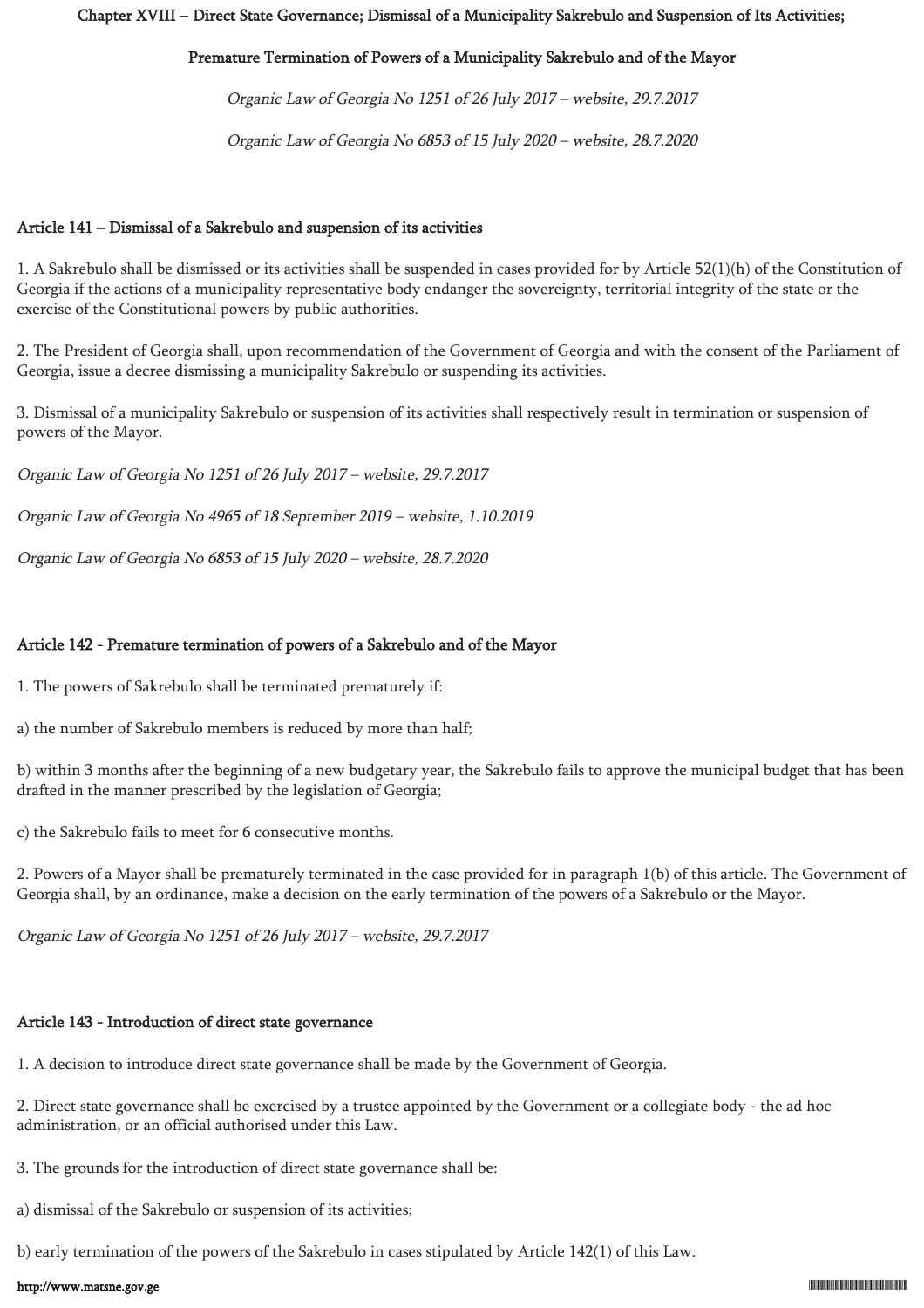4. When introducing direct state governance, a municipal budget shall be approved, by an ordinance, by the Government of Georgia upon the recommendation of the official/body exercising direct state governance.

#### Article 144 – Exercising direct state governance

1. When a municipality Sakrebulo is dismissed or its operation is suspended, direct state governance shall be exercised by a trustee of the Government appointed by the Government of Georgia, or by a collegiate body – the ad hoc administration.

2. Upon early termination of the powers of a municipality Sakrebulo based on Article 142(1)(a and c) of this Law, direct state governance shall be exercised by the current Mayor, and in the case provided for by Article 142(1)(b) of this Law, when the powers of the Mayor are terminated, the Government of Georgia shall task the current Mayor with the exercise of the powers of the trustee of the Government until the election of a new Mayor.

3. The official/body exercising direct state governance, shall exercise the municipality's own and delegated powers. The additional powers of this official/body and the procedure for exercising direct state governance shall be determined by the relevant statute that is approved by the Government of Georgia by an ordinance. The exercise of direct state governance shall, in the manner prescribed by an ordinance of the Government of Georgia, be supervised by the Government of Georgia or by the ministry authorised by the Government of Georgia.

4. The lawfulness of the decisions on the dismissal, suspension and early termination of the powers of municipal bodies may be appealed to a court according to the legislation of Georgia.

5. The decisions provided for by paragraph 4 of this article may be appealed by at least a quarter of the members of a Sakrebulo that has been dismissed, or the powers of which have been suspended or terminated, or by the Mayor of the respective municipality.

Organic Law of Georgia No 1251 of 26 July 2017 – website, 29.7.2017

Organic Law of Georgia No 6853 of 15 July 2020 – website, 28.7.2020

#### Article 145 – Time limits for exercising direct state governance

1. Direct state governance shall be exercised up to the day when the powers of the municipal bodies elected as a result of the byelections of the municipal bodies are recognised. If less than a year is left from the moment of early termination of the powers of municipal bodies to regular elections, direct state governance shall be exercised up to the day when the powers of the municipal bodies elected as a result of regular elections are recognised.

2. Where so provided for in this Chapter, if a municipality Sakrebulo and the Mayor are dismissed or their powers are prematurely terminated, the municipality Sakrebulo and the Mayor shall be elected for the period until the regular elections of the municipal bodies.

Organic Law of Georgia No 1251 of 26 July 2017 – website, 29.7.2017

Organic Law of Georgia No 6853 of 15 July 2020 – website, 28.7.2020

#### Section VII

#### REGIONAL ADVISORY COUNCIL

#### CHAPTER XIX – Status and Powers of Regional Advisory Councils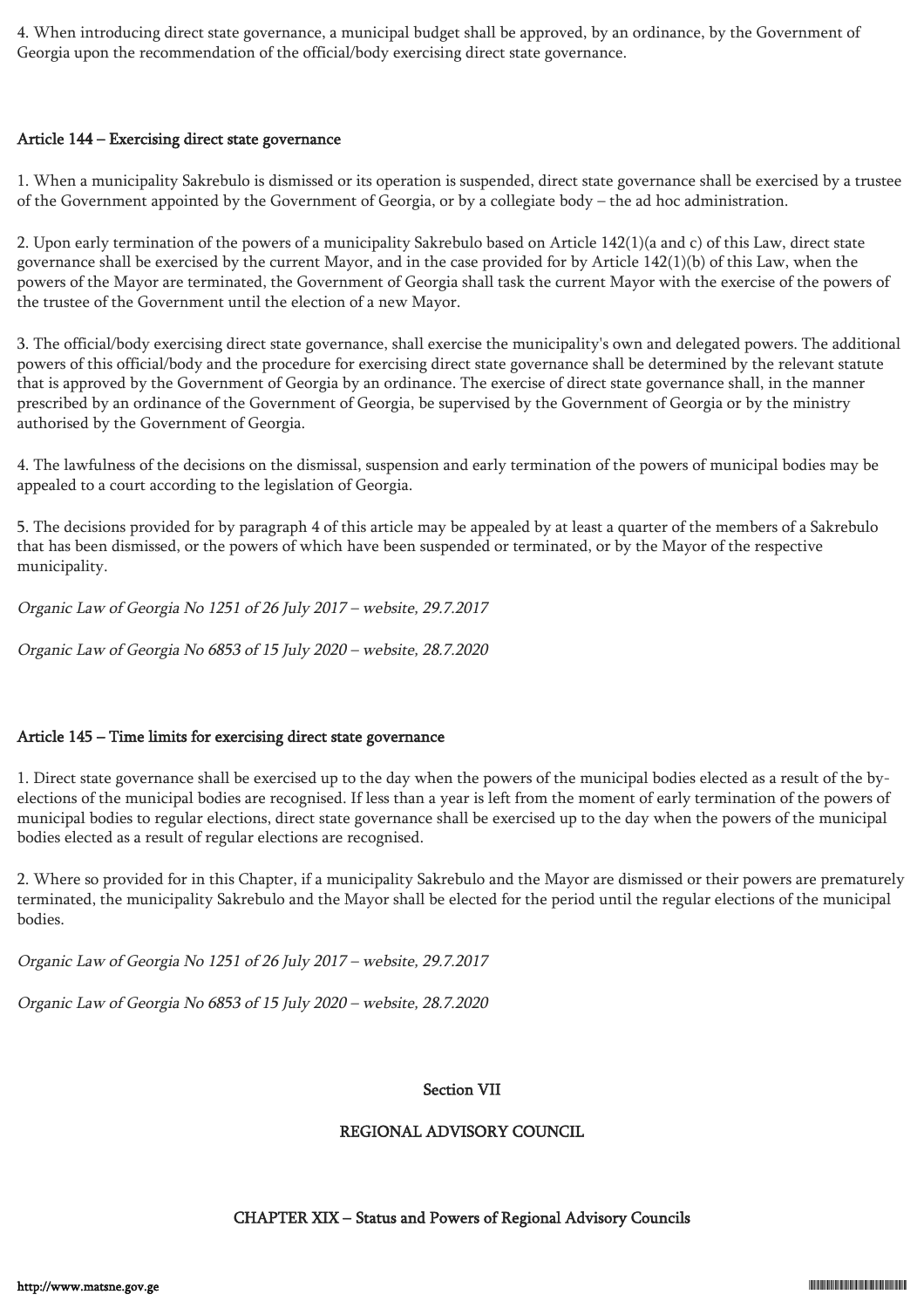#### Article 146 – Status of a Regional Advisory Council

1. The Regional Advisory Council shall be an advisory body of municipalities existing under the state trustee, which is established and operates under the procedure determined by this Law.

2. The purpose of the Regional Advisory Council shall be to ensure that the interests of the municipality are represented and considered in the planning and implementation of the development of the territory falling within the powers of the state trustee.

Organic Law of Georgia No 3462 of 20 September 2018 – website, 9.10.2018

#### Article 147 – Composition of the Regional Advisory Council

The state trustee and Mayors of all appropriate municipalities, Chairpersons of municipality Sakrebulos and Deputy Chairpersons of municipality Sakrebulos shall, by virtue of their positions, be members of the Regional Advisory Council.

Organic Law of Georgia No 2820 of 28 November 2014 - website, 3.12.2014

Organic Law of Georgia No 1251 of 26 July 2017 – website, 29.7.2017

Organic Law of Georgia No 3462 of 20 September 2018 – website, 9.10.2018

Organic Law of Georgia No 6853 of 15 July 2020 – website, 28.7.2020

#### Article 148 - Powers of the Regional Advisory Council

Powers of the Regional Advisory Council shall be as follows:

a) discussing projects and programmes to be carried out by the State in the relevant territory upon the recommendation of the state trustee, and their cost estimates;

b) discussing the socio-economic development strategy for the territory falling within the powers of the State trustee;

c) making recommendations for the state trustee in the planning and implementation of the development of the relevant territory.

Organic Law of Georgia No 3462 of 20 September 2018 – website, 9.10.2018

## Article 149 – Rules of operation of the Regional Advisory Council

1. The first session of the Regional Advisory Council shall be held within 60 days after the results of the elections of municipal bodies are officially declared.

2. Sessions of the Regional Advisory Council shall be convened and chaired by the state trustee. The Regional Advisory Council shall meet at least once every 3 months. The rules of operation of the Regional Advisory Council shall be determined by its statute. The statute of the Regional Advisory Council shall, with the consent of the Regional Advisory Council, be approved by the state trustee.

3. A session of the Regional Advisory Council shall be duly constituted if it is attended by more than half of its members.

- 4. A session of the Regional Advisory Council shall be recorded in the minutes of the session.
- 5. The Regional Advisory Council shall adopt recommendations by a majority of the members on its current list.
- 6. The operation of the Regional Advisory Council shall be organised by the administration of the state trustee.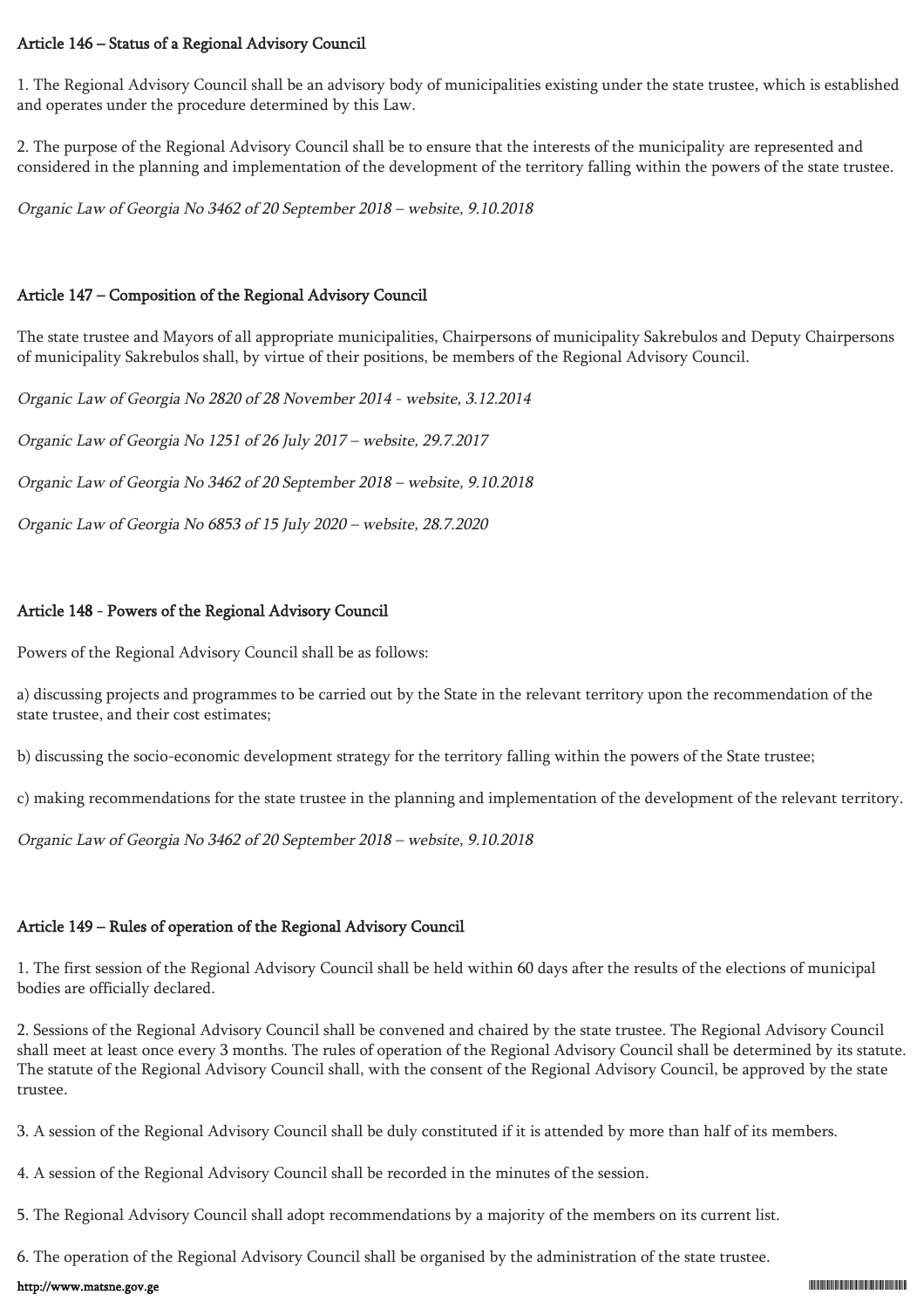Organic Law of Georgia No 2589 of 30 July 2014 - website, 11.8.2014

Organic Law of Georgia No 2820 of 28 November 2014 - website, 3.12.2014

Organic Law of Georgia No 3462 of 20 September 2018 – website, 9.10.2018

Organic Law of Georgia No 6853 of 15 July 2020 – website, 28.7.2020

#### Section VIII

#### TRANSITIONAL AND FINAL PROVISIONS

#### Chapter XX – Transitional Provisions

#### Article 150 - Local elections and term of office of local self-government bodies

1. The regular local elections of 2014, except for the municipalities abolished under Article 152 of this Law, shall be held in the municipalities and self-governing cities existing as of 1 January 2013, as well as in self-governing cities determined by Article 151(1) of this Law and new municipalities established under Article 152 of this Law.

2. During the regular local elections of 2014 the Sakrebulos and Gamgebelis/Mayors of the relevant municipalities shall be elected in accordance with this Law.

3. After the regular elections of local self-government bodies in 2014, the next regular elections of local self-government bodies shall be held in October 2017. The regular elections of local self-government bodies in 2017 shall be called 60 days before the elections by the President of Georgia with the counter signature of the Prime Minister of Georgia. The term of office of the Sakrebulo elected in 2014 shall expire when the powers of the appropriate Sakrebulo elected as a result of the regular Sakrebulo elections in 2017 are recognised. The term of office of a Gamgebeli/Mayor elected in 2014 shall expire upon the term of office of a respective Mayor elected as a result of the regular Mayoral elections in 2017 take effect.

Organic Law of Georgia No 1251 of 26 July 2017 – website, 29.7.2017

#### Article 151 - Self-governing cities and administrative centres of municipalities

1. The status of self-governing city has been assigned, by virtue of the Organic Law of Georgia of 2005 on Local Self-Government, and shall be assigned, by virtue of this Law, to the following cities: Tbilisi, Rustavi, Kutaisi, Poti and Batumi.

2. An administrative centre of a municipality (except for a self-governing city) shall be the administrative centre of the municipality existing before the regular local elections of 2014.

3. Administrative centre of a municipality established under Article 152 of this Law shall be determined according to Article 10 of this Law.

Organic Law of Georgia No 1251 of 26 July 2017 – website, 29.7.2017

#### Article 152 - Territorial optimisation of municipalities

1. The State Commission for Regional Development of Georgia established under Ordinance No 297 of the Government of Georgia of 28 September 2010 on the Approval of the Statute of the State Commission for Regional Development of Georgia ('the State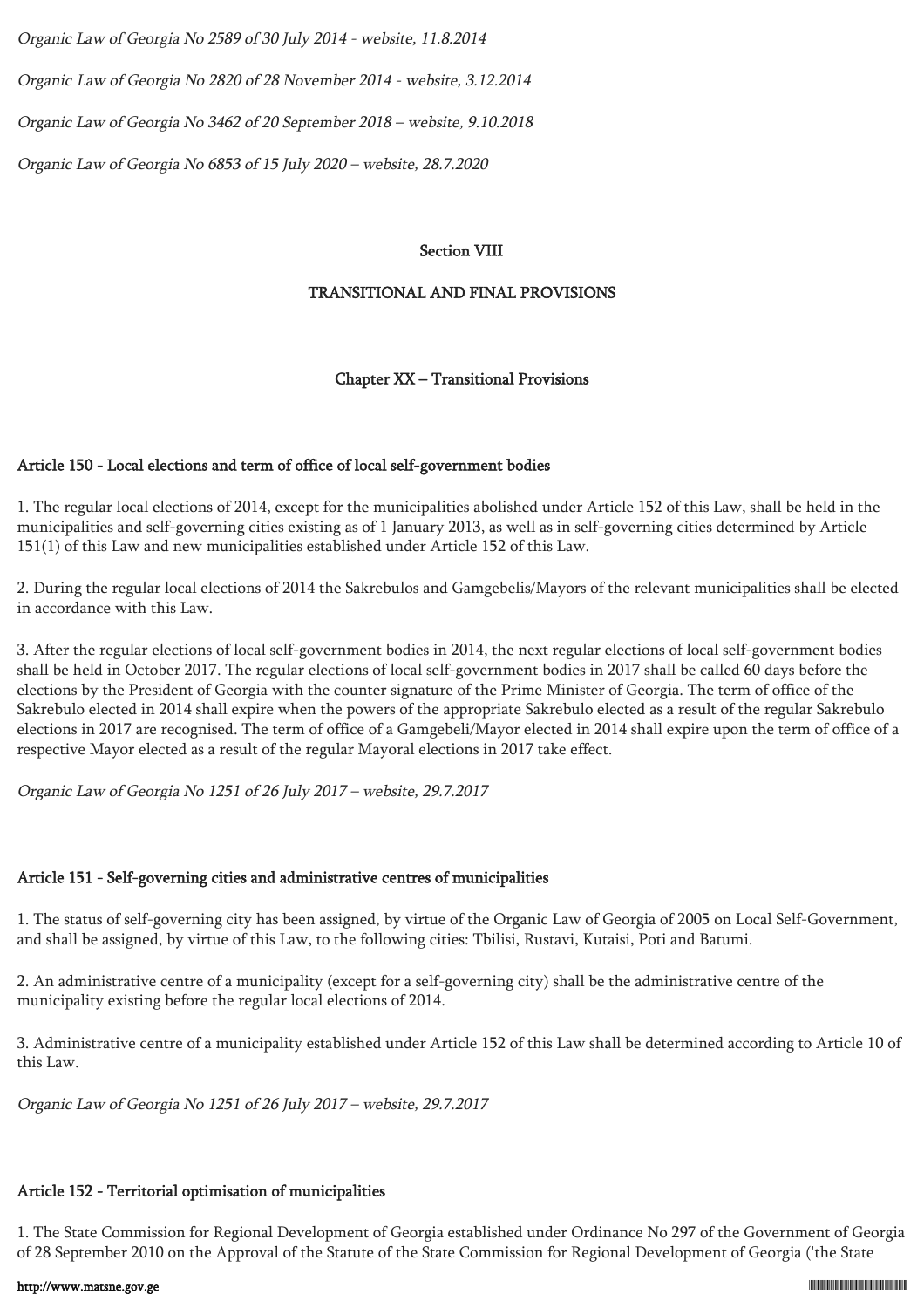Commission') shall:

a) within a month after this Law is published, design criteria for the territorial optimisation of municipalities;

b) based on the criteria for territorial optimisation of municipalities developed according to sub-paragraph (a) of this paragraph with respect to granting the status of a self-governing city to settlements that fall within the category of a city (Telavi, Ozurgeti, Zugdidi, Gori, Ambrolauri, Mtskheta and Akhaltsikhe), within 3 months after the publication of this Law, draft and submit to the Government of Georgia proposals for the establishment of new self-governing communities;

c) after the completion of the works provided for by sub-paragraph (b) of this paragraph, draft proposals for the territorial optimisation of other municipalities, and not later than a year before the regular local elections of 2017, submit to the Government of Georgia proposals on the splitting of those municipalities;

2. While drafting the proposals provided for by the paragraph 1(b-c) of this article, the State Commission shall be guided by the criteria developed according to paragraph 1(a) of the same article, and the requirements of Article 10 of this Law.

3. Taking into consideration the proposals drafted based on the paragraph 1(b-c) of this article, the Government of Georgia shall, in the manner prescribed by Article 10 of this Law, apply to the Parliament of Georgia with a recommendation to establish or abolish municipalities. The issue of separating the relevant municipalities in connection with granting of the status of a selfgoverning city under paragraph 1(b) of this article to the settlements falling within the category of a city (Telavi, Ozurgeti, Zugdidi, Gori, Ambrolauri, Mtskheta and Akhaltsikhe) shall be initiated in the Parliament of Georgia within 15 days after the application of the State Commission.

4. (Deleted – 26.7.2017, No 1251).

Organic Law of Georgia No 1251 of 26 July 2017 – website, 29.7.2017

### Article 153 - Measures to be implemented with regard to the entry into force of the Law

1. The State Commission shall prepare a provisional procedure for drafting budgets of the new municipalities established based on Article 152 of this Law, as well as for the allocation of budgetary receipts and payables; the procedure shall be in place up to the end of 2014, the Commission shall also develop the procedure for the allocation of property and liabilities among those municipalities.

2. The draft administrative-legal acts stipulated by paragraph 1 of this article shall be submitted for approval to the Government of Georgia not later than 31 May 2014.

3. In those self-governing units as a result of the abolition of which new municipalities are established under Articles 151 and 152 of this Law, an interim working group shall be set up before 1 May 2014 according to paragraph 1 of this article. The interim working group shall, based on the procedures approved by the Government of Georgia, ensure the drafting of proposals for the distribution of property and liabilities between municipalities and their submission to the Sakrebulo for approval. The Sakrebulo of the relevant municipality shall deliver a decision not later than by the regular elections of 2014.

4. To ensure immediate reflection of the budgetary receipts in the budgets of the new municipalities, the Ministry of Finance of Georgia shall take relevant measures until1 June 2014.

5. The first session of the Sakrebulo of a municipality elected at the regular local elections or 2014 shall be convened by the Central Election Commission of Georgia, within 30 days after summing up the final results of the elections.

6. Before 1 January 2014, the Ministry of Finance of Georgia and the Ministry of Regional Development and Infrastructure of Georgia shall ensure preparation of a provisional procedure for drafting the budgets for the period following the regular elections of 2014 of the municipalities established under Article 152 of this Law and its submission for approval to the Government of Georgia. The powers of the Sakrebulo of an existing municipality shall be terminated upon the first meeting of the newly elected Sakrebulo or of one of the Sakrebulos of the new municipalities established in the territory of the municipality.

7. Before 1 January 2018, municipalities shall ensure implementation of appropriate measures with regard to the optimisation of a joint stock company, a limited liability company, and a non-entrepreneurial (non-commercial) legal entity that fail to meet the requirements under Article  $106^1(1)$  of this Law.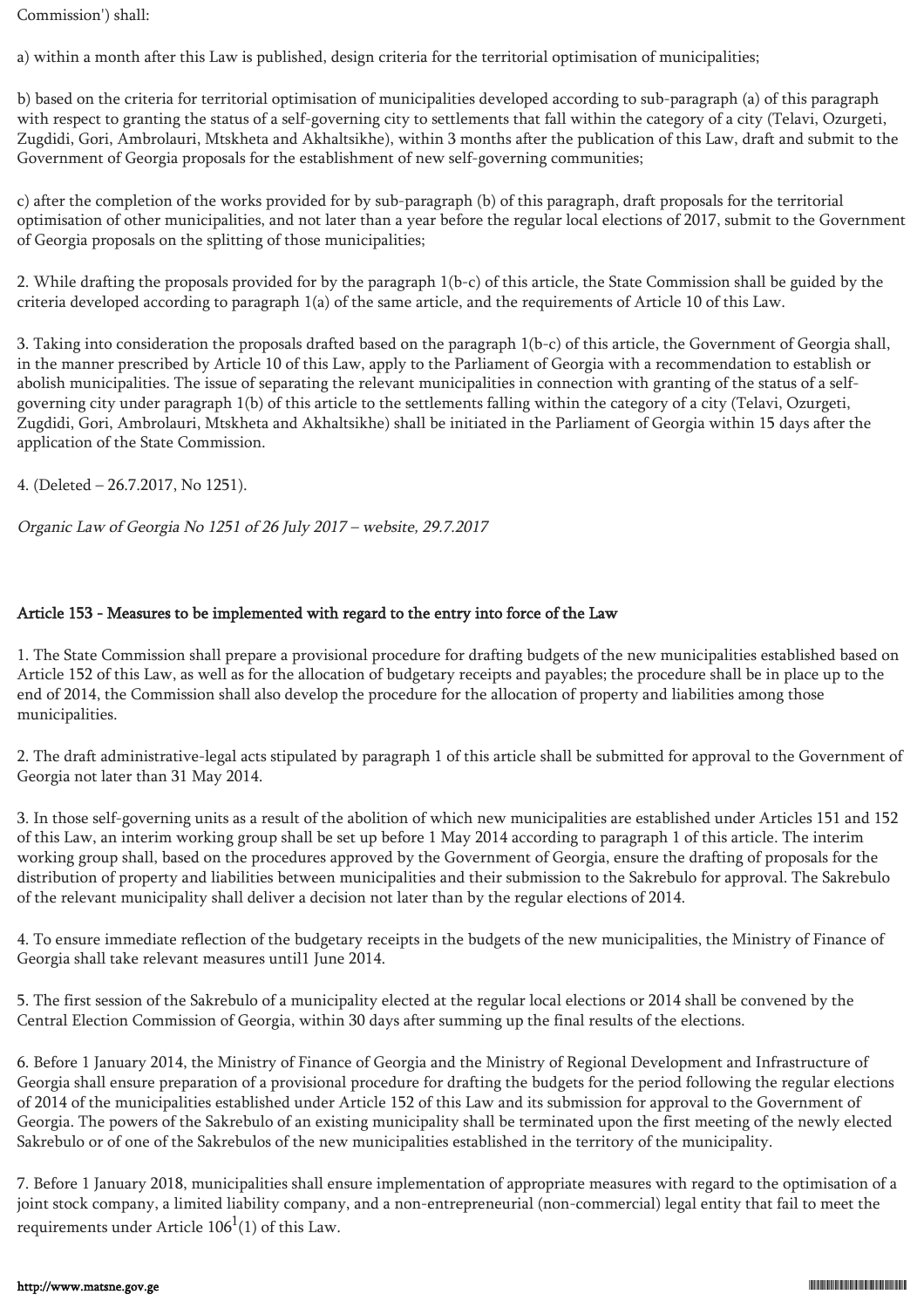### Article 154 – (Deleted)

Organic Law of Georgia No 2936 of 12 December 2014 - website, 24.12.2014

Organic Law of Georgia No 4018 of 14 December 2018 – website, 25.12.2018

### Article 155 - Determination of the total amount of non-financial assets

1. The percentage of the total volume of growth of non-financial assets in the total amount of the budgetary payables of the municipality planned for the same budgetary year shall not be less than the analogous annual average indicator of the 3 years preceding the planning year. In that case, the financial resources received/to be received by the municipality within a year in the form of targeted, special and capital transfers shall not be taken into consideration.

 $1<sup>1</sup>$ . Paragraph 1 of this article shall apply to legal relationships arising after 1 January 2015.

2. In cases provided for by this Law, if the requirements of paragraph 1 of this article apply to the municipalities established as a result of splitting of a municipality, the average indicator of the budgetary payables of the 3 years preceding the planning year shall be calculated using the data of the municipality that existed before the splitting.

3. A Municipality may only use the increased financial resources gained on the basis of an annual increase of forecast indicators (volume) of its own receivables included in the municipality budget (a positive difference between the own receivables included in the municipality budget for the planning budget year and the own receivables included in the approved municipality budget for the preceding year) to finance the payables connected with the increase of non-financial assets, except for funds necessary to provide care and maintenance, and operation of new infrastructure facilities (roads, sports and education institutions, and other facilities).

Organic Law of Georgia No 4087 of 22 July 2015 - website, 4.8.2015

Organic Law of Georgia No 5566 of 24 June 2016 - website, 11.7.2016

## Article 155 $^1$  – Measures and restrictions to be implemented for adhering to the limits of macroeconomic indicators determined under the legislation of Georgia

1. The Parliament of Georgia may, for adhering to the maximum limits of macroeconomic indicators determined under the Organic Law of Georgia on Economic Freedom, set limits by the Law of Georgia on the State Budget with respect to the major indicators of budgets of local self-governing units.

2. In the period of transition from the equalisation transfer system under Article  $114^5$  of the Budget Code of Georgia to the valueadded tax distribution system, municipalities shall be authorised, within the limits of their own receipts, to increase the assignments defined in the article of the economic classification of budget expenses as compared with the amount under the corrected plan of the current year budget by not more than the percentage of the forecasted nominal growth of the Gross Domestic Product (GDP) for a year to be planned.

3. The restriction under paragraph 2 of this article shall not apply to the case where the functions of a municipality have been increased compared to a previous year as a result of changes made by the Parliament of Georgia to the legislation of Georgia.

Organic Law of Georgia No 100 of 16 December 2016 - website, 23.12.2016

Organic Law of Georgia No 4018 of 14 December 2018 – website, 25.12.2018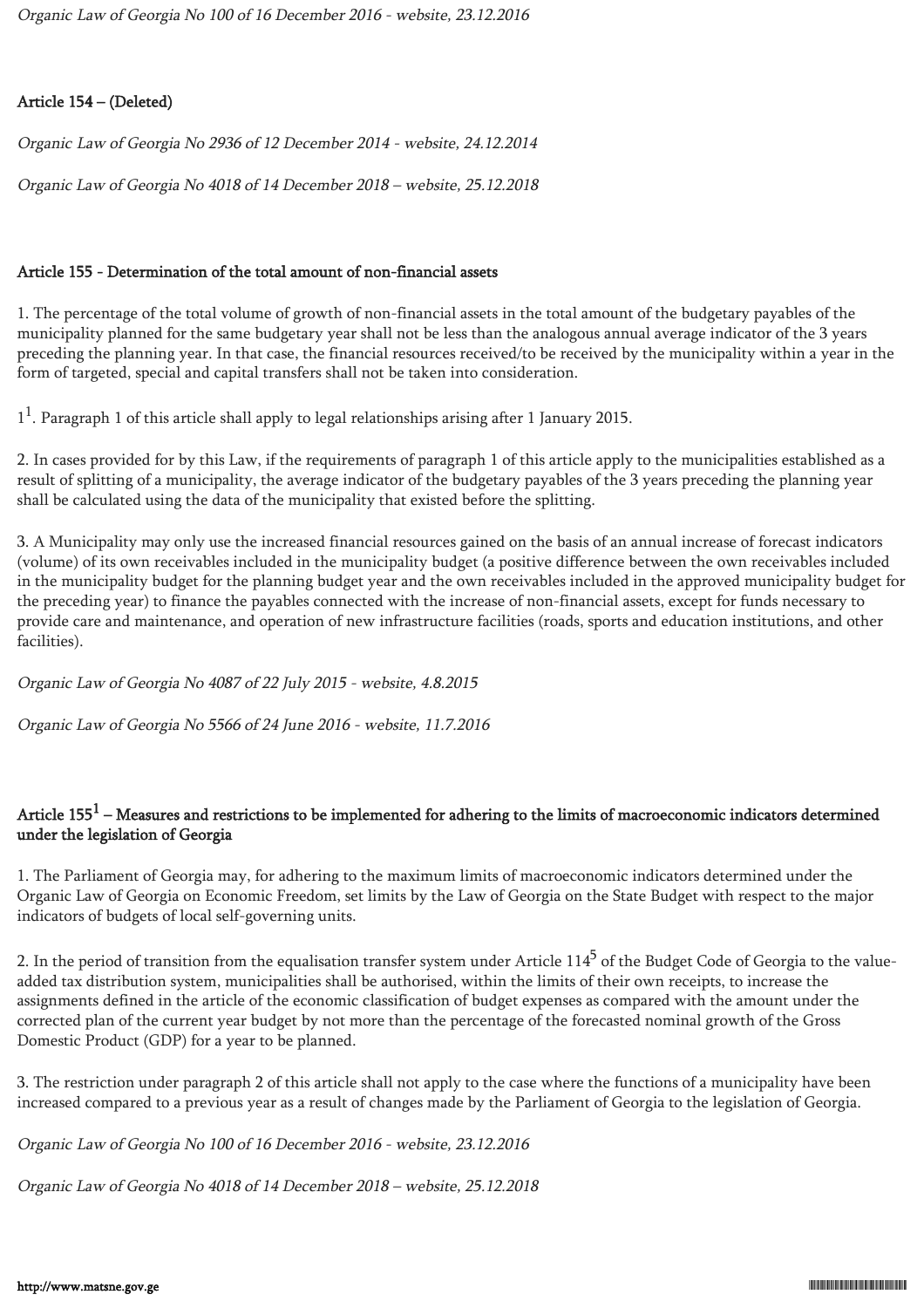### Article 156 – Provisional rules for determining the number of public servants in the local self-government and compensating for the costs of members of a municipality Sakrebulo

1. The number of public servants in a local self-government provided for by the staff lists of the public servants of the Gamgeoba/City Hall and Sakrebulo shall be at least 30 units. In those municipalities where the number of constituents is less than 45 000, the number of public servants shall not exceed a sum calculated by adding the minimum number of public servants (30 staffing positions) to the product of the number of majoritarian districts determined by the relevant Sakrebulo for the 2014 local elections and the ratio of 3.2, and to1 staffing position for each 450 constituents registered in the self-governing unit. In the municipalities where the number of constituents is more than 45 000, the number of public servants shall not exceed a sum that is calculated by adding the minimum number of public servants (30 staffing positions), to the product of the number of majoritarian districts determined by the relevant Sakrebulo for the 2014 local elections and the ratio of 2.3, and to 1 staffing position for each 500 constituents registered in the self-governing entity.

2. The number of persons in a municipality employed under labour contracts shall be determined in accordance with the Law of Georgia on Remuneration of Labour in Public Institutions.

 $2<sup>1</sup>$ . The number of persons in a municipality employed under labour contracts during the period from 1 July 2017 to 31 December 2017 may only exceed the limited number permitted by paragraph 2 of this article when persons on the staff list before 1 July 2017 are employed under labour contracts.

 $2^2$ . Considering paragraph  $2^1$  of this article, the total number of persons on the staff list of a municipality Gamgeoba/City Hall and the Office of Sakrebulo, and persons employed under labour contracts during the period from 1 July 2017 to 31 December 2017 shall not exceed the sum of the limited numbers permitted by paragraphs 1 and 2 of this article.

3. The remuneration costs for the public servants of Gamgeoba/City Hall and Sakrebulo may not exceed 25% of the costs provided for by the budget of the municipality.

4. Paragraphs 1-3 of this article shall not apply to the self-governing city Tbilisi, as well as to the municipalities of Akhalgori, Eredvi, Kurta, Tighvi and Azhara.

5. According to Article 41(3), the monthly amount of the reimbursable costs for the member of a municipality Sakrebulo who is not an official of the municipality Sakrebulo, shall not exceed 15% of the maximum amount of the salary of the chairperson of that municipality Sakrebulo. The costs of business trips shall not be included in the monthly amount of reimbursable costs. The above restriction shall not apply to members of the Tbilisi Sakrebulo.

Organic Law of Georgia No 2820 of 28 November 2014 - website, 3.12.2014

Organic Law of Georgia No 4087 of 22 July 2015 - website, 4.8.2015

Organic Law of Georgia No 1251 of 26 July 2017 – website, 29.7.2017

Organic Law of Georgia No 1837 of 22 December 2017 – website, 29.12.2017

# Article 156 $^{\rm 1}$  – Provisional rule for establishing a legal entity under public law by a municipality

1. In order for a municipality to exercise its own powers efficiently, the Sakrebulo of the municipality shall be authorised to establish a legal entity under public law in a settlement/a part of a settlement/an aggregation of settlements included within the administrative boundaries of the municipality, which will be authorised to exercise the following powers under Article 16(2) of this Law within the territory concerned: collection of local fees; equipment of the territory with amenities and development of the appropriate engineering infrastructure; cleaning of streets, parks, gardens and other public places; municipal waste management; management of motor roads of local significance; provision of parking places for motor vehicles; issuance of construction permits; exercise of public supervision over construction; administration of placement of outdoor advertisement.

2. The municipality Sakrebulo shall also be authorised, by the regulations of a legal entity under public law, to grant the legal entity under public law defined by paragraph 1 of this article, in addition to the powers under the same paragraph, authority to exercise also the following powers provided for in Article 16(2) of this Law: provision of outdoor lighting; regulation of traffic on roads of local significance; organisation of municipal transportation services for the population; administration of street trading; arrangement of exhibitions, marketplaces and fairs; greening of streets, parks, gardens and other public places; making of decisions with regard to the issues related to stray animals; development of the appropriate infrastructure for persons with disabilities,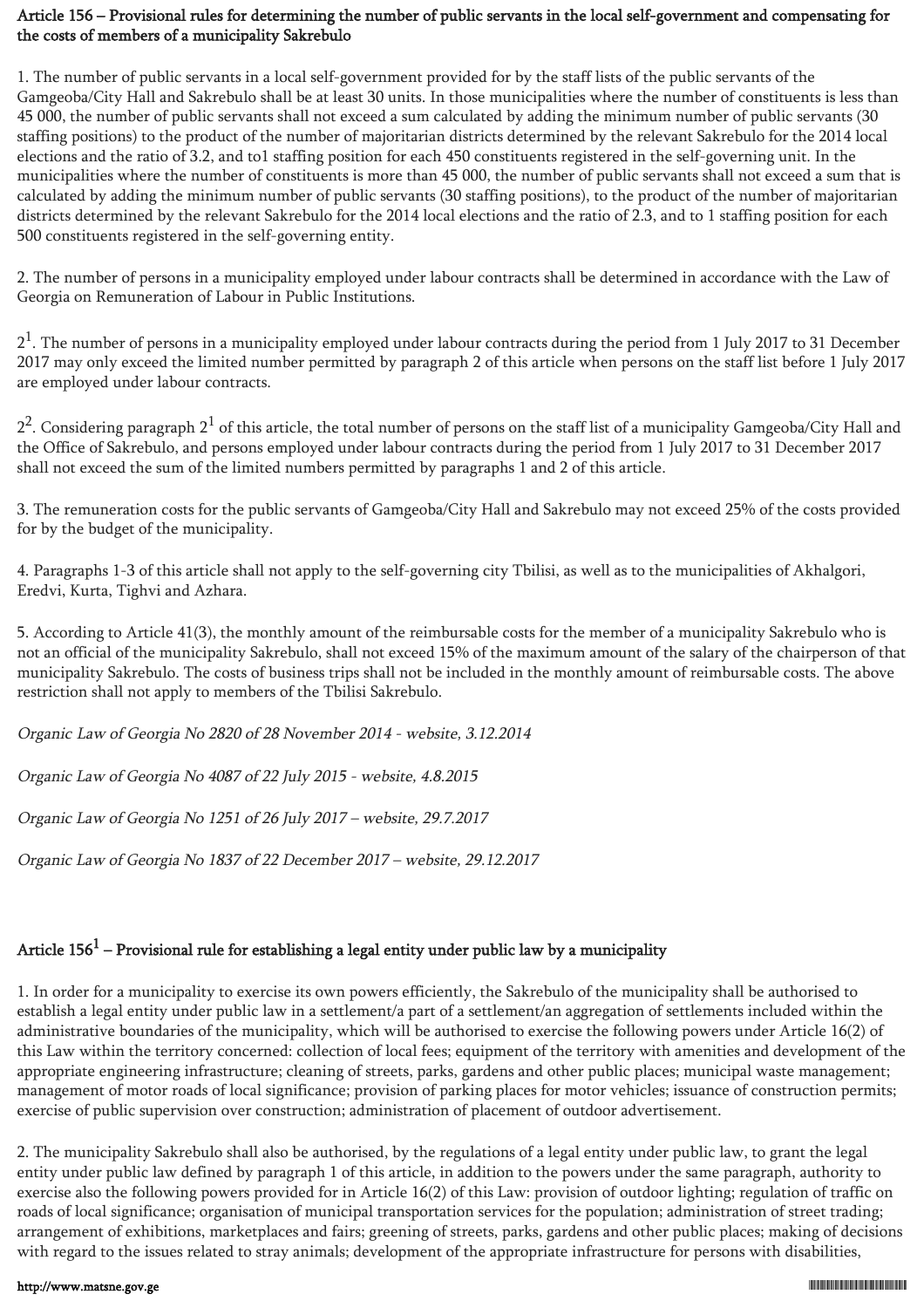children and elderly people at facilities of local significance, including insurance of appropriate adaptation and equipment of public areas and municipal transport.

3. Decisions regarding the establishment, reorganisation and liquidation of a legal entity under public law defined by this article, and regarding the approval of its regulations shall be made by the municipality Sakrebulo upon recommendation of the municipality Mayor.

4. The municipality Sakrebulo shall be authorised, upon recommendation of the municipality Mayor, to determine for a legal entity under public law the amount of fees for the activities, services and/or expedited services defined under the regulations of the legal entity under public law.

5. A legal entity under public law established by a municipality shall be authorised to exercise the powers provided for by Article 16(4) of this Law under the procedure determined by the legislation of Georgia, and to perform the activities defined by the respective law and/or its regulations.

6. The management scheme of a legal entity under public law established by a municipality shall be defined by the regulations of the legal entity under public law.

7. The head of a legal entity under public law established by a municipality shall be appointed to and dismissed from the post by the municipality Mayor.

8. For a legal entity under public law established by a municipality to exercise its powers, by decision of the municipality Mayor, property of the municipality shall be transferred to the legal entity under public law with a right to use.

9. A decision made by a legal entity under public law established by a municipality shall be appealed to the municipality Mayor, under the procedure determined by the legislation of Georgia.

10. If a legal entity under public law established by a municipality is liquidated, the remaining property shall be transferred to the ownership of the municipality.

11. A settlement/a part of a settlement/an aggregation of settlements to be included within the administrative boundaries of a municipality provided for by paragraph 1 of this article shall be defined by the Government of Georgia by agreement with the municipality.

Organic Law of Georgia No 5994 of 29 May 2020 – website, 10.6.2020

#### Article 157 - Training of public servants of local self-government

The Ministry of Regional Development and Infrastructure of Georgia shall draft proposals for developing a system of continuous training of public servants of local self-government, and submit them for review to the Government of Georgia not later than 1 May 2014.

### Article 158 - Logistical support of newly established municipalities

1. The accommodation (if necessary, transfer of relevant buildings, construction of new buildings, repair and rehabilitation of municipal-owned buildings) and logistical support of the bodies of the municipalities established under Article 152 of this Law shall be provided by the Government of Georgia.

2. To perform the work provided for by paragraph 1 of this article, relevant activities works shall, by decision of the Government of Georgia, be carried out by the Ministry of Regional Development and Infrastructure, the Ministry of Finance and the Ministry of Economy and Sustainable Development of Georgia, within their competencies.

#### Article 159 - Ensuring the development of infrastructure in the territory of a municipality

To ensure the exercise by a municipality of its powers, on the initiative of the municipality and upon the instructions of the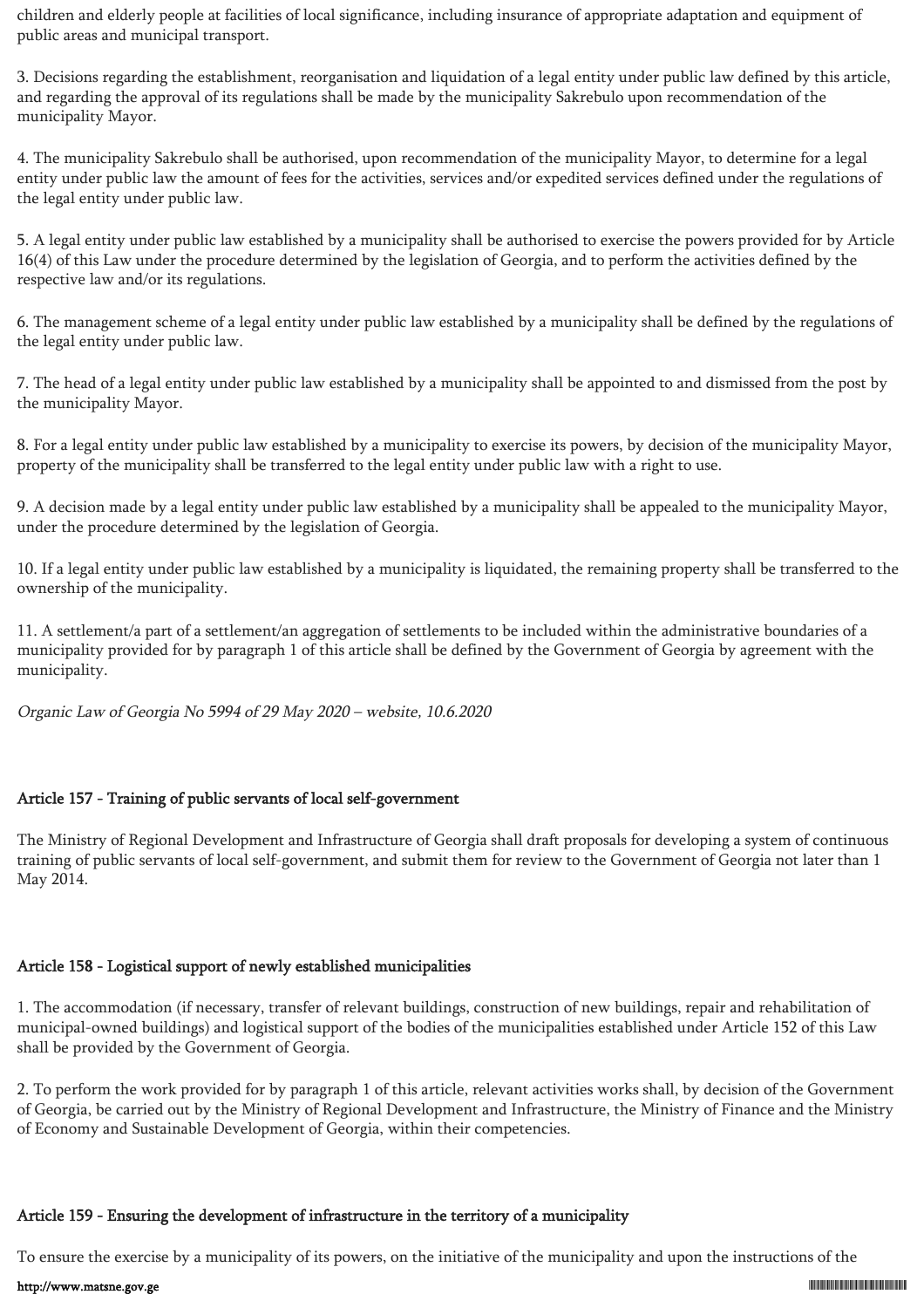Government of Georgia, the relevant public agency shall be entitled to implement infrastructure projects that are necessary for the exercise by the municipality of its powers.

#### Article 160 - Ensuring the preparation of cartographic materials for the determination of administration boundaries of municipalities

The Ministry of Justice of Georgia shall:

a) before 31 December 2017, submit to the Government of Georgia for approval, the procedure for determining the administrative boundaries of the Municipalities;

b) before 1 June 2014, submit for approval to the Government of Georgia, the relevant state target programme for the purpose determined by sub-paragraph (a) of the same article.

Organic Law of Georgia No 1251 of 26 July 2017 – website, 29.7.2017

#### Article 161 - Validity of legal acts during the transitional period

1. Before the bodies of the municipalities established under Article 151(1) and 152 adopt relevant normative acts, the administrative-legal acts of those self-governing units after the splitting in which the new municipalities were established, shall apply across the administrative territories of these municipalities.

2. Before the Tbilisi Sakrebulo adopts relevant normative acts, the normative acts of the Tbilisi City Hall and of the Government of Tbilisi shall retain their force.

## Article  $161^1$  – Other own powers of municipalities

Own powers of the municipalities defined by Article 141(13) of the Code of Spatial Planning, Architectural and Construction Activities of Georgia shall also be the powers provided for in Article 141(13) and (20) of the aforementioned Code.

Organic Law of Georgia No 5730 of 20 February 2020 – website, 24.2.2020

## Article 162 - Time frames for the transfer of agricultural land to municipalities

 The Ministry of Justice of Georgia, the Ministry of Regional Development and Infrastructure of Georgia, the Ministry of Economy and Sustainable Development of Georgia and the Ministry of Finance of Georgia shall, before 1 January 2017, draft and submit for approval to the Government of Georgia relevant schedules and procedures for the time frames of the transfer of agricultural land to municipalities.

## Article 163 - Terms for the exercise of powers relating to the provision of water supply and sewerage services by a municipality

1. Within the powers stipulated by Article 16(2)(h) of this Law, a municipality shall provide water supply and sewerage services through appropriate licensed entities under private law in the settlements where the relevant licensed provider does not deliver the above services.

2. The terms of legal relations between a municipality, the Georgian National Energy and Water Supply Regulatory Commission and providers represented by entities under private law shall be determined by the relevant legislative act, within the powers stipulated by Article 16(2)(h) of this Law.

3. The draft legislative act determined by paragraph 2 of this article shall, before 1 July 2015, be prepared by the Ministry of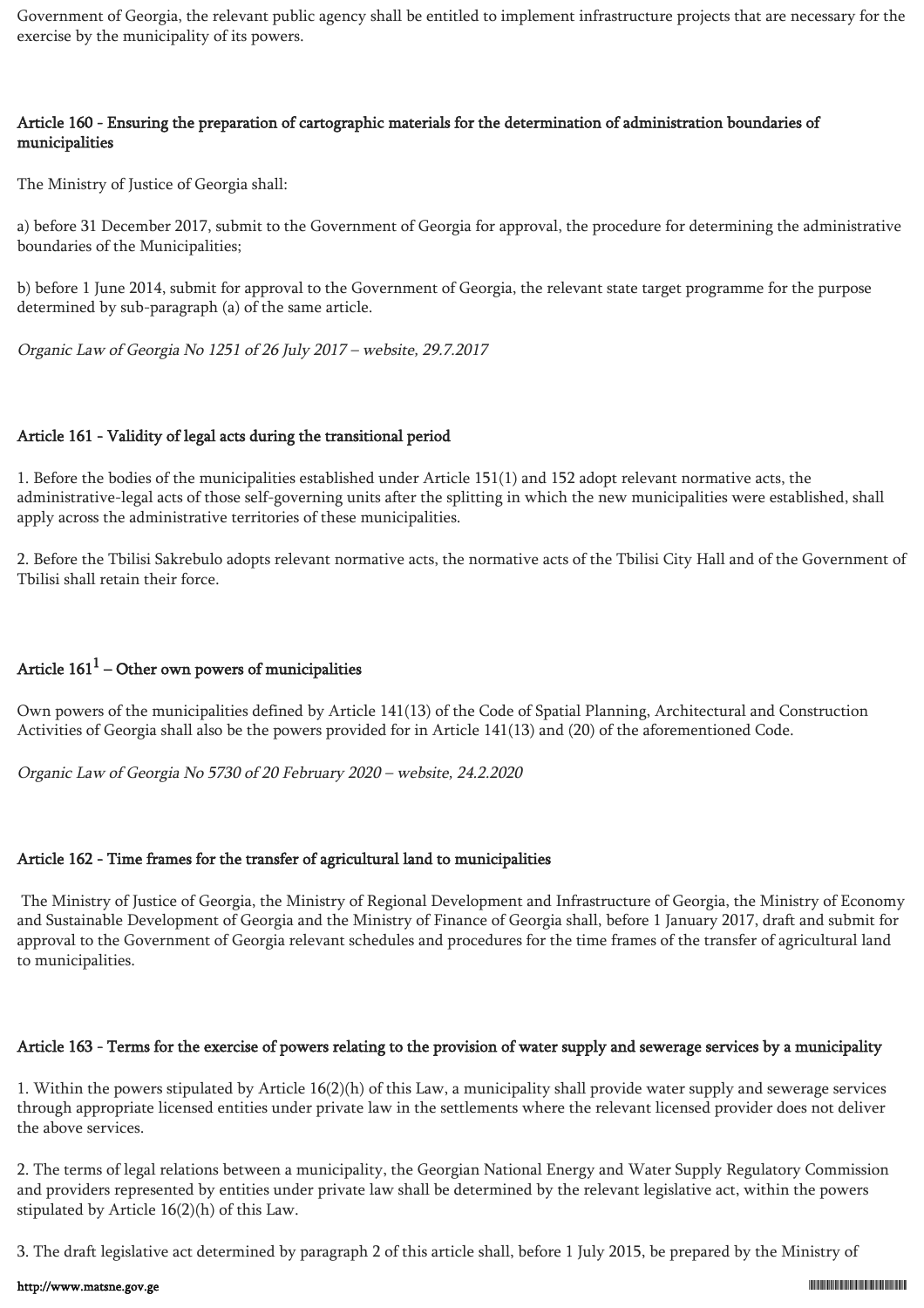Regional Development and Infrastructure, and be submitted to the Parliament of Georgia by the Government of Georgia.

Organic Law of Georgia No 2589 of 30 July 2014 - website, 11.8.2014

Organic Law of Georgia No 2973 of 25 December 2014 - website, 30.12.2014

# Article  $163^1$  - Interim procedure for ensuring fire safety and protection of populations and territory in emergency situations in municipalities

1. Before 10 January 2015, a municipality shall be responsible for ensuring fire safety and protection of the population and territory in emergency situations. These powers shall be exercised by a municipality as its own powers, in accordance with the legislation of Georgia.

2. The powers prescribed by paragraph 1 of this article shall be exercised in municipalities split according to the Resolution No 2205-IIს of 4 April 2014 of the Parliament of Georgia on Splitting of Municipalities and on the Establishment of Self-Governing Communities – Municipalities only by the relevant self-governing city within the administrative boundaries of the municipality abolished as a result of the splitting.

3. The servants working in the relevant structural unit/structural sub-unit of the municipality that exercises the powers prescribed by paragraph 1 of this article shall not be subject to the limitation of the number of municipal servants provided for by Article 156(1) of this Law. The quantitative limitation of the officials provided for by Article 52(2) of this Law shall not apply to the head of the relevant structural unit of a municipality.

Organic Law of Georgia No 2585 of 30 July 2014 - website, 11.8.2014

# Article 163<sup>2</sup> - Procedure for changing or cancelling the purchase of the property of Tbilisi, privatised in the form of an auction, for the recipient of the property of Tbilisi transferred with the right to use or with the right of management the condition(s) relating to that property

The Government may apply to the Tbilisi Sakrebulo to change or cancel the purchase of the property of Tbilisi, privatised in the form of an auction, for the recipient of the property of Tbilisi transferred with the right to use or with the right of management of the condition(s) relating to that property if the property of Tbilisi was privatised, transferred with the right to use or with the right of management before 31 December 2013.

Organic Law of Georgia No 3977 of 8 July 2015 – website, 20.7.2015

## Article  $163<sup>3</sup>$  – Procedure for changing or cancelling for a purchaser of Tbilisi property privatised through an auction process, or for a beneficiary of Tbilisi property transferred with a right to use or with a right of management of a condition (conditions) with regard to this property, on the basis of the epidemic and/or pandemic caused by the novel coronavirus (COVID-19)

on the basis of the epidemic and/or pandemic caused by the novel coronavirus (COVID-19), the government may, during the epidemic and/or pandemic or after its end, not later than 1 July 2021, apply to the Tbilisi Sakrebulo for changing or cancelling the investment condition, and/or changing the financial condition with regard to the property for a purchaser of Tbilisi property privatised through an auction process, or for a beneficiary of Tbilisi property transferred with a right to use or with a right of management.

Organic Law of Georgia No 5891 of 23 April 2020 – website, 24.4.2020

Organic Law of Georgia No 80 of 5 January 2021 – website, 6.1.2021

Article  $163^4$  – Procedure for changing or cancelling for a purchaser of a municipality (other than Tbilisi) property privatised through an auction process, or for a beneficiary of a municipality (other than Tbilisi) property transferred with a right of use or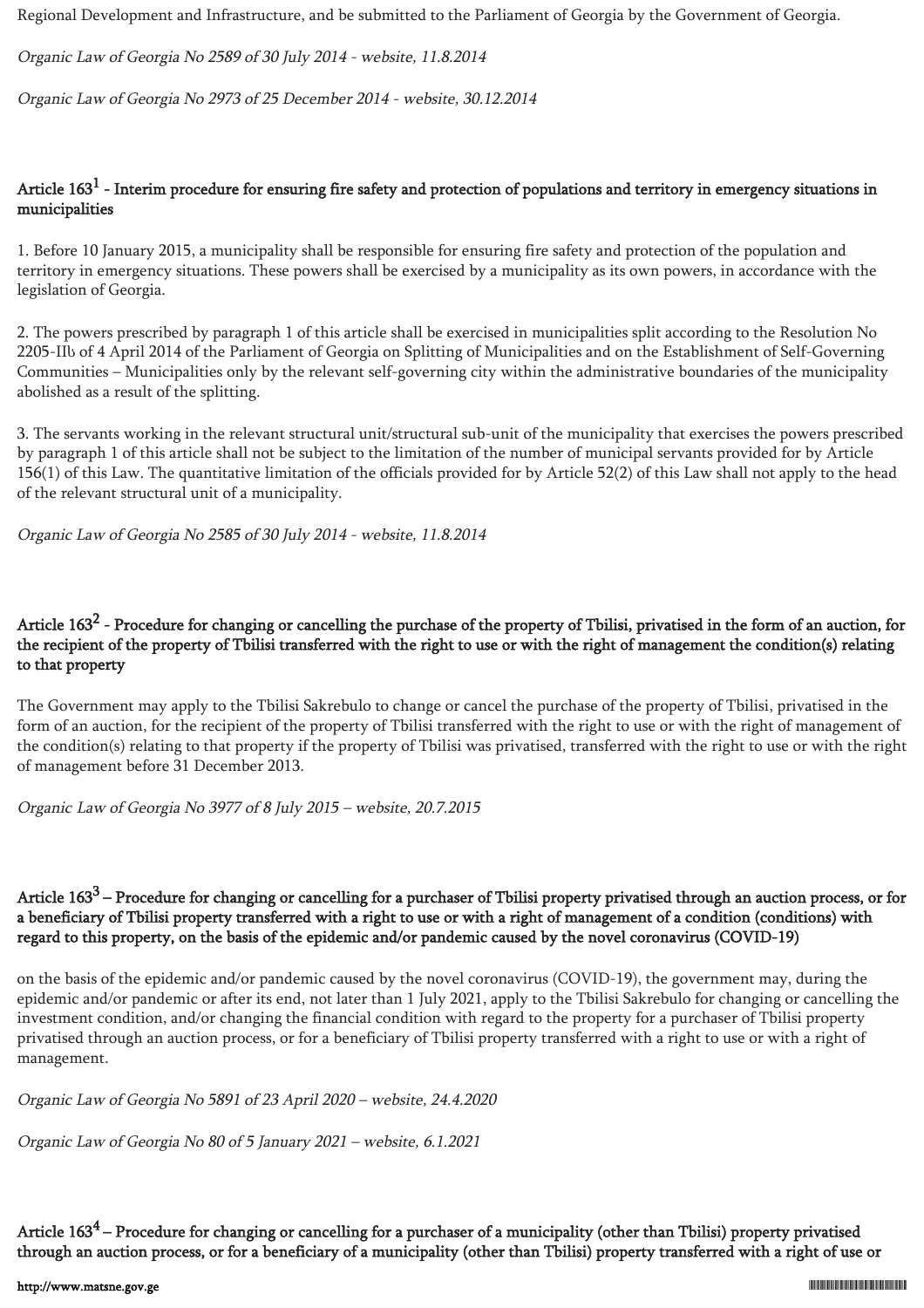## with a right of management of a condition (conditions) with regard to this property, on the basis of the epidemic and/or pandemic caused by the novel coronavirus (COVID-19)

1. The municipality (other than Tbilisi) mayor may, not later than 1 October 2021, considering the interest of the municipality, in accordance with Article 398 of the Civil Code of Georgia, make the decision, with the consent of the Municipality Sakrebulo, for a purchaser of a municipality (other than Tbilisi) property privatised through an auction process, and for a beneficiary of a municipality (other than Tbilisi) property transferred with a right to use or with a right of management:

a) on changing the investment condition related to this property, including on prolonging the period for the fulfilment of the investment condition related to this property;

b) on cancelling the obligation performance of which no longer is of relevance;

c) on softening a financial condition defined by the contract, including on exempting from a penalty defined by the contract.

2. A decision of the municipality (other than Tbilisi) mayor provided for by paragraph 1 of this article may be made if the failure to fulfil a condition defined by the contract or the hindrance to its fulfilment is resulted directly from the regulatory standards established due to the epidemic and/or pandemic caused by the novel coronavirus (COVID-19).

3. The type and the measure of a privilege defined by a decision of the municipality (other than Tbilisi) mayor provided for by paragraph 1 of this article must be proportionate to the impact that the regulatory standards referred to in paragraph 2 of this article have made on the fulfilment of the investment or financial condition.

4. A decision of the municipality (other than Tbilisi) mayor provided for by paragraph 1 of this article shall not imply a reduction in the cost to be paid in return for the transfer of property right.

Organic Law of Georgia No 413 of 18 March 2021 – website, 22.3.2021

## Article 163<sup>5</sup> – Temporary procedure for changing or cancelling the condition/conditions for purchasing property of Tbilisi within the administrative boundaries of Tbilisi, for transferring it with a right of use or with a right of management, and for forgiving an unpaid surcharge imposed/a surcharge to be imposed for failure to fulfil the condition/conditions

The decision on changing or cancelling the condition/conditions for purchasing property of Tbilisi within the administrative boundaries of Tbilisi, for transferring it with a right of use or with a right of management, and on forgiving an unpaid surcharge imposed/a surcharge to be imposed for failure to fulfil the condition/conditions shall be made by the government, with the consent of the Tbilisi Sakrebulo, on the basis of a reasonable request applied to it by a purchaser of the Tbilisi property concerned, by a beneficiary with a right of use or a beneficiary with a right of management if the condition/conditions should have been fulfilled on the plot of land or in the area of the building regulatory plan/detailed development plan where the facility accepted into service in accordance with Article 141 $^3$  of the Code of Georgia on Spatial Planning, Architectural and Construction Activities, or Article  $103<sup>1</sup>$  of the Product Safety and Free Movement Code is located.

Organic Law of Georgia No 728 of 12 July 2021 – website, 14.7.2021

# Article 164 – Exercising local self-government in the occupied territories of Georgia

1. The local authorities established in the municipalities of Akhalgori, Eredvi, Kurta, Tighva and Azhara as a result of the 2006 elections of local representative bodies, including Gamgeobas and territorial bodies of self-governing units, shall exercise their powers before Georgia regains its jurisdiction over these territories, and before local authorities are established in those territories in the manner prescribed by the legislation of Georgia.

2. Unless otherwise provided for by this article, the powers of the municipalities of Akhalgori, Eredvi, Kurta, Tighva and Azhara, the structure of their bodies, powers and the rules of operation shall be determined by this Law. The powers of a territorial body of a self-governing unit shall, according to paragraph 3 of this article, be determined by the statute of a municipality Gamgeoba. Sakrebulos of the municipalities of Akhalgori, Eredvi, Kurta, Tighva and Azhara may not establish new territorial bodies of selfgoverning units, and the Gamgebelis of the same municipalities may not appoint their representatives.

3. The bodies of the municipalities of Akhalgori, Eredvi, Kurta, Tighva and Azhara may, in the territories of other municipalities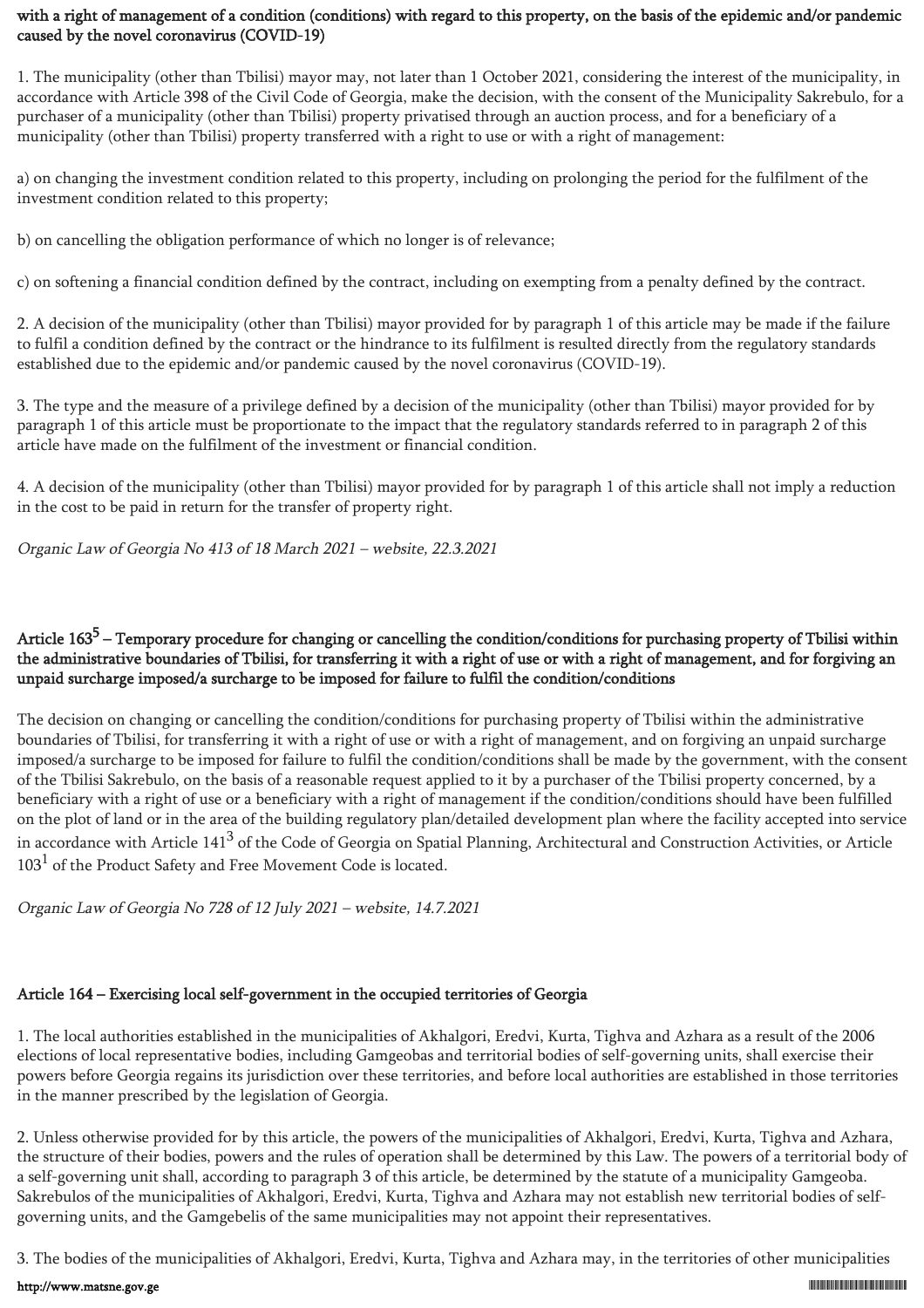where internally displaced persons – IDPs are settled, who permanently resided in the territories of the municipalities of Akhalgori, Eredvi, Kurta, Tighva and Azhara, carry out only those activities within the scope of their own and delegated powers that directly relate to the provision of aid to these persons before they return to their permanent place of residence, and to the improvement of their social and living conditions, as well as to the powers delegated by the State to the municipalities under the Organic Law of Georgia on Citizenship of Georgia, Law of Georgia on Military Duty and Military Service, and the Law of Georgia on Defence Forces Reserve and Military Reserve Service.

4. When appointing or dismissing the Gamgebelis of the municipalities of Akhalgori, Eredvi, Kurta, Tighva and Azhara, the rules for the appointment and removal of the chairperson of a municipal Sakrebulo provided for by Articles 33 and 34 of this Law shall apply, unless other procedures have been provided for by this article.

5. A decision on the appointment or removal of the Gamgebelis of the municipalities of Akhalgori, Eredvi, Kurta, Tighva and Azhara shall be made by a majority of the votes of persons attending the session of the Sakrebulo of the relevant municipality, but with not less than one third of the members on the current list of the municipality Sakrebulo. A candidate for Gamgebeli may be a member of the Sakrebulo of the relevant municipality, except for an official of the municipality Sakrebulo, or a citizen of Georgia who has attained the age of 25 and has electoral rights, and who has resided in Georgia for at least 5 years and who, for the last 2 years before the calling of the elections, has permanently resided in Georgia and is an internally displaced person from the relevant municipality.

 $5<sup>1</sup>$ . A session of the Sakrebulos of the municipalities of Akhalgori, Eredvi, Kurta, Tighva and Azhara shall be duly constituted if it is attended by a majority of the members on the current list of the Sakrebulo. A municipality Sakrebulo shall adopt a decision by a majority of the votes of the persons attending the session, but with at least one third of the members on the current list of of the municipal Sakrebulo.

6. The powers of a municipal Sakrebulo member shall be suspended if he/she is elected as the Gamgebeli of the municipality. The powers of a Sakrebulo member shall be restored to that person upon the termination of the powers of Gamgebeli from the day following the occurrence of the relevant fact, which the municipal Sakrebulo shall take into consideration and record in the minutes.

7. After this article enters into force, a municipal Sakrebulo shall be authorised to elect a new Gamgebeli. In other cases, the term of office of the relevant official of a municipality shall be extended for the term determined by paragraph 1 of this article, or until the election of the municipal Gamgebeli according to paragraph 5 of this article.

8. The grounds for termination of powers stipulated by Article 56(2)(h) shall not apply to the Gamgebelis of the municipalities of Akhalgori, Eredvi, Kurta, Tighva and Azhara.

9. The grounds for the termination of powers of a municipal Sakrebulo stipulated by Article 142(1)(a) shall not apply to the Sakrebulos of the municipalities of Akhalgori, Eredvi, Kurta, Tighva and Azhara.

10. For the municipalities under this article to exercise their powers, a special transfer shall be allocated to the municipal budgets from the state budget of Georgia.

Organic Law of Georgia No 2585 of 30 July 2014 - website, 11.8.2014

Organic Law of Georgia No 4087 of 22 July 2015 - website, 4.8.2015

Organic Law of Georgia No 5142 of 27 May 2016 – website, 4.6.2016

Organic Law of Georgia No 100 of 16 December 2016 - website, 23.12.2016

Organic Law of Georgia No 2046 of 7 March 2018 – website, 26.3.2018

Organic Law of Georgia No 3624 of 31 October 2018 – website, 21.11.2018

Organic Law of Georgia No 4018 of 14 December 2018 – website, 25.12.2018

## Article 165 - Measures to be taken in relation to the entry into force of the Law

1. The Government of Georgia shall: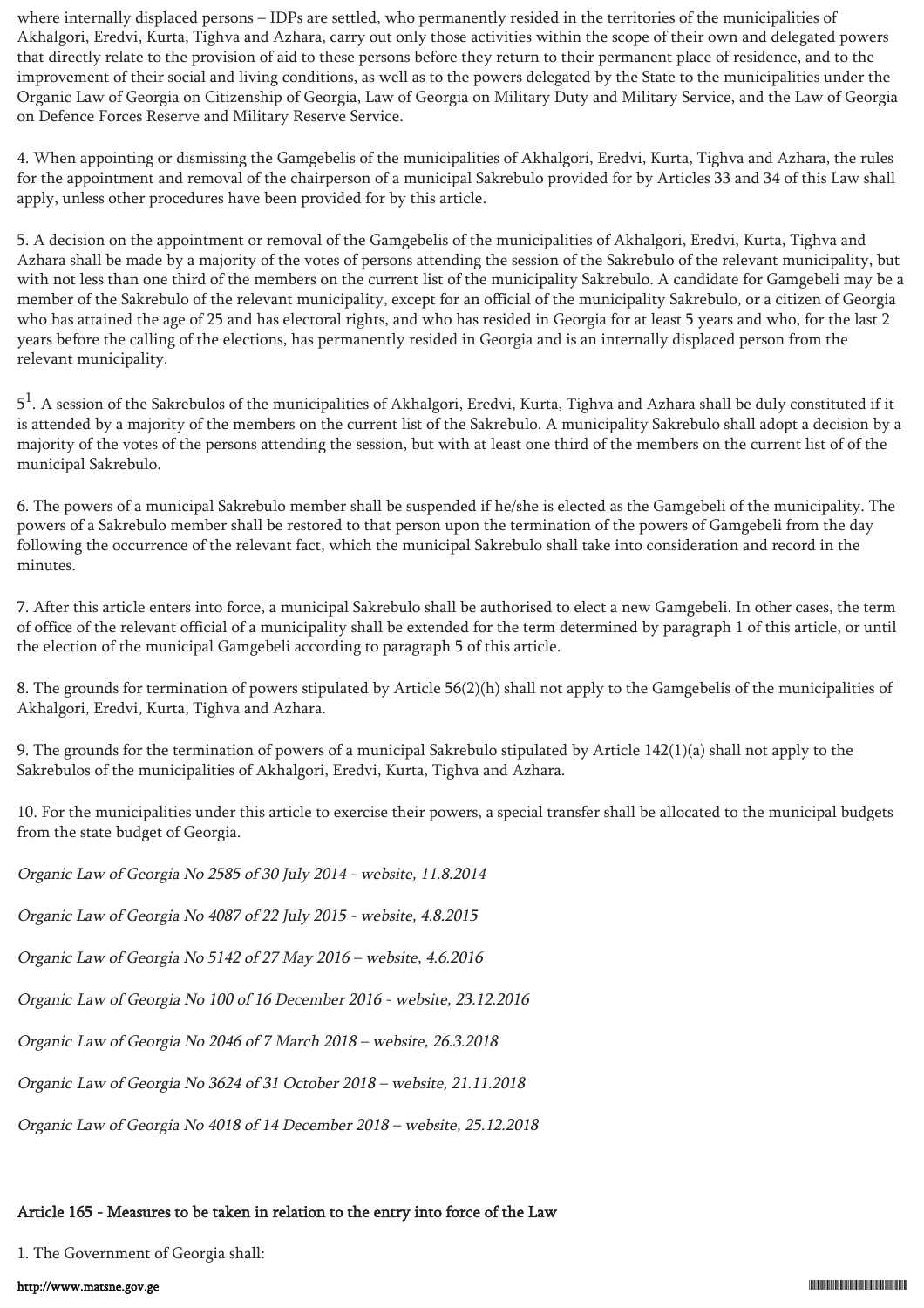a) before 1 July 2014, ensure the approval of the procedure for giving names to the geographical features located within the administrative boundaries of a municipality;

b) before 1 June 2014, ensure the determination of the procedures for the establishment and use of the coat-of-arms, banner and other symbols of a municipality based on preliminary consultations with the Council of Heraldry under the Parliament of Georgia;

c) before 1 June 2014, ensure the determination of the procedures for the privatisation and transfer of a municipal property with the right to use and with the right of management, of the initial price of privatisation during the privatisation of property, of the rent cost and initial rent cost during the transfer of property with the right to use, as well as of the procedures of payment;

d) before 1 January 2015 draft a law on the additional forms of citizen participation in the exercise of local self-governance and submit it to the Parliament of Georgia;

e) before 1 January 2016, draft a law for the purpose of determination of local natural resources, including water and land resources and submit it to the Parliament of Georgia.

2. The Government of Georgia shall, before 1 July 2015, ensure the drafting of the relevant legislative amendments required for the full separation of state and municipal powers, also, if necessary, the determination of the relevant areas for the delegation of powers to a municipality, and the submission of draft legislative acts to the Parliament of Georgia.

3. The Ministry of Justice of Georgia shall, before 1 July 2014, ensure the approval of the procedure for registering municipalities according to the registration data, and for updating and publishing registration data.

4. The Sakrebulos of municipalities shall, within 6 months after the official announcement of the results of the regular local elections of 2014, ensure the compliance of their normative acts with this Law.

Organic Law of Georgia No 2973 of 25 December 2014 - website, 30.12.2014

#### Chapter XXI - Final Provisions

#### Article 166 - Normative acts repealed in connection with the entry of the Law into force

1. The following shall be repealed from the day of the official announcement of the results of the 2014 local elections):

a) Organic Law of Georgia on Local Self-Government (Legislative Herald of Georgia, No 2, 9.1.2006, Article 12);

b) Law of Georgia on the State Supervision over the Activities of Local Authorities (Legislative Herald of Georgia, No 22, 19.6.2007, Article 194);

c) Law of Georgia on the Capital of Georgia – Tbilisi (Parliamentary Gazette, No 11-12, 14.3.1998, p. 42);

d) Law of Georgia on the Property of a Local Self-Governing Unit of Georgia, No 15, 19.4.2005, Art. 101).

2. From the day of entry of this Law into force, Articles 11, 12 and 14 of the Organic Law of Georgia on Local Self-Government (Legislative Herald of Georgia, No 2, 9.1.2006, Art.12).

3. From the day of repealing the legislative acts stipulated by paragraph 1 of this article, the subordinate normative administrativelegal acts published based on these repealed acts shall retain their legal effect until those acts are repealed by the authorised bodies in the manner prescribed by the legislation of Georgia.

#### Article 167 – Procedure for the entry of the Law into force

1. This Law, except for Articles 1-3, Article 4(1) and (3), Articles 5-9, 14-149, 151, 155, 156, 161 and 163, shall become effective upon publication.